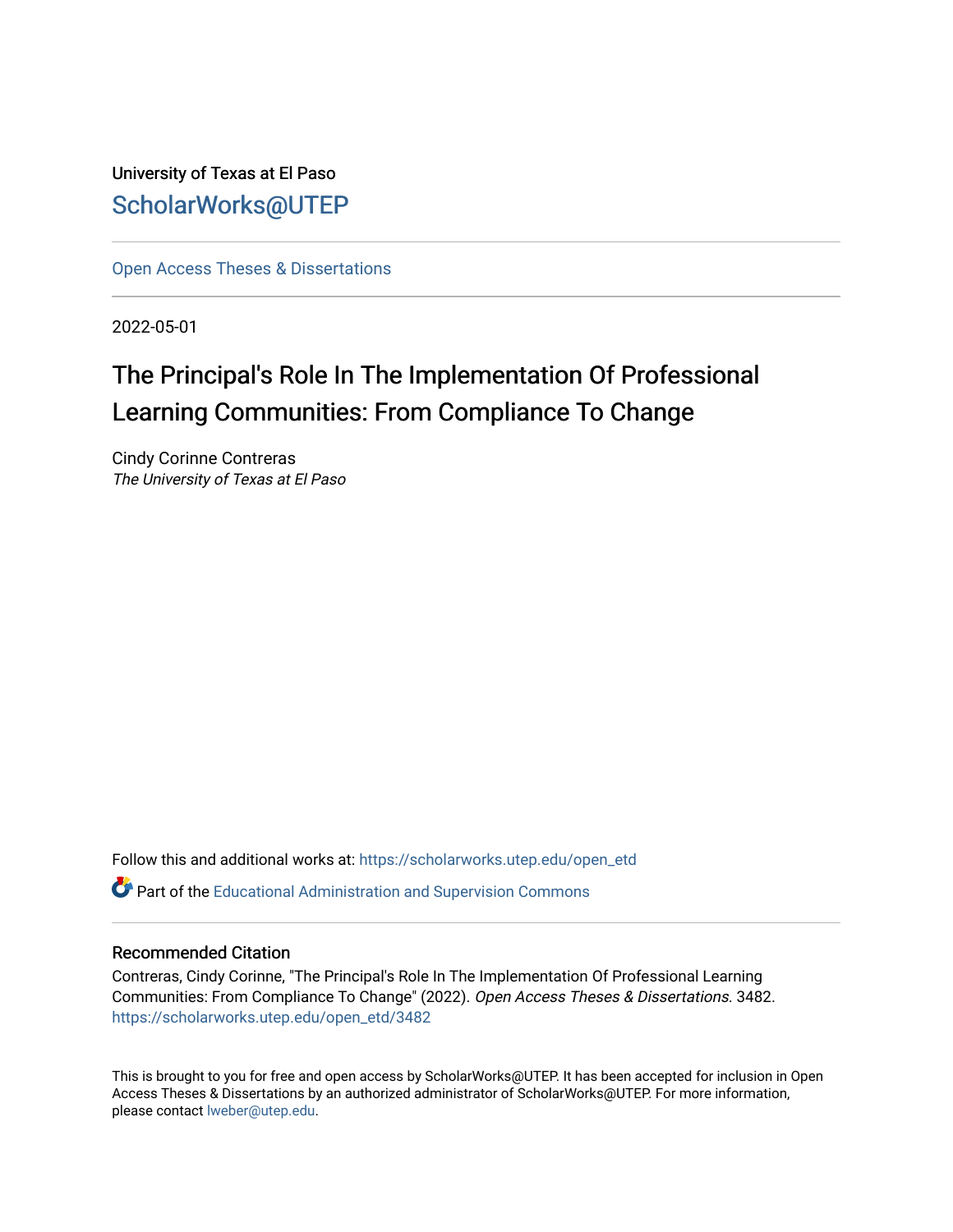# THE PRINCIPAL'S ROLE IN THE IMPLEMENTATION OF PROFESSIONAL LEARNING COMMUNITIES: FROM COMPLIANCE TO CHANGE

## CINDY CORINNE CONTRERAS

Doctoral Program in Educational Leadership and Administration

APPROVED:

Rodolfo Rincones, Ph.D., Chair

 $\overline{\phantom{a}}$  ,  $\overline{\phantom{a}}$  ,  $\overline{\phantom{a}}$  ,  $\overline{\phantom{a}}$  ,  $\overline{\phantom{a}}$  ,  $\overline{\phantom{a}}$  ,  $\overline{\phantom{a}}$  ,  $\overline{\phantom{a}}$  ,  $\overline{\phantom{a}}$  ,  $\overline{\phantom{a}}$  ,  $\overline{\phantom{a}}$  ,  $\overline{\phantom{a}}$  ,  $\overline{\phantom{a}}$  ,  $\overline{\phantom{a}}$  ,  $\overline{\phantom{a}}$  ,  $\overline{\phantom{a}}$ 

\_\_\_\_\_\_\_\_\_\_\_\_\_\_\_\_\_\_\_\_\_\_\_\_\_\_\_\_\_\_\_\_\_\_\_\_

Edna Martinez, Ph.D.

Maria T. Cortez, Ed.D.

 $\overline{\phantom{a}}$  ,  $\overline{\phantom{a}}$  ,  $\overline{\phantom{a}}$  ,  $\overline{\phantom{a}}$  ,  $\overline{\phantom{a}}$  ,  $\overline{\phantom{a}}$  ,  $\overline{\phantom{a}}$  ,  $\overline{\phantom{a}}$  ,  $\overline{\phantom{a}}$  ,  $\overline{\phantom{a}}$  ,  $\overline{\phantom{a}}$  ,  $\overline{\phantom{a}}$  ,  $\overline{\phantom{a}}$  ,  $\overline{\phantom{a}}$  ,  $\overline{\phantom{a}}$  ,  $\overline{\phantom{a}}$ 

 $\overline{\phantom{a}}$  ,  $\overline{\phantom{a}}$  ,  $\overline{\phantom{a}}$  ,  $\overline{\phantom{a}}$  ,  $\overline{\phantom{a}}$  ,  $\overline{\phantom{a}}$  ,  $\overline{\phantom{a}}$  ,  $\overline{\phantom{a}}$  ,  $\overline{\phantom{a}}$  ,  $\overline{\phantom{a}}$  ,  $\overline{\phantom{a}}$  ,  $\overline{\phantom{a}}$  ,  $\overline{\phantom{a}}$  ,  $\overline{\phantom{a}}$  ,  $\overline{\phantom{a}}$  ,  $\overline{\phantom{a}}$ 

Blanca E. Garcia, Ed.D.

Stephen Crites, Ph.D. Dean of Graduate School

\_\_\_\_\_\_\_\_\_\_\_\_\_\_\_\_\_\_\_\_\_\_\_\_\_\_\_\_\_\_\_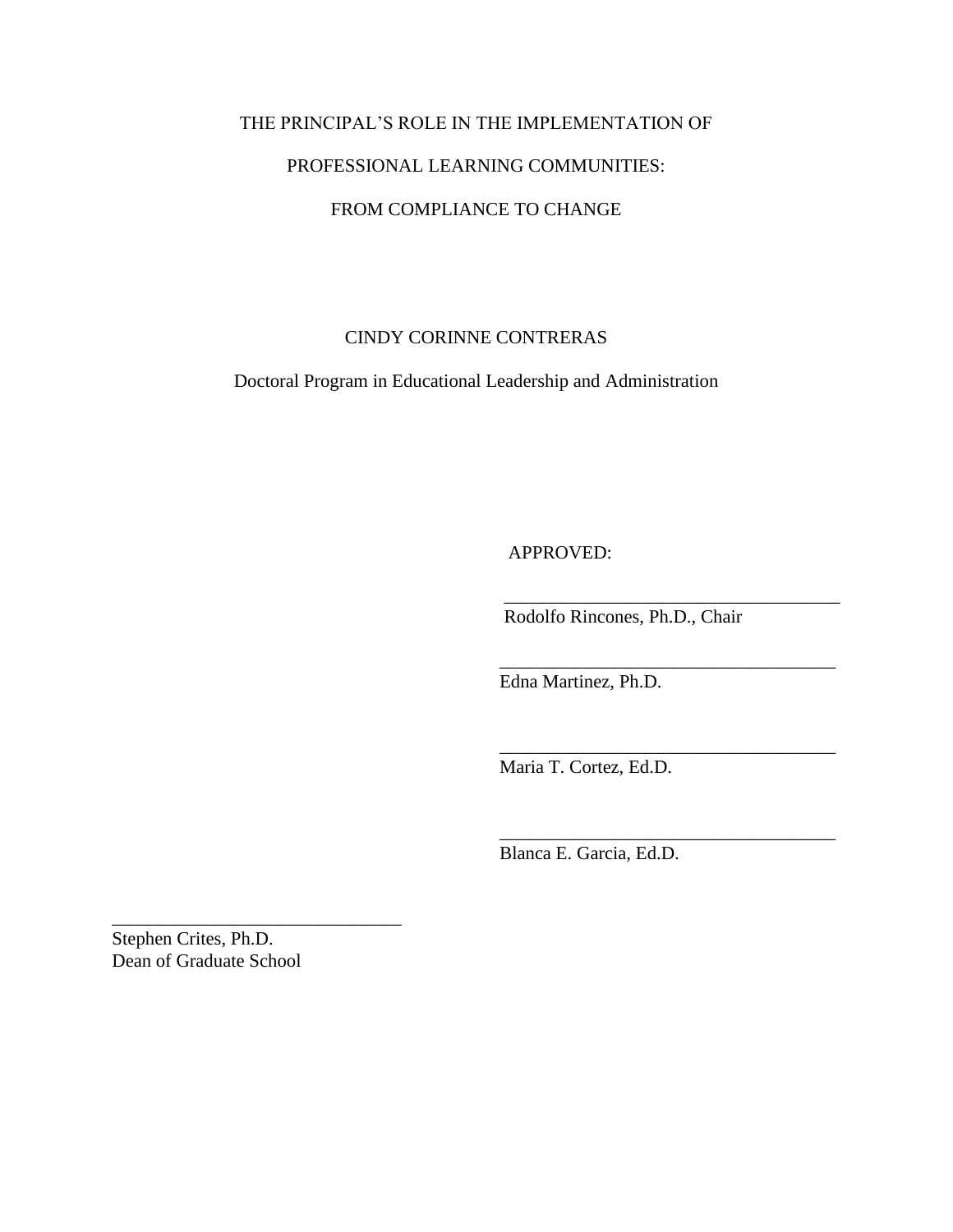# THE PRINCIPAL'S ROLE IN THE IMPLEMENTATION OF PROFESSIONAL LEARNING COMMUNITIES: FROM COMPLIANCE TO CHANGE

by

## CINDY CORINNE CONTRERAS, M.Ed.

## DISSERTATION PROPOSAL

Presented to the Faculty of the Graduate School of

The University of Texas at El Paso

in Partial Fulfillment

of the Requirements

for the Degree of

### DOCTOR OF EDUCATION

Department of Educational Leadership and Foundations

THE UNIVERSITY OF TEXAS AT EL PASO

May 2022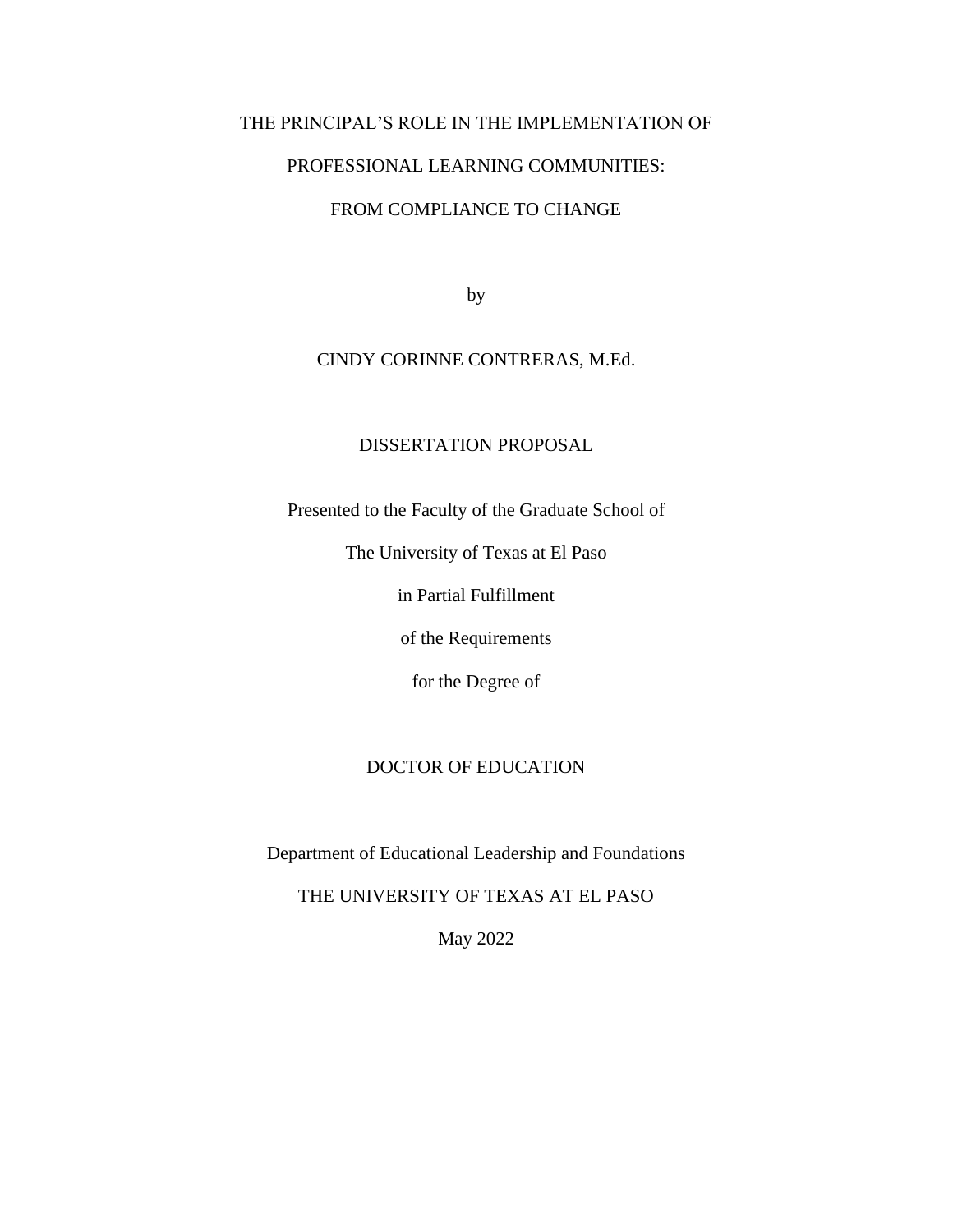# **DEDICATION**

This paper is dedicated to my baby girls who have been by my side watching me each step of the way. There is nothing you cannot do, be brave, courageous, and work hard. The sky is the limit.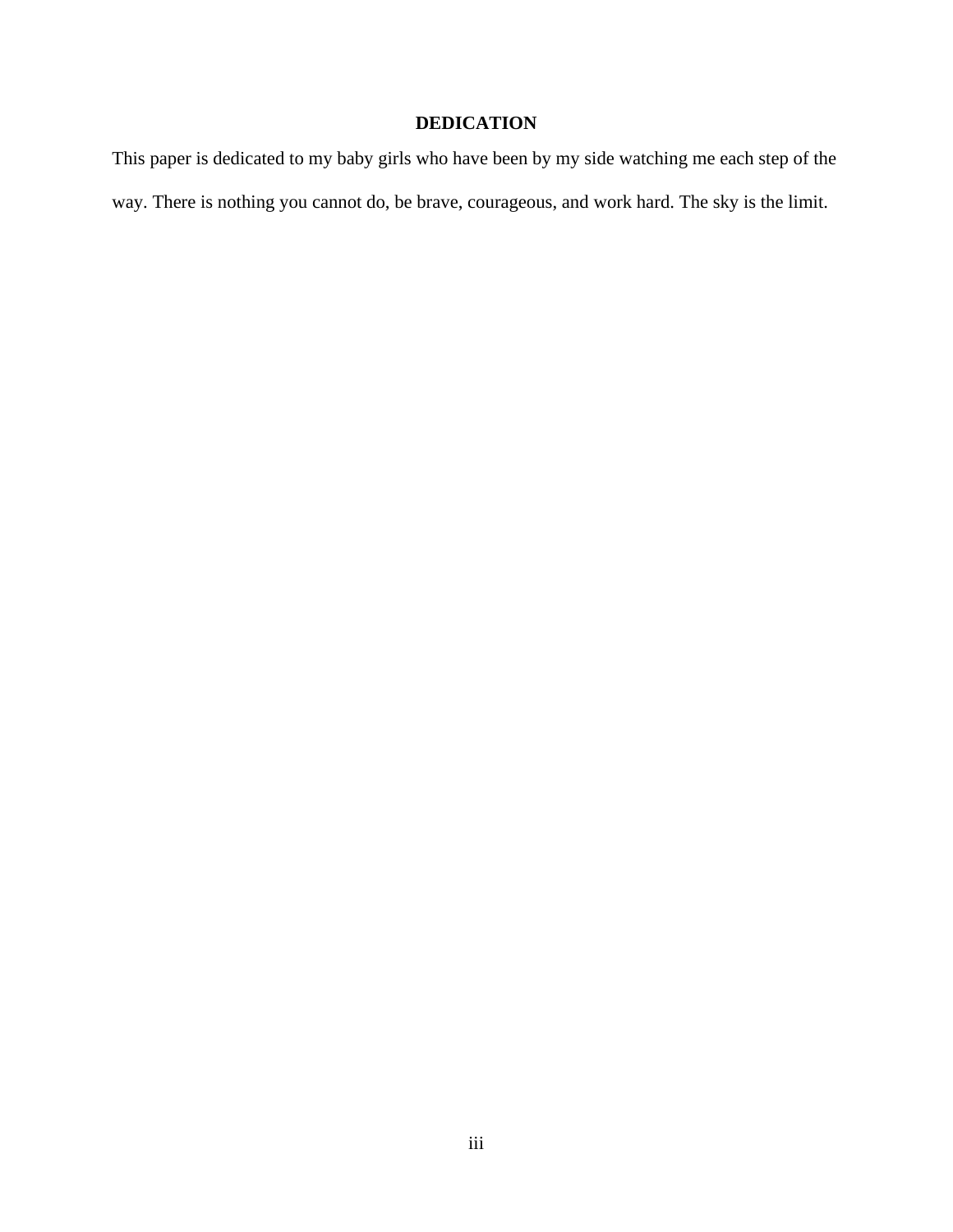#### **ACKNOWLEDGEMENTS**

To the many principals I have had the privilege to serve under who walked before me and mentored me on this journey and always made it look easy while still finding the time to push and encourage me: Ms. McCarthy, Ms. Walker, Ms. Diaz, Dr. Aguilar, Mr. Amato, Ms. Appel, Ms. Villalobos, Ms. Sanchez, and Ms. Miles. Thank you for everything you did seen and unseen that motivated me to be where I am today. Some of you may never know how truly influential you have been to me on this journey in career and dissertation. Most importantly to the principal I worked so closely with on this project, thank you. Thank you for working so closely with me and teaching me so much. I cannot wait to read your paper next. Thank you for working as hard as you do to serve both the students, teachers, and communities you lead.

To my committee, thank you; for your willingness to be in this last chapter of the program with me. Your honesty, dedication and time collaborating with me in varied capacities has meant so much. I could not have done this with any other group of people beside me, asking the challenging questions and pushing me for more while always having a helping hand and word of encouragement. Most importantly for reminding me to never give up. Thank you.

To my daughters, you are truly the greatest accomplishments of this lifetime. I want to thank you for your support and love and always coming at the right time during studying with a kiss, big hug, and the right things to say, just what my heart and mind needed to hear. You watched me, believed in me, and supported me each step of the way. I am so glad to share this with you and hope that it encourages you to always reach for your dreams. Never ever give up there is nothing you cannot accomplish without hard work, love, and a lot of prayer. May the Lord lead your paths and make His plan clear in your life as He has mine.

To my husband, thank you for your support and patience with the time this took from us and our family. Thank you for believing in me especially on the days I could not quite believe in

iv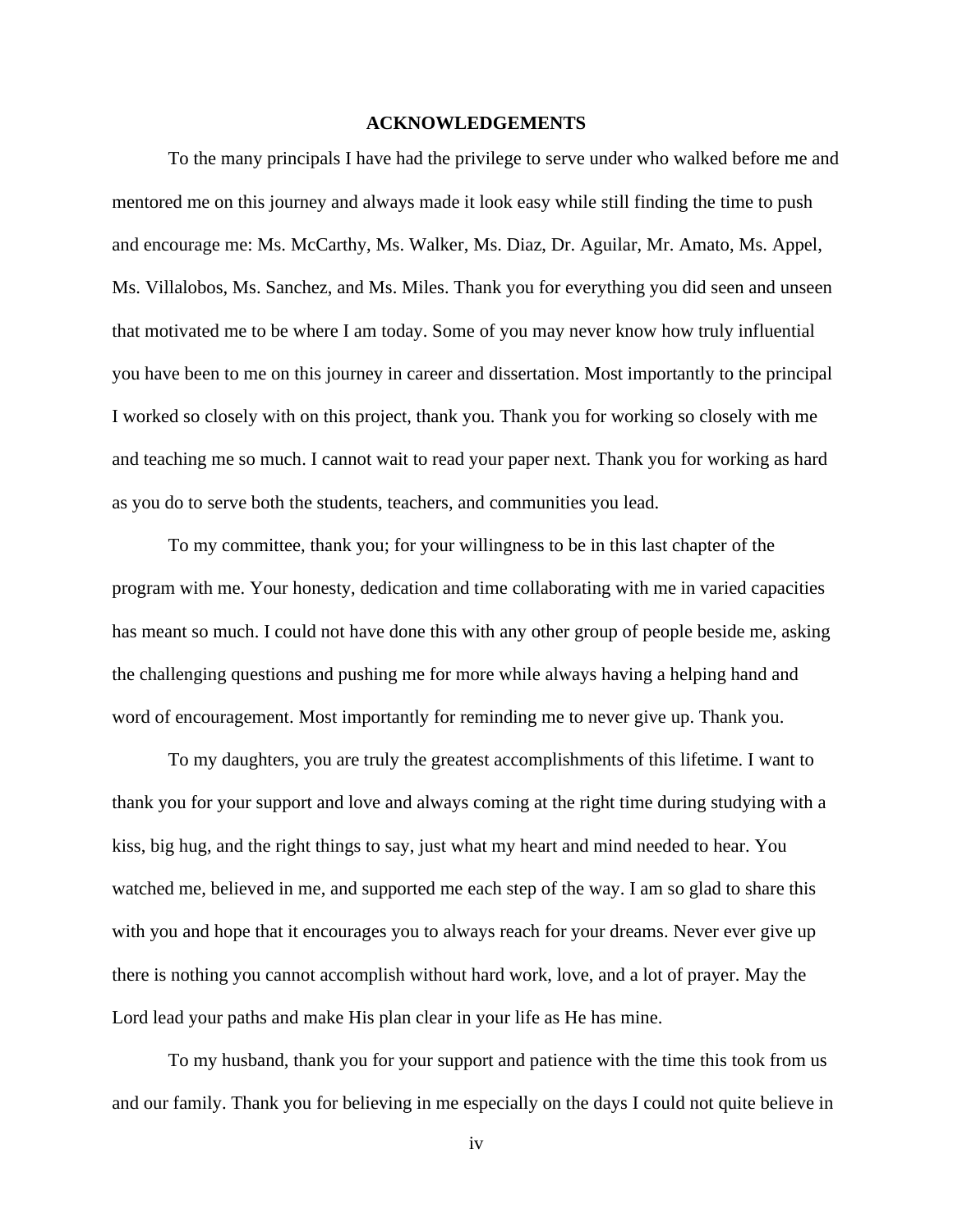myself. Thank you for your love and care for me and the girls especially when I could not be there.

To my dad, you taught me the value and gift of working hard, thank you. Without those life skills this would be impossible. Thank you for your love, guidance, and encouragement in all the adventures and challenges I get myself involved in. I know I can always count on you Dad, thank you.

I love each and every one of you and am truly blessed to share this with you.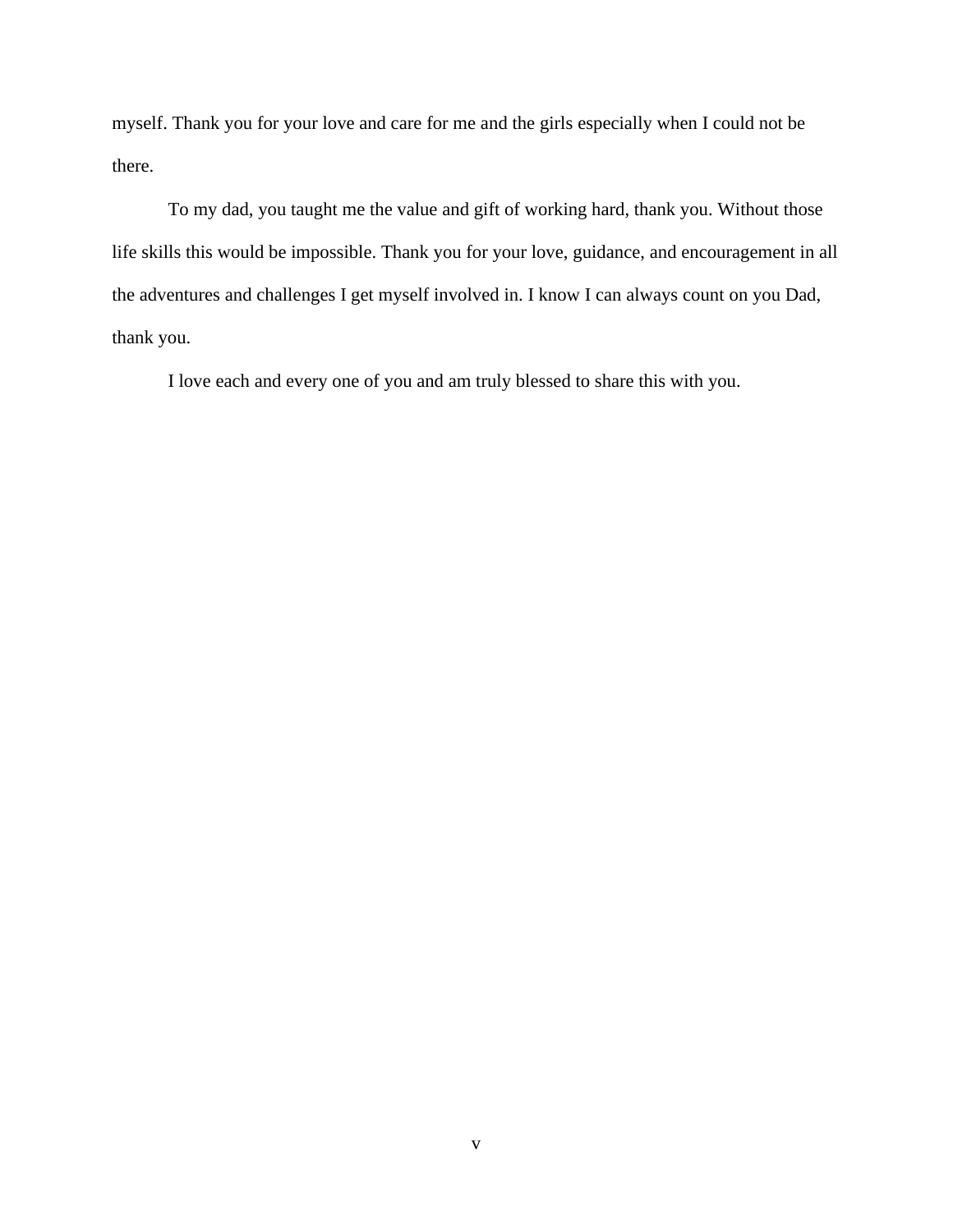### **ABSTRACT**

Campus administrators have the responsibility to be both building managers and instructional leaders ensuring they are improving instructional practices and student achievement. Learning how these specific tasks can be accomplished while maintaining all their other campus responsibilities is critical to the success of aspiring administrators. This work can and has been accomplished through the implementation of weekly professional learning communities (PLC) with administrators playing an active role in these meetings. Through interviews, observations, and a focus group discussion this study seeks to better understand the role of the administrator in the implementation and process of professional learning communities. This research seeks to understand the administrators' beliefs, actions, and decisions with the intent to support aspiring administrators seeking to make a difference in their communities for both teacher and students through PLCs.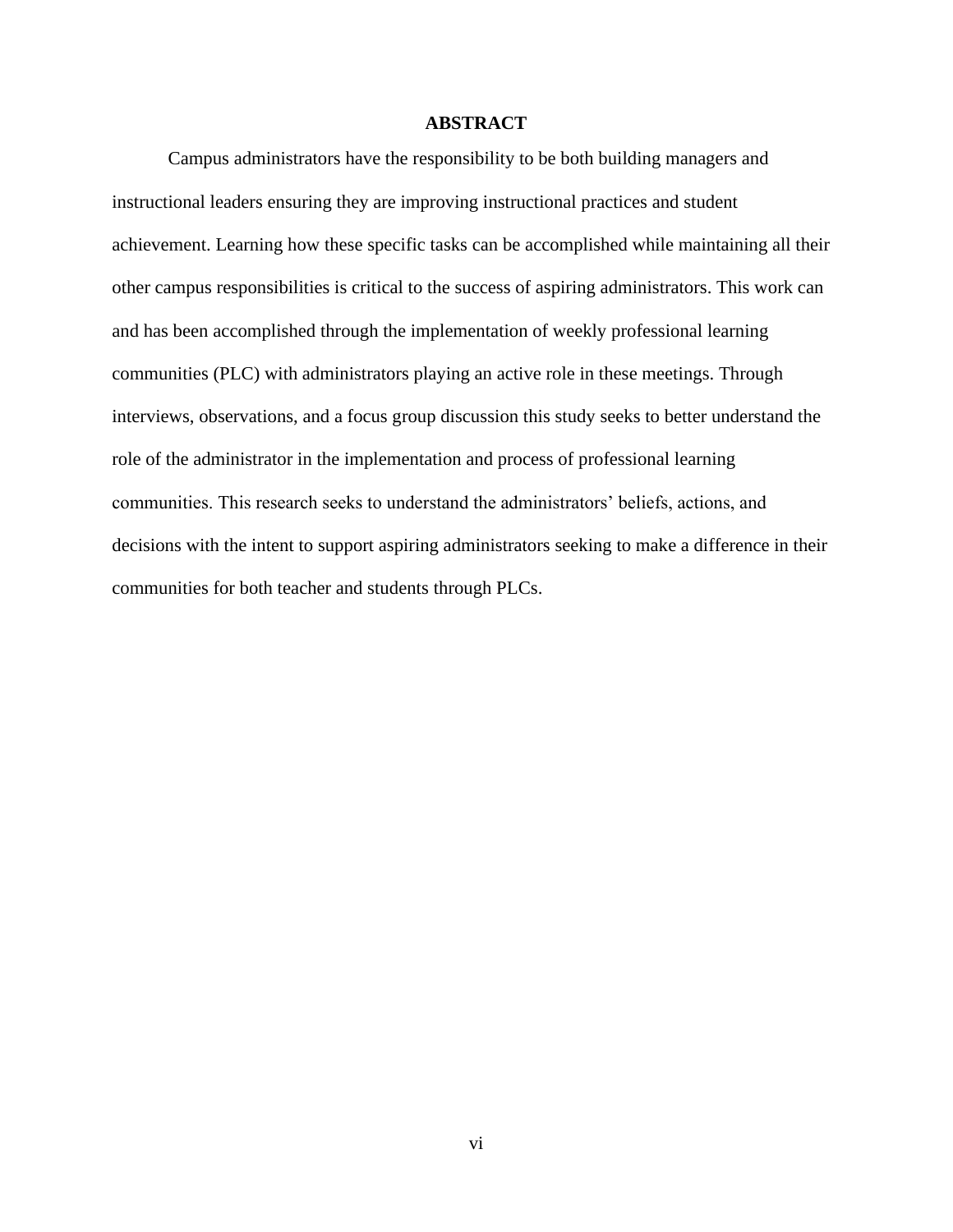|  | 2.5.1 Implementation of Professional Learning Communities28 |  |
|--|-------------------------------------------------------------|--|

# **TABLE OF CONTENTS**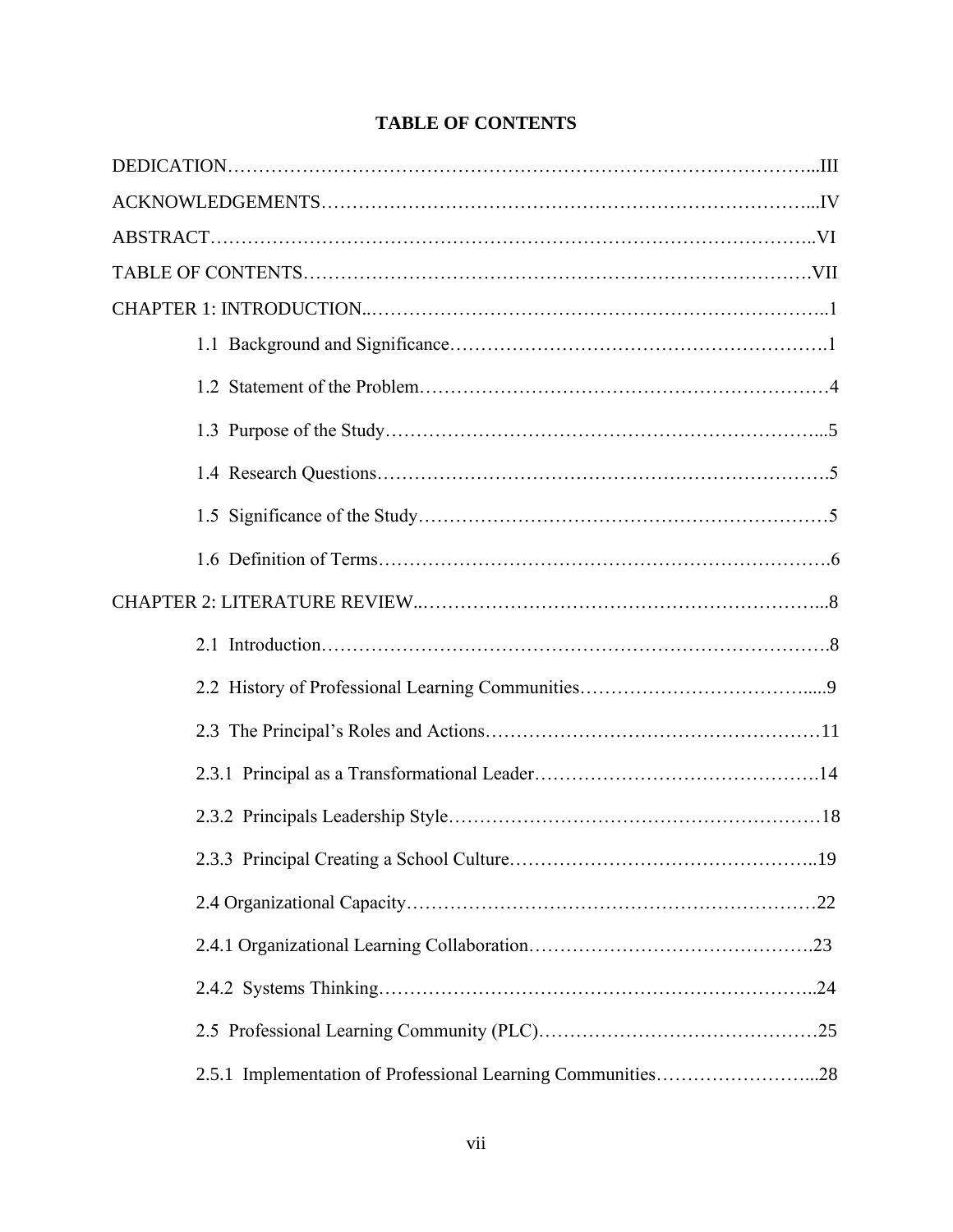| 2.5.3 Implementation of Professional Learning Communities Findings32 |  |
|----------------------------------------------------------------------|--|
|                                                                      |  |
|                                                                      |  |
|                                                                      |  |
|                                                                      |  |
|                                                                      |  |
|                                                                      |  |
|                                                                      |  |
|                                                                      |  |
|                                                                      |  |
|                                                                      |  |
|                                                                      |  |
|                                                                      |  |
|                                                                      |  |
|                                                                      |  |
|                                                                      |  |
|                                                                      |  |
|                                                                      |  |
|                                                                      |  |
|                                                                      |  |
|                                                                      |  |
| 4.2 Administrators' beliefs and approaches to implementing PLCs54    |  |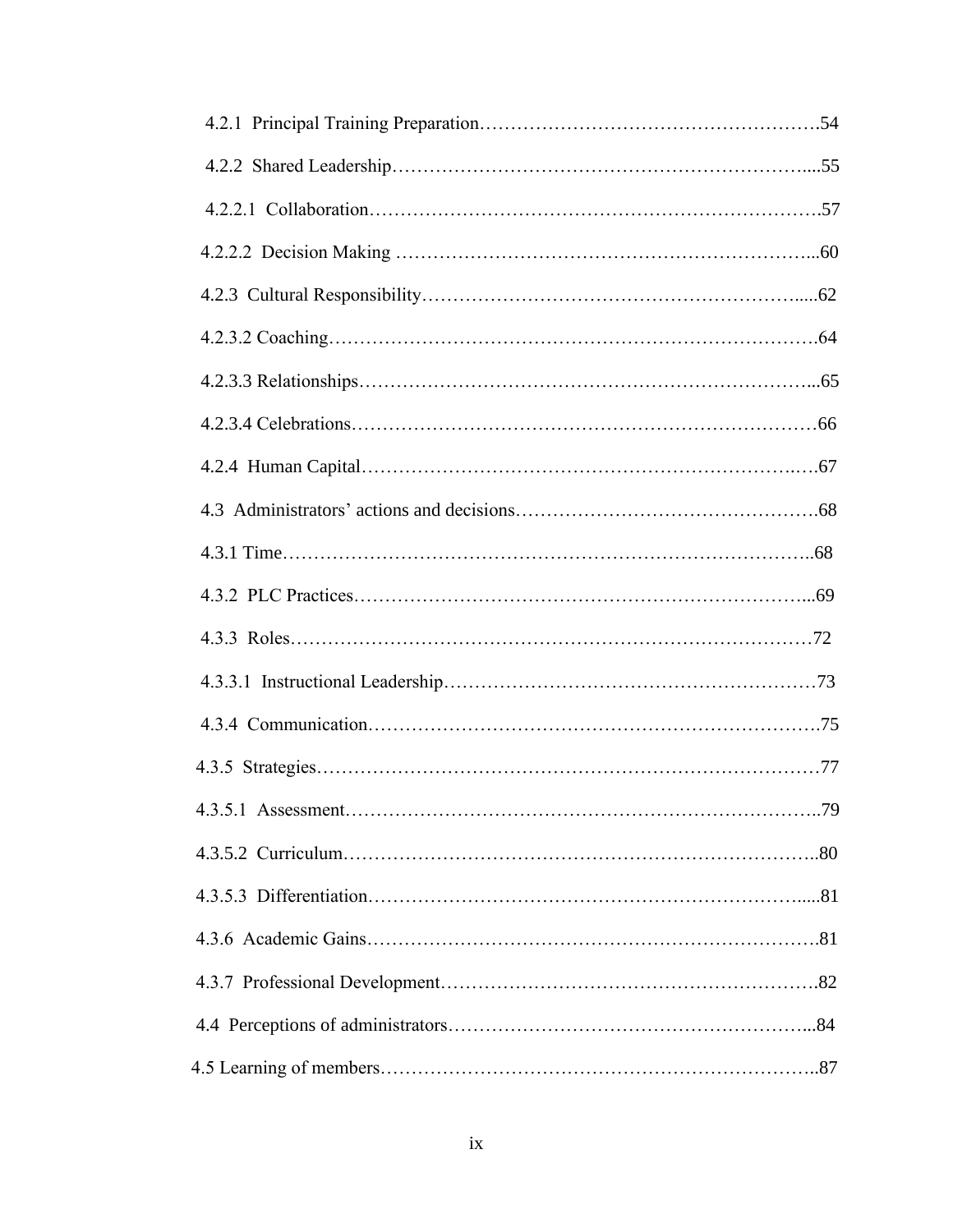| 5.2.1 As an administrator what beliefs and approaches are most beneficial to   |
|--------------------------------------------------------------------------------|
|                                                                                |
| 5.2.2 What are the actions and decisions of administrators, who support the    |
| development of cultures of collaboration, improved instructional practices and |
|                                                                                |
| 5.2.3 How does the perceptions of the PLC team members of the administrator    |
| influence the PLC practices, collaboration, and                                |
|                                                                                |
|                                                                                |
| 5.4 Recommendations for future principals implementing PLCs99                  |
|                                                                                |
|                                                                                |
|                                                                                |
|                                                                                |
| APPENDIX C: The Professional Learning Community Continuum School114            |
|                                                                                |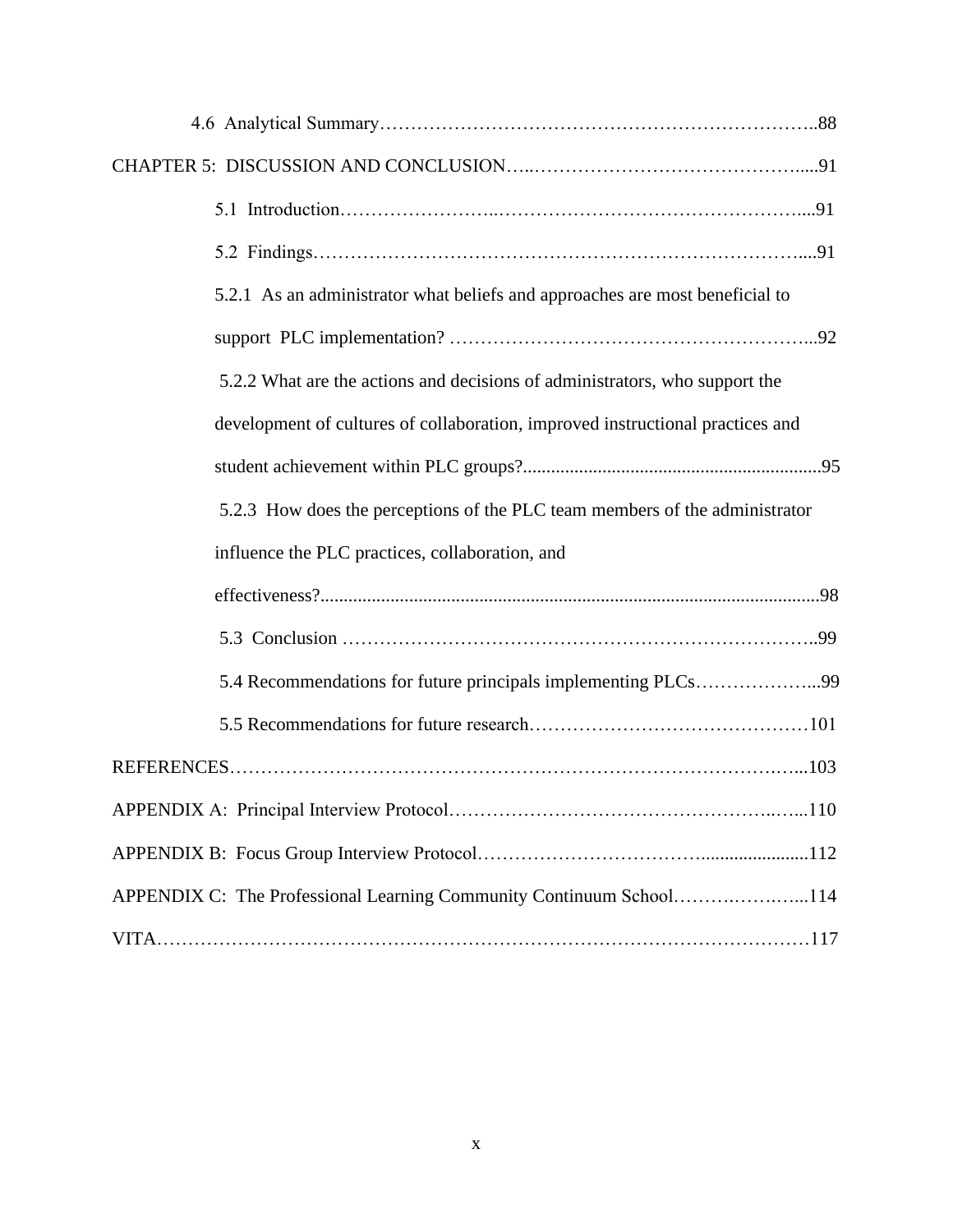#### **CHAPTER 1: INTRODUCTION**

Education collaborative communities are created with the goal to improve practice and productivity (Woodland, 2016). Specific to a K-12 school setting, principals practice collaboration through shared leadership in Professional Learning Communities (PLC) to lead instructional reform, improve teaching and learning, and transform instructional practices (Wilhelm, 2013). Moreover, research suggests that administrators who support the development of PLCs focused on collaboration have a greater impact on student achievement (Buttram, & Farley-Ripple, 2016; Christiansen, & Robey, 2015; Morrissey, 2000; Senge, Cambron-McCabe, Lucas, Smith, & Dutton, 2012; Servais, Derrington, & Sanders, 2009). However, what is less formally studied in the literature is how administrators carefully balance the process of instructional reform and state accountability in a shared leadership setting that supports the development of cultures of collaboration within PLC groups. As such, it is the goal of this project to explore the decisions and actions of principals as transformational leaders who support the development of cultures of collaboration within PLC groups to impact teaching and learning.

#### **1.1 Background and Significance**

A cohesive school culture needs a shared vision, mission, values, and norms focused on student learning (Buttram, & Farley-Ripple, 2016; Wilhelm, 2010). This requires teamwork from varying stakeholders to clarify, coordinate, and communicate a clear mission and vision for a campus and community (Marks & Printy, 2003). With these shared foundations all teachers, support personnel, and administrators can work together responsibly with a sense of ownership (Christiansen & Robey, 2015; Thompson, Gregg, & Niska, 2004) to develop shared goals, including instructional approaches that impact student learning.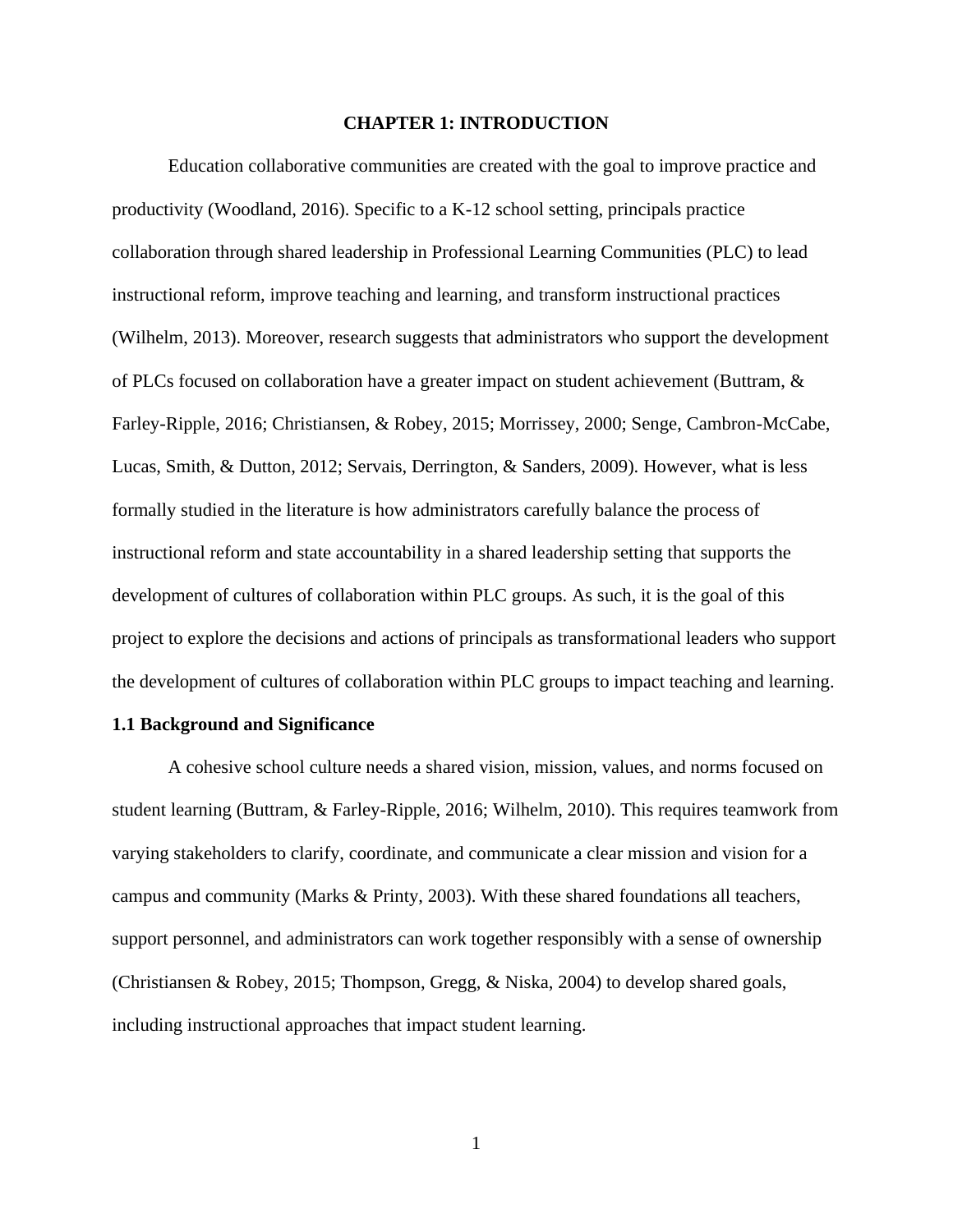Unified PLCs is one key component to support such reculturing of schools into cooperative organizations focused on student learning and supporting instructional improvement (Vescio, Ross, & Adams, 2008). This cultural change requires collaboration through collective action and continuous organizational learning to improve student outcomes (Buttram, & Farley-Ripple, 2016; Thompson et al., 2004). The teacher, instructional support team, and administration must be disciplined and committed to the collaborative PLC process where development and knowledge are continuous and shared by the entire school to create results. These collaborative practices require collective and reflective dialogue and critical reflection regarding day-to-day practices related to curriculum, instruction, and student development (Meijlof, 2018; Senge et al., 2012; Wilhelm, 2010).

Equally important effective PLCs have administrative support throughout development and implementation, establish teacher buy-in, and facilitate instructional reform (Willis, 2016). As such, the role of the principal is a careful balance between providing support and pressure for teachers to create beneficial PLCs (Morrissey, 2000). PLC groups formed solely through compliance with administrative directives are unsuccessful (Talbert, 2010), often because administrators fail to use the opportunity for transformational and shared leadership that can support instructional change and student achievement (Wilhelm, 2013). To better understand how principals have been successful at this transformational leadership approach and balancing act requires a more in-depth study of their roles, decisions, and actions.

Principals who establish cultures of high academic achievement and build shared values in a trusting environment (Buttram & Farley-Ripple, 2016) reflect an integrated model of shared and transformational leadership (Louis & Wahlstrom, 2011; Marks & Printy, 2003; Thompson, Gregg & Niska, 2004). According to this leadership approach, the principal is the "lead teacher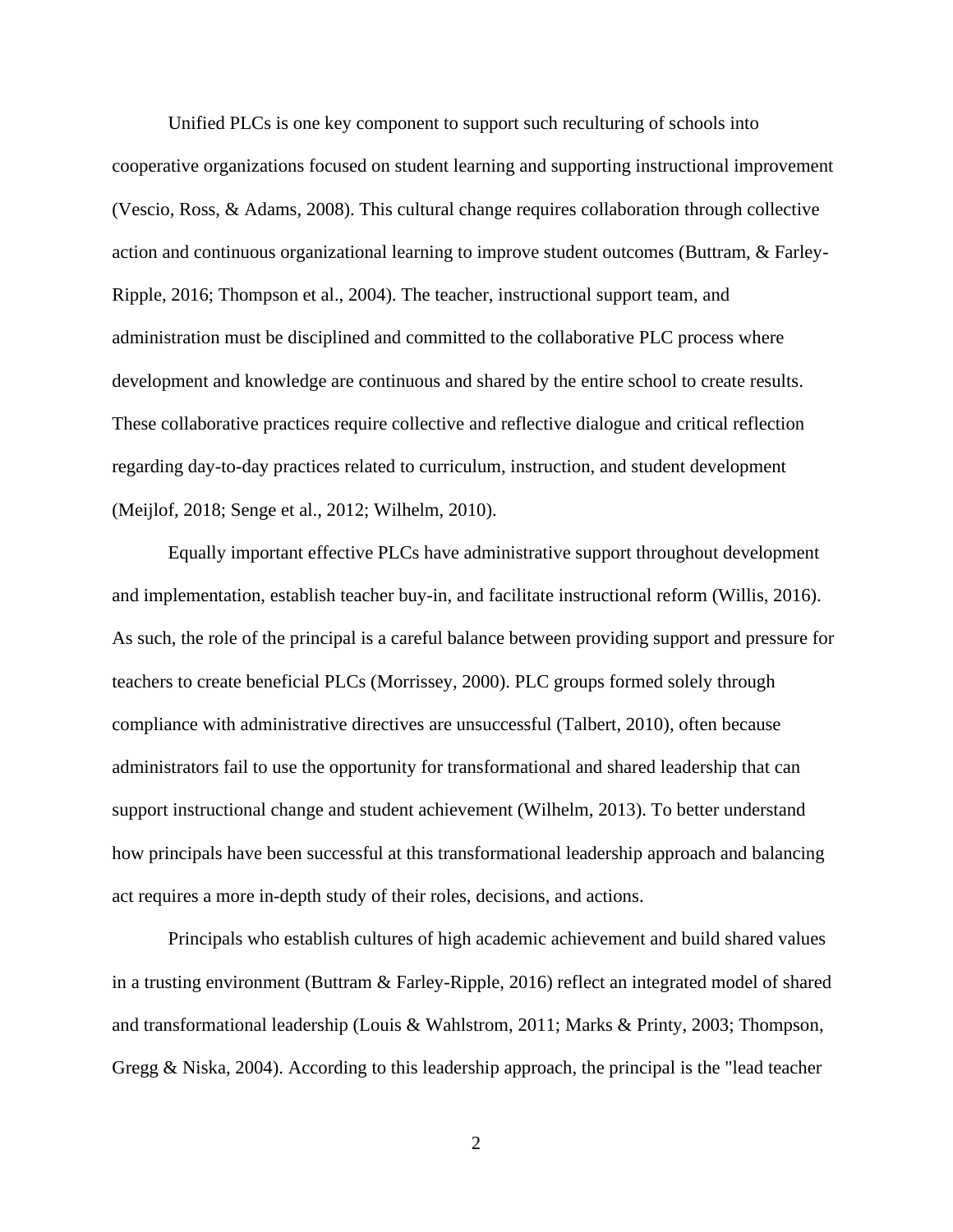and lead learner, and steward of the learning process" (Senge, 2000, p.15). Principals can do this by sharing authority, facilitating instruction, building trusting relationships, supporting datainformed decisions, and recognizing teachers as classroom experts (Vescio et al., 2008; Woodland, 2016) and equal partners in creating change. In the context of PLCs, principals practice collaboration through the integration of shared and transformational leadership to improve teaching and learning (Wilhelm, 2013). More specifically, research finds that welldeveloped PLCs have clear relationships between PLC practices, shared leadership, and student learning that positively impacts teaching practices and student achievement (Vescio et al., 2008). This research suggests that teachers, instructional coaches, and administrators working in the PLC setting consistently collaborate to identify instructional practices that need to be changed to improve student learning (Servais et al., 2009). Furthermore, results-oriented PLCs collect data to measure the outcomes and substantiate improved student learning. PLC groups then become student-centered focused on instructional changes to promote inquiry and to meet students' needs for content mastery (Wilhelm, 2010).

In sum, research finds that teacher collaboration in PLCs where there is shared and transformational leadership on the part of the administration can serve as a predictor for student achievement (Woodland, 2016). These collaborative PLC settings support goal setting, facilitate teacher growth, and require all stakeholders to address instruction and learning (Buttram, & Farley-Ripple, 2016; Louis & Wahlstrom, 2011; Marks & Printy, 2003). At the same time, even though the collaborative PLC is a setting for shared decision making, dispersed leadership, staff empowerment, and collaboration, these practices can only occur with the support, attention, energy, and effort from school leaders (DuFour, DuFour, Eaker, Many, & Mattos, 2016). Moreover, even though the research supports the development of these types of PLCs there is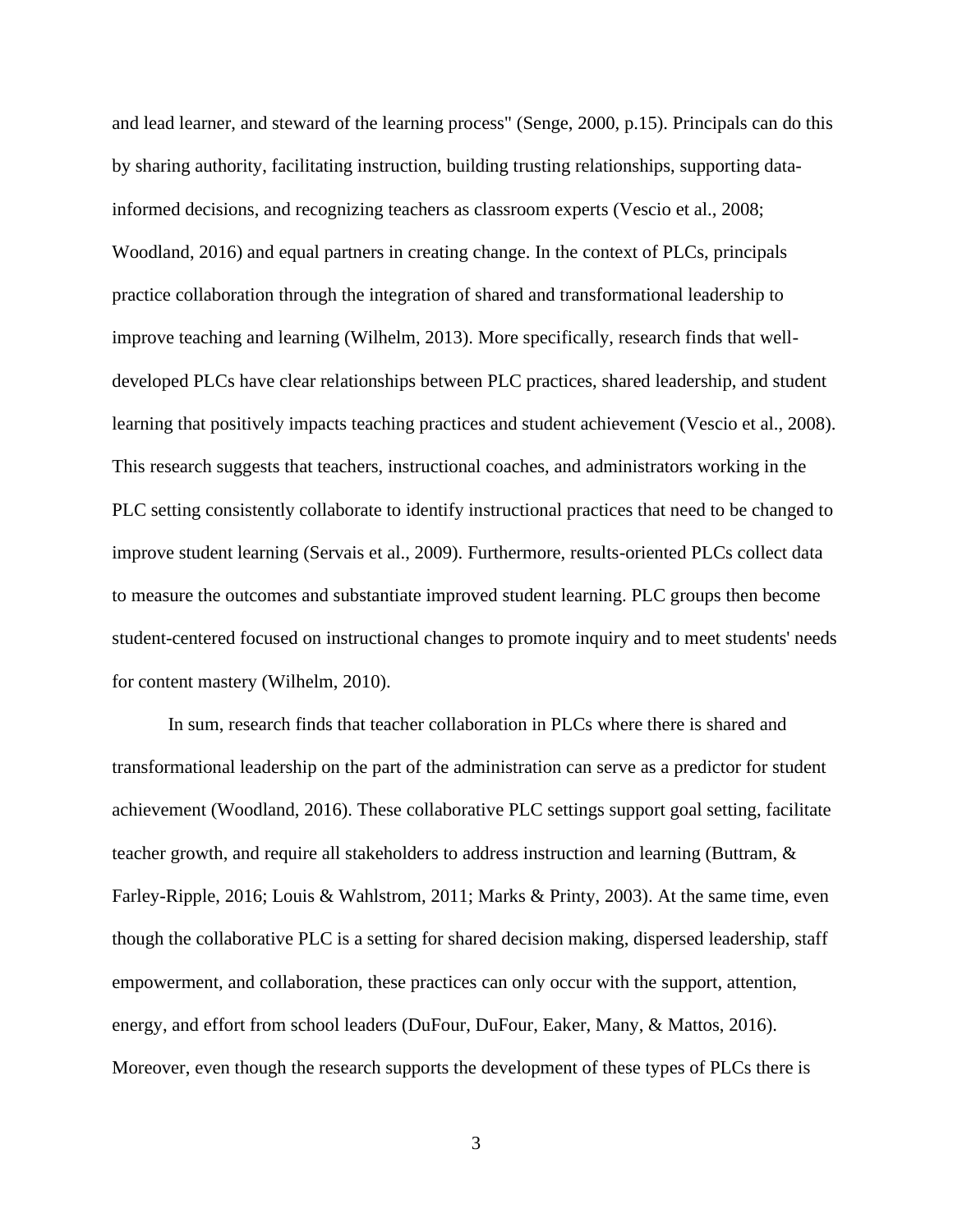minimal research regarding the principal's role, decision making, and actions in PLCs and the alignment on the part of the principal from these meetings into the instructional setting. As such, it is the goal of this project to explore the decisions and actions of a principal who supports the development of cultures of collaboration within PLC groups to impact teaching and learning.

#### **1.2 Statement of the Problem**

The role of the K-12 principal has transitioned from that of the building manager alone to that of the building manager and instructional leader (Alvoid, 2014). Applying a transformational leadership approach implementing the PLC process principals can create a school culture focused on improved instructional practices that support student achievement. Implementing effective PLCs, in turn, builds organizational capacity by developing organizational learning, collaboration, and systems thinking (DuFour & DuFour, 2013). DuFour and DuFour's (2013), *Learning by Doing: A Handbook for Professional Learning Communities at Work* clearly states the steps for PLC implementation, the teacher's roles and responsibilities, and findings of effective PLC implementation.

Although there is extensive literature on PLC practices there is a gap in the literature specifically addressing the leadership style and approach administrators implement to develop cultures of collaboration and systems thinking within PLC groups. With the evolving instructional leadership role of administrators, it is critical to understand the administrator's beliefs, approaches, actions, and decisions when implementing PLCs without this information it is difficult to understand how an administrator can be most effective with PLC implementation and practices.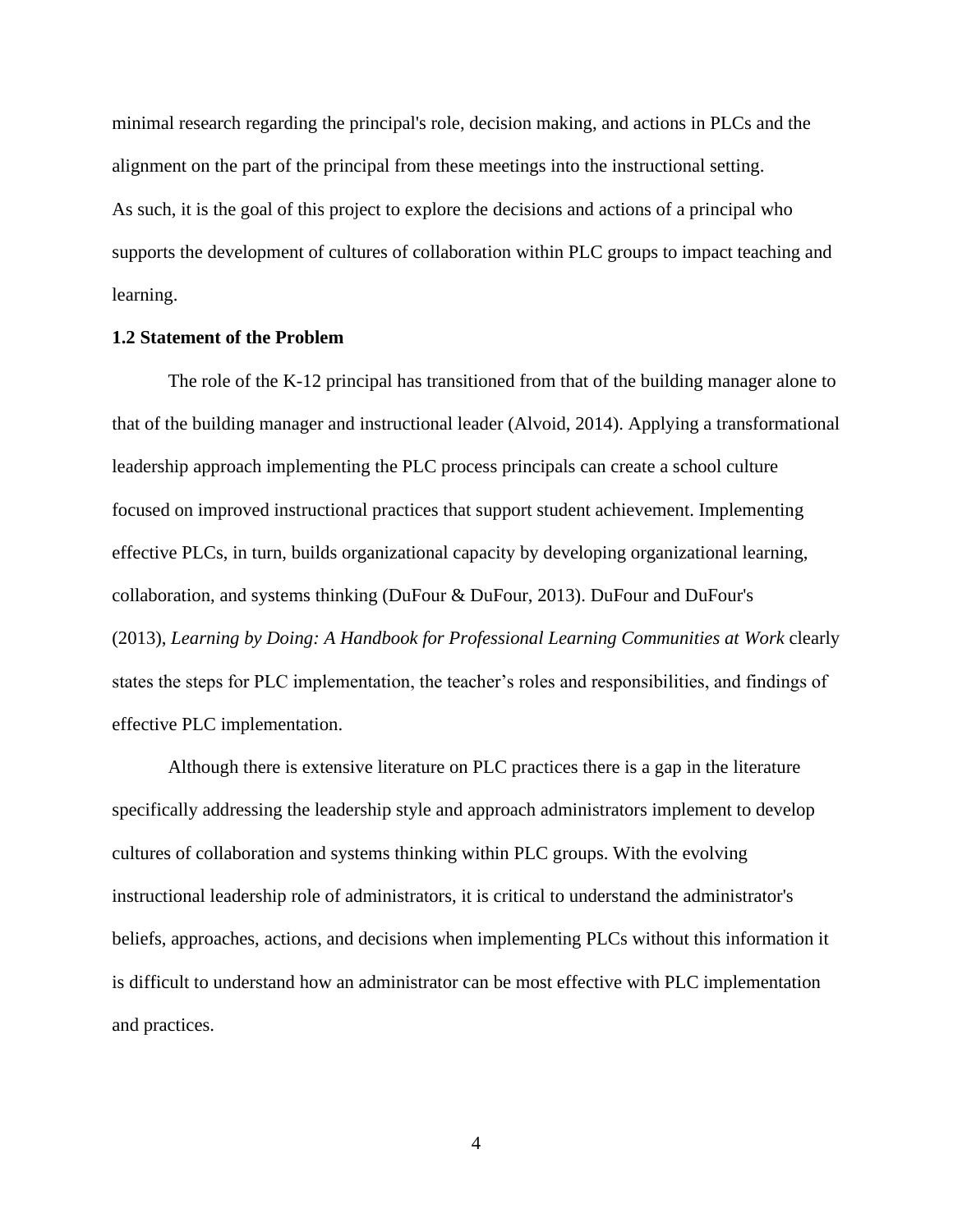#### **1.3 Purpose of the Study**

The purpose of this study is to explore the decisions and actions of a principal serving at a high school in the southwest with a high number of Hispanic students who supports the development of cultures of collaboration within PLC groups to impact teaching and learning. This project seeks to acquire a deeper insight into the beliefs and disposition of this administrator who is developing effective and impactful PLCs at this school.

#### **1.4 Research questions**

This study will be guided by the following research questions:

Research Question 1: As an administrator what beliefs and approaches are most beneficial to support PLC implementation?

Research Question 2: What are the actions and decisions of administrators, who support the development of cultures of collaboration, improved instructional practices, and student achievement within PLC groups?

Research Question 3: How does the perceptions of the PLC team members of the administrator influence the PLC practices, collaboration, and effectiveness?

#### **1.5 Significance of the Study**

Cumulatively the research may support previous findings regarding PLCs and identify specific actions and steps a principal can take to support the process of implementing effective professional learning communities (Buttram, & Farley-Ripple, 2016; Christiansen, & Robey, 2015; Morrissey, 2000; Senge, Cambron-McCabe, Lucas, Smith, & Dutton, 2012; Servais, Derrington, & Sanders, 2009). This study will add to the extensive research on professional learning communities and contribute specifically to the role and mindset of the campus principal in building successful PLCs. The benefits will be the information and data available to share with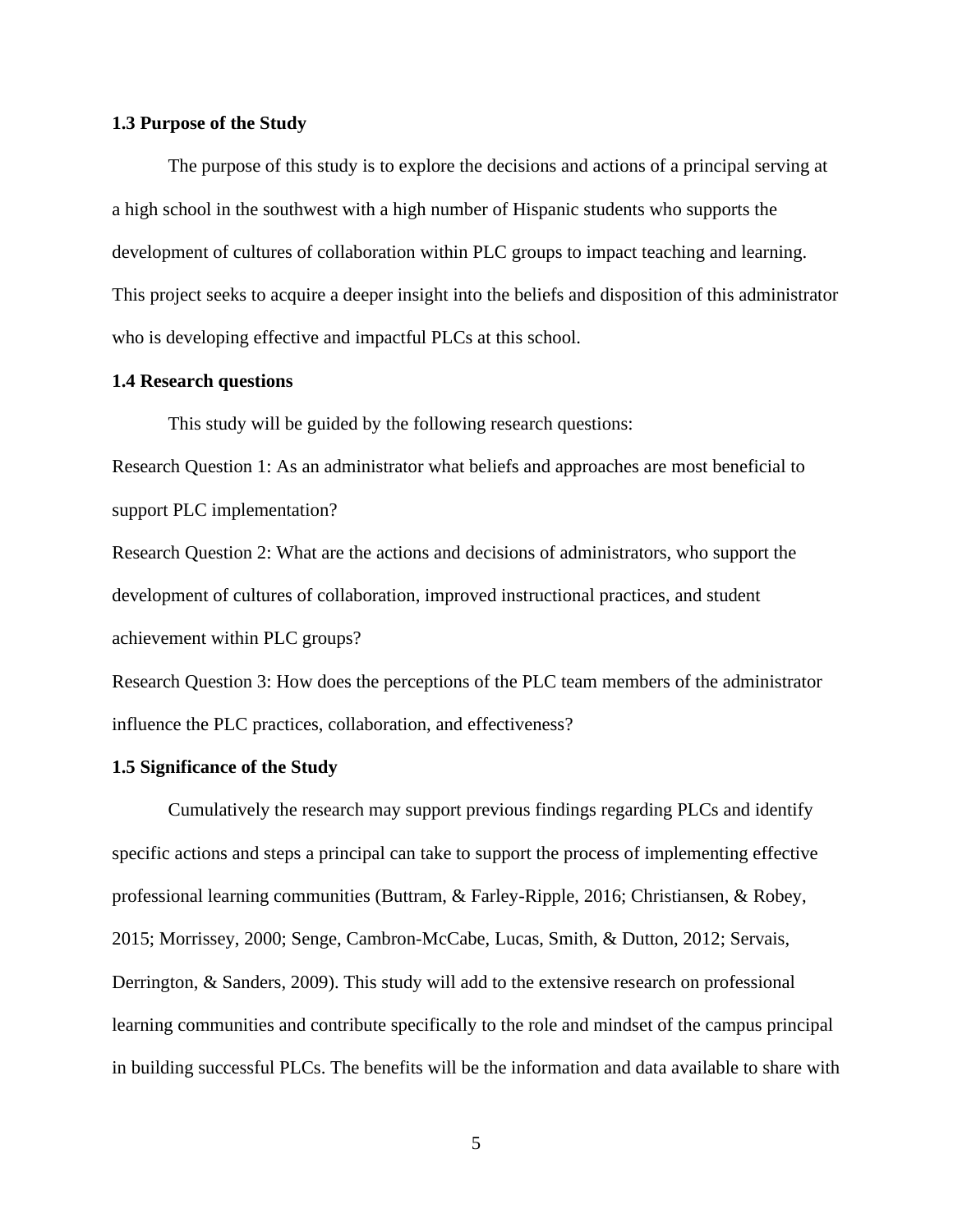new and current principals regarding the implementation practices of professional learning communities that improve instructional practices and student achievement and the approaches to building a transformative culture and community. The research also aims to identify ways to overcome the challenges that PLC implementation can bring by identifying specific actions and steps a principal can take to support this development.

#### **1.6 Definition of Terms**

The terms listed below are defined to assist the reader with an understanding of the concepts that will be discussed throughout the paper and to provide contextual information on how these concepts will be used in this study.

**Professional Learning Community:** An ongoing process in which educators work collaboratively in recurring cycles of collective inquiry and action research to achieve better results for student achievement. Professional learning communities operate under the assumption that the key to improved learning for students is continuous job-embedded learning for educators (AllThingsPLC, 2016).

**Transformational Leadership:** A leadership style that fundamentally aims to foster capacity development and higher levels of personal commitment to organizational goals resulting in extra effort and greater productivity (Leithwood, 1999).

**Shared Leadership:** A [leadership](https://en.wikipedia.org/wiki/Leadership) style that broadly distributes leadership responsibility, such that people within a [team](https://en.wikipedia.org/wiki/Team) and organization guide and lead each other while the leader maintains their role and authority (Wilhelm, 2013).

**Collaboration:** A systematic process in which people work together, interdependently, to analyze and impact professional practice to improve individual and collective results. In a PLC, the collaboration focuses on the critical questions of learning: What is it we want each student to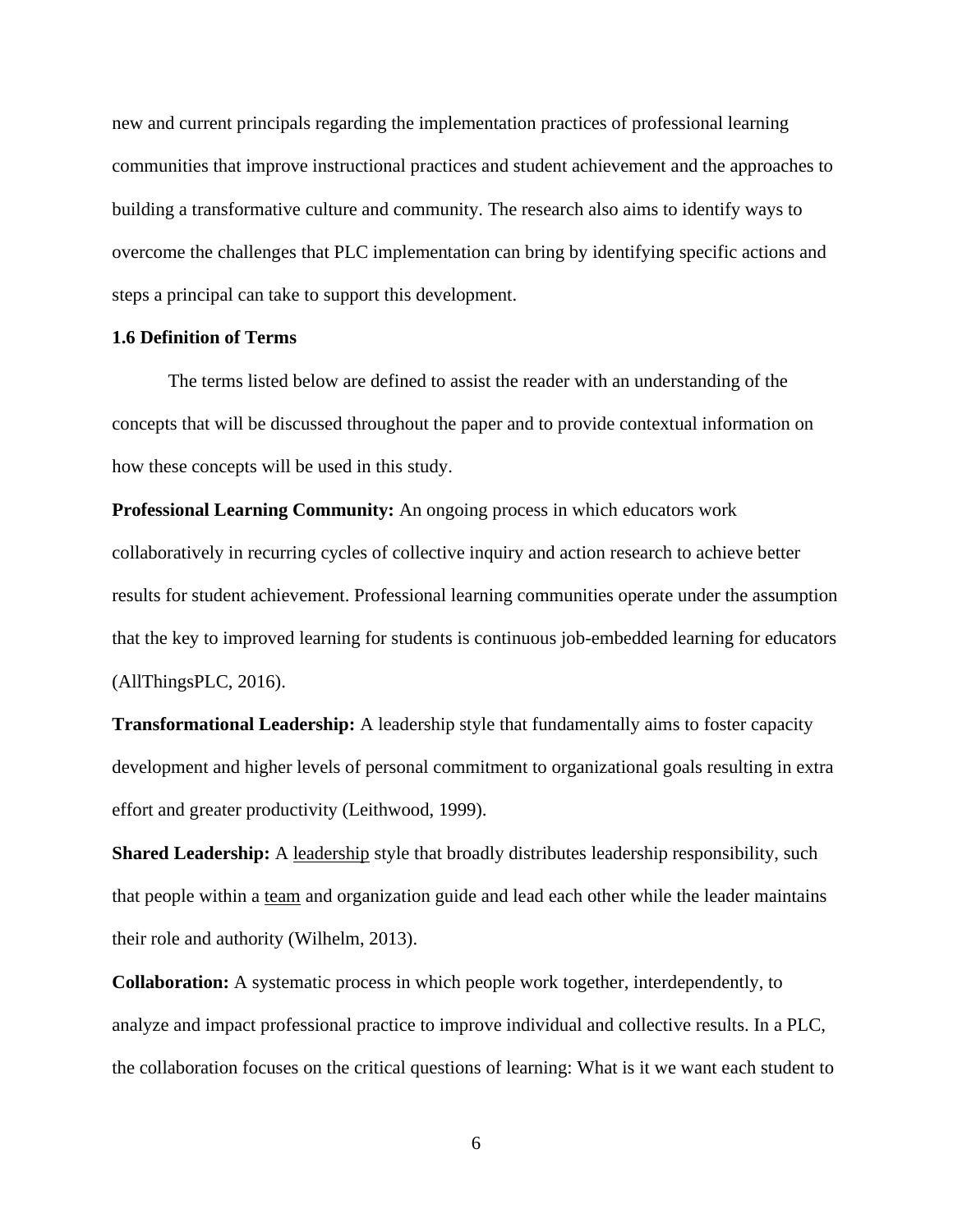learn? How will we know when each student has learned it? How will we respond when a student experiences difficulty in learning? How will we enrich and extend the learning for students who are proficient? (AllThingsPLC, 2016)

**School Culture:** The assumptions, beliefs, values, expectations, and habits that constitute the norm for the school and guide the work of the educators within it (AllThingsPLC, 2016).

**Systems Process:** A specific effort to organize the combination of related parts into a coherent whole in a methodical, deliberate, and orderly way toward a particular aim. In a PLC, a systematic process reflects an aspect of the "tight" culture (AllThingsPLC, 2016).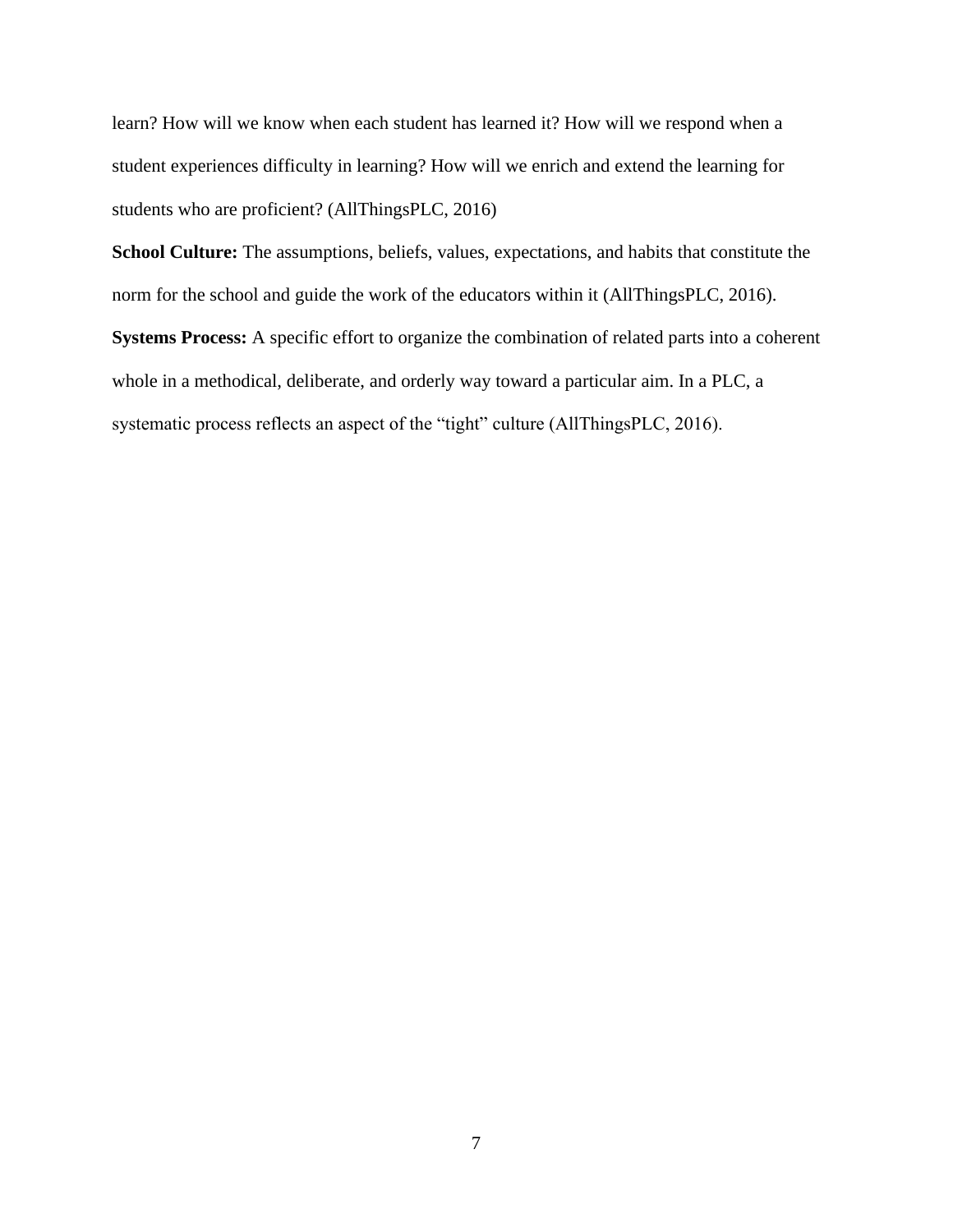#### **CHAPTER 2: LITERATURE REVIEW**

#### **2.1 Introduction**

This chapter provides a synthesis of the literature to better understand the principals' roles and actions to include transformational leadership, leadership style, and the process of creating a collective school culture. Through this literature review containing several case study findings, this synthesis further expands on the need for campuses to build organizational capacity by building collaboration and systems thinking. This chapter will share findings that identify practices that are found to thrive in the PLC setting with careful implementation and clear teacher roles and responsibilities.

The principalship is often embarked upon by individuals who are motivated by the work and the possibility to contribute to the growth and success of a campus. Current literature and research address the roles and actions of the principal as a careful balance of building manager and instructional leader. Taking on the role and responsibility of an instructional leader often requires campus-wide change and transformational leadership practices (Marks & Printy, 2003). As a transformational leader, the research supports the need for a united campus culture and the building of organizational capacity. The Professional Learning Community (PLC) is a strategy frequently used to support instructional transformation (DuFour & DuFour, 2013).

A campus principal has the opportunity to make an impact on student achievement and teacher's professional growth through the framework of transformational leadership and the PLC. To implement effective PLC practices intentional planning and action are required by the principal beginning with creating a shared campus culture. This culture will be reflective of the values, priorities, and mission of the campus. Teachers and administrators will contribute to creating an environment that fosters regular communication, teaming and is respectful and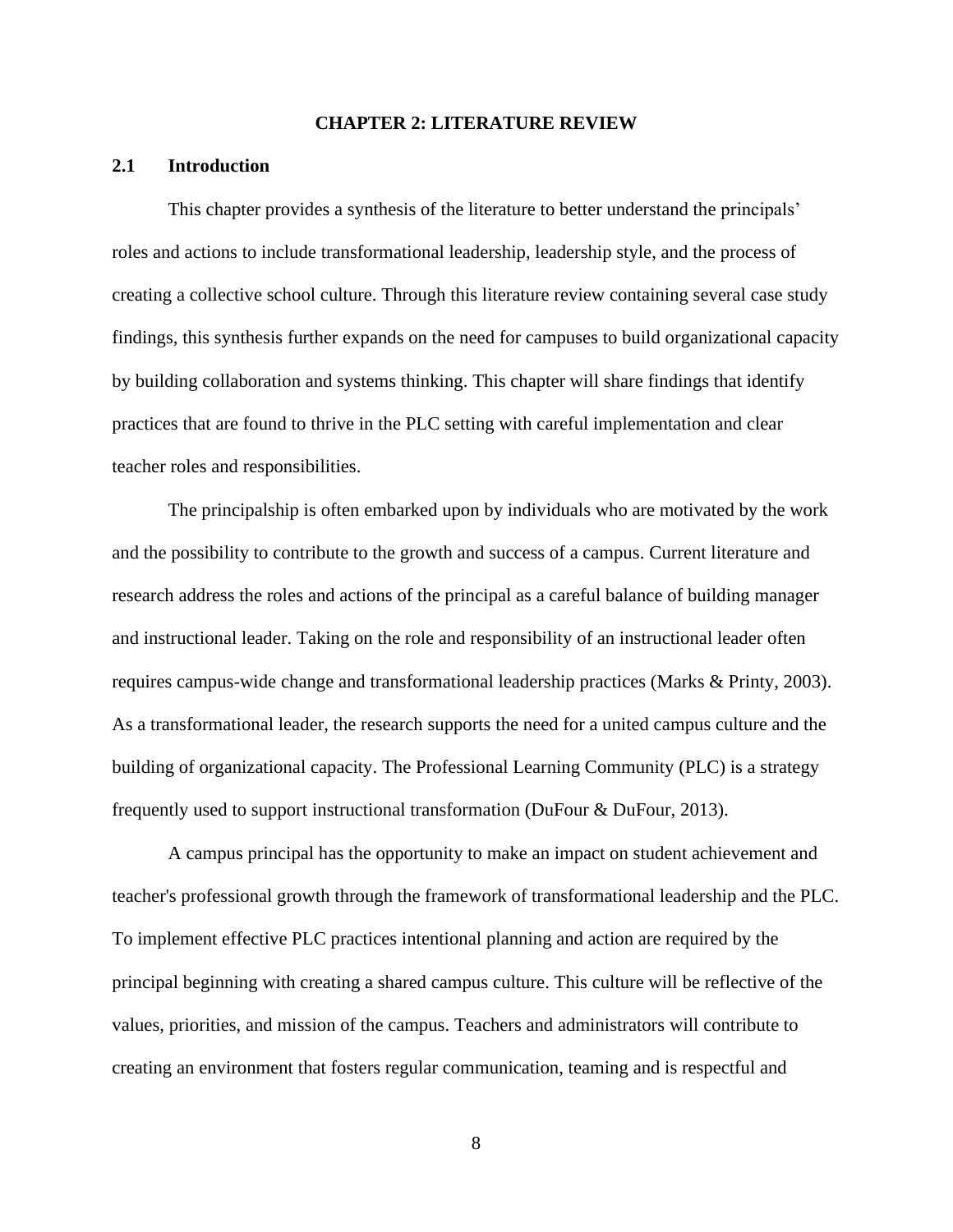accommodating to the diverse needs of a community. As a result, the dialogue and planning raise the organizational capacity and commitment.

#### **2.2 History of Professional Learning Communities (PLC)**

The term *professional learning community (PLC)* began to emerge in the late 1960s referring to teachers working together in collaborative teams as opposed to isolated planning (AllThingsPLC, 2016). Research of this process became explicit in the late 1980s and early 1990s. Susan Rosenholtz's (1989) associate professor of education at the University of Illinois studied 78 schools and found teacher collaboration with a focus on shared goals improved teacher learning and commitment and subsequently student achievement. In 1993, Judith Warren Little and Milbrey McLaughlin conducting research for the Center for Research on the Context of Secondary School Teaching at Stanford University with funding from the U.S. Department of Education Office of Educational Research and Improvement through interviews with teachers during three years of field research reported that the most effective schools and departments worked as strong professional communities characterized by:

- Shared norms and beliefs
- Collegial relations
- Collaborative cultures
- Reflective practice
- Ongoing technical inquiry regarding effective practice
- Professional growth
- Mutual support and mutual obligation (AllThingsPLC, 2016).

In 1995, Fred Newmann and Gary Wehlage continued this research through the University of Wisconsin Madison conducting quantitative studies of test scores and surveys and intensive case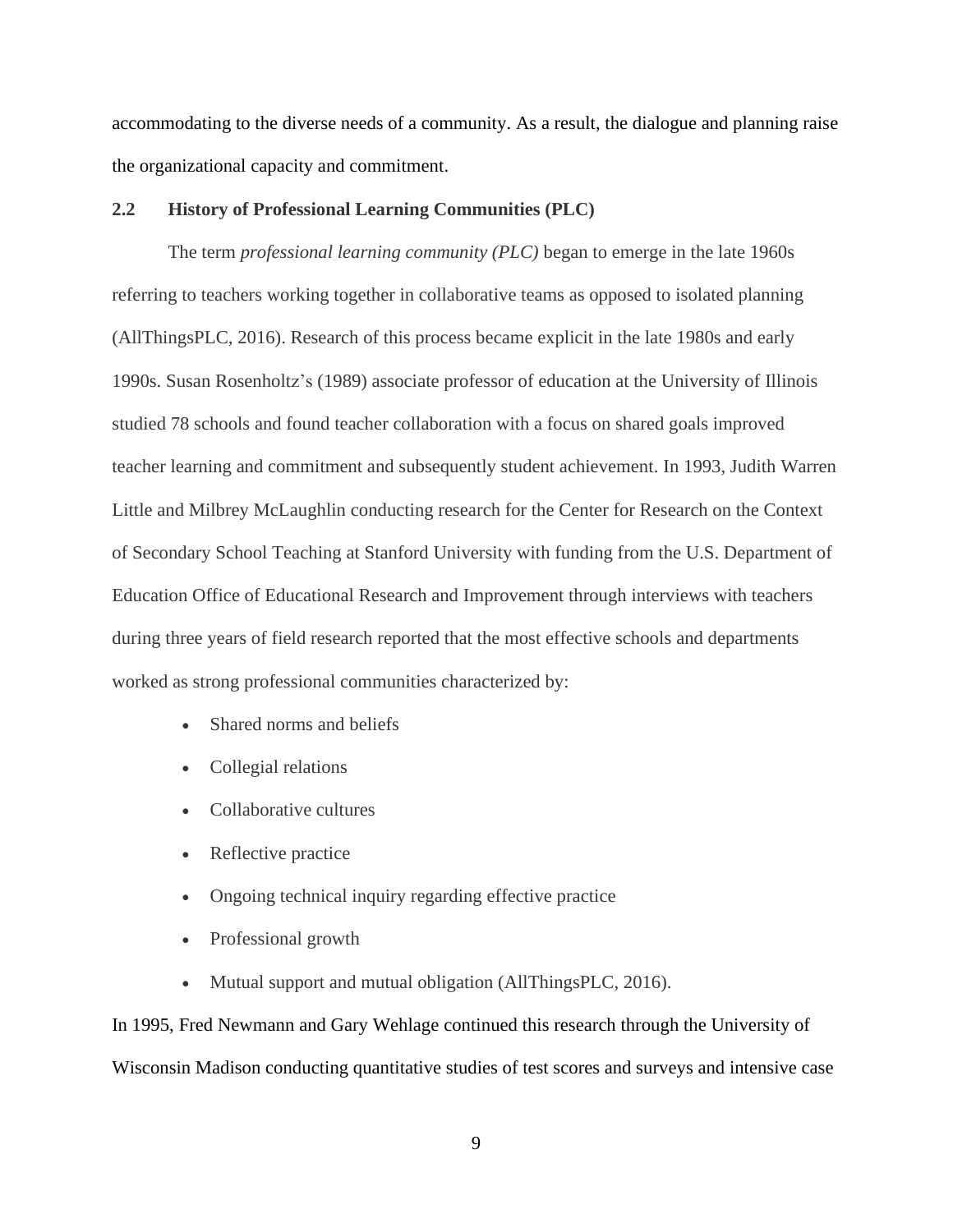studies of over 1,200 schools reported that successful schools used restructuring tools to guide professional learning communities' practices. Educators, in these schools:

- Engaged in a collective effort to achieve a clear, commonly shared purpose for student learning
- Created a collaborative culture to achieve the purpose
- Took collective—rather than individual—responsibility for the learning of all students (Newmann & Wehlage, 1995)

Later that year contributing to this research at the University of Wisconsin through case studies Karen Louis, Sharon Kruse, and Anthony Bryk found PLCs most effective with student achievement were characterized by:

- Reflective dialogue
- Deprivatization of practice
- Collective focus on student learning
- Collaboration
- Shared norms and values.

Despite the research findings nationally there was minor impact on PLC practices (AllThingsPLC, 2016). In 2009, Richard DuFour and Robert Eaker published *Professional learning communities at work tm: best practices for enhancing students' achievement* and subsequent publications where these findings were compiled and developed into books that have supported the facilitation of these practices. To this day PLCs are not required by any state or federal regulations to include the Texas Education Agency (TEA).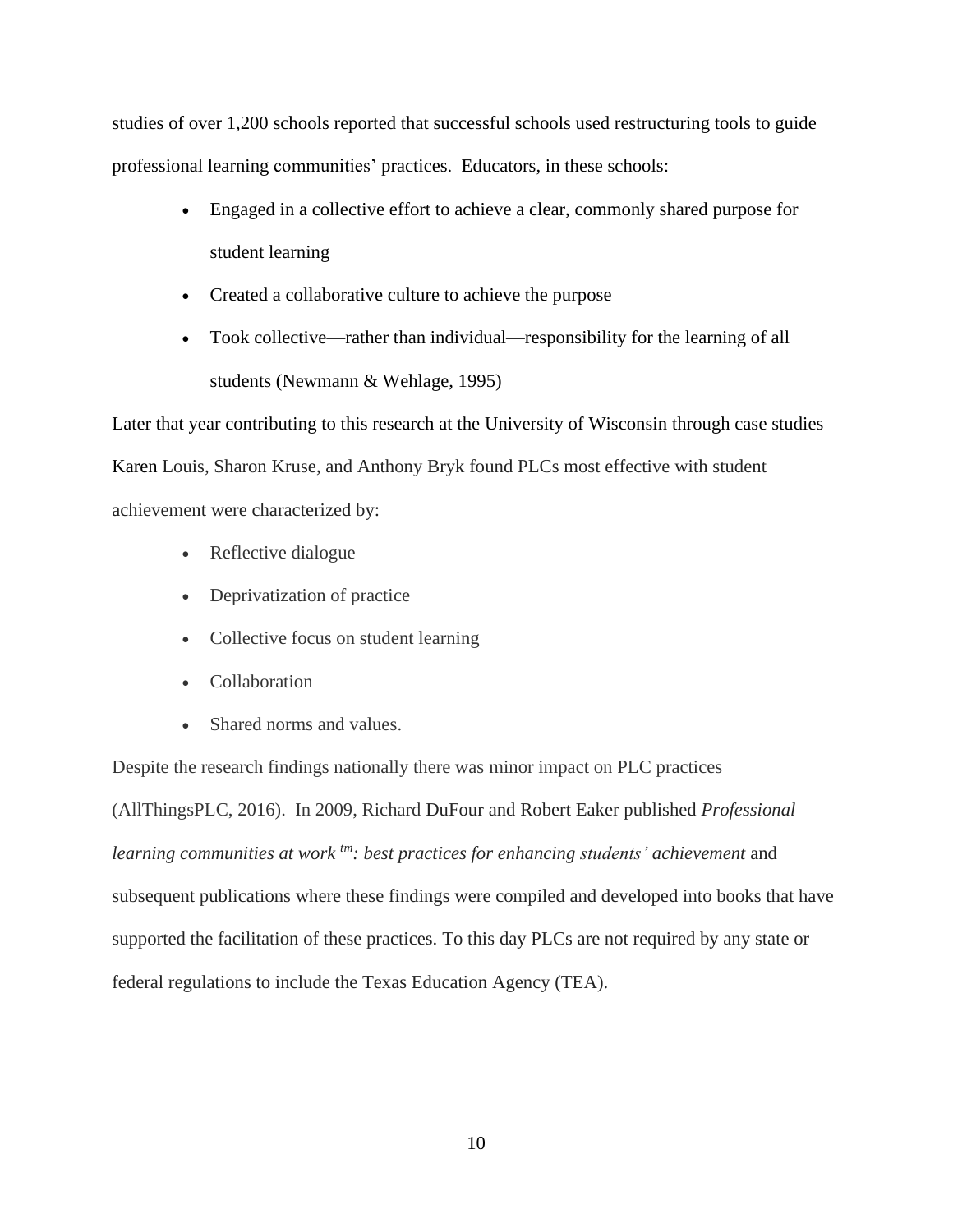### **2.3 The Principal's Roles and Actions**

With the evolving role of the campus principal in May 2014 TEA revised the Principal User's Guide with the following four Standards:

Standard 1: Instructional Leadership: The principal is responsible for ensuring every student receives high-quality instruction.

Standard 2: Human Capital: The principal is responsible for ensuring there are highquality teachers and staff in every classroom throughout the school.

Standard 3: Executive Leadership: The principal is responsible for modeling a consistent focus and personal responsibility for improving student outcomes. Standard 4: School Culture: The principal is responsible for establishing and implementing a shared vision and culture of high expectations for all staff and students.

A central responsibility of the campus principal found in the literature is the coordinating of a campus mission, vision, and goals (Alvoid, 2014). The mission, vision, and goals are designed to support the development of student performance objectives and identify instructional strategies to focus and improve instructional practices and student academic achievement. Lorzeau (as cited in Leithwood,1982, p. 321), suggests that "the effective principal works toward balanced attention to instructional leadership, routine administration, and human relations." Managing these targeted roles and developing a cohesive culture can support improved instructional practices and student achievement.

The mission and goals guide the daily decisions and actions of the campus administration, faculty, and staff. "It is the principal's leadership that sets the tone of the school, the climate for teaching, the level of professionalism and morale of teachers, and the degree of concern for what students may or may not become" (Quinn, 2011, p.4). This responsibility is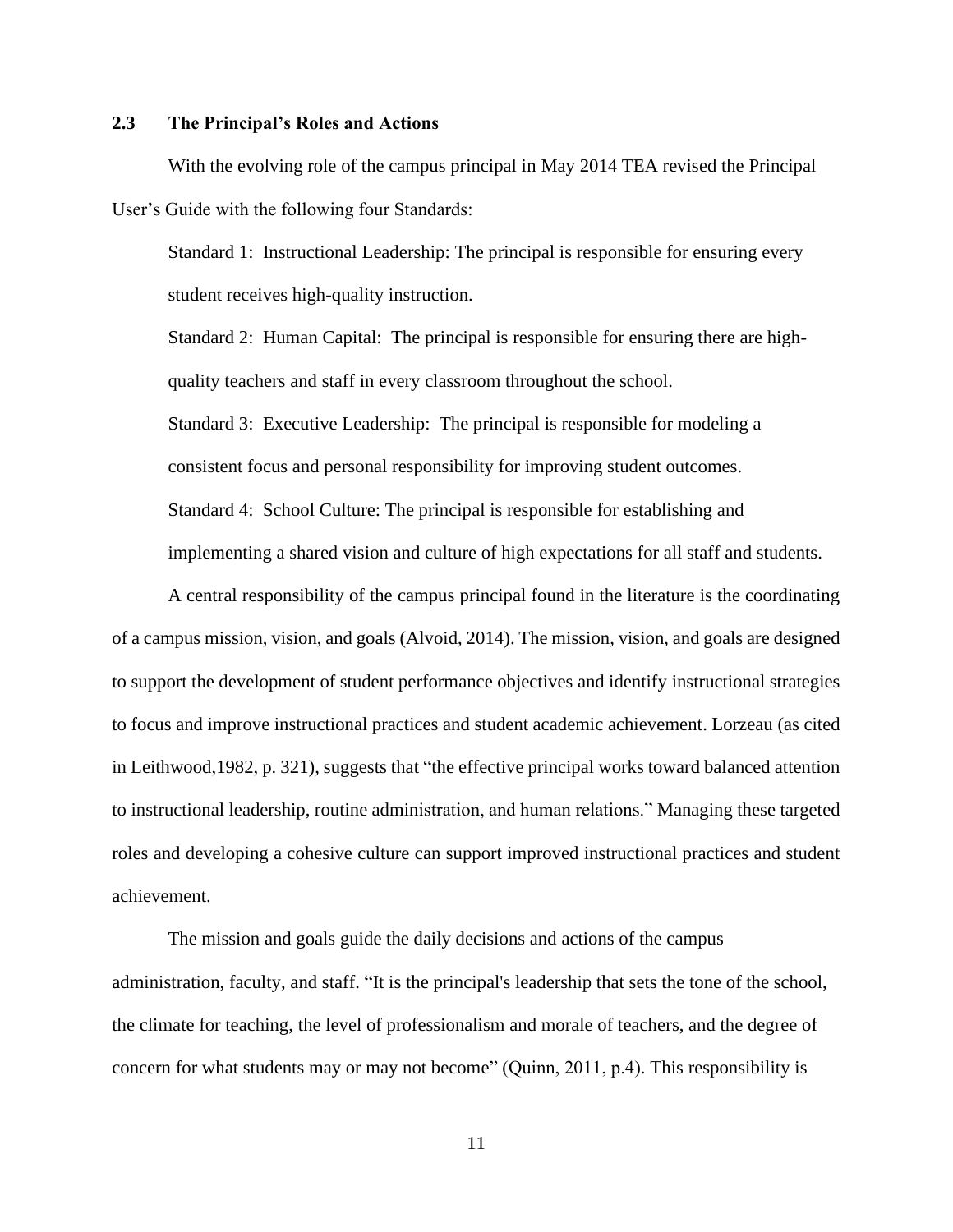critical for a principal to be aware of and understand in their daily practices. An administrator will build shared instructional leadership capacity by connecting learning and leading (Lambert, 2005). To support goal achievement, the administrators will be required to create and support a unified campus culture and transform leadership (Alvoid, 2014). "Transformational leadership seeks to elicit high levels of commitment from all school personnel and to develop organizational capacity" (Marks, 2003, p. 377). This is critical so there is shared responsibility for the systems that support strong instructional practices and student achievement.

National policies such as the Every Student Succeeds Act (ESSA) govern campus academic expectations and have shifted administrative leadership and priorities and reoriented the campus focus to that of student learning. Principals are called to be instructional leaders and demonstrate their effectiveness by transforming schools into safe learning spaces and systemthinking organizations that establish a clear mission, frame school goals, build staff capacity, and align staff actions to the goals while maintaining high expectations for both the teachers and students in their schools (Moore, 2009; Taylor, 2014). Hattie (2009) and Waters et al., (2003), a meta-analysis with 30 years of studies regarding the influences on achievement in school-aged students provides practitioners with guidance on the curricular, instructional, and school practices resulting in increased student achievement. Furthermore, instructional leadership actions that are the most impactful to student achievement include creating a culture and community of shared beliefs through open communication, setting clear expectations, participation with teachers in professional learning to keep the faculty current on educational theory and practice, involving teachers in decision making, planning for needed resources for instruction, and the evaluation of teaching and curriculum. As principals shift their roles on campuses to meet national policy and local needs, they begin by observing the campus,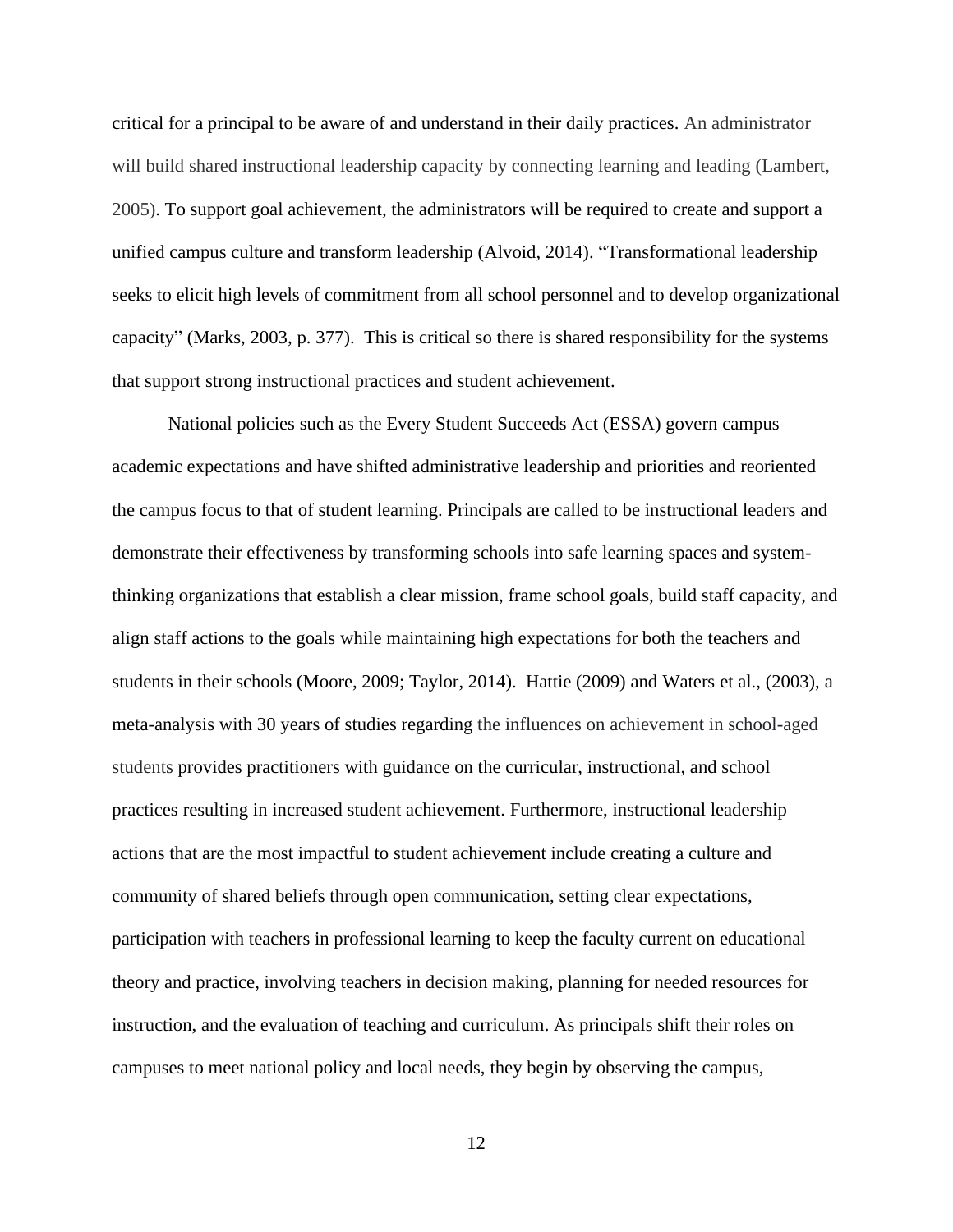identifying strengths and needs, making critical decisions, and prioritizing actions that support student academic achievement (Waters et al., 2003).

Specifically, research finds that administrators' support and implementation of professional learning communities (PLC) can contribute to creating campus practices that meet student academic goals, build leadership capacity, and support effective instructional leadership practices. These practices require creating a campus culture where teachers have opportunities to lead, and principals build a coherent capital management system (Broin & Leaders, 2015). Broin and Leaders (2015) while conducting a case study with New Leaders to develop policy recommendations found that creating support roles and promoting differentiated leadership positions to meet school and individual needs will create a campus culture where teacher leadership skills and responsibility will rise. These practices require teacher leadership training, networking, time, and resource allocation that meets the changing needs and approaches. Subsequently, Broin & Leaders (2015) found that principals can support creating this culture in PLCs by collaborating with teachers to build targeted practices such as "analyze data, develop classroom-level goals, and observe and provide feedback on their instructional practice" (p. 12). Principals need to be aware of and work with each team to develop this campus culture and teams that prioritize scheduling and time management for PLCs and observation of instructional practices (Broin & Leaders, 2015). Gentilucci et al. (2013) using the qualitative approach of respondent-driven sampling, using "snowballing sampling" with a mathematical model weighing that sample to compensate for the fact that the sample was collected in a non-random way found that new principals viewed their role as collaborators, communicators, counselors, and motivators in this role and made a difference in building campus cultures that impacted students and staff achievement which was supported through professional learning communities.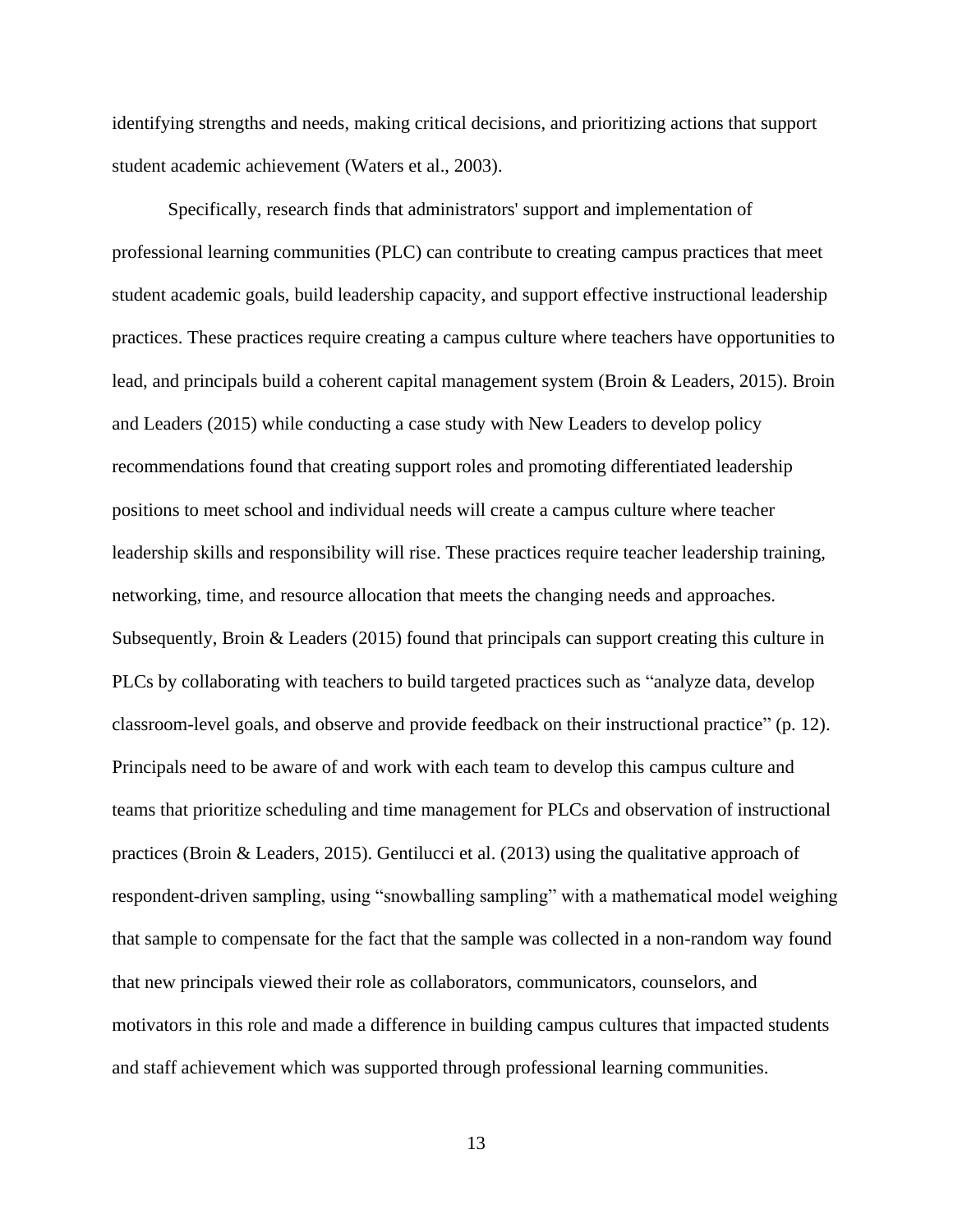Through the implementation of PLC, administrators have the opportunity to work directly with campus grade levels and content teams to differentiate for the identified needs of each campus group. Gary Waddell (2008), found through the second year of implementation of PLCs that teachers had a deeper understanding of literacy instruction and the campus instructional model of delivery. Together they created a model of peer coaching, observations of model lessons, and follow-up training to support the campus needs and instructional routines that resulted in collective student achievement (Waddell, 2008). The most effective principals create strong leadership teams that include administrators, deans, grade level leaders, instructional coaches, and mentor teachers in place to help them implement school improvement strategies such as professional learning communities (Broin, 2015).

The role and responsibilities of the principal in these varied capacities are multi-faceted while continuing to ensure building and personnel management the role of instructional leader requires careful steps for implementation of targeted instructional practices that ensure student achievement.

#### *2.3.1 The Principal as a Transformational Leader*

Transformational leadership provides intellectual direction and aims at innovating within the organization while empowering and supporting teachers as partners in decision making (Conley & Goldman, 1994; Leithwood, 1994). The principal's role as a transformational leader is to build shared leadership and a professional culture while working with the faculty and staff to identify and solve instructional problems to improve organizational performance (Lambert, 2005; Marks, 2003). "As the organization's instructional leader, the principal is the primary source of assistance and monitoring" (Angelle, 2006, as cited in Fuller, 2011, p. 179). "Such an action orientation theoretically encompasses everything a principal does during the day to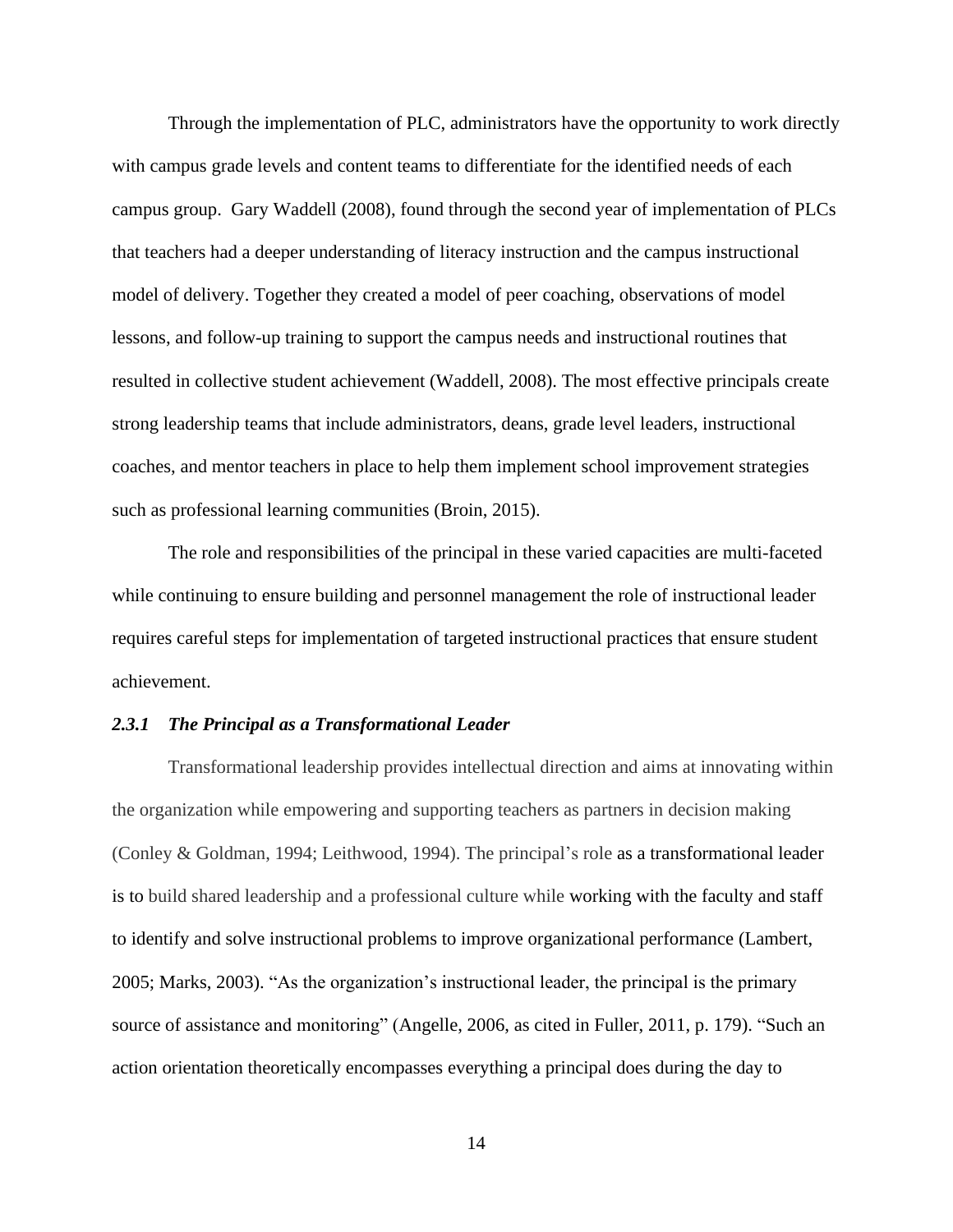support the achievement of students and the ability of teachers to teach" (Marks, 2003, 373). As an example, Ruff (2005) in a collective case study using varied interviews and observations noted in the observation of a principal:

throughout the day and sometimes two or three times an hour, he was observed leaving

his office to spend time with people, including teachers, staff, and parents; then, he would

return to his office, check his e-mail, and work on the program management. (p. 563) Program management includes the establishment of teacher learning opportunities, the use of physical and human resources, and the design and implementation of instructional systems. Quinn (2011) using Larsen's (1985) Instructional Activity Questionnaire (IAQ) with elementary principals serving in Gwinnett County, Georgia's Distinguished Title I and non-Title I elementary schools for at least 3 consecutive years and the Georgia Criterion-Referenced Competency Test with students suggests, "that a school performing in an unusually successful way has a principal who is exceptional and who exhibits specific instructional leadership behaviors that influence school success" (p. 2). As a transformational leader, an exceptional principal consistently monitors and supports campus instructional systems.

Orr (2005), using a collaborative inquiry research approach with six principals from low performing schools and two university educational department researchers meeting two to three times a week for 18 months identified five transformational leadership strategies used by principals that shaped how they worked with their staff toward school improvement: (1) to create a vision; (2) identifying multiple ways of accomplishing goals; (3) identify and meet all grade level/department needs; (4) supporting school and staff in meeting district initiatives; and (5) viewing their leadership as continuous training. These types of practices in transformational leadership require working cooperatively with teacher input to identify programs and practices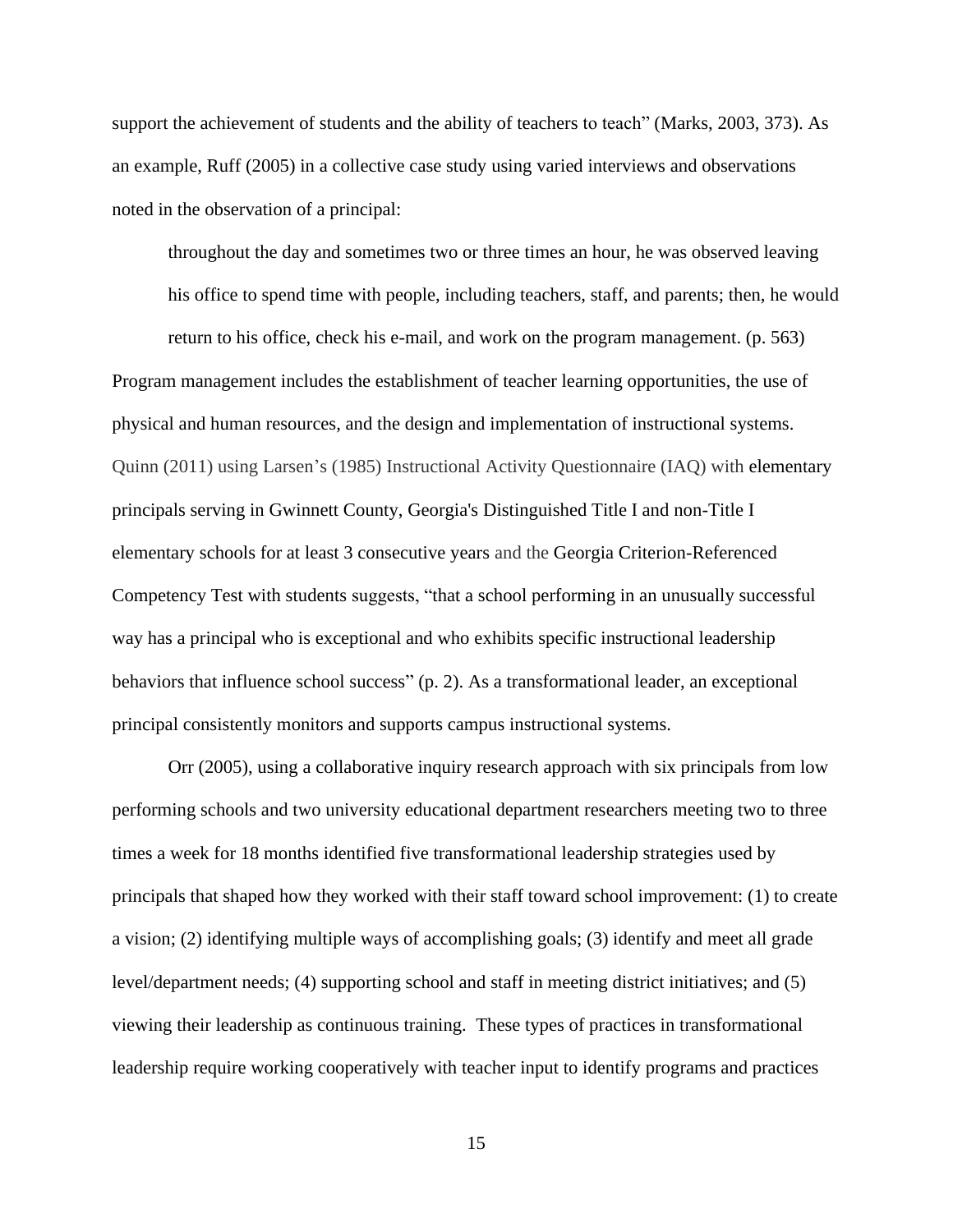that will assist in reaching campus goals to successfully impact as many students as possible (Ruff & Shoho, 2005). "Effective principals are able to define priorities focused on the central mission of the school and gain support for these priorities from all stakeholders" (Leithwood, 1982, p. 335). Developing clear campus goals will guide the planning and priorities to successfully aim to attain the campus mission.

As a result, principals act as instructional coaches and will need to know the content and instructional practices to support teachers through observational coaching (Youngs, 2007). Alvoid (2014) in a report for the Center for American Progress referenced several case studies which looked at Gwinnett County Public Schools in Gwinnett County, Georgia; Denver Public Schools in Denver, Colorado; District of Columbia Public Schools in Washington, D.C.; Charlotte-Mecklenburg Schools in Charlotte, North Carolina; Uplift Education in Dallas, Texas; and Northeast Leadership Academy at North Carolina State University—to inform principal professional-development recommendations recognizing that the attainment of content knowledge can be challenging for the administrator with varying campus grade levels, content area teachers and varying instructional needs of teachers and students. In the same way, Youngs (2007) interviews and observations of Connecticut principals and teachers research demonstrated how an elementary principals' understandings of literacy-reform initiatives on campus supported reading instructional practices at varying grade levels. The role of the principal and teacher comes together under the practice of instructional coaching. Research discovers that instructional coaching has a significant positive impact on student outcomes (Alvoid, 2014). The coaching framework supports the culture of communication by reviewing teacher instructional practices and the development of educational programs designed to meet the targeted needs of students (Foskett, 1966). To illustrate, one principal who implements coaching stated that "if you really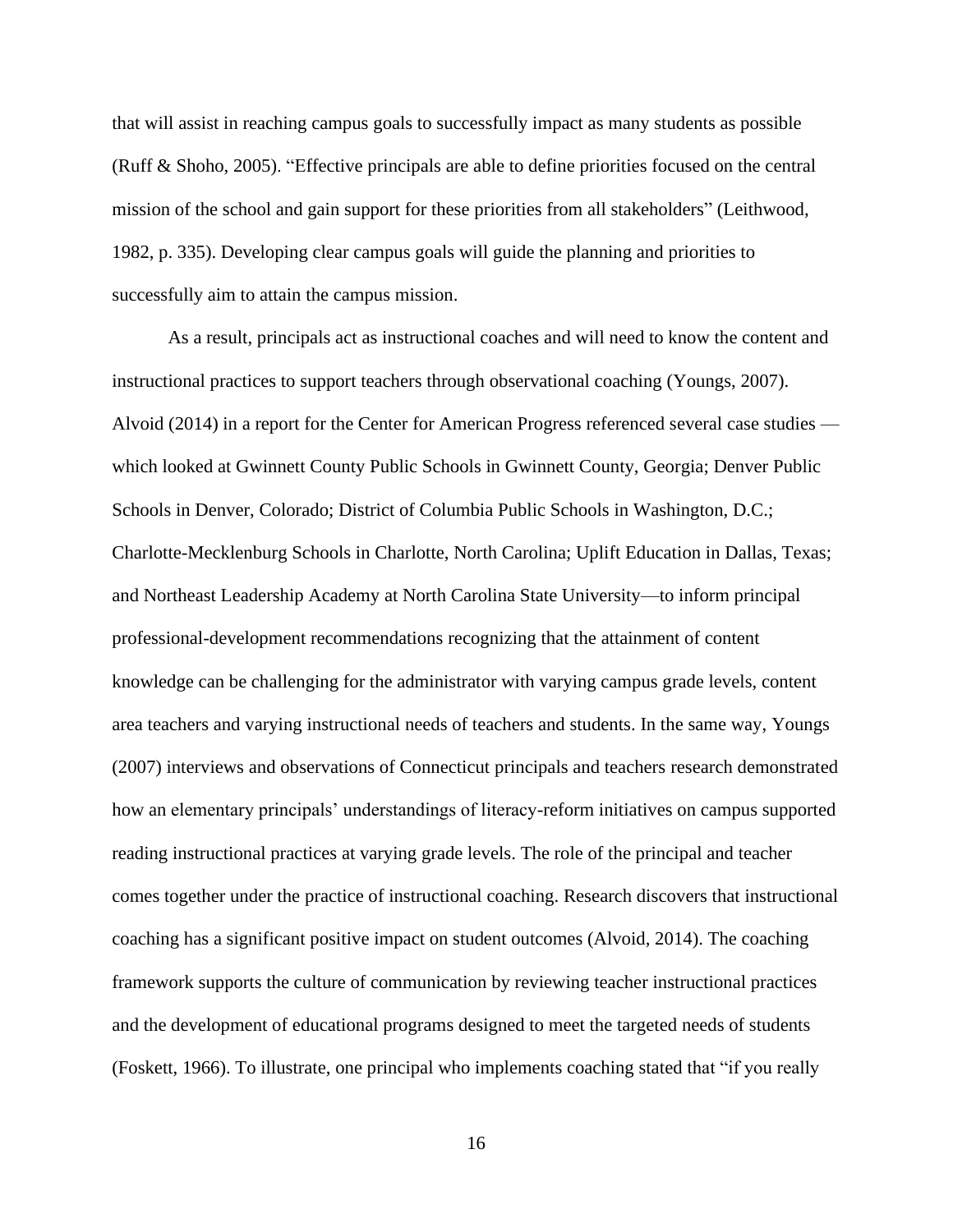want to be engaged in staff development... the place where you can really make a difference is right here in the principal's office working with the teachers" (Young, 2007, p. 113). Further supporting the requirement of the principal to be an instructional leader.

Teachers also play a significant role in transformational leadership and the implementation of effective PLCs. Teachers are provided the opportunity to capitalize on their knowledge and skills to play a partner role in curriculum, instruction, and assessment under transformational leadership. In collaboration, teachers with principals identify areas of student and instructional strengths and needs to create professional development plans to ensure growth (Marks, 2003). These practices foster a partnership in decision-making and a raised level of commitment resulting in professional communication, improved instructional practices, and student achievement (Marks, 2003).

Orr (2005) found that, "transformational principal leadership directly influenced organizational learning, which in turn affected teachers' work and student participation and engagement in school" (p. 26). This system of shared governance and distributed leadership supports a dynamic leadership culture built around a vision-driven, student-focused conceptual framework for school improvement.

In conclusion, as a transformational leader the principal will demonstrate the following qualities (Ludenberg, 2003):

- Idealized influence: The principal is charismatic and the teachers and faculty respect and admire them.
- Individualized Consideration: The principal cares about each individual team members concerns and development.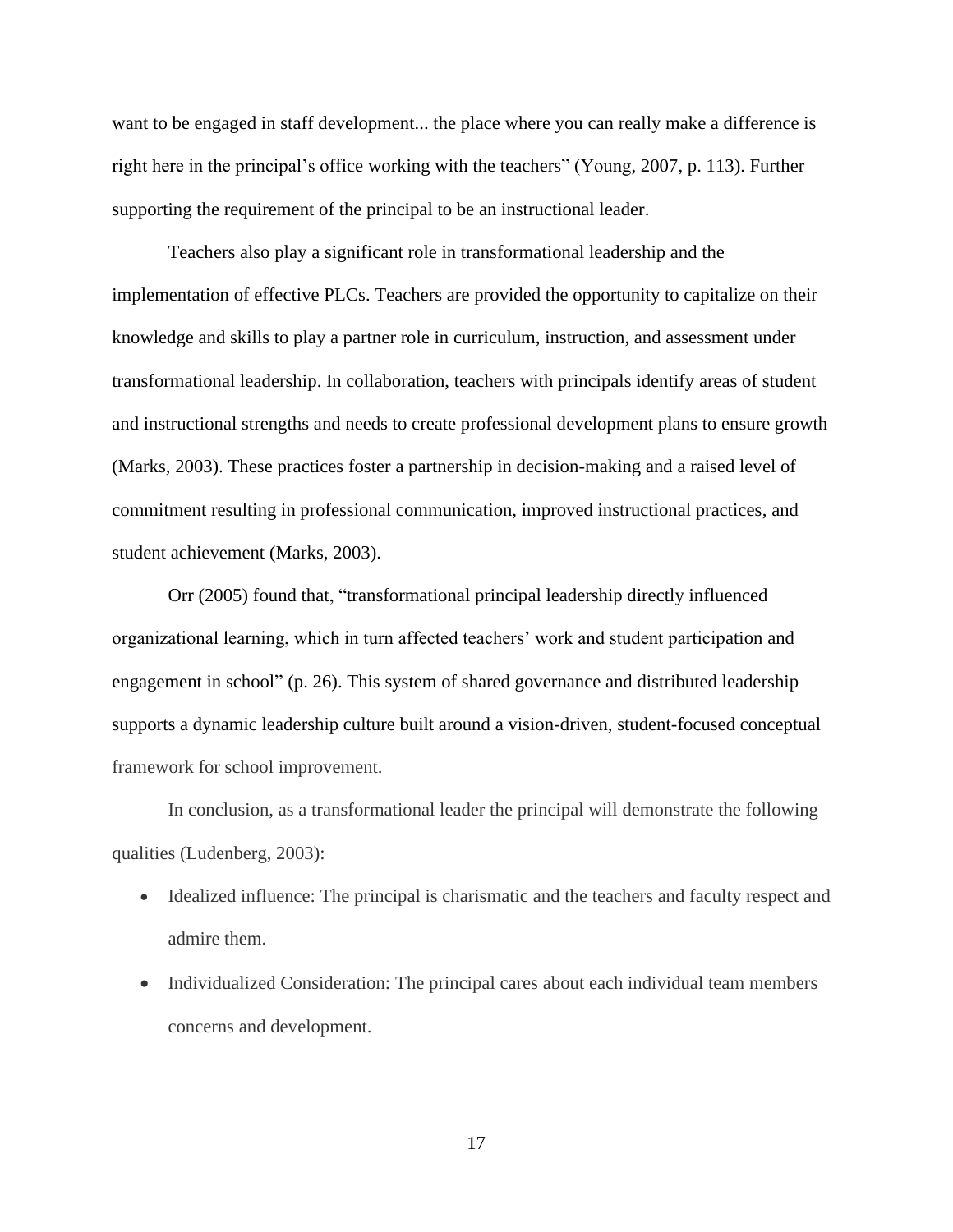- Intellectual Stimulation: The principal provides team members with interesting and challenging tasks developing problem-solving.
- Inspirational Motivation: The team is confident in the principal's vision and values and there are clear expectations.

#### *2.3.2 Principals Leadership Style*

A principal's model of management sets a campus tone and directly impacts a school culture (Christiansen & Robey, 2015). Principals who have established cultures of high academic achievement set high expectations, hold teachers and students accountable for the learning, and build shared values in a trusting environment (Buttram, & Farley-Ripple, 2016). Studies have found that impactful PLCs have principals who establish the integrated leadership of transformational and shared leadership while being the moving force of change (Thompson et al., 2004; Marks & Printy, 2003). Principals have described this role as being the "reform communicator" (Buttram, & Farley-Ripple, 2016, p.194). Using transformational and shared leadership, a principal is described as the "lead teacher and lead learner, and steward of the learning process, by sharing authority, facilitating instruction, building trusting relationships, and supporting data-informed decisions (Thompson et al., 2004, p.4). The principal supports collaboration and teamwork, and teachers are able to participate in developing a shared vision and the decision-making process to support student achievement (Buttram, & Farley-Ripple, 2016, Thompson et al., 2004; Marks & Printy, 2003).

In addition, studies find that teacher collaboration in PLCs with strong administrative support can serve as a predictor for student achievement (Woodland, 2016). The principal supports teachers by facilitating teacher growth, requiring everyone to attend to instruction and learning, and monitoring and supporting goal setting (Louis & Wahlstrom, 2011; Marks &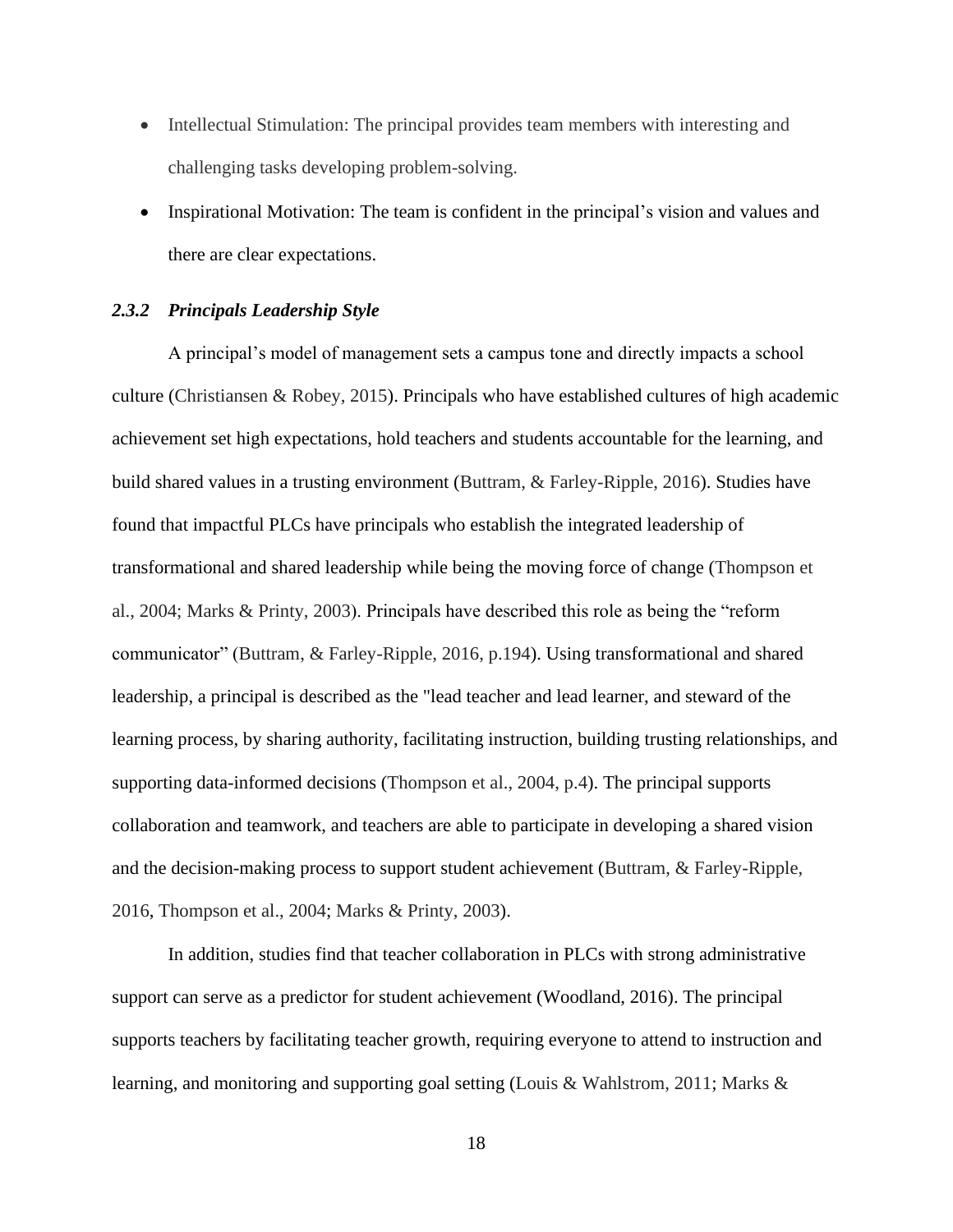Printy, 2003; Buttram, & Farley-Ripple, 2016). Subsequently, the PLC is a setting for shared decision making, dispersed leadership, staff empowerment, and collaboration that demands the attention, energy, effort, and support from the team (DuFour & DuFour, 2013).

In the education setting, principals practice collaboration through the integration of transformational and shared leadership in PLCs to lead instructional reform and improve teaching and learning (Wilhelm, 2013). A principal's actions, attitudes, and approach can help people work together in PLCs to build a culture of collaboration and systems thinking that impacts learning and student achievement.

#### *2.3.3 Principal Creating a School Culture*

The National Association of Elementary School Principals (2019) states that there are 3 pillars of effective principalship: building culture, empowering people, and optimizing systems. According to Fullan (2007) school culture can be defined as the guiding beliefs and values evident in the way a school operates. A positive school culture will reflect positive interpersonal connections and interactions and share a core set of interwoven beliefs and behaviors. A school culture needs a shared vision, mission, values, and norms focused on student learning (Buttram, & Farley-Ripple, 2016; Wilhelm, 2010). This requires teamwork from the varying stakeholders to clarify, coordinate and communicate a clear mission and vision for a campus and community (Marks & Printy, 2003). With these shared foundations, all stakeholders can work together responsibly with a sense of ownership to develop shared goals to impact meaningful learning and a campus's future (Thompson et al., 2004; Buttram, & Farley-Ripple, 2016, Christiansen & Robey, 2015). Unified PLCs are a key component to support the reculturing of schools into student-driven organizations focused on student learning and supporting instructional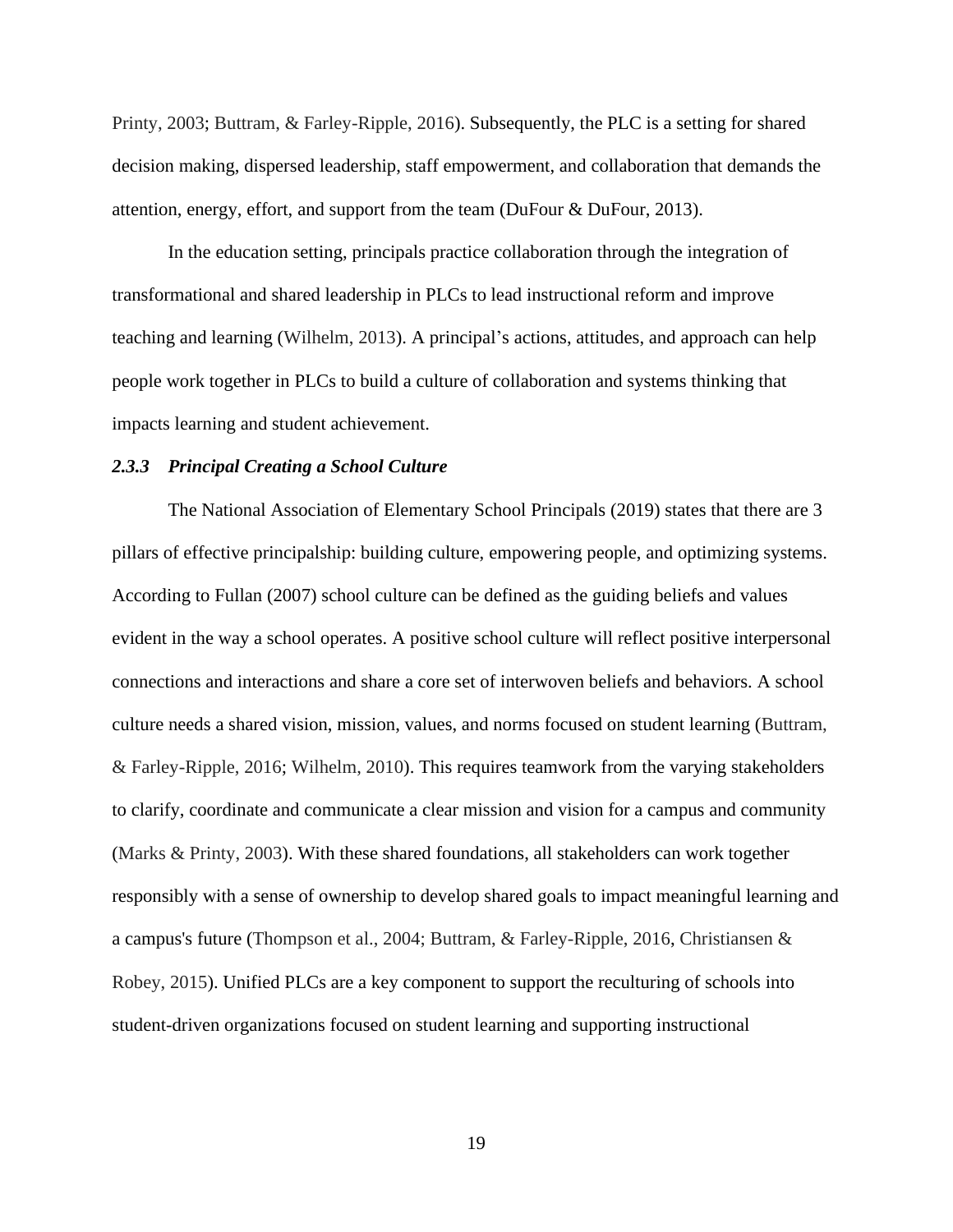improvement (Thompson et al., 2004; Vescio, Ross & Adams, 2008, Buttram, & Farley-Ripple, 2016).

A campus culture builds unity while carefully considering the diversity within faculty, staff, and most importantly student population while striving for goal attainment. Effective principals create a campus culture that cooperatively follows a vision with these different members of the community. Creating this culture requires the soft skills of leadership—such as relationship building and praise—enabling principals to establish trust and nurture a cohesive, positive, and professional learning community (Alvoid, 2014). This social trust can cultivate collaboration.

The vision of the campus guides stakeholders to design initiatives that are implemented to "create positive, engaging school climates that increase the likelihood of improved academic achievement and other forms of student performance" (Jacobson, 2007, p. 3). These dynamics are supported in faculty and team building.

Relationships are developed through communication. Leithwood (1982) in a review of research on principal effectiveness found that principals foster interactions among teachers about professional issues through activities such as staff meetings, professional learning communities, and vertical alignment teams. The research further notes that opportunities for regular communication with the community and parents are fostered in numerous ways: encouraging and supporting regular visits to their children's classrooms, by holding meetings and conferences, by building parent-teacher groups, and by becoming highly integrated into the school community themselves. The daily personal involvement and communication of the principal is crucial to culture development and can be exhibited in actions as simple as learning the names of children in the school (Ruff, 2005).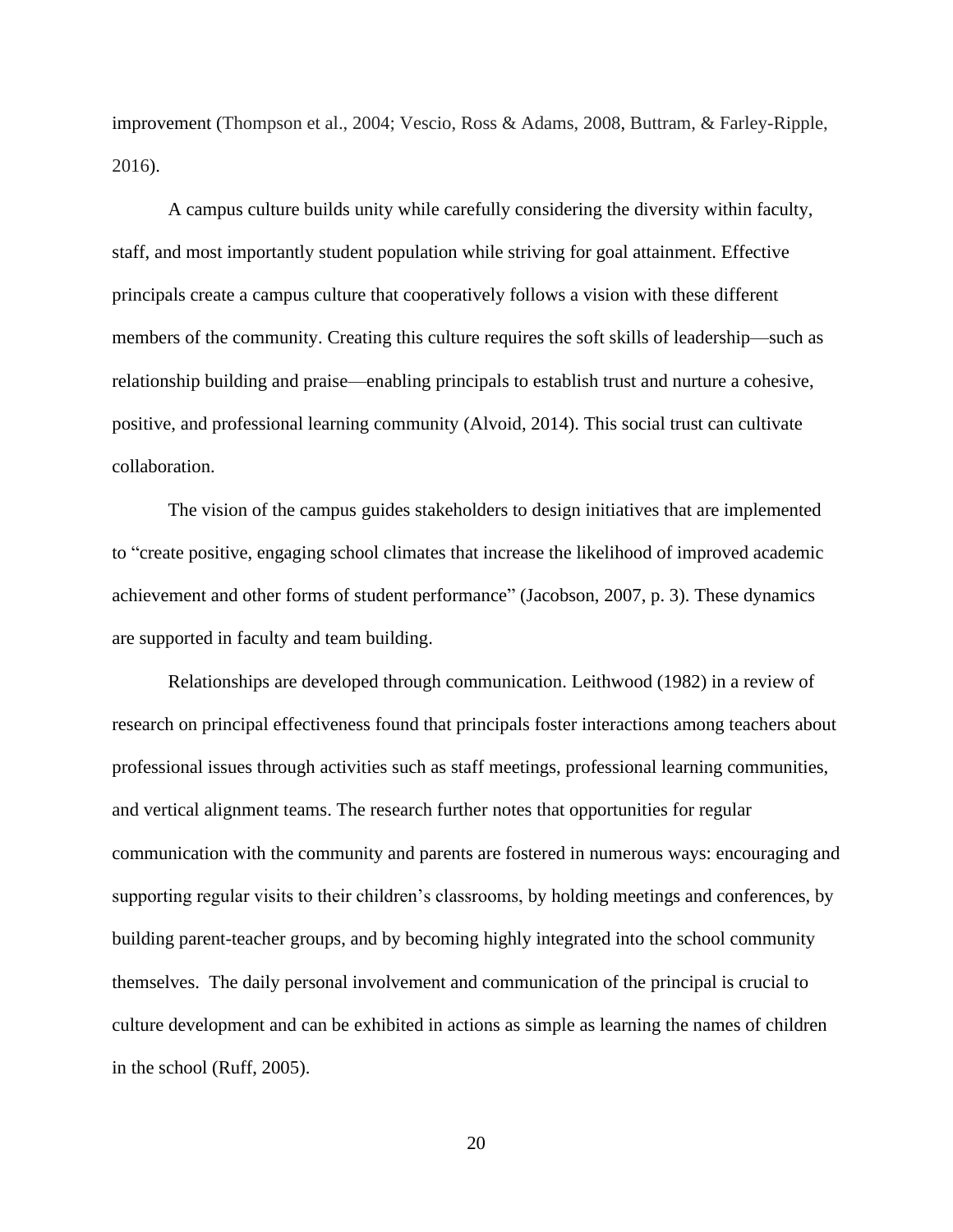Campus cultures that are impactful to students and faculty require relationship building and multiple opportunities for communication. Youngs (2007), states that, "principals can influence teacher growth by the types of professional cultures they promote in their schools" (p.104). In building a cohesive culture, principals received positive feedback from their tenured staff (Petti, 2013). Papa et al, (2002) (as cited in Fuller, 2011) found that creating a positive campus culture supports a principal's influence on the people working in their schools. The research consistently supports the need for awareness and action in building a campus culture with effective communication and working relationships. Ruff (2005) in a collective case study using varied interviews and observations found:

One elementary principal used conflict management to establish and support a productive culture within the school. When too much tension existed, she acted to lower the level of tension. When too little tension existed, she acted to increase the level of tension through direct confrontation. Team building was used to support relationships, build trust, and sustain a productive culture. (p. 567)

It is important to note that conflict management was situational and always implemented strategically— to build and strengthen teams in reaching goal attainment (Ruff, 2005). The knowledge and ability to implement these practices require a skilled administrator.

In establishing culture principals influence recruitment, selection, and retention of a wellqualified team of teachers (Fuller, 2011). Youngs (2007) supports the work of universities and experienced teachers in preparing and mentoring new teachers as an extension of school culture. Similarly, research conducted by the Center for Teaching Quality indicated that, "principals can create positive working conditions that encourage teachers to remain at a school regardless of the student demographics or other factors often associated with high levels of teacher turnover"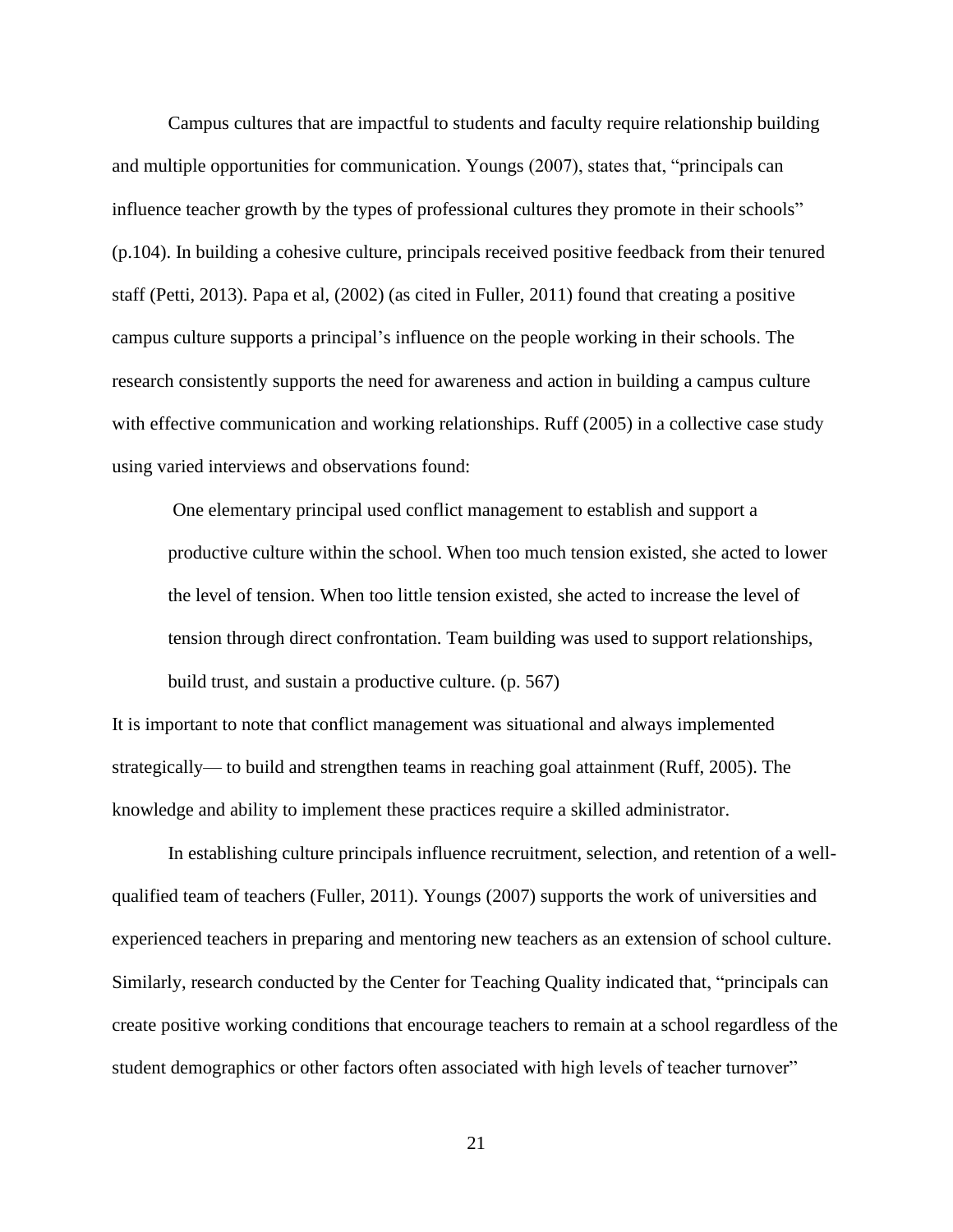(Fuller, 2011, p. 175). It is also the principal's responsibility to collaborate with their team to build a culture with teacher commitment as a central part of creating a school's capacity (Orr, 2005).

#### **2.4 Organizational Capacity**

Transformational leadership also brings together campus knowledge to support further growth relying on the partnership and leadership of teachers. Ruff's (2005) findings state that "principals and superintendents are being asked to share power as they are simultaneously being held to higher standards of accountability" (p. 555). Building a sense of teamwork around a campus mission is critical to building culture and academic growth and achievement. The principal is a facilitator in building communities of learners that foster teacher growth and meet students' needs (Marks, 2003). This creates a shared responsibility, and the principal plays a significant role in building shared leadership and a professional culture (Ruff, 2005). "Instructional leadership must be a shared community undertaking and is the professional work of everyone in the school" (Lambert, 2002, p. 37). Petti (2013) while implementing a universitydistrict partnership and collecting video documentation of instructional rounds, observations, interviews, focus groups, and artifacts found that partnership evolves based on the level of involvement of the participants. To build organizational capacity the knowledge and resources of the principal and teachers are shared through various interactions to include PLCs. In these settings, principals can seek staff advice, encourage participation in decision making and use this to work continuously on program improvement (Leithwood, 2002). Each school needs design features-structures, processes, and roles-that promote leadership capacity (Lambert, 2005). Burch (2005) in the review of the Student Achievement Guarantee in Education (SAGE) program found that implementation can be a slow process, building in and participating in communication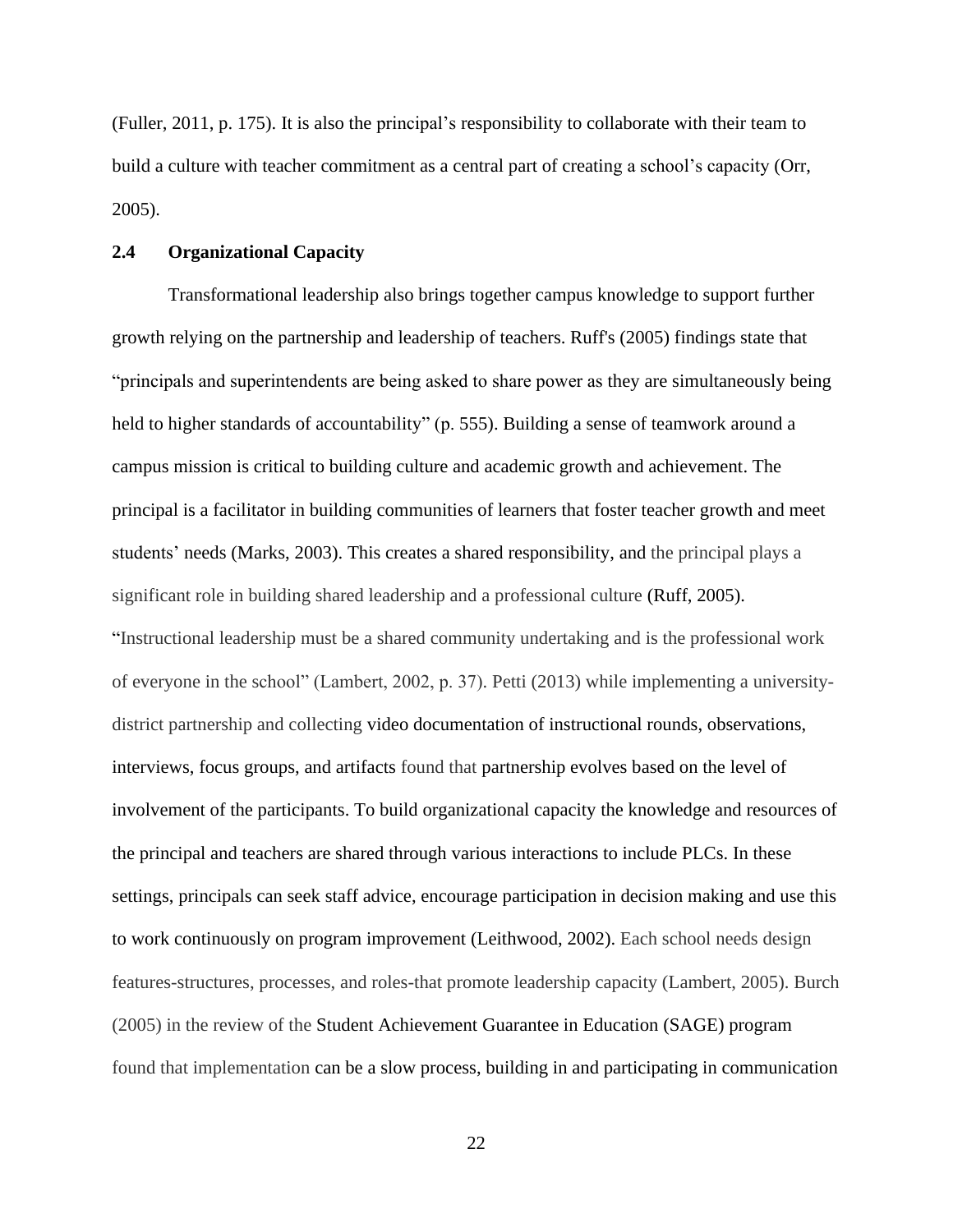opportunities can be an initial step to building the needed dialogue. Through this dialogue in PLCs principals and teachers begin to share the same concerns and work together toward their goals.

Building organizational capacity may require the delegation of administrative tasks which may require the redesigning of the school's organizational charts and job descriptions (Alvoid, 2014). Youngs (2007) research finds one shared role includes experienced teachers being actively involved and sharing in the responsibility of new teacher induction and mentoring. School administrators can support these mentoring relationships by supporting frameworks such as PLCs where such relationships can occur. Likewise, PLCs create opportunities for teachers to model for one another and this dialogue is another activity to support building capacity. "By involving experienced teachers in mentoring and staff development one administrator helped to create and sustain an integrated professional culture" (Youngs, 2007, p. 114). Lambert (2002) professor emeritus at California State University, Hayward supports principals building organizational capacity by, "supporting teachers and parents in joining action teams (PLCs) to examine student performance data and work, conducting action research to discover new data, developing a cadre of peer coaches, and expanding the staff development program" (p. 64). By prioritizing organizational capacity through PLCs, a principal further aligns a campus mission, vision, and goals includes and empowers all stakeholders, and supports student achievement.

#### *2.4.1 Organizational Learning Collaboration*

In building organizational capacity, a principal can support and utilize professional learning communities which require collaboration through collective action and continuous organizational learning to improve student outcomes (Thompson et al., 2004; Buttram, & Farley-Ripple, 2016). The teachers and administration must be disciplined and committed to the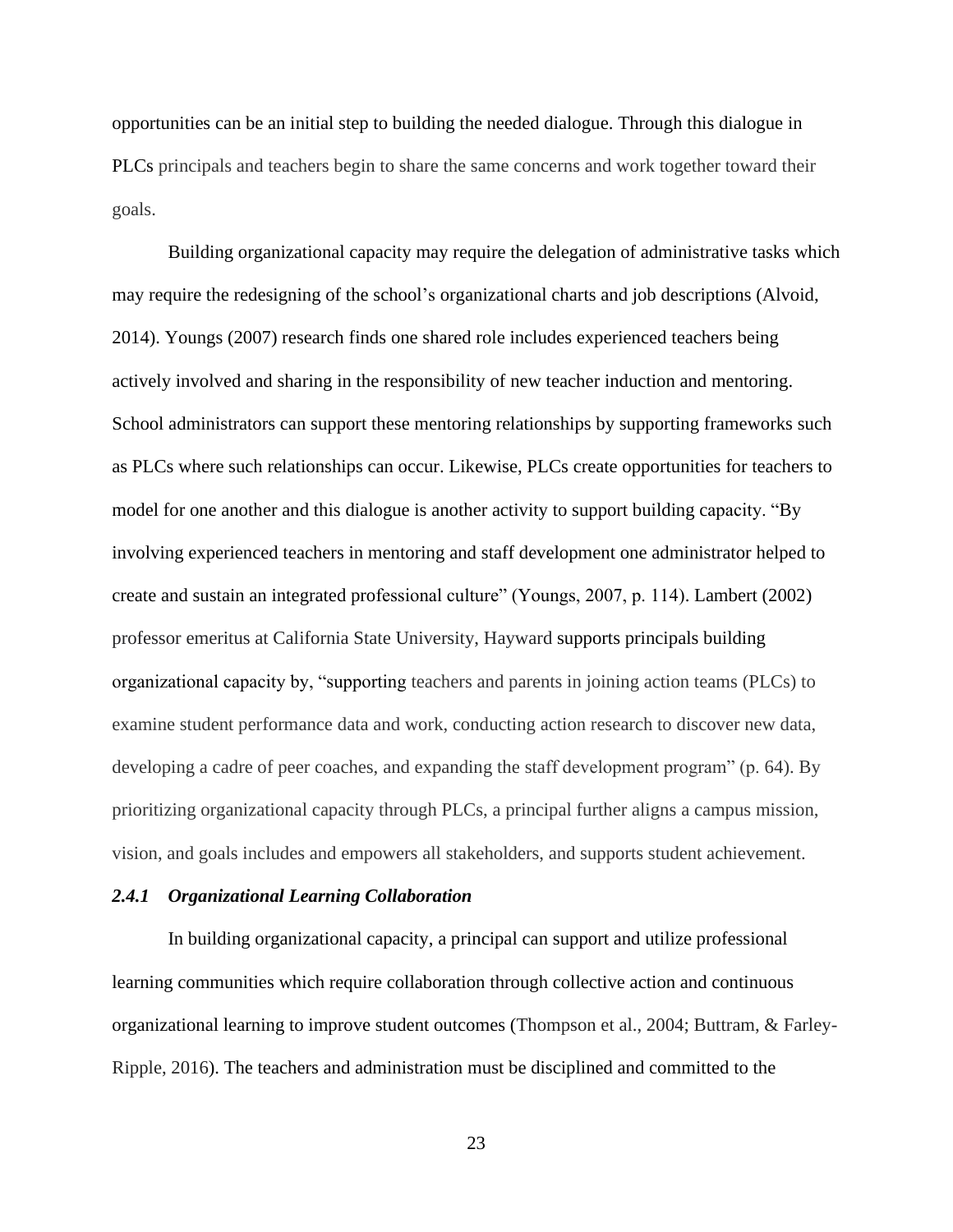collaborative PLC process where development and knowledge are continuous and shared by the entire school to create results (Thompson et al., 2004). This transformational leadership approach improves organizational performance and raises participants' commitment levels (Marks  $\&$ Printy, 2003). These collaborative practices require collective and reflective dialogue and critical reflection of day-to-day practices about curriculum, instruction, and student development respecting teachers as the classroom experts to ensure all students' needs are met (Vescio et al., 2008, Buttram, & Farley-Ripple, 2016; Woodland, 2016). The information gathered empowers teachers to develop PLC meeting agendas supporting the collaboration and establishment of shared leadership (Vescio et al., 2008; Marks & Printy, 2003). In PLCs principals and teachers collaborate as communities of learners recognizing how shared knowledge improves student learning (Marks & Printy, 2003; Louis & Wahlstrom, 2011). Collaborative work is the process of reaching the goal of improved instruction and student achievement (Vescio et al., 2008).

#### *2.4.2 Systems Thinking*

PLCs whose goal is to meet the learning needs of students must have a knowledge and understanding of systems thinking and mental models (Vescio et al., 2008). "Every child's life is a system. Every educational practice is a system" (Senge, et al., 2021). Students experience the entire K-12 educational system to include curriculum and legislative priorities that are set outside the district and the expertise of teachers and administrators' instructional knowledge and understanding shared in a PLC (Senge et al., 2012). Systems thinking and mental models are bodies of knowledge that help identify patterns of thinking and possibilities for change (Thompson et al., 2004). Through shared leadership in PLCs teachers and administrators identify interrelated components of the educational system and points of leverage so each instructional decision and action produces academic results for students (Senge et al., 2012). Additionally, in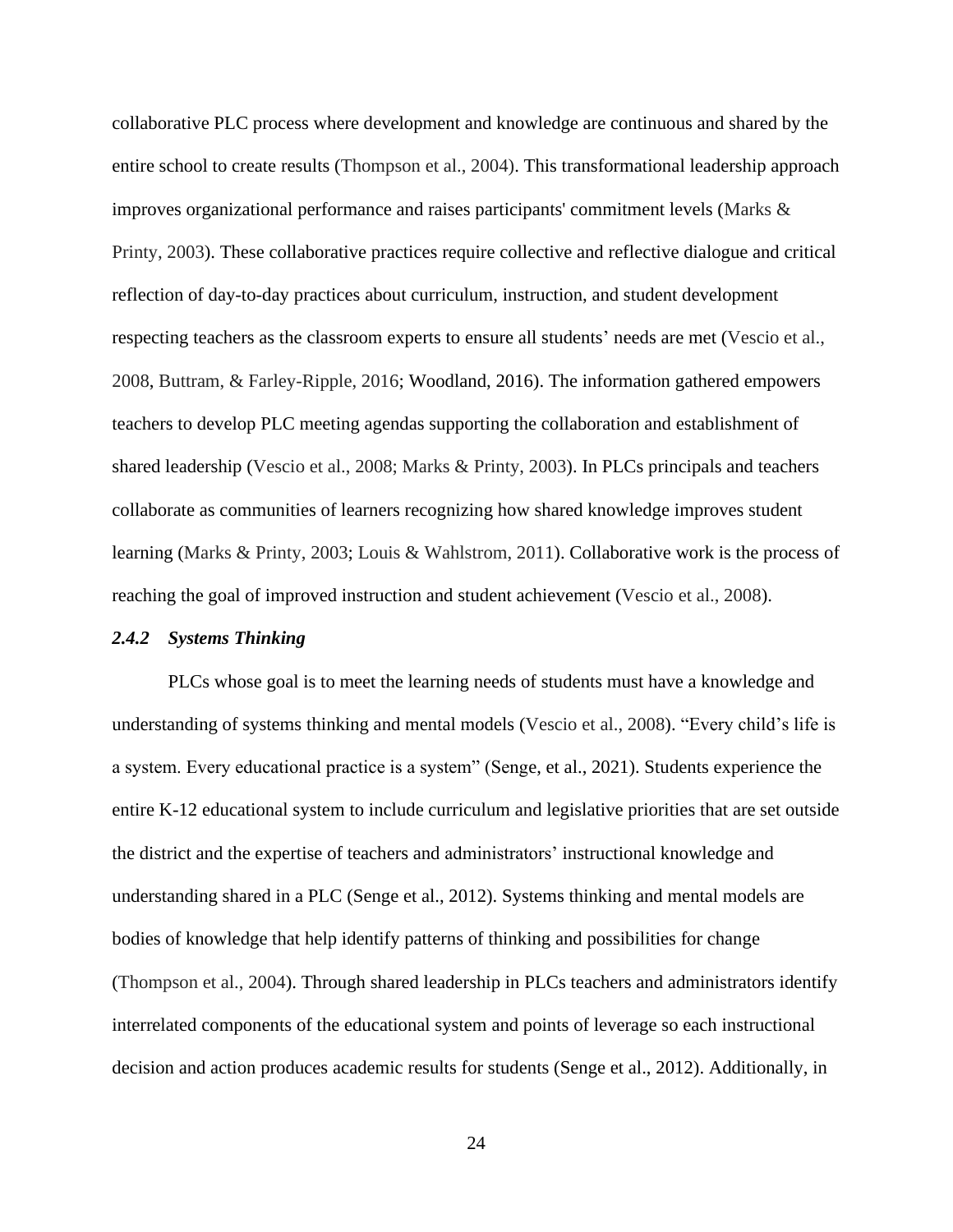the PLC the team identifies different kinds of learners and varied instructional needs. The PLC practice builds circular loops of a cause-and-effect relationship where the dialogue and feedback in these meetings "reinforces processes to accelerate and provide growth, and balances processes, which provide stability," (Senge et al., 2012, p.135). The PLC practices and this understanding guides teachers in bridging the research-practice divide, supports instructional problems of practice, supports the development of critical thinking, and fills the knowing-doing gap to increase organizational capacity (Thompson et al., 2004; Woodland, 2016).

#### **2.5 Professional Learning Community (PLC)**

Texas Education Code Sec. 21.404 entitles every teacher to uninterrupted 450 minutes of planning and preparation time every two weeks. During this time teachers can choose to work together or independently. This independent unstructured time without campus leadership support has not proven to improve instructional practices or impact student achievement whereas members of PLCs have been found to learn through systematic and disciplined collective inquiry. They identify what all students will learn and how to assess this knowledge, evaluate current student knowledge, identify areas of strength and weakness, locate researched-based methods to intervene and support student learning, re-teach, and enrich educational opportunities, and have continued accountability and monitoring of instruction (Woodland, 2016; Christiansen & Robey, 2015; Wilhelm, 2013). PLC meetings need to be timely, relevant, provide necessary resources, and support a continuous culture of learning and improvement (Buttram, & Farley-Ripple, 2016). Through this process, it is critical to identify boundaries and limitations that may impact results (Senge, 2012).

Research finds that well-developed PLCs have clear collaborative relationships between PLC practices, leadership, and student learning that positively impacts teaching practices and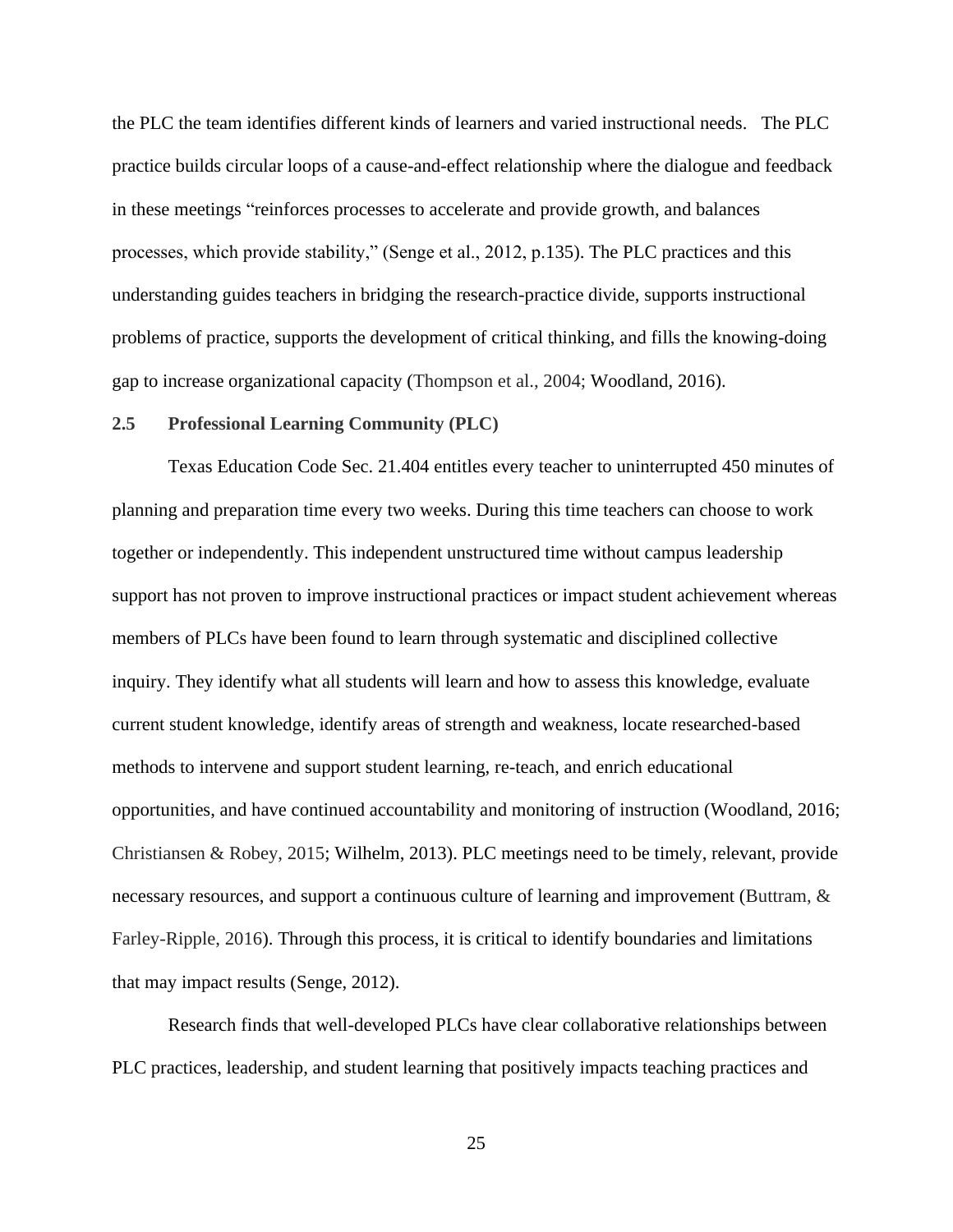student achievement (Vescio et al., 2008; Servais et al., 2009). Results-oriented PLCs collect data to measure the outcomes and improve student learning (Servais et al., 2009). The PLC groups become student-centered and participate in instructional changes to promote inquiry and understanding to meet students' needs for content mastery. Teachers are learners in the PLC action research setting and can participate in seminar groups, reflection, team research, and discussion (Thompson et al., 2004;). An additional benefit to working in these settings is the ability for administrators to identify professional development needs for teachers, support teacher development and expertise, and support student achievement (Vescio et al., 2008).

PLCs can develop a school culture of systems thinking where everyone is a teacher, learner, and leader impacting student achievement (Thompson et al.; Vescio et al., 2008). PLCs require active listening and dialogue to develop instructional expertise (Wilhelm, 2010). Together new strategies and methods are implemented focusing on what and how students learn (Thompson et al., 2004; Christiansen & Robey, 2015). Classrooms become sites for collective inquiry, intentional investigation, and results-orientated high-quality instructional practices and learning (Vescio et al., 2008, Christiansen & Robey, 2015; Woodland, 2016). In these settings, the principal builds teacher capacity encouraging teachers to pursue the development of their skill base and practice while empowering them in decision making (Thompson et al., 2004; Marks & Printy, 2003). These practices imbed student learning and teacher collaboration into the culture (Vescio et al., 2008).

Dufour and Eaker (1998) in Professional Learning Communities at Work– describe the PLC as an organization where:

people are united by a common purpose, shared vision, collective commitments, and specific, measurable goals; where collaborative teams engage in action research and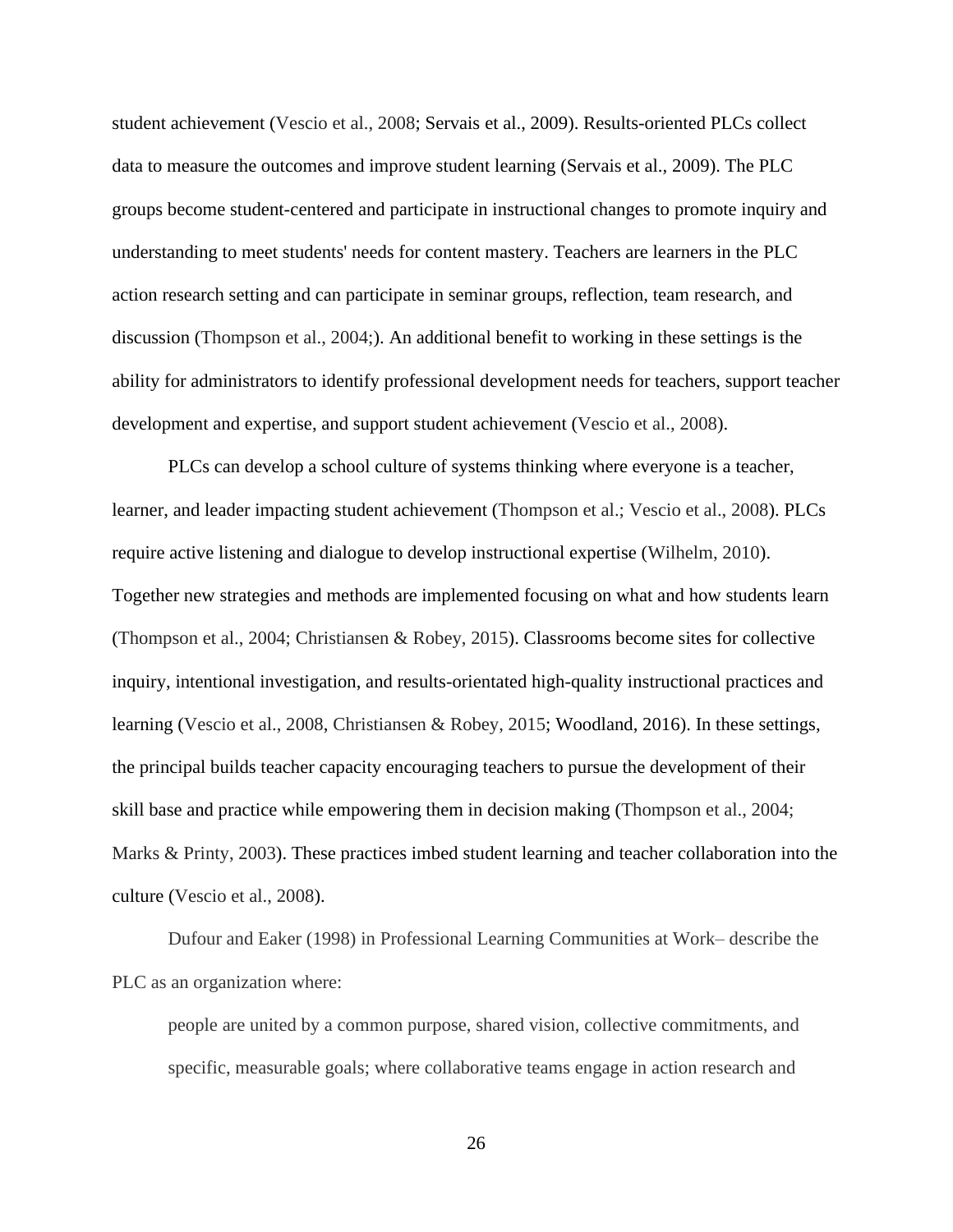collective inquiry into the big questions of teaching and learning; where continuous improvement cycles are built into the routine practices of the school; and were gathering evidence of student learning is a constant focus.

Servais (2009) in case studies of PLCs in a principal preparation program, an elementary school team, a leadership team, and a business partnership identified that the following PLC principles should be applied: a focused purpose on learning, collaboration, and team building to create a collaborative culture, collective inquiry, action, continuous improvement, assessment of results and celebrating success, creating a results-oriented organization. Similarly, Bolman and Deal's (1997) in *Reframing Organizations: Artistry, choice, and leadership (2nd ed.)* recommendations for professional learning communities are goal setting, planning, creating structures, and technology implementation while supporting individual teacher differences. A culture conducive to professional learning communities should be supported by structures and systems that support teacher leadership roles, promote peer collaboration and critical feedback, data-driven decisions on teacher practice and student outcomes and maintain a sharp focus on student success (Broin  $\&$ Leaders, 2015). PLCs create documented instructional plans that bring focus to team meetings (Burnett, 2002).

This approach to student academic achievement and teacher development is supported by Knowles' (1984) research on adult learning identifies andragogy as a best practice providing the learner with high levels of involvement in planning, experiential learning, and relevance. PLC implementation also takes into consideration *The Knowing-Doing Gap* by Pfeffer and Sutton (2000) where an educator may have instructional knowledge yet fail to apply this knowledge in daily practice. Thus, the PLC provides a relevant safe place for professional growth, planning, and implementation of instructional routines. "If you do it, then you will know it" (Pfeffer and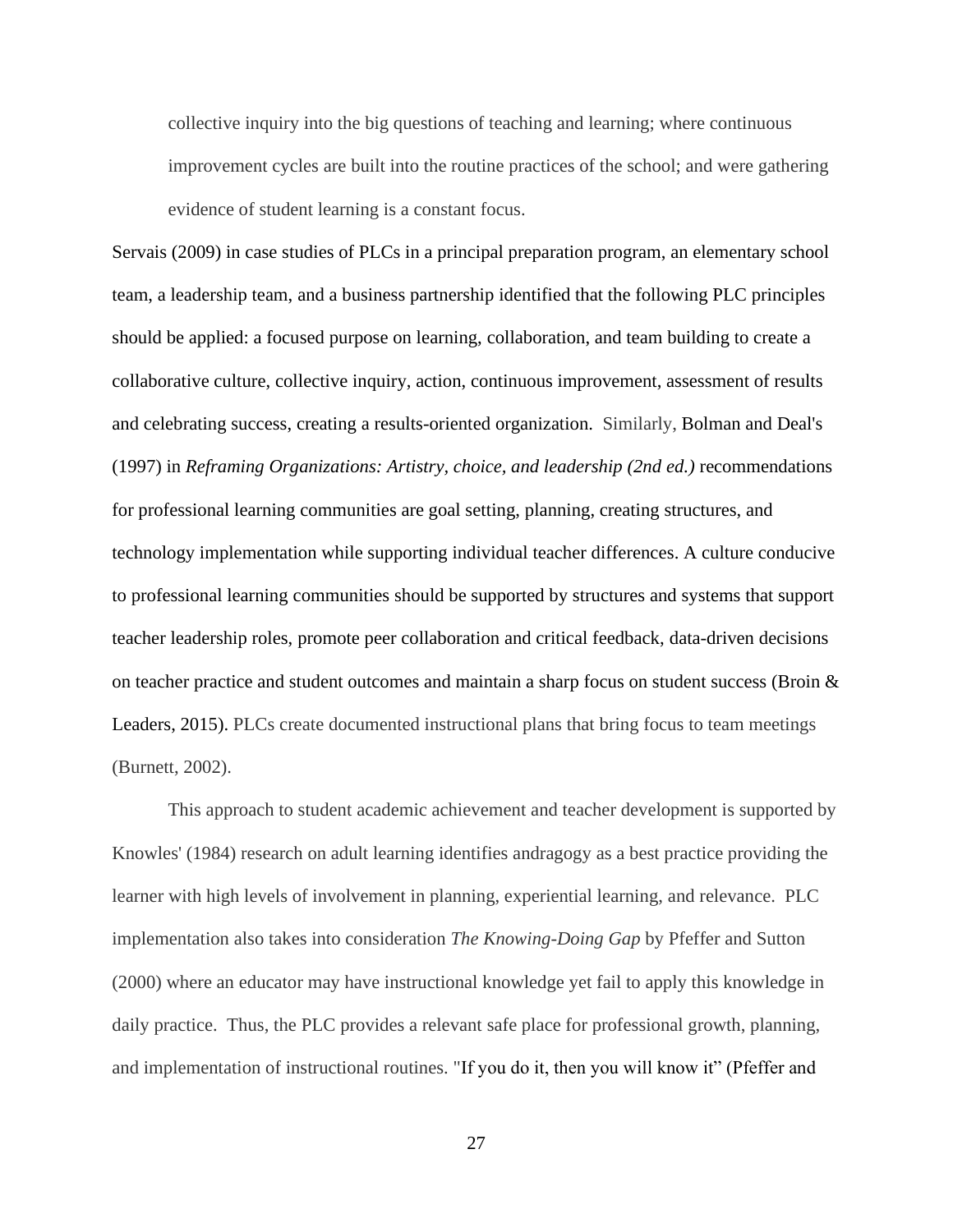Sutton, 2000, p. 27). After the implementation of plans created by the PLC, the process is cyclical, and teams continue with follow-up sessions to debrief on implementation, progress, and future planning.

Coviello and DeMatthews (2016) in a case study found that principals must take time to understand the context of the campus as they approach implementing professional learning communities to have teacher support. Burnett (2002) as a new principal at Boones Mill Elementary School in Franklin County, VA in *How we Formed our Community: Lights and Cameras are Optional, but Action is Essential* describes the principal's challenge:

not as persuading staff of the benefits of an initiative but helping them experience those benefits. Principals must create situations that lead people to act, helping them do rather than talk about doing. Once teachers are familiar with and practicing the changes, support will follow. Commitment follows competence. (p. 52)

As such it is the administrator's role and responsibility to facilitate and support the implementation of PLCs.

## *2.5.1 Implementation of Professional Learning Communities*

The implementation of professional learning communities is a process that Coviello and DeMatthews (2016) describe as needing to begin with communication, connection, and building trusting relationships before implementing PLC practices. Through action research administrators have found varied approaches with the implementation of PLCs resulting in student academic achievement and improved instructional practices.

Waddell (2008) a former administrator and current curriculum services administrator for the San Mateo County Office of Education and his team began with two D's - data and dialogue and thus had the opportunity to take a closer look at the data. The data showed many children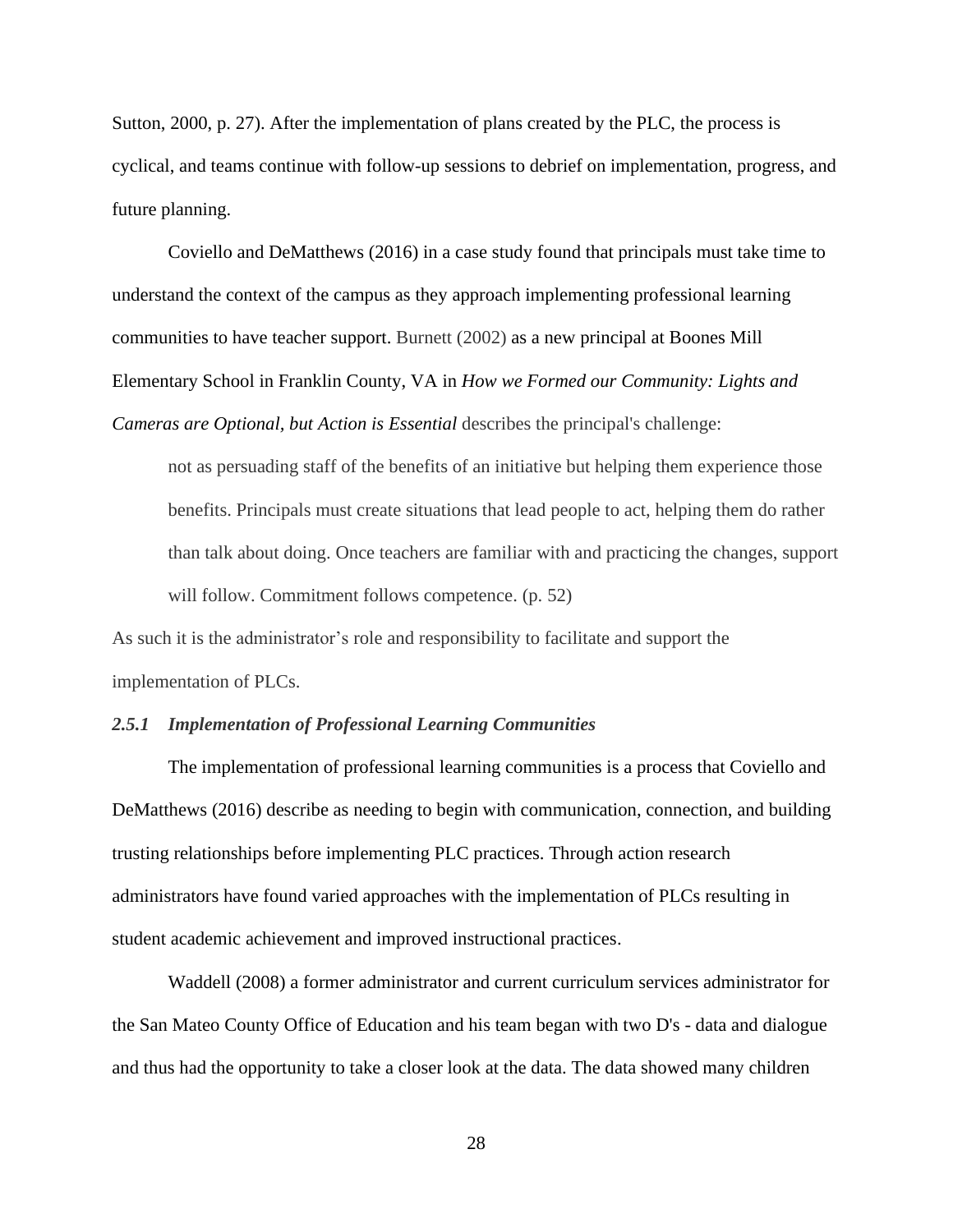performing well and, "identified the achievement gap between the highest-performing group (white students) and the lowest-performing groups (black, Latino, English language learners, and socioeconomically disadvantaged students) was around 40%" (Waddell, 2008, p.19). The data brought awareness and planning for differentiated instruction, and together they chose an instructional model that was research-based and met student instructional needs (Waddell, 2008). Waddell (2008) hired substitutes to come in and cover teachers for half-day meetings with the campus literacy specialist to continue discussions about findings, planning, and bridging the gap of intellectual understanding and the implementation of instructional practices. These actions changed the follow-up conversations from assigning blame to owning the student achievement of students and transforming the staff into a community of learners (Waddell, 2008). PLCs provide communication where honest instructional questions, advice, and critical input are provided (Sterrett, 2009). In the same way, Sterret (2009) a former administrator found when negative discourse began peers worked collaboratively to shift to a focus on problem-solving to move towards growth and idea development. Waddell (2008) concludes:

The journey to becoming a professional learning community requires addressing specific practices - what shall we change? - as well as an attitude - how shall we create and sustain a belief that it can be done? We began with the assumption that all children could perform well, and that poor performance was a reflection of our practice (p. 20). This was a change in practice, mindset, approach, and essentially culture.

Becky Burnette (2002) as a new principal at Boones Mill Elementary School in Franklin County, VA shares in *How we Formed our Community: Lights and Cameras are Optional, but Action is Essential* began in the summer meeting with the staff in small-group discussions about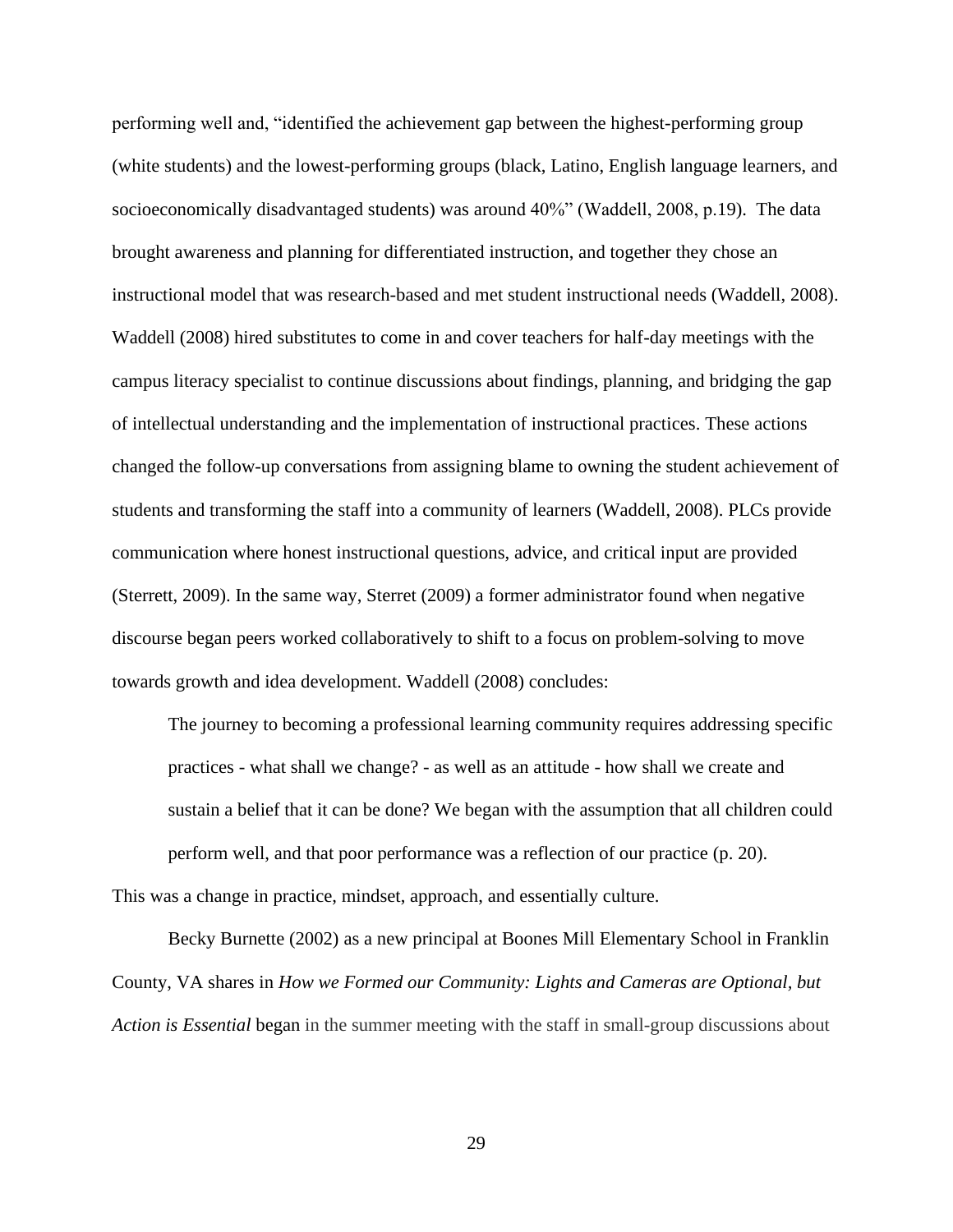the school. At each grade-level and department meeting, she took notes as teams responded to the questions:

- What makes this school such a good school?
- What can we do to make it an even better school?
- As the new principal, what do I need to know and understand about this school  $(p.52)$ ?

She identified a unified response in the valuing of one another and the team of Boones Mill. Burnett (2002) built on the campus value of teamwork and created a master schedule that supported the collaborative culture essential to a professional learning community. Each team established team norms that described how team members would work together. These group norms addressed timeliness and preparedness, expectations for active participation, confidentiality, and being respectful (Burnett, 2002). Burnett (2002) proposed a series of critical questions for focusing team efforts and building a common vocabulary. Examples included:

- Are we clear on what students are to learn and the evidence they must show that they have learned it?
- Based on our analysis of student achievement data, what are the strengths and weaknesses of our students' performance?
- How will we judge the quality of student work?
- How does our curriculum align with state standards and state tests (p.53)?

Burnett's (2002) next steps were to have, "every team commit to a specific, measurable student achievement goal, to identify the action steps teachers would take to achieve the goal and to outline the evidence they would monitor to assess their progress" (p. 54). Burnett (2002) also found the time management necessary to be a part of each teaming and planning session would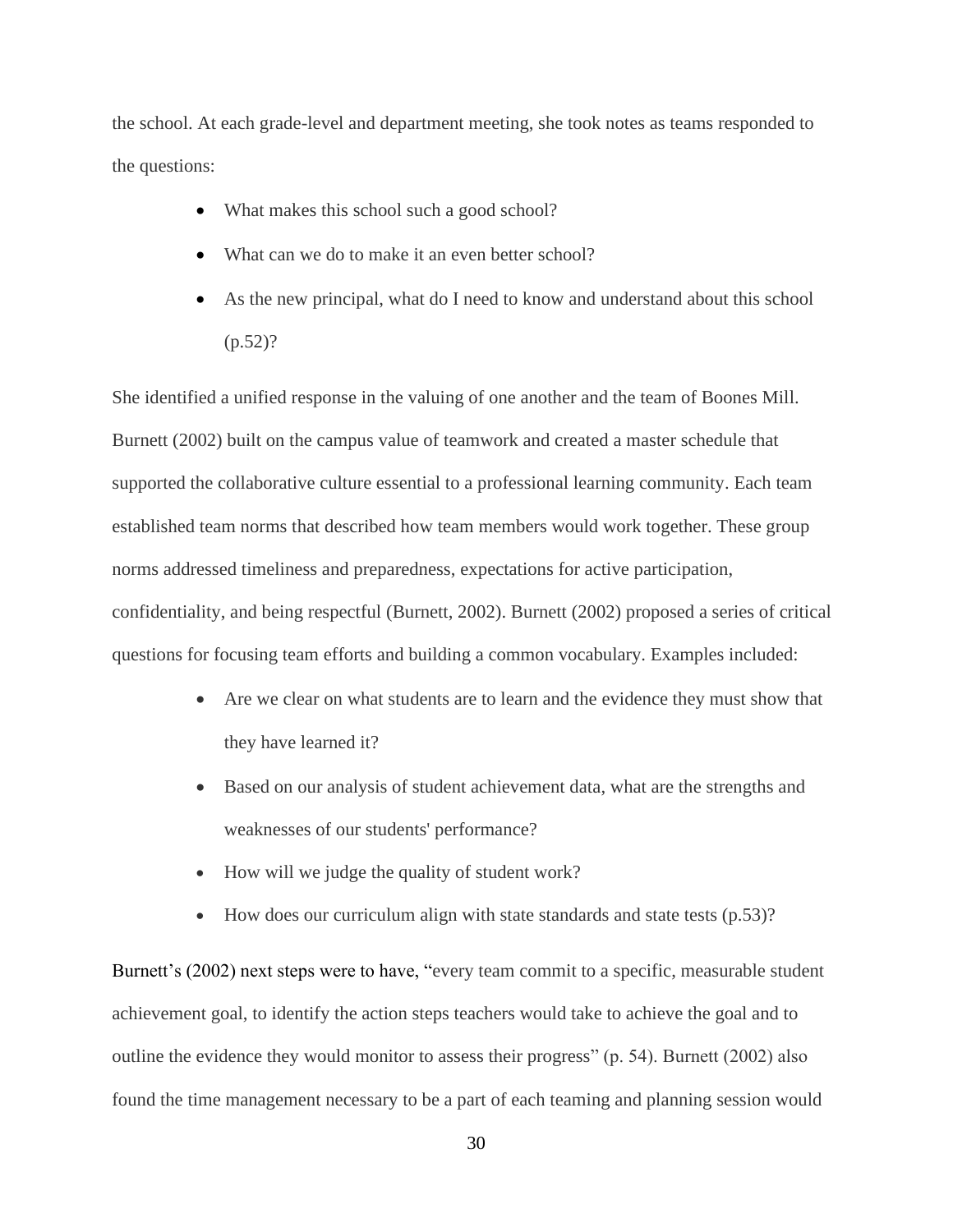be challenging so she implemented a feedback system that provided teams with the opportunity to document discussions, finding and suggest needed resources. With the collaborative efforts of administration and staff, the implementation of PLCs at Boones Mill Elementary resulted in improved instructional practice and improved student academic achievement.

A critical component for effective PLCs is teaming, collaboration, and collective inquiry. "We are more effective when we take a collaborative, democratic approach," says Principal David O'Hara, Expeditionary Learning School for Community Leaders in Brooklyn, NY. "That means involving staff and students in decision-making and providing everyone at our school with real opportunities to be leaders" (Broin, & Leaders, 2015, p. 3). Broin and Leaders (2015) found that if the principal has not established structures for teachers to regularly work with colleagues to improve their practice, teachers may be uncomfortable giving and receiving critical feedback—a cornerstone of effective professional learning communities and teacher leadership. In the same way, Burnett (2002) found that sharing professional learning community topics and conversations in monthly faculty meetings could support vertical alignment and teamwork. Servais (2009) defines collaboration as being an active member of a team, who takes the time needed to build relationships consistently focused on goal attainment. These positive forms of teaming and collaboration build the relationships that create effective PLCs that developed improved instructional practices and improve student achievement.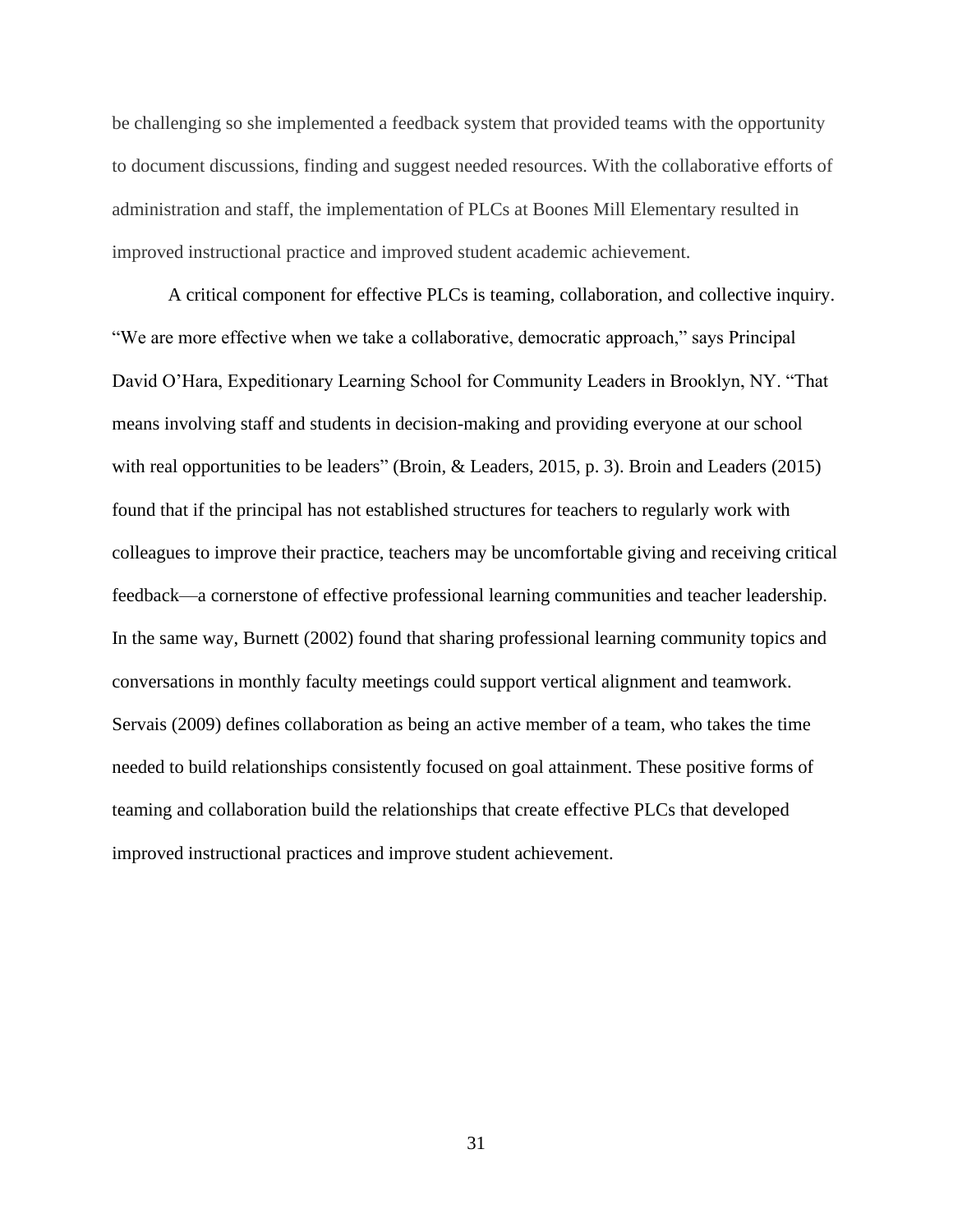### *2.5.2 Teacher's Role and Responsibilities in the PLC*

Research finds that, "schools need outstanding teachers who have content expertise, excellent instructional skills, and a proven record of student academic results" (Broin & Leaders, 2015, p. 6). These teachers engage students, assess appropriately, and differentiate instruction and these skills should be shared with colleagues and the campus through PLCs to support student achievement (Sterett, 2009). Principals can support the development of such teachers and improve instructional practices by creating school environments in which staff members lead from every seat and teacher leadership positions meet campus needs (Broin & Leaders, 2015). This can begin with grade level and content chairperson's who serve as effective teacher leaders with strong instructional skills and high leadership potential (Broin & Leaders, 2015). "Teacher leaders need time dedicated to leadership work—not simply built on top of other responsibilities—and principals need flexibility to create supportive schedules and systems" (Broin & Leaders, 2015 p. 14). The research of Broin and Leaders, (2015) found that principals can support school-based teacher leadership development by providing opportunities for datadriven analyses of school, teacher, and student needs; multiple opportunities for teachers to learn, practice, receive feedback, and reflect on leadership concepts and skills; time, space, and structures that promote peer collaboration. Teachers' roles and responsibilities within the PLC need the support and accountability of the principal regarding time, effective PLC practices, and establishing a cyclical process of improvement.

#### *2.5.3 Implementation of Professional Learning Communities Findings*

Coviello and DeMatthews's (2016) research has documented how PLCs can positively impact school culture and raise student achievement yet during reform and implementation campus relationships and circumstances are crucial factors that must be considered by principals.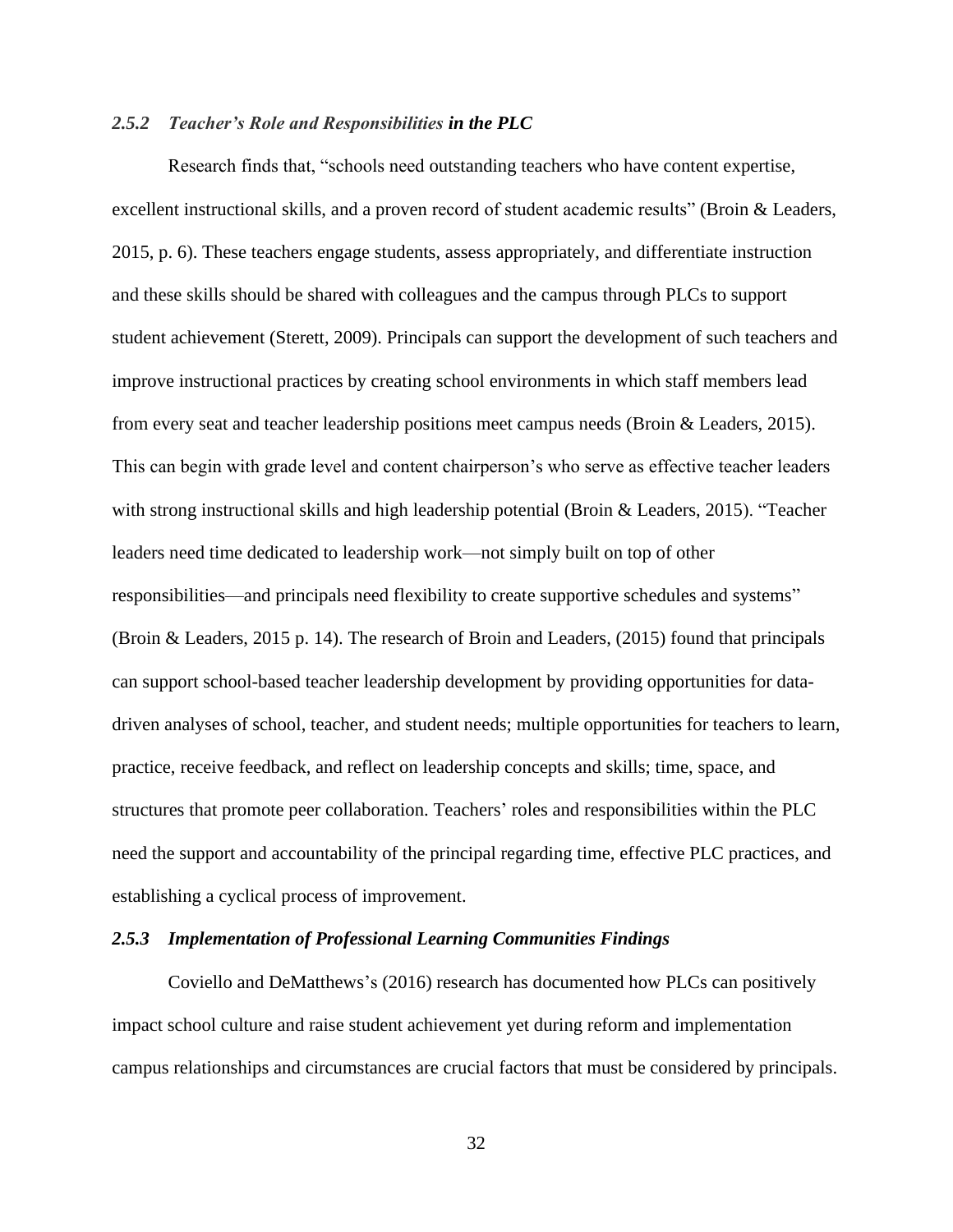The underlying assumption is that learning and development involve a progression of participation and self-growth and the learners develop patterns of participation that add to their identities as learners and effective practitioners (Celoria & Roberson, 2015).

Servais et al., (2009) found that beginning with a book study provided a structure to implement the concepts of the professional learning community in a smaller group setting that would later be implemented with the larger community. The research further found that "slow and steady" should be the mantra for implementing and sustaining a professional learning community that can begin with a book study, grade level practices, and campus implementation. A key to this gradual implementation process is building and maintaining relationships throughout the PLC implementation process (Servais et al., 2009). Through the process, leaders find that they must relinquish control and become a peer in the PLC dialogue process. Servais et al., (2009) found a commitment of time for all stakeholders must be planned.

DuFour & DuFour (2009) identify the steps to the implementation of the PLC as the development of a shared mission (purpose), vision (clear direction), values (collective commitments), and goals (indicators, timelines, and targets) focused on student learning. With these in place, a collaborative culture will begin to develop with a focus on learning. During PLCs collective inquiry regarding current reality and best practices will emerge to develop the action orientation required to support a commitment to continuous improvement for both teachers and students. This is a continuous process that will vary in implementation time dependent on the varied participants' understanding of the process and consistency of practice. Many campuses begin by implementing consistent weekly practices in the first year and find by year two the conceptual foundations are established, and improved instructional practices and student achievement are a more consistent result.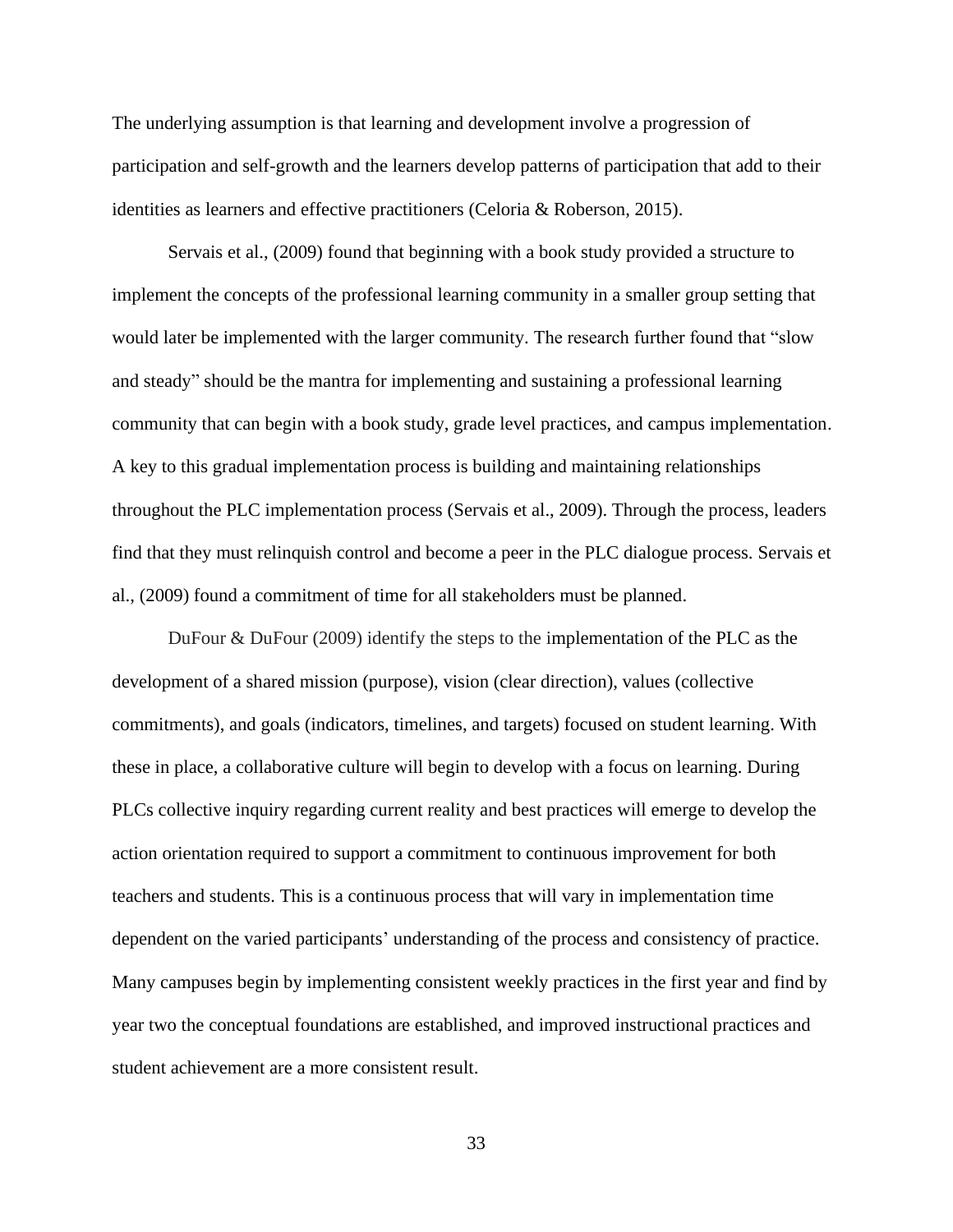Waddell's (2008) implementation of professional learning communities in a school year transformed the school from a campus where some teachers were implementing new instructional models to a school that had reached critical mass and shared a common vision and approach to teaching and learning. The student body overall had increased in proficiency (Waddell, 2008). "The human side of the journey had caught up with the technical work around instructional innovation, and every faculty member was ready to engage in the professional learning community" (Waddell, 2008, p. 21). Teachers were committed to trying and possibly failing or having moderate success as opposed to not trying at all (Waddell, 2008). The teachers who were most resistant to this change saw student results, approached Principal Waddell, and requested assistance.

#### **2.6 Conclusion**

Under current legislative and local expectations, principals' responsibilities have grown and the focus on student academic achievement is now a major priority. Research shows with student academic progress and learning being a focus a shift in supporting teacher instructional practices and leadership is a key element to foster this academic achievement. These priorities can be met through a transformational leadership approach with the implementation of professional learning communities. Using an action research approach teams work collaboratively, communicate, analyze data, plan, set goals, reflect regularly in a recurrent process to support goal achievement and campus growth.

The literature recognizes the changing role of campus principals and the need for transformational leadership through effective action in professional learning communities to meet the set expectations. Extensive research is done on the process of PLC implementation to build organizational capacity, collaboration, and systems thinking. The research identifies the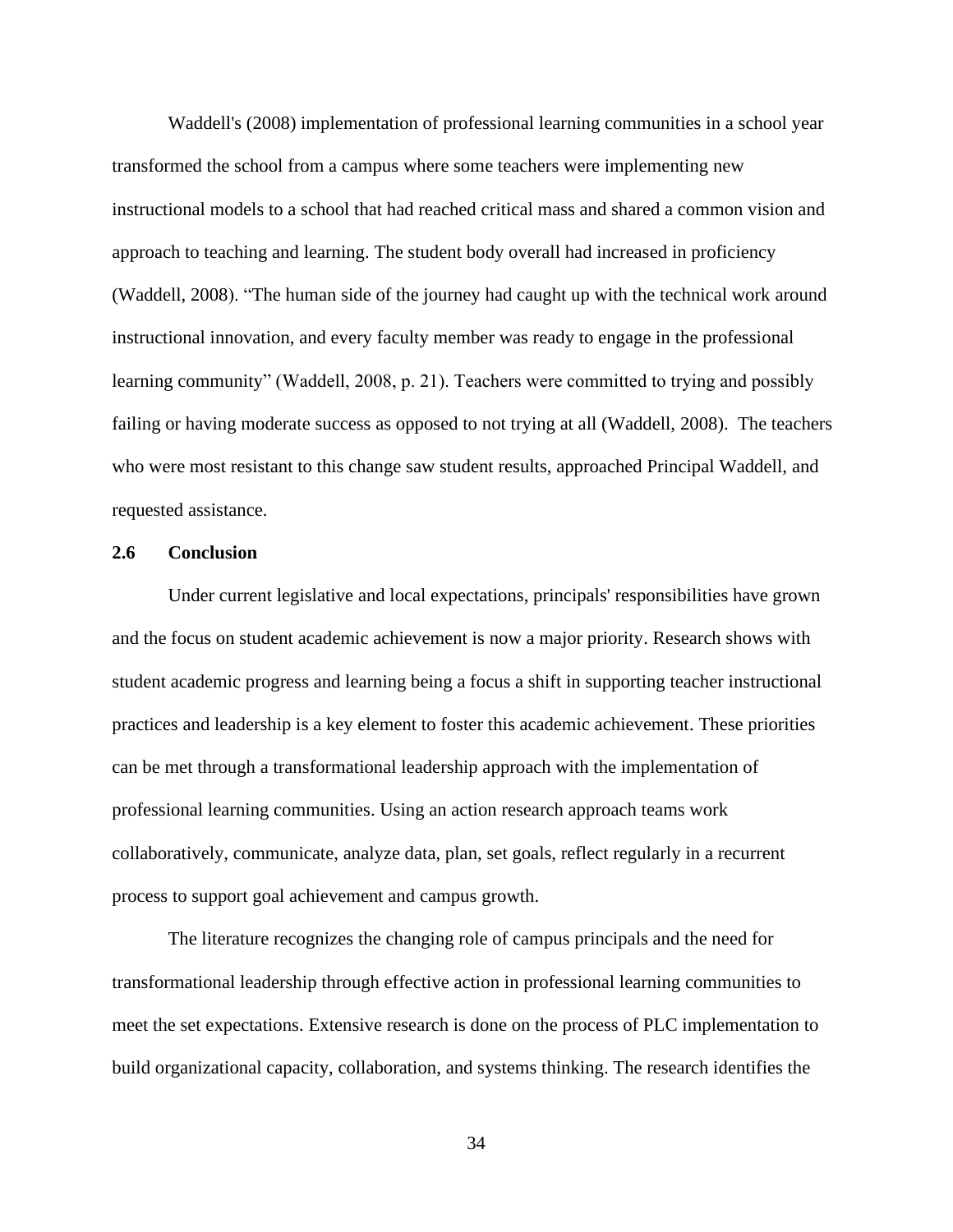key role that teachers have in the process of effective professional learning communities and the needed support from campus administrators to support these teacher leadership roles. The consistent findings of the research show with the planned and collaborative implementation of professional learning communities on a campus student academic achievement, teacher instructional expertise, and leadership opportunities meet and often exceed the expectation.

Understanding these roles and responsibilities brings new knowledge and clarity to the role of the principal regarding instructional practices. A principal must be mindful of the need to intentionally create and support a positive culture to unite the organization. The culture can build communication and relationships that support a campus as an organization of learning. The research clearly supports the development of a principal in the role of a transformational leader to implement results-oriented professional learning communities. However, the challenges, obstacles, individual decision-making, and experiences of principals during implementation are perspectives more unknown. The research needs to explore the mindset and experiences of the principal in building results-oriented PLCs with collaborative cultures and shared leadership through interviews, focus group discussions, and observations to more clearly understand how the varied dynamics of these PLCs are developed and supported from the principal's position of campus leadership.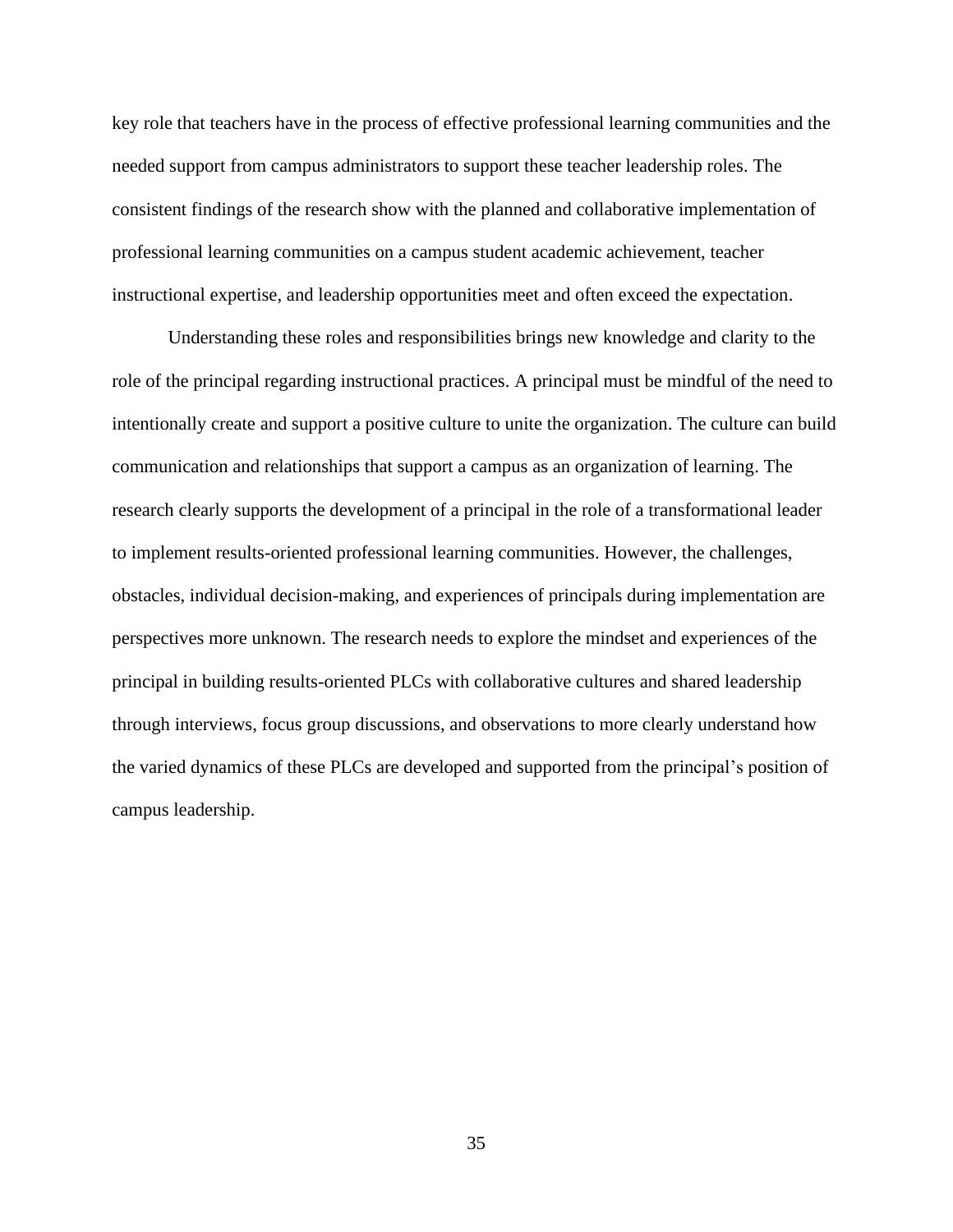#### **CHAPTER 3: METHODS AND PROCEDURES**

## **3.1 Introduction**

This chapter reviews the research design, methodology, setting, participants, research methods, data analysis, trustworthiness, and positionality for this study. This study used a qualitative approach to allow the researcher to explore the decisions and actions of a principal who supports the development of cultures of collaboration within PLC groups to impact teaching and learning using interviews to build a rich descriptive analysis (Merriam & Tisdell, 2016). This study was guided by the following research questions:

Research Question 1: As an administrator what beliefs and approaches are most beneficial to support PLC implementation?

Research Question 2: What are the actions and decisions of administrators, who support the development of cultures of collaboration, improve instructional practices and student achievement within PLC groups?

Research Question 3: How does the perceptions of the PLC team members of the administrator influence the PLC practices, collaboration, and effectiveness?

## **3.2 Research Design**

Grounded in the interpretivist paradigm (Sipe & Constable, 1996), the goal of this study was to explore the roles, decisions, and actions of a principal, who has supported the development of cultures of collaboration within PLC groups to impact teaching and learning. Knowledge and understanding of these practices will be interpreted through the observations, conversations, and interactions with the various participants.

This project utilized a qualitative approach because it is best suited to address the goals of the project. Qualitative research seeks to understand how people make sense of their lived experiences and the significance of these experiences in their daily practice (Merriam & Tisdell,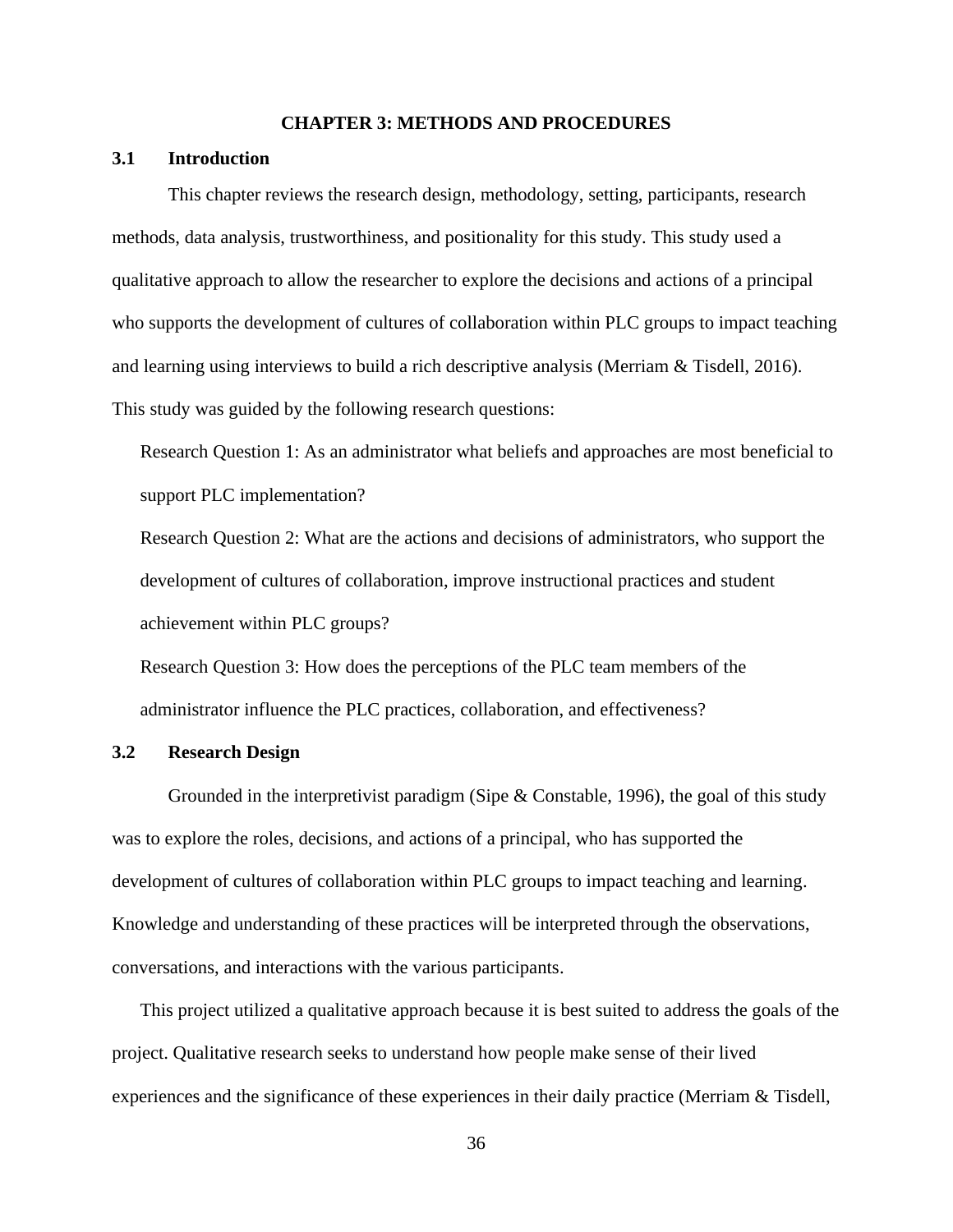2016). Specifically, I chose an intrinsic case study to allow a deeper insight into the decisions and actions of the principal in the unique case at Jamestown High School where she has implemented cultures of collaboration within PLC groups to impact teaching and learning. Intrinsic case study was used to, "focus on the case itself" (Creswell, 2013, p.100). The intrinsic case study is preferable over the instrumental case study for this project as PLC practices are not required but were implemented in this case using site based managed decision making and may not be similar to varied PLC teams across the region (Stake, 2000). I elaborate on intrinsic case study below.

## **3.3 Methodology**

An intrinsic case study was best suited to understand the unique case at Jamestown HS where the principal through site-based decision making implemented collaborative PLCs that demonstrated improved instructional practices, improved student achievement, and resulted in the entire campus functioning as a professional learning community. Stake (2000) explains case studies are processes of inquiry and interests in individual cases. This intrinsic case study provided insight into understanding the role, decision-making, and actions by the principal contributing to the development of effective PLCs. Within PLCs, there are complex occurrences and relationships to be studied that contribute to the committee's success (Christiansen & Robey, 2015). Purposeful sampling was used which is the study of a case that reflects implementation of effective PLCs with a participating administrator (Glesne, 2016). Specifically, the case of the PLC phenomenon at Jamestown HS (pseudonym) where the principal has been working for nearly two years to implement PLC processes (Stake, 2000). The bounded system was PLCs, including the principal, the instructional leadership team, and a campus team of teachers. The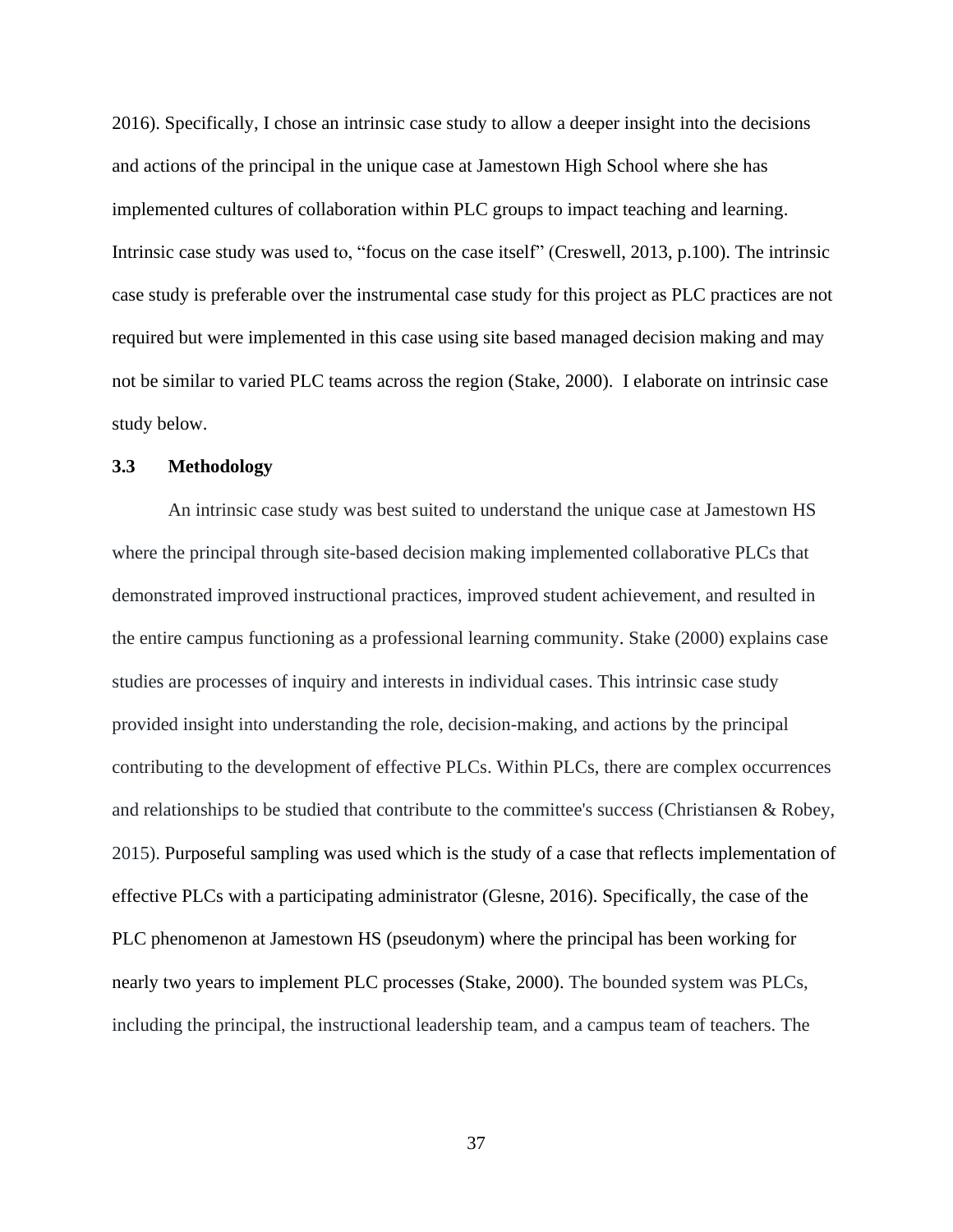study was these bounded systems as campus wide implementation is still in the first two years of implementation.

### **3.4 Setting**

The intrinsic case study is best suited for this study as the implementation of PLCs was driven by the campus principal in this unique case at Jamestown HS. The purposeful sampling of the unique case at Jamestown HS was used as current PLC practices reflect the focus of the study according to district reputation (Stake, 2000). At Jamestown High School in Sageland ISD (pseudonym), the principal has been working with her leadership team over the past two years through the stages and development of the PLC to implement effective practices with groups of teachers. Sageland ISD does not require administrators to implement PLCs, does not provide a district handbook or expectations, and in 2021-2022 initiated a district based, "Deep PLC" where varying teachers from different content areas meet monthly with central office administration to review the alignment of district expectations and campus practices. PLC practices at the campus level are a site-based managed decision. At Jamestown HS, the teachers and the instructional leadership team have received training and have spent extensive time under current leadership implementing PLC practices to improve instructional practices and student achievement. This case is unique in the amount of time and guidance the principal along with the leadership team have invested in implementing effective PLC practices.

#### **3.5 Participants**

Participants were recruited via purposeful sampling at a campus with PLC teams who have implemented effective PLC practices under the guidance of the campus principal (Glesne, 2016). For the purpose of this study, effective PLC practices include collaborative teams of teachers, instructional leaders, and administrators who have a reputation within the district for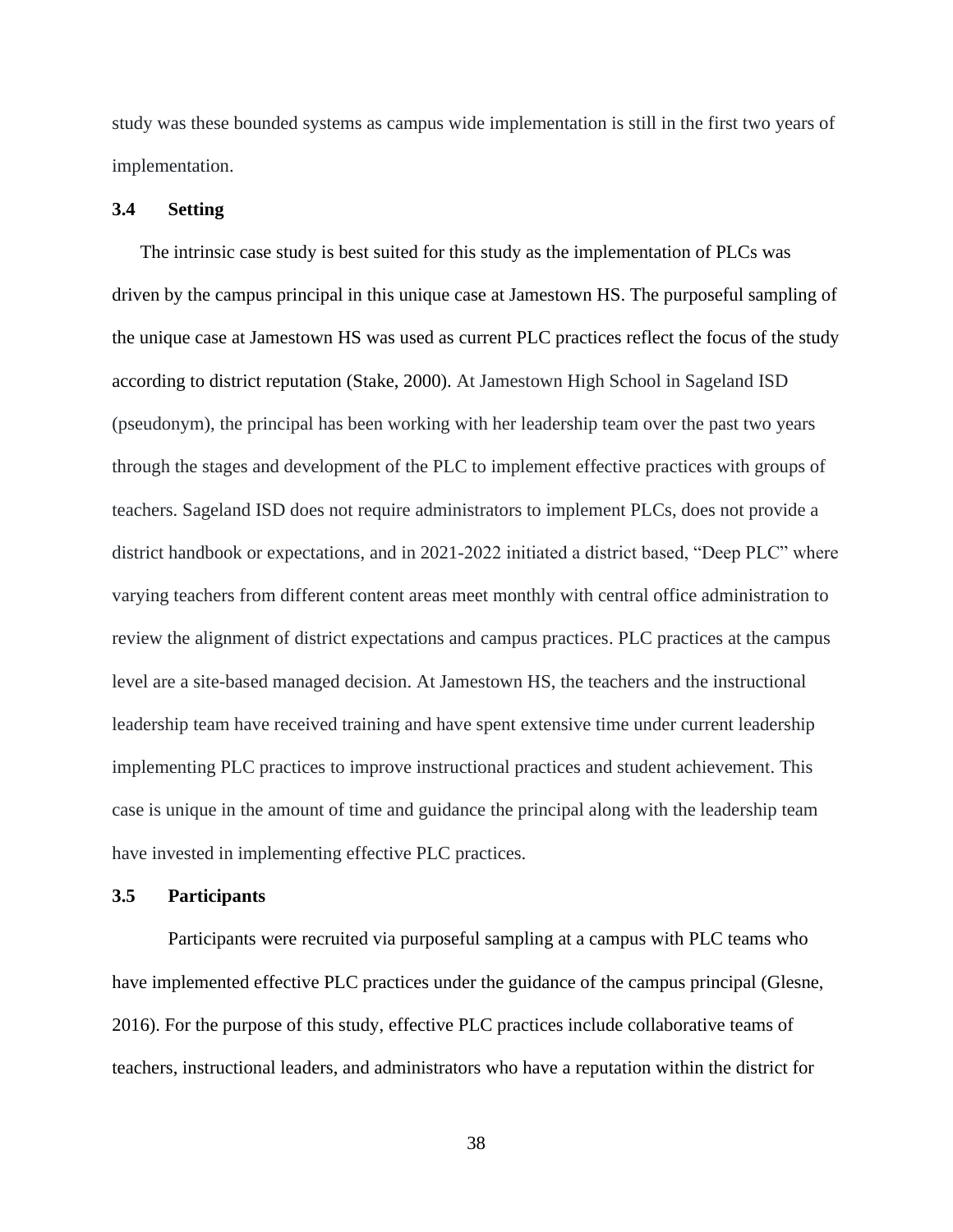the implementation of effective PLCs. Participants included one principal who demonstrated leadership practices in implementing PLCs, two PLC groups: Algebra PLC containing four members and an English PLC containing seven members, and a group of four teachers who chose to participate in the focus group. Instructional leaders in addition to the principal included the Assistant Principal(s) and Instructional Coaches. Instructional coaches are support personnel who assist teachers with coaching, modeling, and instructional development to support student achievement. Team leads are teachers that are members of a team and have taken on the leadership role as a grade level chair. The PLC teams were identified by the principal and were required to meet the criteria of having worked together for a minimum of a year, demonstrated changed instructional practices, and have documented improved student achievement results to include, but not limited to State of Texas Assessment of Academic Readiness (STAAR), and End of Course (EOC) assessments.

No minors participated in the research and none of the participants were anticipated to be vulnerable to coercion or undue influence. Human subject involvement in this project began once the interview and focus group process were IRB approved and ended once the data collection and analysis process described herein was completed; data collection and analysis took place within a three-month period. For participants who chose to participate within both the interviews and focus groups, the total amount of time involved was estimated to be approximately two to three non-consecutive hours.

### **3.6 Research Methods**

Interviews with the principal, a focus group meeting with varied PLC members, observations of PLCs, and the review of artifacts from PLC meetings and data was needed to better understand the work of PLC implementation over the previous two-year time frame . Semi-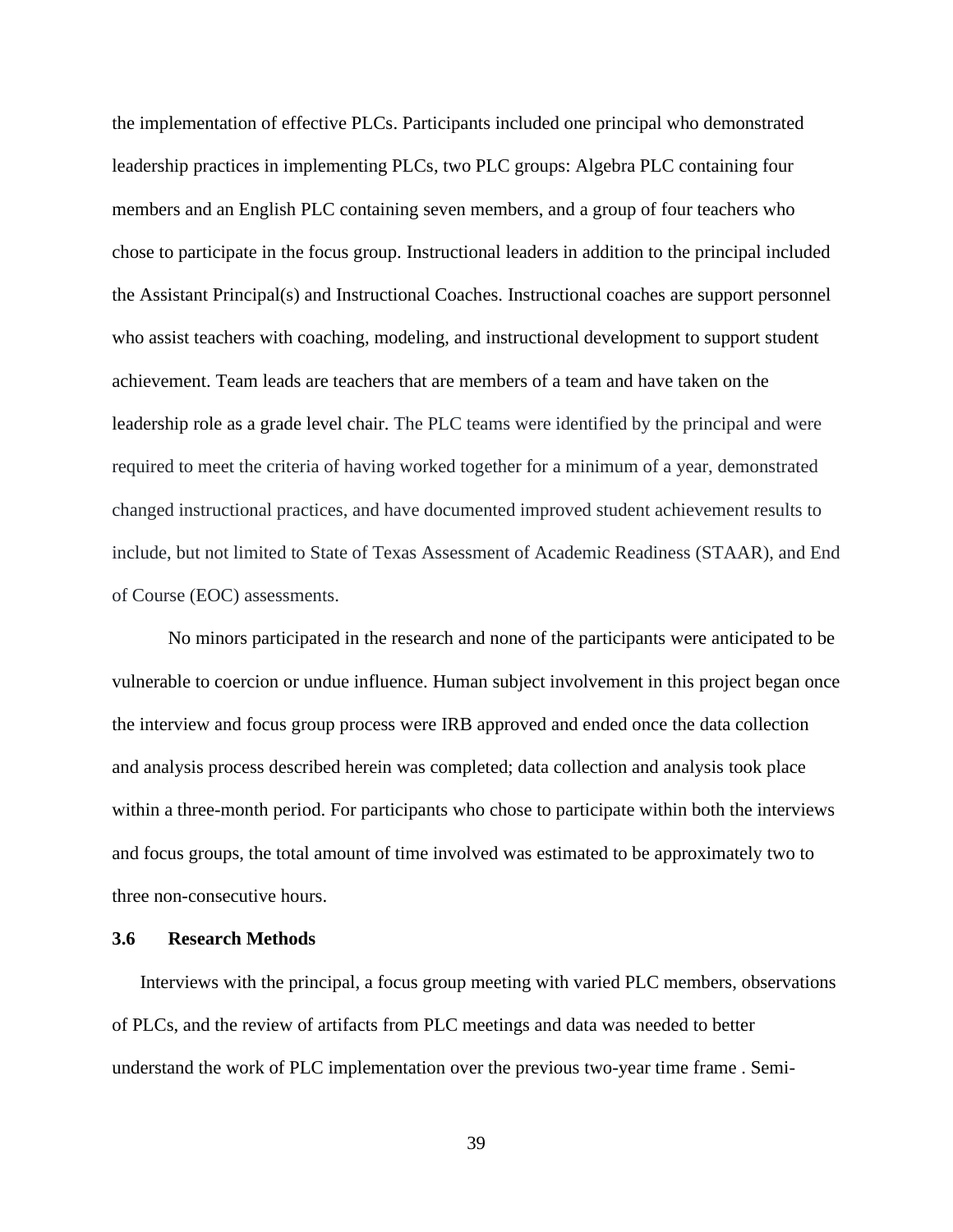structured interviews were conducted to allow for flexibility in response from participants while exploring the experience of the principal in the PLC phenomenon (Merriam, & Tisdell, 2016).

Interviews and the focus group were audio-recorded to facilitate transcription of the discussion. After the interviews were held subsequent meetings, conversations and emails were exchanged when further questions or clarification was needed.

Participants were recruited in person and via emails sent to administrators, teachers, and instructional leaders. Potential participants were able to contact me to receive more information, including the informed consent document, and to receive information regarding the interview or focus group in which they were participating. Informed consent documents were provided to potential participants when they expressed interest in participating in interviews and focus groups. Potential participants were asked to sign the informed consent document before engaging in an interview and/or focus group. Each participant was provided with a copy of the appropriate informed consent document to keep, and additional copies of the said document were provided to participants as requested. I kept the signed informed consent document for the duration of the study. Since observations occurred at a SISD school, district consent was required and obtained upon approval of UTEP IRB. In all cases, observations did not focus on any one individual but rather focused on the working relations between PLC team members and the principal to observe the principal's beliefs, approaches, actions, and decisions in developing PLCs on a campus.

#### *3.6.1 Artifact Review*

I intended to review district policies and handbooks in Sageland ISD before conducting interviews, observations, and focus groups; however I found that there is currently no district policy or handbooks regarding PLC practices and expectations. These practices are completely site-based managed. Prior to interviews, focus group, and observations I reviewed meeting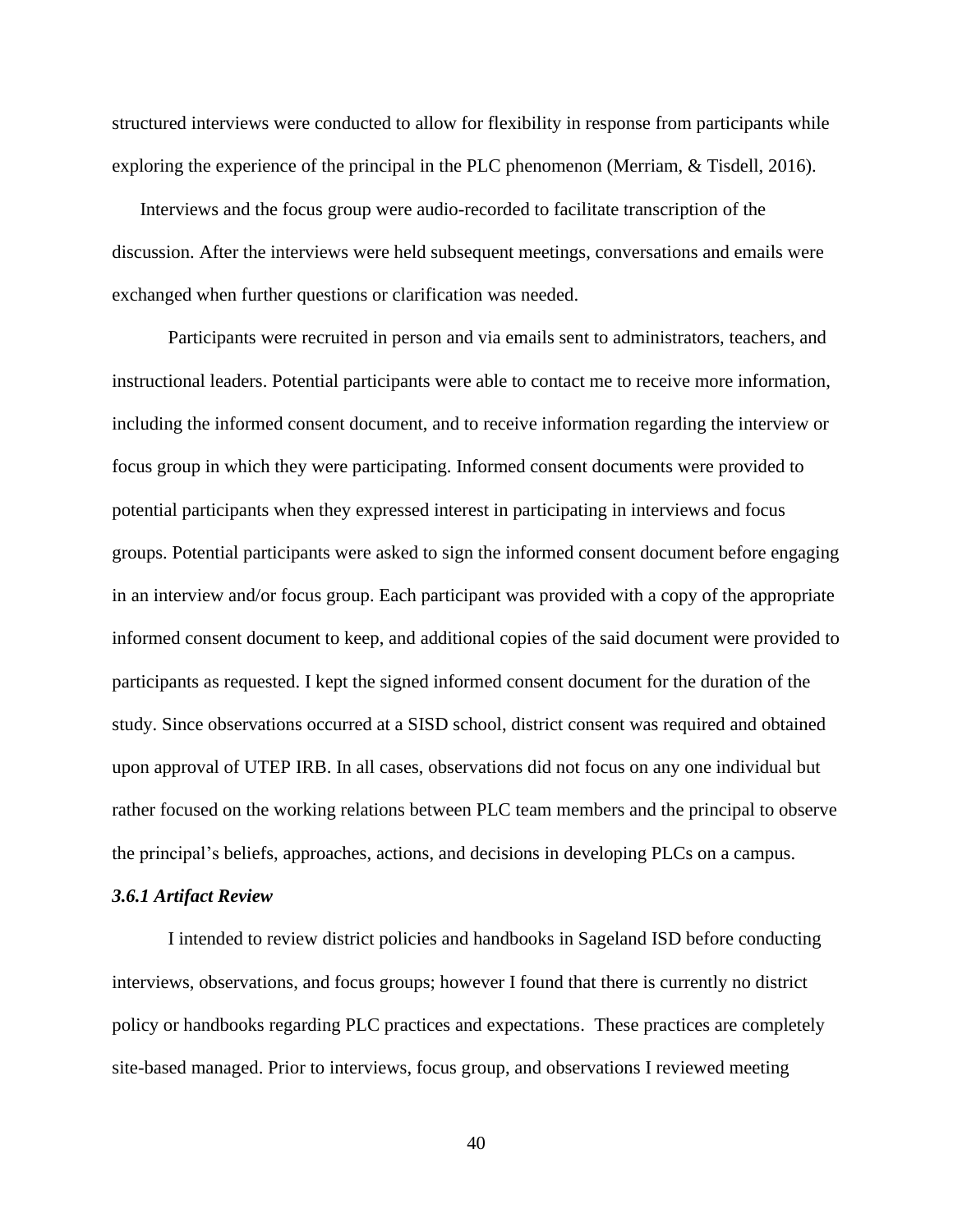agendas, minutes, and data provided by the principal and PLC that demonstrated improved student achievement. Meeting agendas included member sign-in, a list of agenda items, four questions addressing the short cycle of instruction, and next steps. Data reviewed included both Mathematics and the English departments' data learning reports which categorized questions into four categories; Category 1: one clearly defined correct answer, no wrong answer is more than 10%, Category 2: one common obvious wrong answer is above 10%, Category 3: two common wrong answers more than 10%; possibly half of the students getting the incorrect answer and Category 4: answer choices all over the place. These data learning reports also considered the performance of subpopulations in comparison to campus wide performance.

## *3.6.2 Principal interview*

Three open-ended, semi-structured interviews were conducted with the principal to better understand the role, thinking, decision-making process, and specific actions the principal took to support the implementation of professional learning communities. The initial meeting provided an opportunity to acquaint ourselves and to begin to familiarize ourselves regarding PLCs. The second meeting focused on PLC implementation using the Principal Interview Protocol as tentative questions (See Appendix A). These questions were based on the findings of the principal's role in the literature review focused on the principal training and preparation, the implementation of PLCs and shared instructional leadership and decision making developed to better understand the role of the principal in PLC implementation. The final meeting was used to finalize any subsequent questions and seek clarification raised throughout the interviews. After each interview, a transcription of the interview was sent to the principal for additional feedback and clarification. The time and location were at the preference of the principal to support the comfort and confidence in the conversation with one face-to-face meeting and subsequent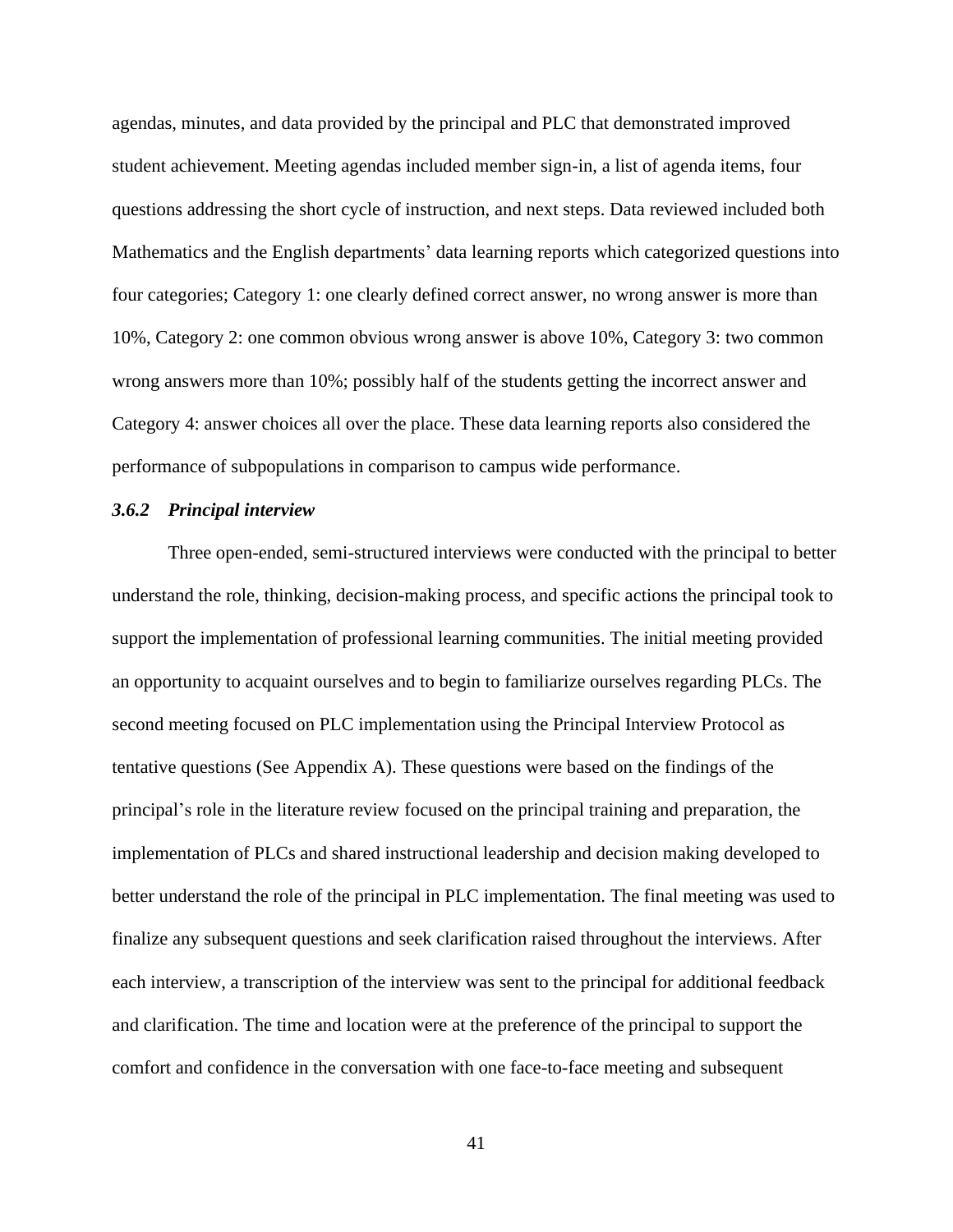meetings via zoom. The principal's privacy was protected by collaborative negotiation regarding timing, location, and course of the interviews. Interviews were scheduled by the principal for a time and place selected in which the principal indicated she felt comfortable engaging in interviews in both office meetings and via zoom. This ensured that the principal was in as much control as possible regarding whether the information she shared may be overheard by people other than myself. If at any time before or during the interview(s) the principal wished to stop participating or skip a question, she was free to do so. This ensured that her privacy was maintained in terms of personal or sensitive information she might share during an interview. The interviews took between 45-60 minutes. The Principal Interview Protocol questions were provided to better understand the principal's role and responsibility in the campus professional learning community, actions, contributions to curriculum and instruction, approaches to monitoring the work of the PLC and instruction, and to further explore her decision-making process, attitudes, feelings, and emotions.

Interviews with the campus principal were anticipated to identify specific actions the principal took to implement professional learning communities, the role and responsibility of the principal in the campus professional learning community, decision-making practices, contributions made to curriculum and instruction, and to identify any connection between PLC meetings and the approach to improving instruction. A possible connection may be found between a principal's active participation in PLCs and the monitoring of improved instructional practices. Furthermore, the interviews were intended to identify the reflective process of the principal in the PLC process.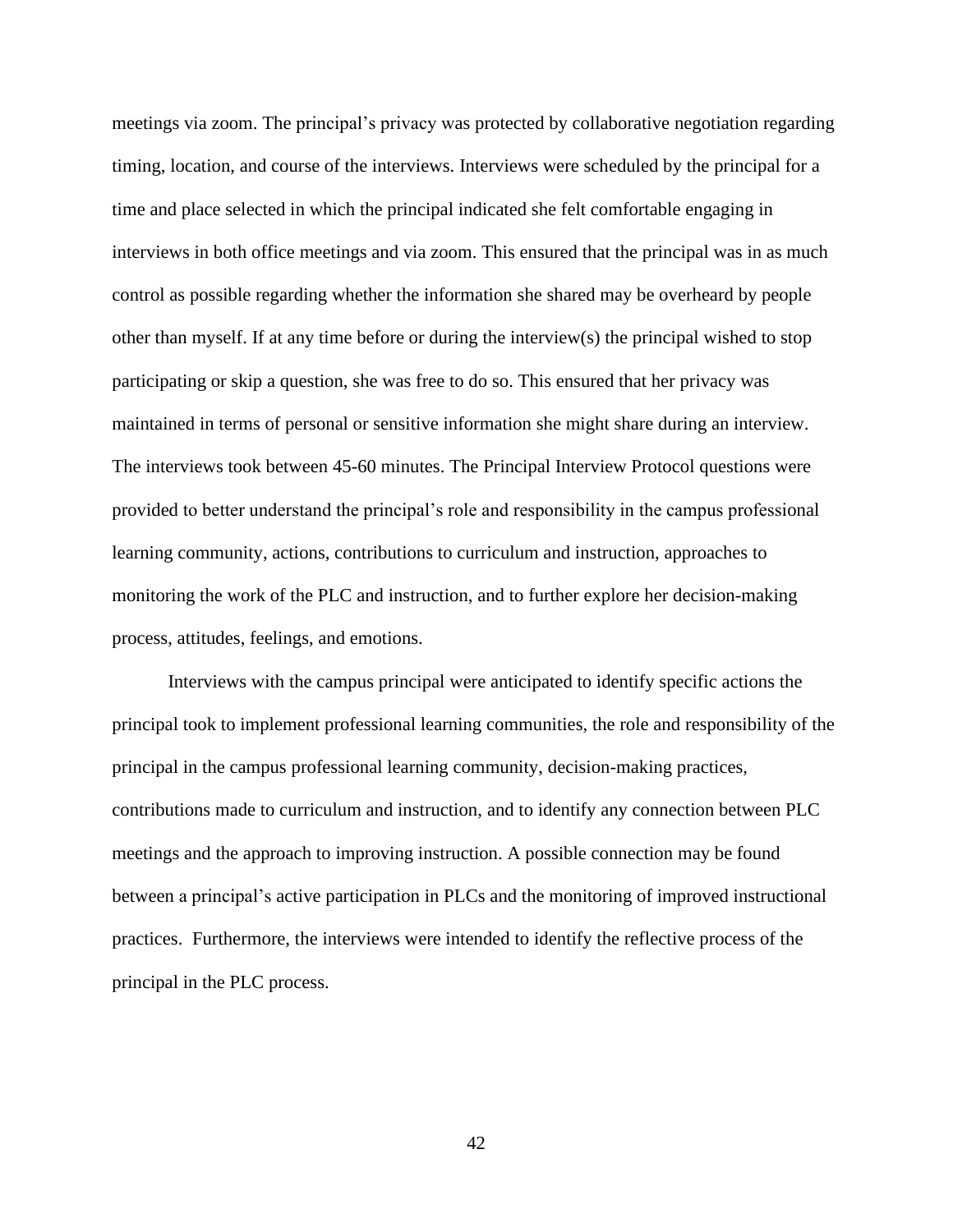#### *3.6.3 PLC Focus Group*

A focus group of PLC team members was used to facilitate a discussion with a group of individuals with knowledge of the PLC phenomenon and the contribution of the campus principal. The questions were used as a guide to better understand the role of the principal in this process. Participants were able to add their observations, perspectives, and insights. One focus group discussion was conducted with members of varied PLC teams for approximately 60 minutes.

This discussion provided the opportunity for an interactive discussion where participants talked about the dynamics of PLC development and contributions of the principal that they may not have otherwise discussed (Merriam, & Tisdell, 2016). Focus group participants were four members of PLC teams who had worked collaboratively for a minimum of a year to implement PLC practices with evidence of improved instructional practices and improved student achievement. The focus group occurred via zoom as preferred by the consenting members of the PLC to ensure they felt comfortable and safe in conversation. Alternately, one participant did express their concerns regarding the scheduling of the focus group and a differently scheduled meeting was conducted to accommodate the participant. Focus group participants were offered the opportunity to use pseudonyms in the focus group and were informed that participation in the focus group required that all information provided therein by other participants must remain strictly confidential, including participants' pseudonyms or assumed identities. Participants were able to choose a pseudonym, or one would be assigned to them. The principal chose one and other agreed to have one assigned to them. Although confidentiality expectations were explicitly reviewed with participants there was still limited control over participants outside of the focus group setting and there was the possibility that such information could be compromised.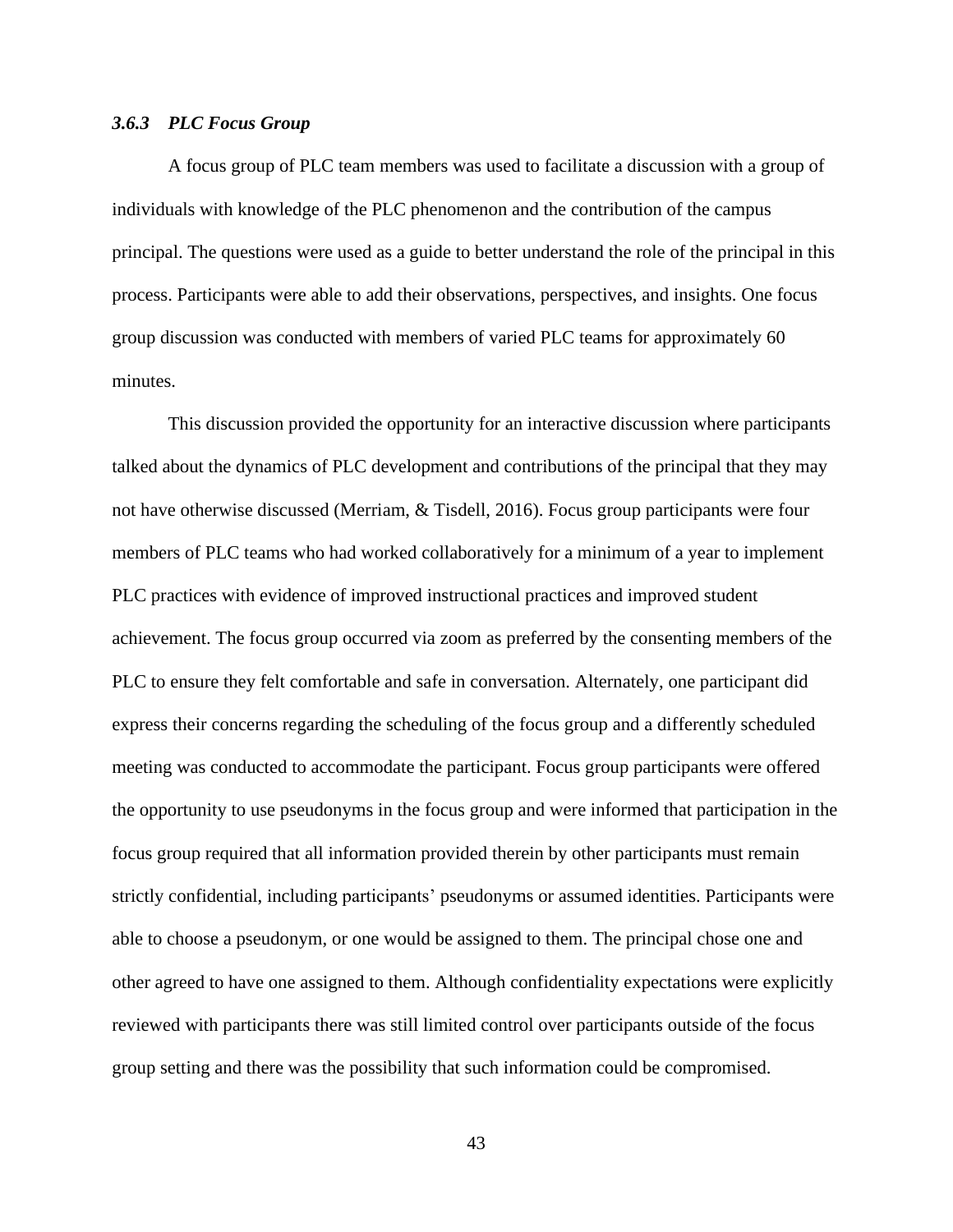Focus group members included Mr. Marcus (pseudonym) who was working as an instructional coach supporting the English department and had been teaching for eight years, previously had worked with a testing publisher, Ms. Susie (pseudonym) had been teaching high school English for 23 years, Ms. Beatriz (pseudonym) had been teaching math for four years, and Ms. Yolie (pseudonym) had 13 years of experience as a classroom teacher and instructional coach currently supporting the social studies, math and physical education departments.

See Appendix B: Focus Group Discussion Protocol for the questions provided to identify the perception of the principal's role and responsibility in the campus professional learning community. Questions were developed using the PLC continuum and focusing on the perception of role of the principal in PLCs. Participants also completed *The Professional Learning Community Continuum Survey* (See Appendix C). This survey was created by Solution Tree based on Learning by Doing: A Handbook for Professional Learning Communities at Work (DuFour et. al., 2006) where clear effective PLC practices are defined. The survey gathered information about individual teacher and participant perceptions of the PLC on a continuum regarding the varied components of PLCs: shared values, trust-building around the work, accountability for administration, structures, and systems, focus on learning, collective inquiry into best practices and current reality, action-oriented, commitment to continuous improvement and results-oriented. This survey gathered baseline information regarding the current PLC practices and helped guide the focus group interview.

The surveys identified the areas that all stakeholders identify as effective professional learning community behaviors and practices currently being implemented within the PLC. Similarities identified assisted in guiding focus group and interview conversations to identify the specific campus practices that contributed to effective professional learning communities specifically in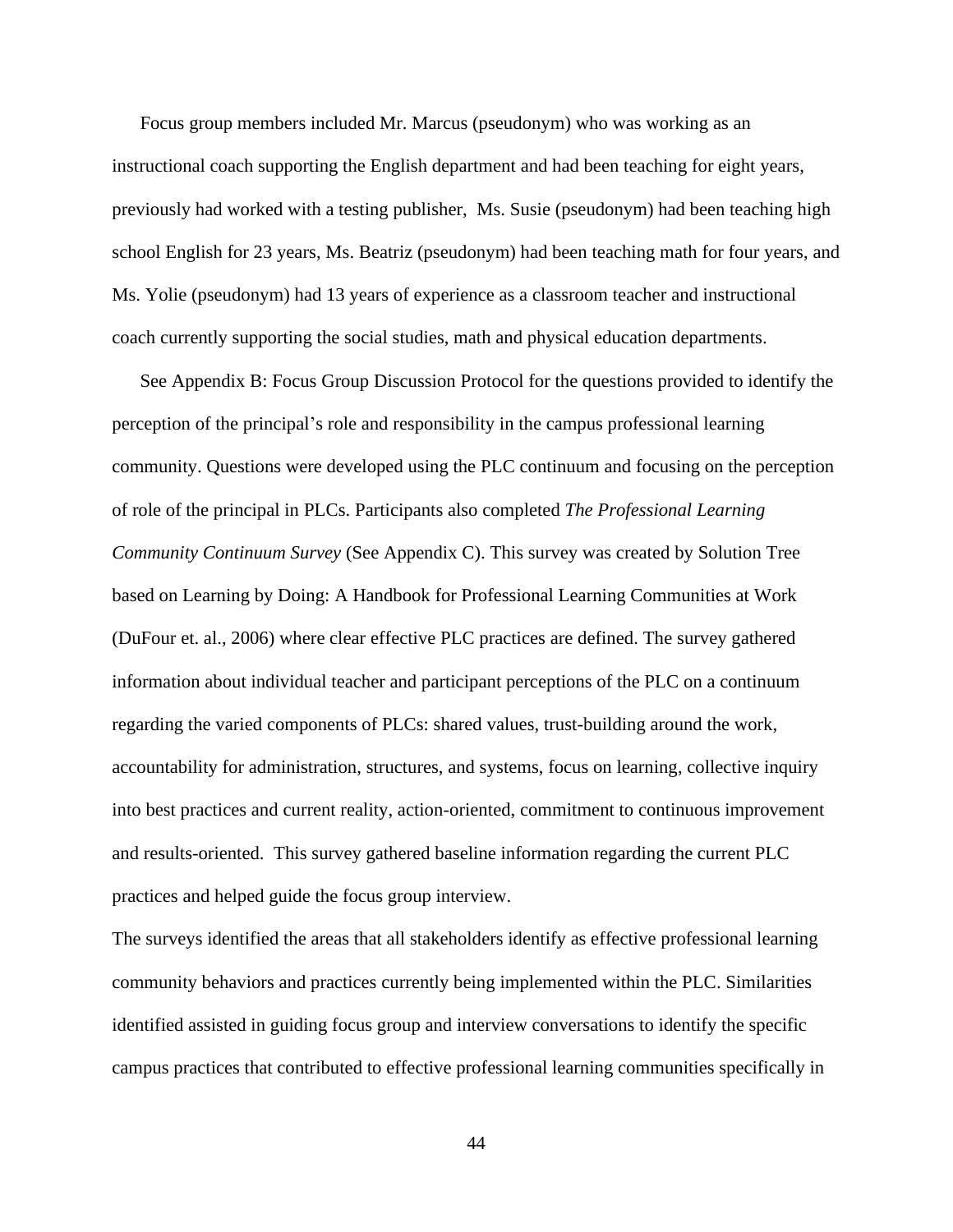school culture, purpose, assessment, supporting student needs, focus, professional development, and specifically provided input regarding the role of the campus principal in the development of the PLC.

### *3.6.4 PLC Observation*

The principal and focus group interviews were complemented with observations of the English and Algebra PLC meetings weekly for a month for four observations using *The Professional Learning Community Continuum* and interview and focus group notes to guide the observation while electronically collecting field notes on the actions and interactions of the principal and campus administrators in this setting. The *Professional Learning Community Continuum* was created by Solution Tree based on Learning by Doing: A Handbook for Professional Learning Communities at Work (DuFour et. al., 2006) where clear effective PLC practices are defined. Field notes collected were descriptive and reflective to capture the activities observed and reflective notes linked descriptions and actions to themes (Creswell, 2013). I conducted observations as a non-participant observer watching and taking field notes within the PLC meeting (Creswell, 2013). These observations supported the findings from the interviews and focus groups by providing the opportunity to see the actions and interactions in the PLC with the principal and the PLC team. Since observations were conducted in open and public contexts, the field notes did not reflect confidential information about an individual. To further ensure confidentiality, field notes did not contain identifying information.

PLC meetings contained from 4-7 members dependent upon department size. Departments met in one room where multiple PLC meetings could be occurring simultaneously. For example, content grade level such as English I, II, III, and IV would meet in one room. Content specific teachers huddled together to conduct their PLCs. Arriving to these meetings members knew their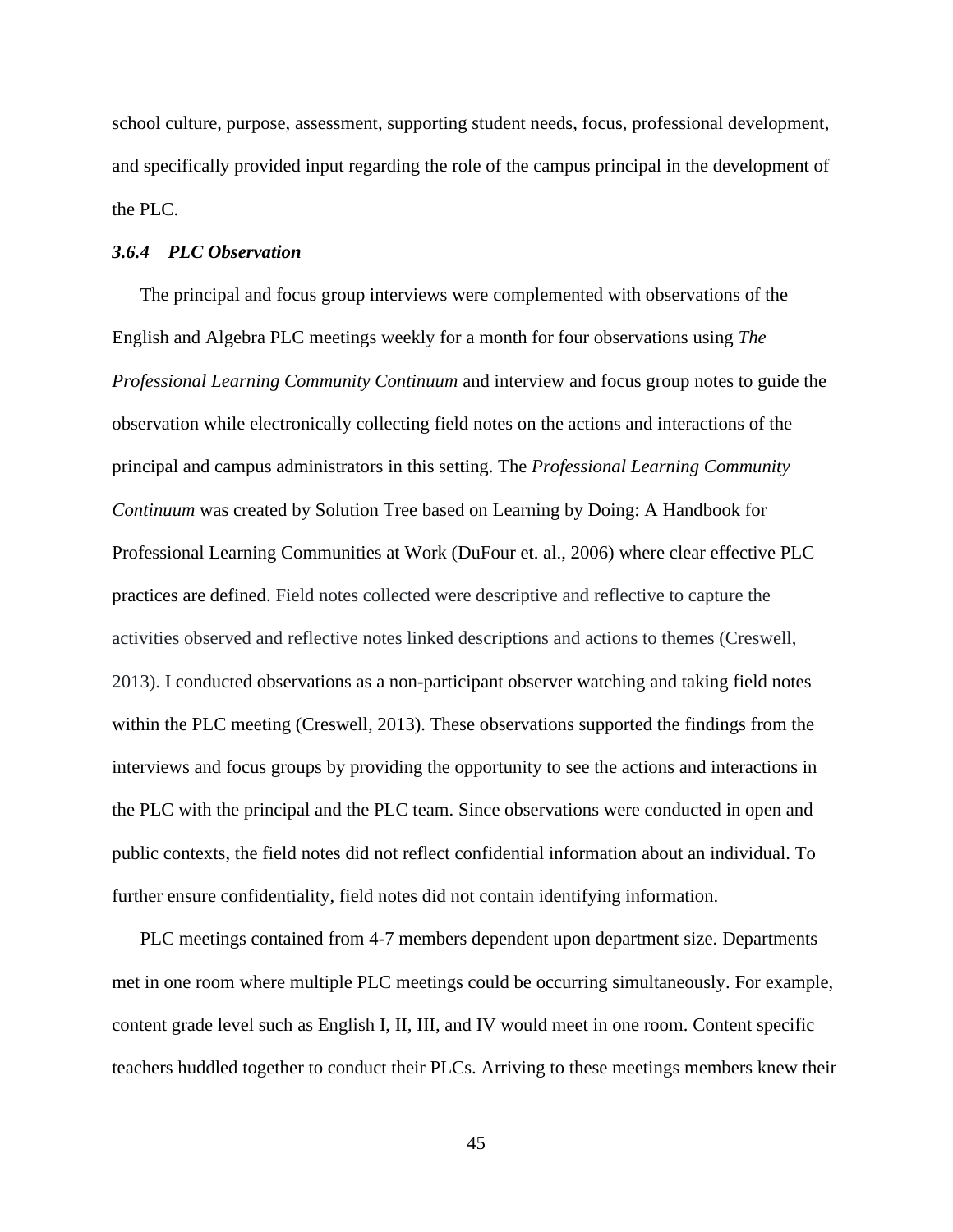roles prior and would come prepared with agendas, data, devices to take notes, sample assignments, tests, and a variety of documentation to address the items previously sent on the agenda.

### **3.7 Data Analysis**

The responses were analyzed to identify themes and develop a "thick description" regarding the principals' roles, decision making and actions as the professional learning communities develop (Stake, 2000). All data, including field notes from observations, were disidentified transcribed and analyzed using NVivo12 software. The coding I conducted using NVivo12 included open-coding, process coding, values coding, and deductive coding used towards qualitative data analysis. Process coding is "action coding" and can be used in identifying the actions of the principal in PLC implementation and practice (Saldana, 2016, p 111). Values coding identifies a participant's values, attitudes, and beliefs and was utilized to better understand the principals' perspective during PLC implementation and practice (Saldana, 2016). Deductive coding was implemented as the principal functioned as a transformational leader implementing PLC strategies as such pre**-**existing codes include culture, vision, goal setting, decision-making, and shared leadership (Alvoid, 2014; Lambert, 2005; Marks, 2003; Orr, 2005).

As the interviews, focus group, and observations occurred transcription and analysis were completed to assist me in identifying themes, triangulation, and relevant findings regarding the thinking, decision-making, actions, and role of the administrator in supporting the development of PLCs.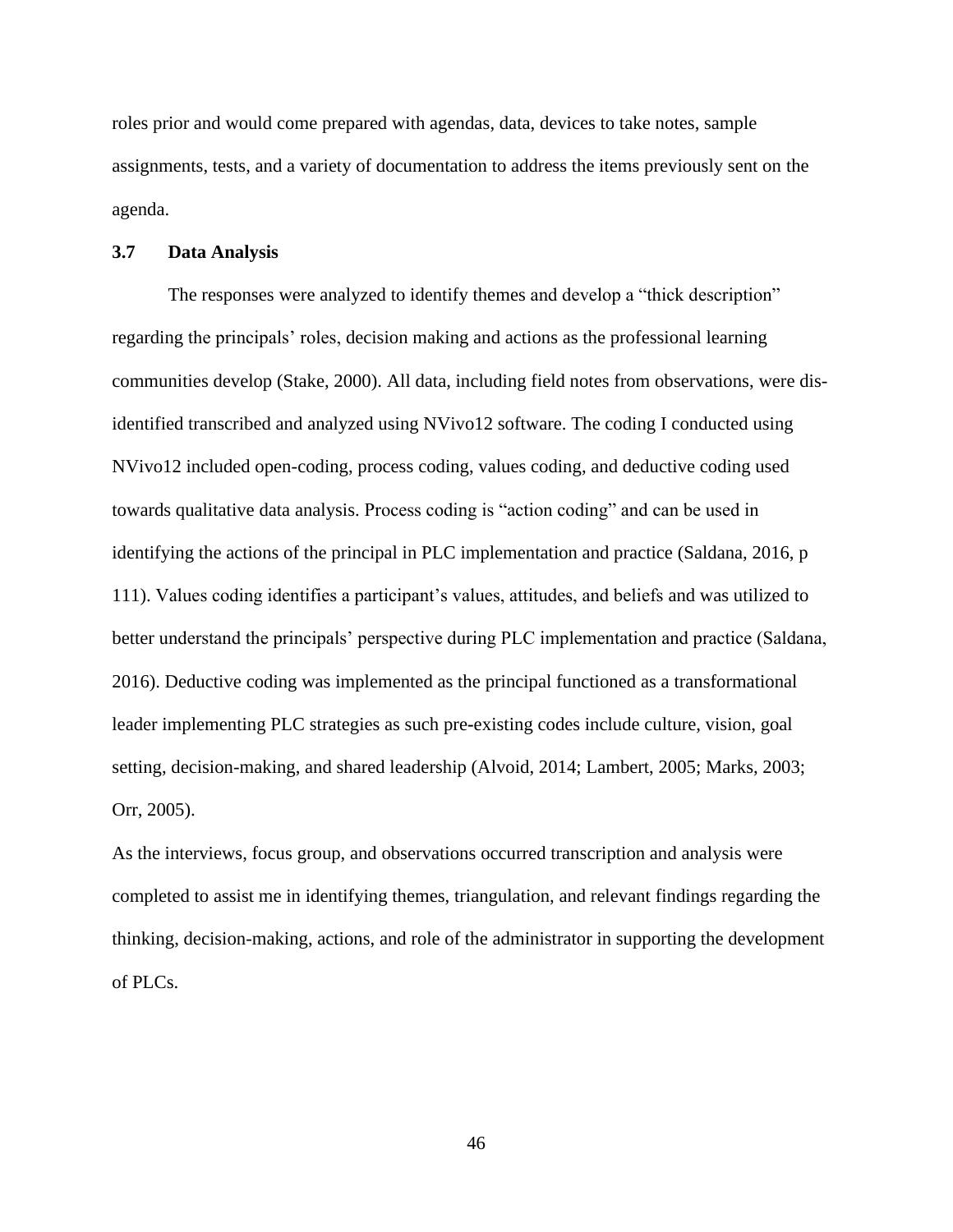## **3.8 Delimitations**

Although PLCs require teamwork and collaboration this study is intended to better understand the principals' experience and not a study of the role of the varied members of the PLC. Members' roles and experiences may be shared during discussions and guided toward the relevance of the principal to their experience. The study is further delimited to one school, one principal, and two PLC teams who have been effectively implementing these practices.

## **3.9 Limitations**

Potential limitations included limited observation of the principal in the PLC meetings, since during the study the principal experienced a family emergency. Varied assistant principals and leadership staff were observed participating in PLCs in the principal's role in these meetings. PLC implementation occurred over the previous two-year time frame, and it was challenging to capture all the dynamics of implementation. The virtual principal interviews and focus group meeting made it more challenging to observe the physical interactions, body language, and dynamics of individual participants and the group.

#### **3.10 Trustworthiness**

Triangulation is the use of multiple sources of data to confirm emerging findings and increase the validity of the research (Merriam & Tisdell, 2016). To establish this research as trustworthy, triangulation between the principal interview, focus group interview, and PLC observations identified preliminary findings regarding the roles, decision-making, and actions of the principal in this setting (Stake, 2000). These varied settings gave me the opportunity to hear and see the active participation of the principal in the PLC meeting and confirm the alignment of principal beliefs, actions, and the perceptions of the administrator.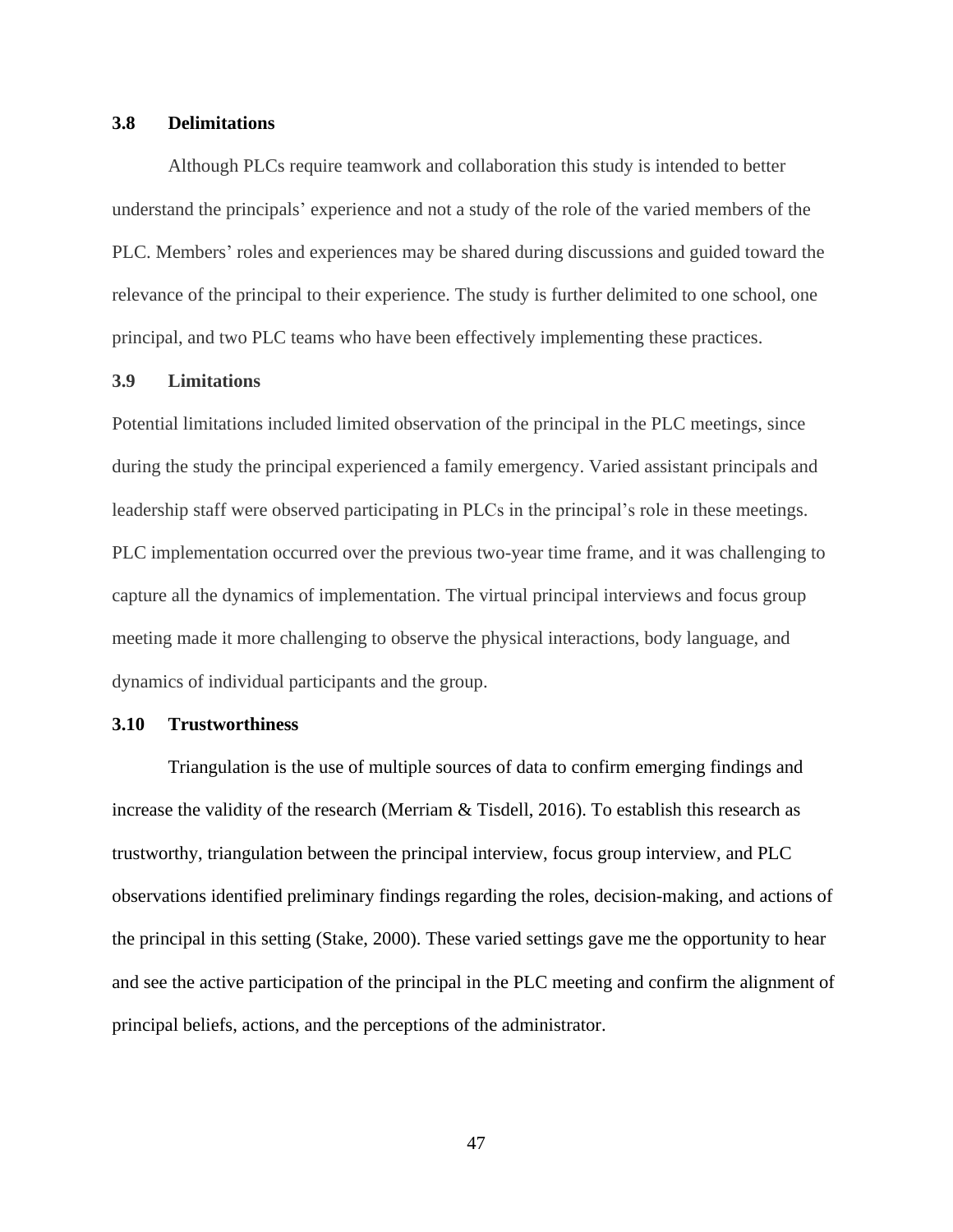Member checking was used to solicit feedback from participants interviewed to clarify any misunderstanding and to confirm research findings (Merriam, & Tisdell, 2016). Member checking was utilized with the campus principal to solicit feedback, confirm preliminary research findings, and to identify any misunderstanding in researcher bias (Merriam, & Tisdell, 2016). The principal did provide feedback and clarification. Member checking was offered with the campus PLC focus group members, but these members did not provide additional responses or feedback.

Furthermore, positionality and reflexivity were implemented to remain mindful of my position and experiences with PLCs (Pillow,2003). The aim of reflexivity is not to bias the information gathered from my previous experience with the research topic.

### **3.11 Positionality/Subjectivity Statement**

I served as a classroom teacher for 12 years and quickly realized this career was not successful in isolation. I collaborated closely with many mentors, leaders, and individuals who encouraged my growth as a teacher and supported my work to improve student achievement. This profession requires a "growth mindset" and I would have to continually work to refine my instructional practices to best meet my student's academic needs. As I pursued knowledge, I created networks and soon I was learning and mentoring others. In my pursuit to be the best classroom teacher, I returned to university to work on a master's degree as an Instructional Specialist. As an instructional coach, I enjoyed serving and assisting teachers and still had many opportunities to work with many students with a variety of needs through tutoring and intervention. Encouraged by my colleagues, I completed my administrative certification and soon became an administrator. During the experience of administration, I also had the opportunity to serve as a central office administrator serving as Coordinator of Improvement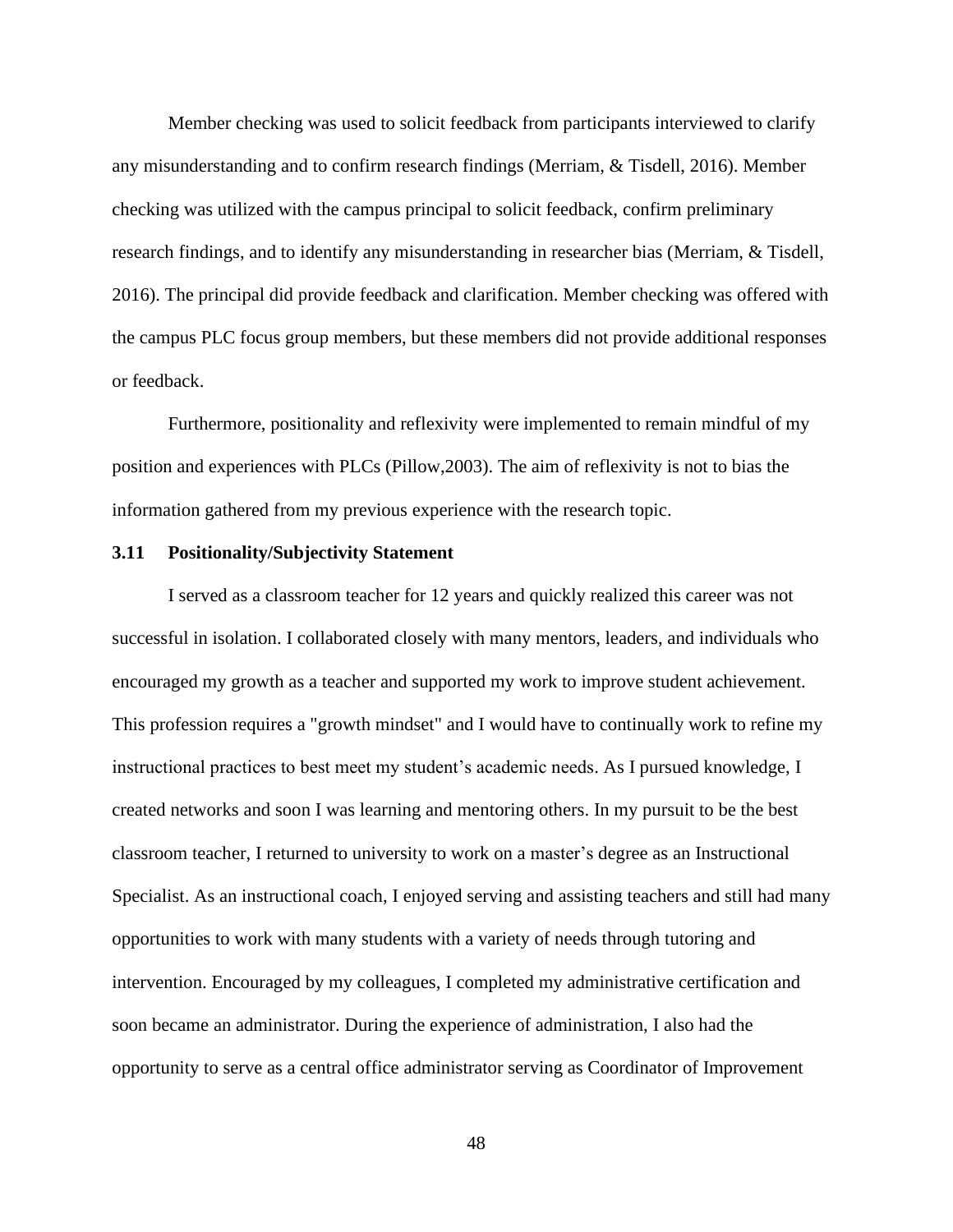Planning working with campus and district personnel regarding the development of needs assessments and improvement plans.

The principalship is often embarked upon by individuals who are motivated by the work and the possibility to contribute to the growth and success of a campus. I served as a campus administrator to include the principalship and as an assistant principal (under a seasoned principal of 17 years and a first-year principal). This is not a shift in role one should take blindly and will be a challenging transition. In preparation, an aspiring administrator should understand this role from theory, research, and practice perspectives. Education is a continuous growth process to identify strategies and to implement practices that contribute to the academic gains of students and improved instruction for teachers. In my experience, administrators are impactful transformational leaders on campus. The principal bridges a gap from compliance to change. Being reflective in the thinking and decision-making process is relevant to success.

Current literature and research address the role of the principal as a careful balance of building manager and instructional leader (Marks & Printy, 2003). As an instructional leader, there is a current movement towards transformational leadership. As a transformational leader, the research supports the need for a united campus culture and the building of organizational capacity. The Professional Learning Community (PLC) is a strategy frequently used to support transformation.

A campus principal has the opportunity to make an impact on student achievement and teacher's professional growth through the framework of transformational leadership and the PLC. To meet these ends intentional planning and action are required by the principal beginning with creating a shared campus culture. This culture will be reflective of the values, priorities, and mission of the campus. The culture can contribute to an environment that fosters regular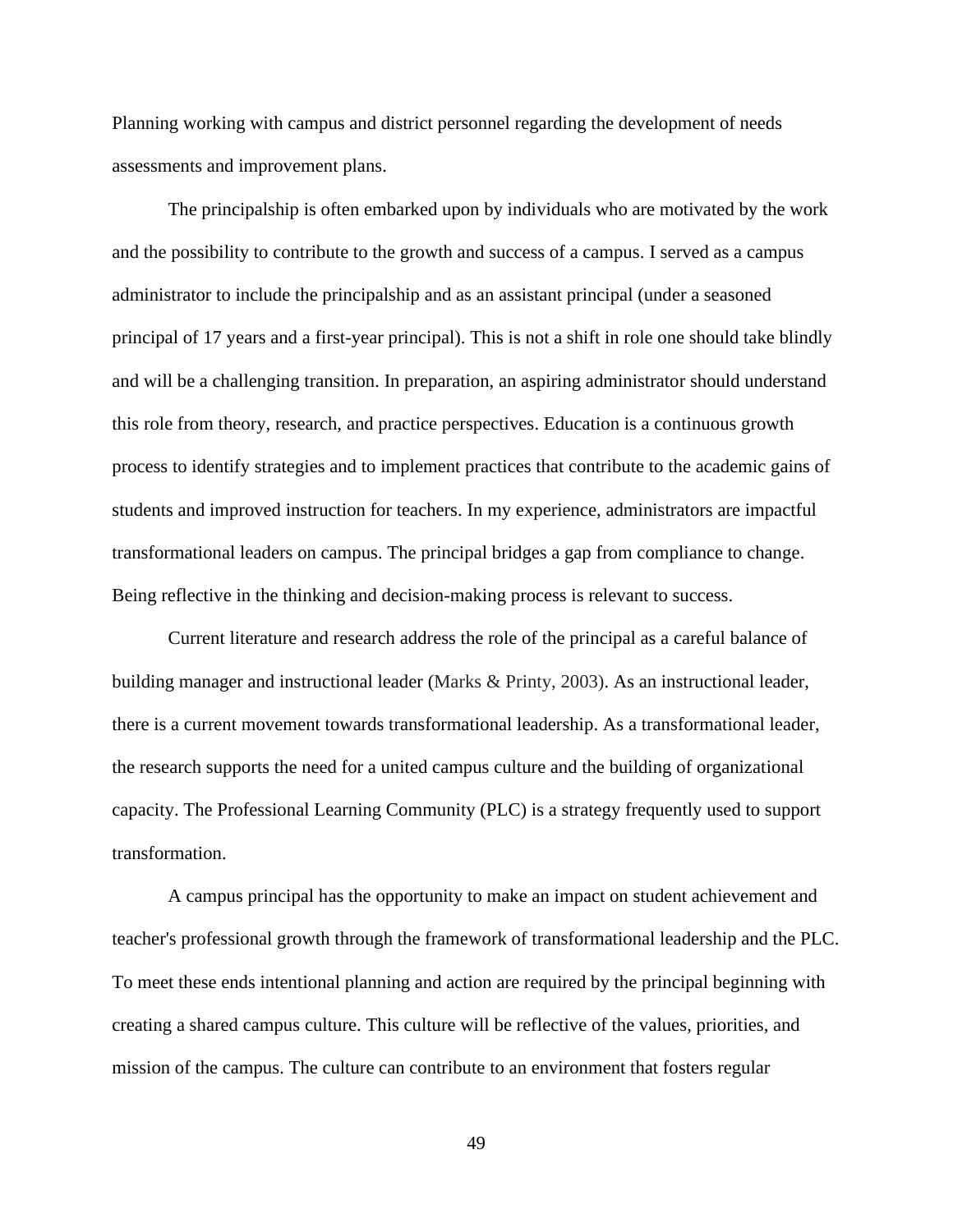communication, teaming and is respectful and accommodating to the diverse needs of a community. As a result, the dialogue and planning raise the organizational capacity and commitment.

During my teaching and coaching years, PLC times were common, but I had experienced a variety of different activities and uses of this time. Some PLCs seemed more informational to provide and review upcoming campus events and expectations, some seemed more like a time of debate between teachers and leaders, and some were beginning data analysis and having some discussions regarding instructional strategies. As a principal with my leadership team, we were responsible for implementing and developing PLC practices. I began with a book study on *Learning by doing: A handbook for professional learning communities at work* (DuFour & DuFour, 2013) to align the approach to PLC where we systematically reviewed assessment data, instructional strategies, intervention, and enrichment with the unified goal to ensure student growth and achievement and improve instruction. Led by a book study the system is comprehensible, but there is a mindset needed to accomplish such a challenging task. It was not a practice a principal could accomplish independently but was the responsibility of the principal to spearhead, develop, and move to support teachers and students. This implementation required time, reflection, and feedback, and in my experience, some groups of teachers were more successful than others.

Extensive research has been gathered regarding the components and practices of effective PLCs that are making student achievement gains and improving instructional practices. However, having served as a campus administrator I am well aware that it is more than a practice and compliance to make a PLC more than a meeting, but a change agent. There is a shared experience to the process and progress of administrators in PLC development.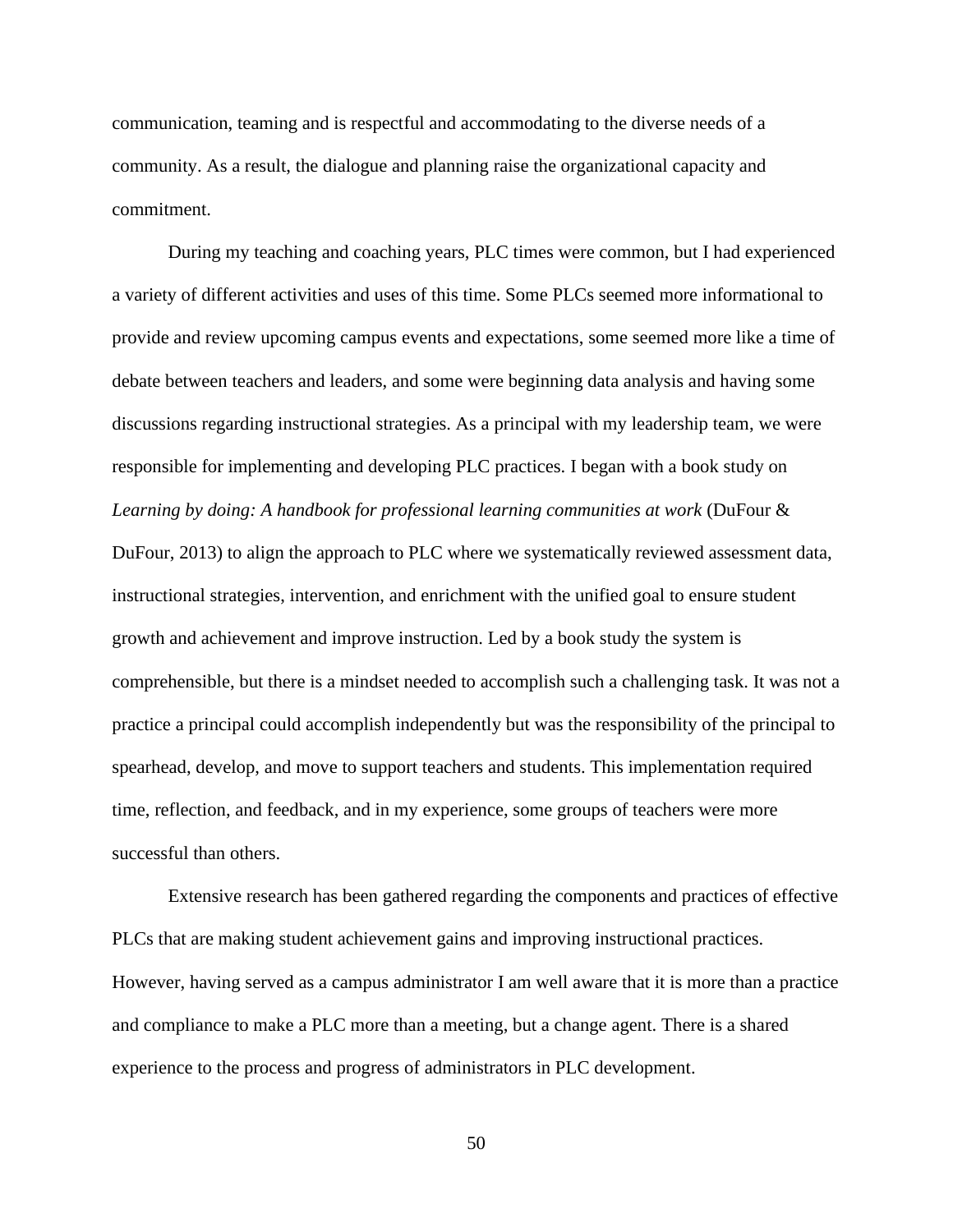# **3.12 Contributions**

Cumulatively the research may support previous findings and identify specific actions and steps beyond these findings and local district expectations a principal can take to support the process of implementing effective professional learning communities (Buttram, & Farley-Ripple, 2016; Christiansen, & Robey, 2015; Morrissey, 2000; Senge, Cambron-McCabe, Lucas, Smith, & Dutton, 2012; Servais, Derrington, & Sanders, 2009). This study adds to the extensive research on professional learning communities with a focus on the role and mindset of the campus principal in building successful PLCs. The benefits are the information and data available to share with new principals and current principals regarding the implementation practices of professional learning communities and the approaches to building a transformative culture and community. The research also identifies ways to overcome the challenges that change can bring.

Future research implications can be the different approaches to transformational leadership and PLC implementation for a new principal vs. an experienced principal and further qualitative studies can consider these factors to benefit the research.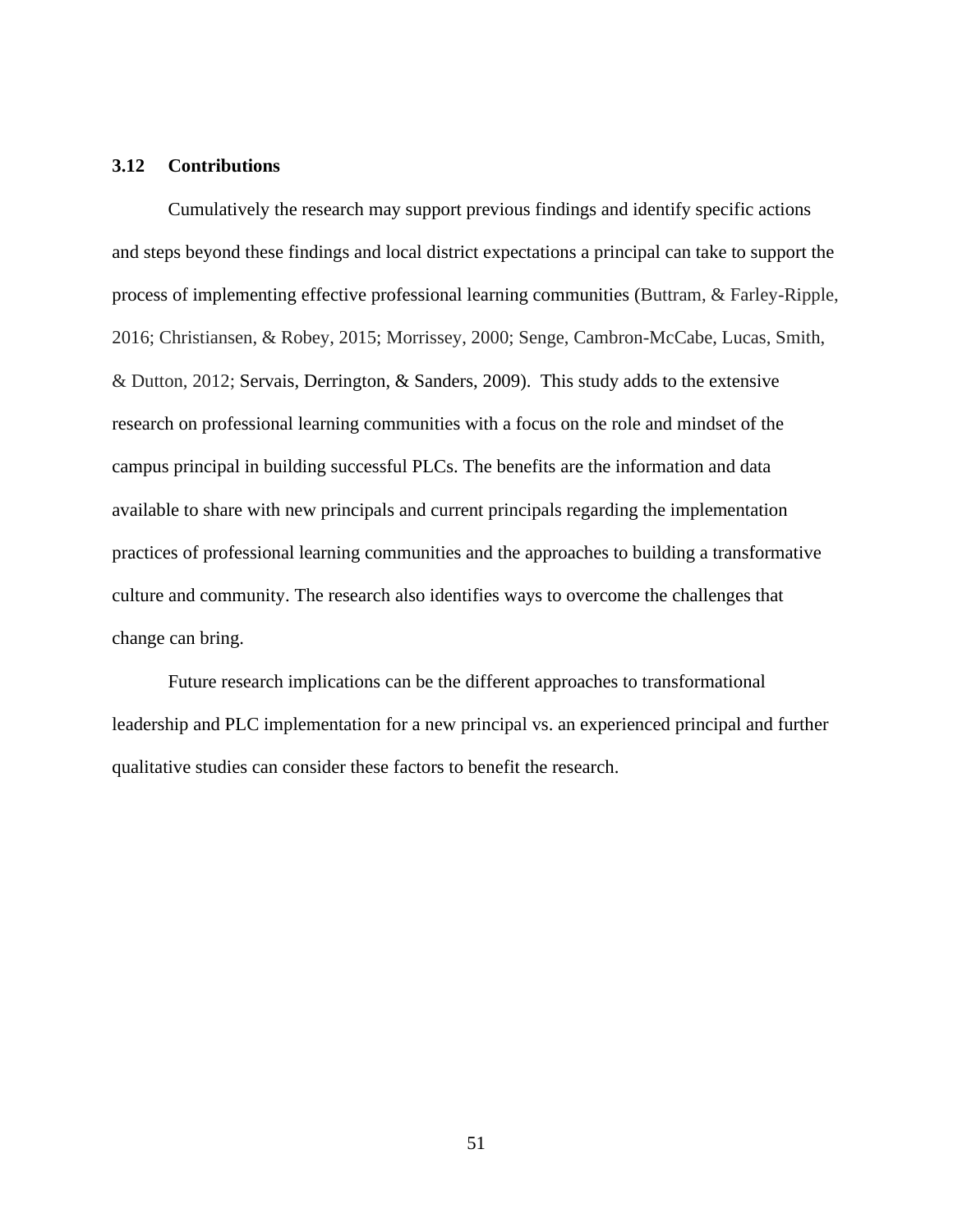#### **CHAPTER 4: FINDINGS**

## **4.1 Introduction**

The following sections provide the data collected in the principal interviews, PLC observations, and the focus group discussion aligned to the administrators' beliefs and approaches, actions, and decisions supporting the development of the PLC and the perceptions of the team members regarding administration in this process.

This study seeks to better understand the role and responsibility of the principal in the Professional Learning Community meetings. This chapter presents the qualitative results of the study to address the following research questions:

- Research Question 1: As an administrator what beliefs and approaches are most beneficial to support PLC implementation?
- Research Question 2: What are the actions and decisions of administrators, who support the development of cultures of collaboration, improved instructional practices and student achievement within PLC groups?
- Research Question 3: How does the perceptions of the PLC team members of the administrator influence the PLC practices, collaboration, and effectiveness?

This study is guided by the principles grounded in Transformational Leadership and Shared Leadership. Transformational Leadership is the leadership style that fundamentally aims to foster capacity development and higher levels of personal commitment to organizational goals resulting in extra effort and greater productivity (Leithwood, 1999). Through the transformation process shared leadership develops distributing leadership responsibility, such that people within the team guide and lead each other while the leader maintains their role and authority (Wilhelm, 2013).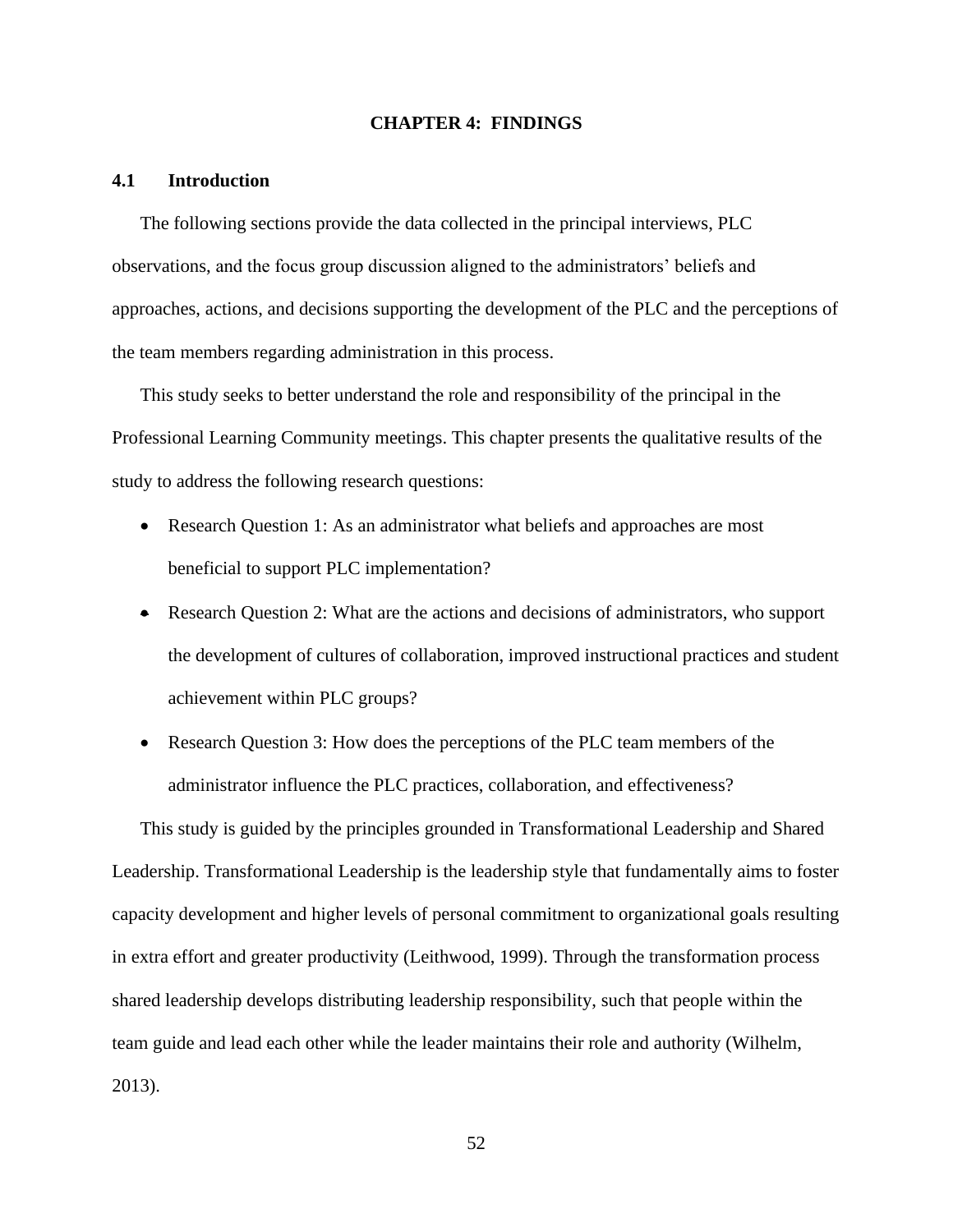Prior to conducting the study, artifacts reviewed were STAAR End of Course (EOC) Scores which showed improvement across content areas and more significantly in subpopulations. Although these scores did show improvement from previous years these scores were difficult to use as determining factors of success seeing that the last assessment measures had been taken in 2018-2019 due to the Covid-19 pandemic. District unit assessments showed recent continued student progress especially in targeted subpopulations as observed in a Data Learning report for Algebra I where the second marking period nine-week assessment showed the overall campus performing at 73% and the English Learner (EL) population performing at 79%. Meeting agendas and notes reflected the PLC framework which included member sign-in, agendas, PLC instructional question framework, next steps, and varied roles for the members such as notetaker, data gatherer, timekeeper, and facilitator which requires the input of all members of the collaborative PLC team.

The campus PLC composition of collaborative teams with varied members focused on student achievement was consistently evident in the PLC observations, focus group discussion and principal interview responses The campus has a Guiding Coalition that consists of administrators, instructional coaches, and department/team leads. The Guiding Coalition meets bi-weekly and works together to make decisions regarding campus practice and protocols focusing on instructional practices and improved student achievement. Each department/team lead is then responsible for the dissemination of information in each department and for monitoring the implementation of campus initiatives and instructional plans. In addition to the department/team leads that work with each PLC department/team is comprised of several members who teach the same subject at the same grade level and have distinct roles in the PLC meeting such as data disaggregation, note taker, timekeeper, and facilitator.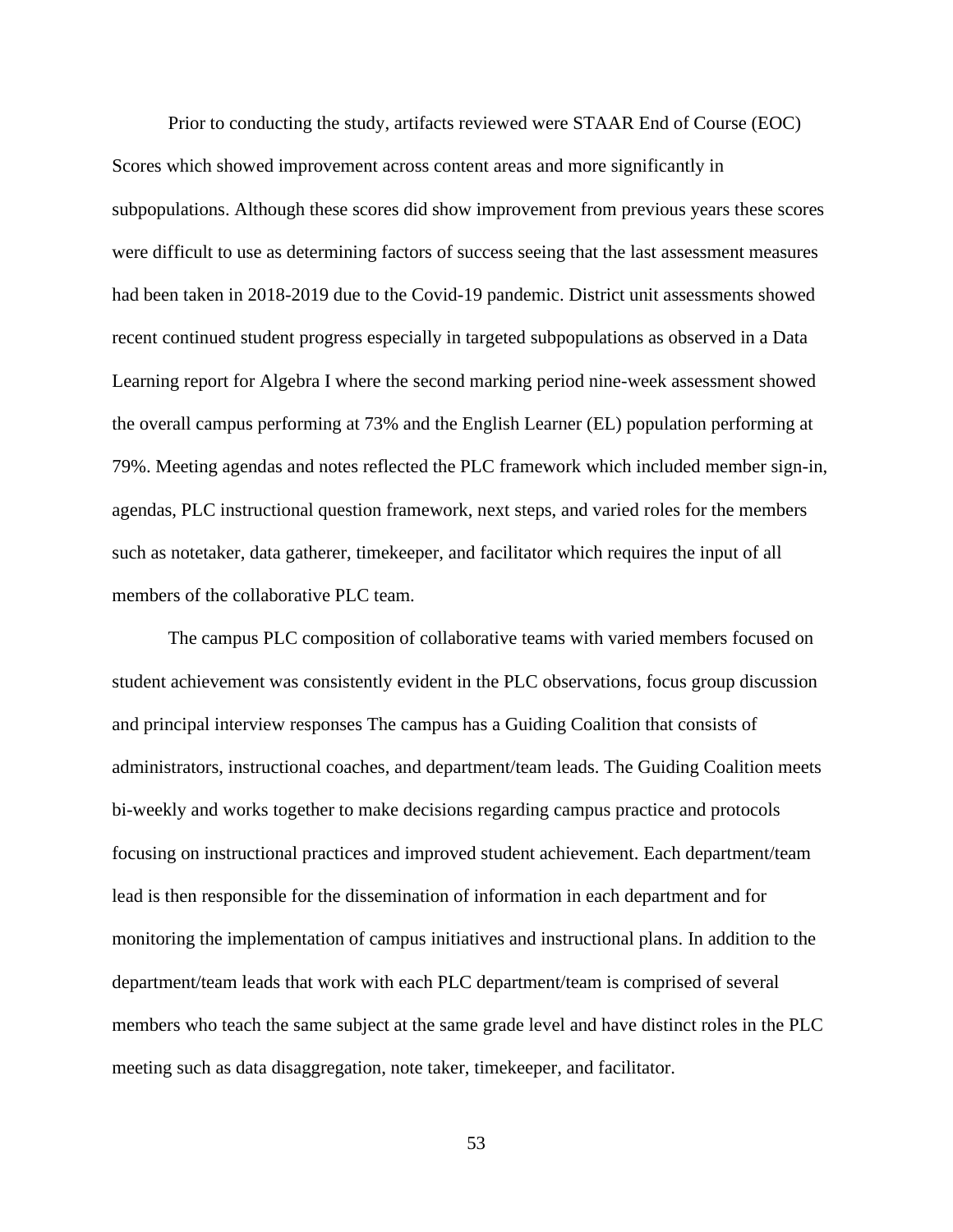#### **4.2 Administrators' beliefs and approaches to implement PLCs**

The principal interviews and PLC observations found the importance of aligned training in the implementation of PLC practices, the value of shared leadership where administrators and teachers collaborate and make decisions building cultural responsibility and the importance of celebrating the successes along the journey of implementation.

## *4.2.1 Principal Training Preparation*

Ms. Ericsson (pseudonym chosen by the principal) shared that her beliefs and approach were based on book studies such as the study of Learning by Doing by DuFour, Solution Tree trainings, and most influential was a visit to Adlai Stevenson High School in Lincolnshire, Illinois where the work of DuFour originated and transformed an entire community into a united professional learning community. Solution Tree is a company established in 1998 that provides research-based professional learning products and services implementing unique, customized solutions with proven results to improve student learning. Relevant to this study specifically Solution Tree provides professional development entitled *PLC at Work* to support campus PLC practices based on the research of Richard DuFour. Ms. Ericsson has carried the Learning by Doing book study, Solution Tree trainings, and classroom visits at Adlai Stevenson High School with her and shares these experiences with her faculty and staff by telling them about them and more importantly providing opportunities for them to have these same experiences. While serving in her current position as principal Ms. Ericsson has shared these professional development training practices while mentoring her assistant principals and has successfully supported six assistant principals (AP) to go on to be principals and one to serve at the regional service center.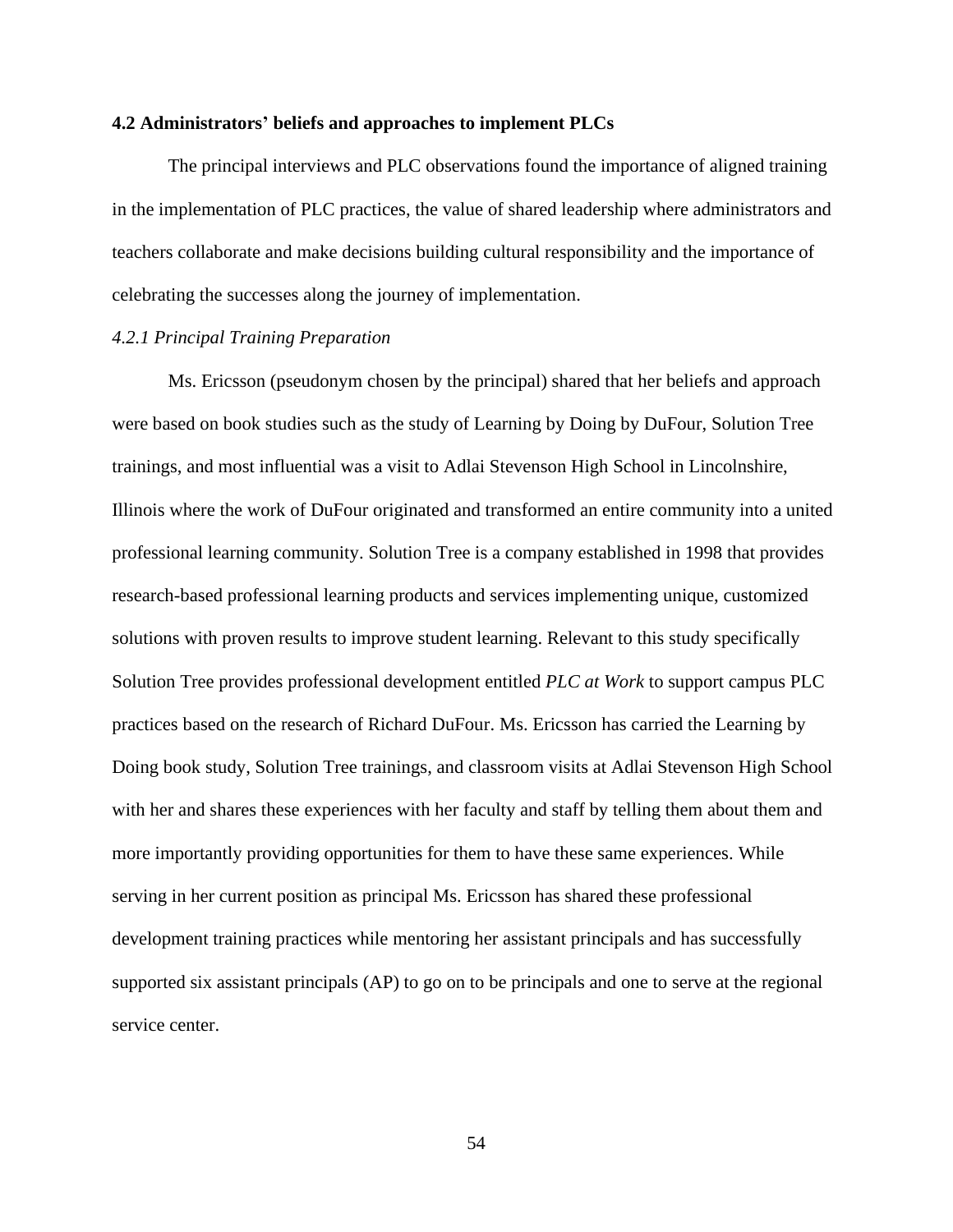## *4.2.2 Shared leadership*

Ms. Ericsson consistently emphasized the importance of taking on a shared leadership approach with the staff to support and empower teacher participation. She is the lead member of the campus Guiding Coalition and oversees the English department which is under the need for targeted support by the Texas Education Agency (TEA). In this setting, Ms. Ericsson explained that she does not impose her authority but participates by actively listening and asking "seed" questions requiring teachers to be reflective of their practice, make instructional decisions, and share in the leadership responsibility of improved student achievement. In addition, supporting PLC practices, Ms. Ericsson participated in campus instructional rounds with members of the Guiding Coalition to align expectations and in turn instructional practices generating ownership of schoolwide student outcomes. Teachers are provided opportunities to share leadership in decision-making opportunities such as developing effective instructional and assessment timelines, planning for instruction and differentiation, and collaborating closely with other teams and campus-wide personnel to support the campus mission and vision.

In the PLC meetings, the principal and assistant principals were observed serving in the same roles in different PLC meetings due to the multiple PLCs occurring consecutively on the campus. During these observations, the principal also took time off for personal needs. In these meetings the agendas were developed collaboratively between the overseeing administrator, instructional coach, and team leader. During a meeting observation, guidance was provided by Mr. Marcus, instructional coach, sitting in place of the principal; authority was shared with the team lead as evident when Mr. Marcus was talking, stopped, and said, "I am going to let the reins go" directing the team lead to continue to facilitate the meeting. Later, the team which contained several new members were discussing ways to calibrate the writing scores of an Open-Ended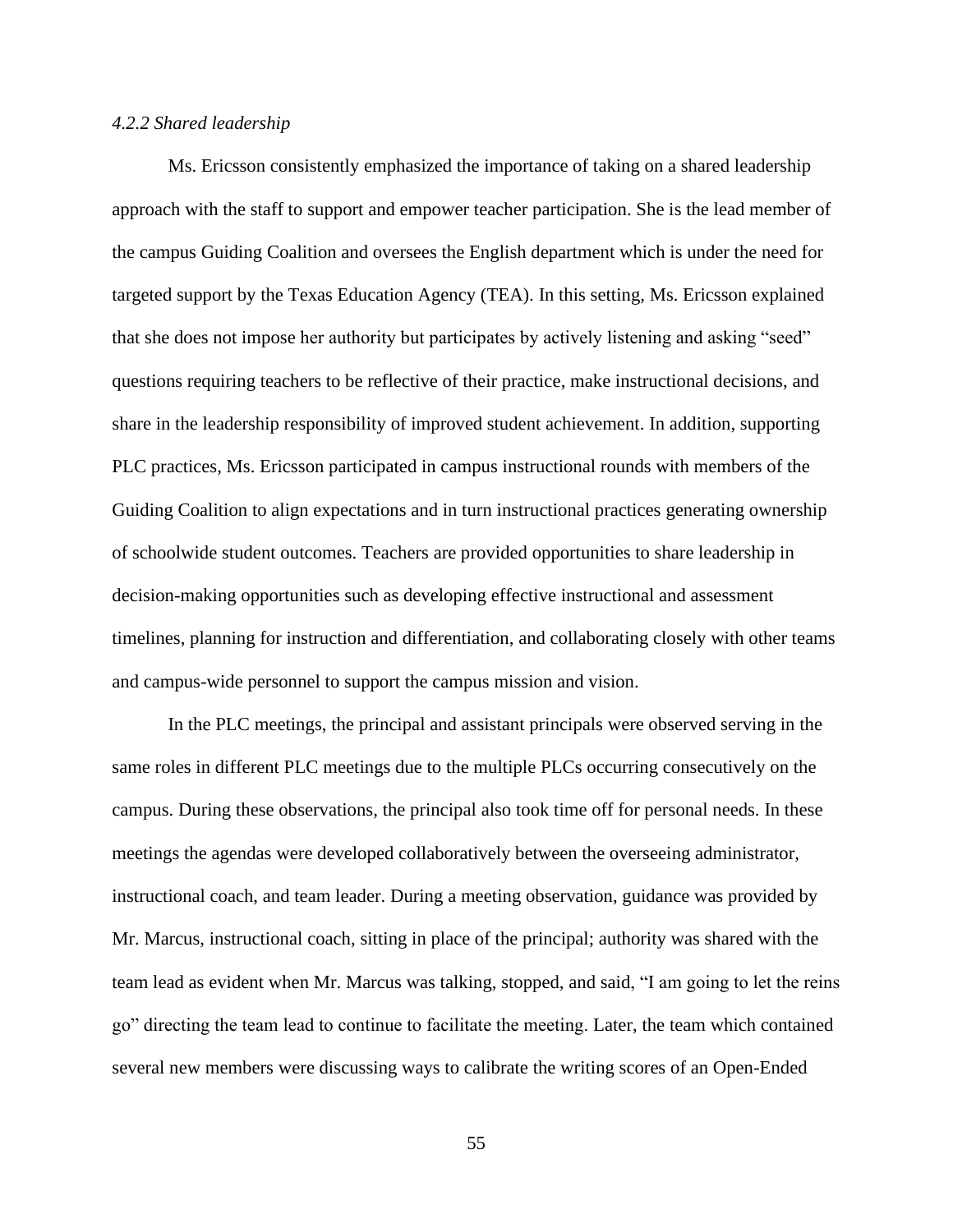Response (OER) assessment. As Mr. Marcus was listening suggestions were offered and questions were asked to the team regarding the calibration, team members began to question how the process would be facilitated, the administrator provided options and the discussion continued, yet Mr. Marcus concluded with, "Ideally, I mean, these are questions [to be addressed and decided upon by the team], we don't make demands."

During this meeting, it was also concerning to the team the number of assessments required of students during this brief time (two weeks before winter break) and ending the first semester. After the discussion and sharing of concerns, the district required assessments could not be changed but Mr. Marcus offered to pull students out of elective classes to help get testing completed or to keep them after school if necessary.

Team leads were observed running the data analysis portion of the meeting for the three-, six- and nine-week benchmark assessments and guiding the team in identifying questions students did not perform well on. After identifying the questions, the team used data in Eduphoria (testing platform) to identify the targeted TEKs being evaluated. Next, the team looked at the assessment to identify the types of errors made by the students and identify specific skills and resources used for intervention and reteaching. All of this information is gathered and finalized on a Data Learning Report and shared with the team. When looking at specific questions students did not perform well on Ms. Ericsson posed guiding "seed" questions such as,

"You had to think about (the) author's purpose, what would you be teaching. If I say here's a test break this down using a thinking map to generate, what am I being told and why am I being told this? Because that is basically what we are breaking down. What are the main ideas? Why am I being told this? What is the author's bias? Right. I am not saying there's an immediate answer going to bring this down but what are some tools?"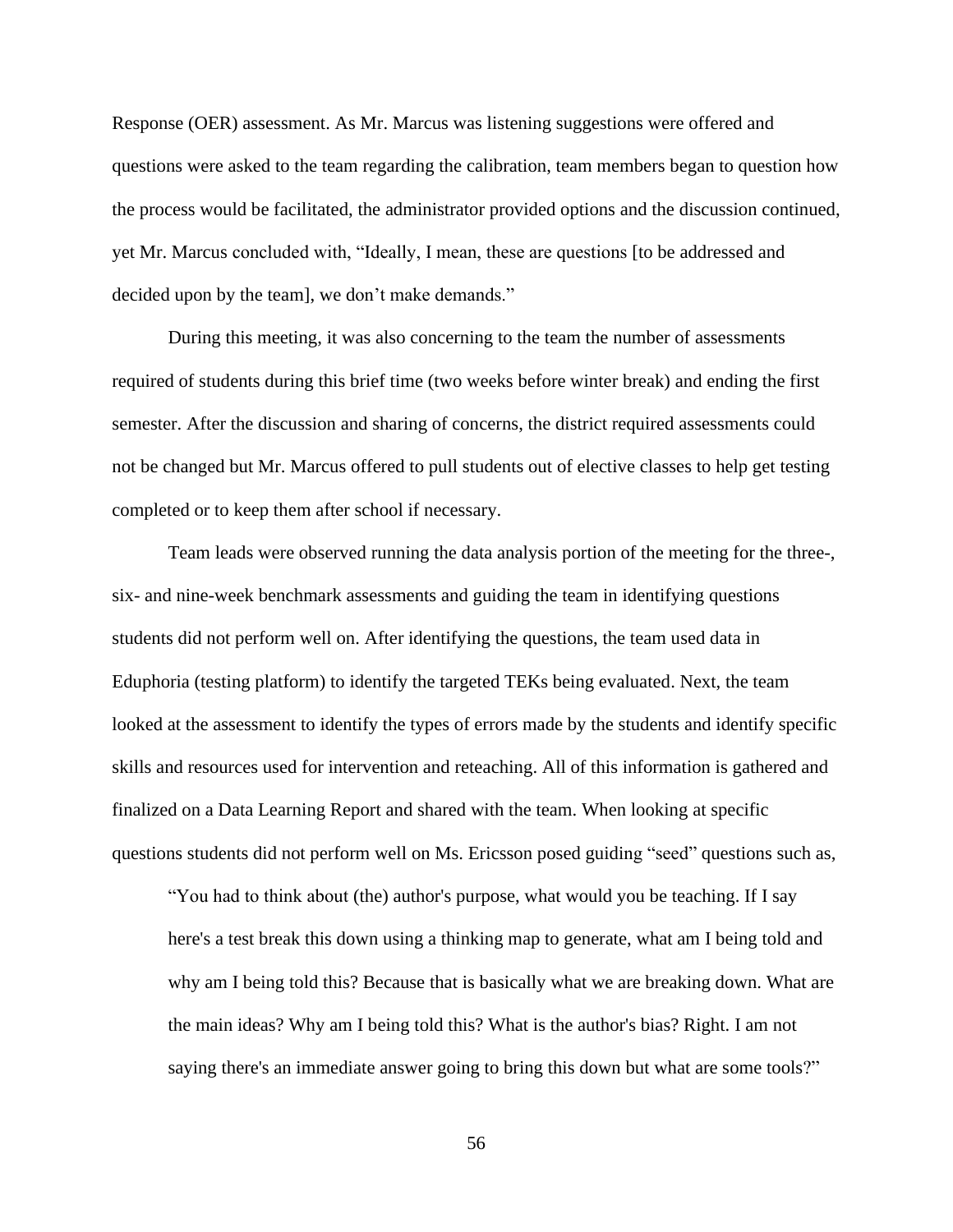With these questions team members needed to identify the targeted concept students are struggling with which was 'authors purpose' and strategies to support students in understanding and identifying 'author's purpose.' Ms. Ericsson referred to Thinking Maps as this instructional tool was being implemented on the campus this year.

Also, in PLCs teachers were provided flexibility with the calendar to modify instructional delivery days and assessment timelines to as Ms. Ericson said, "better suit the kid's needs."

Shared leadership between administration and teachers was evident in aligned training and observed in PLC practices regarding daily instructional decisions and assessments.

## *4.2.2.1 Collaboration*

Ms. Ericsson stated that a key element to shared leadership is collaboration, but "collaboration does not always come easily." In collaboration, she says, "I think I'm very collaborative and I try to be transparent, and if I'm going to say no, I'm going to tell you why." Collaboration is key between the multiple teams such as administration, the Guiding Coalition, departments, and within each of the PLC teams. For example, departments can collaborate to develop one lesson plan if the required Thinking Map, graphic organizers rolled out this school year as a campus-wide initiative, is incorporated into the lesson. Ms. Ericsson then holds teachers accountable for that agreed-upon collaborative lesson. Another critical collaborative decision made was the restructuring of the Special Education (SPED) teachers' daily instructional responsibilities. Most frequently SPED teachers are assigned to the type of service provided such as inclusion, pull-out/resource, and co-teach. At Jamestown high school, the principal restructured SPED teachers to work by content area and to support SPED students in that content area in the different settings of instruction (resource, co-teach, inclusion). Ms. Ericsson explained that the expectation is that in PLCs SPED and general education teachers will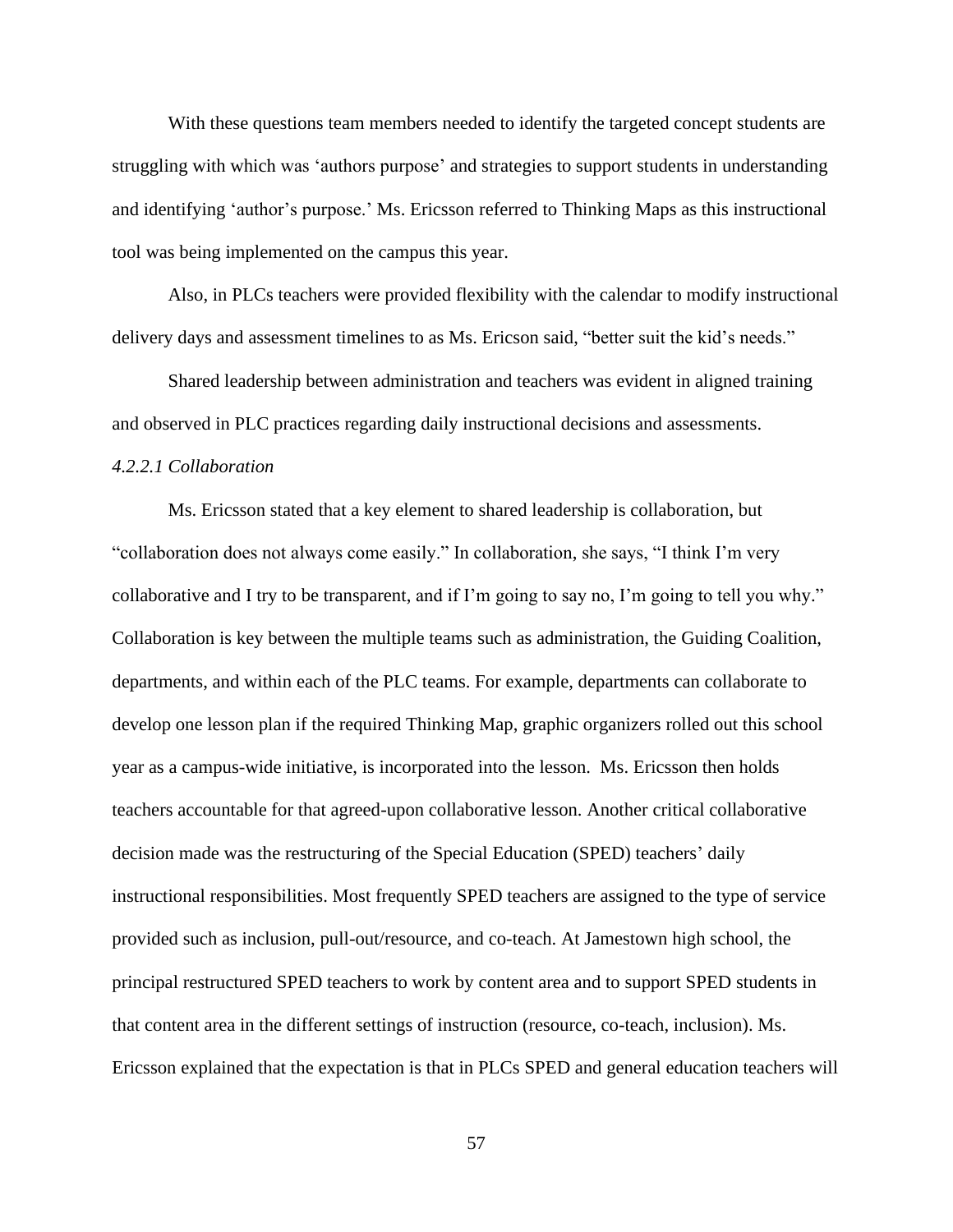build strong content knowledge and use evidence about student performance as the center of structured dialogue. This will help all teachers to make decisions about how to improve instructional practices and take actions in the classroom that lead to new heights of achievement for learners.

Ms. Ericsson most frequently experienced challenges to collaboration with more experienced teachers who were more accustomed to working independently and want to do "the same thing from year to year." She found teachers may also question autonomy in teaching lessons to which her response is, "None of the short cycle questions (questions asked during PLCs) ask how you are going to teach this, so teachers still have that autonomy. [In PLC] They share what they are actually doing in the lesson," but still have the freedom to conduct the lesson as they choose to.

When teachers, "are compliant, but not invested" Ms. Ericsson will have them visit other classrooms with teachers who are utilizing the collaborative meetings to transform instruction and then reflect on how this can support their practice relying on the visual experience to open their perspective toward collaboration and the PLC.

Collaboration in the PLC meeting was observed between teams of teachers, instructional support personnel, and administrators. Types of collaborative practices included English teachers sharing concerns with the writing calibration process and the English department team lead responded that, "the idea is not to get it right, it's just about the talking;" they were referring to having conversations about what is required for each piece of writing to be scored at each level.

As a team completed a "data dig," the review of a multiple-choice assessment and responses students struggled with, a teacher in the English PLC meeting shared that, "I was thinking, well, one, the title is very helpful. So, it is…returning to the basics of about prereading,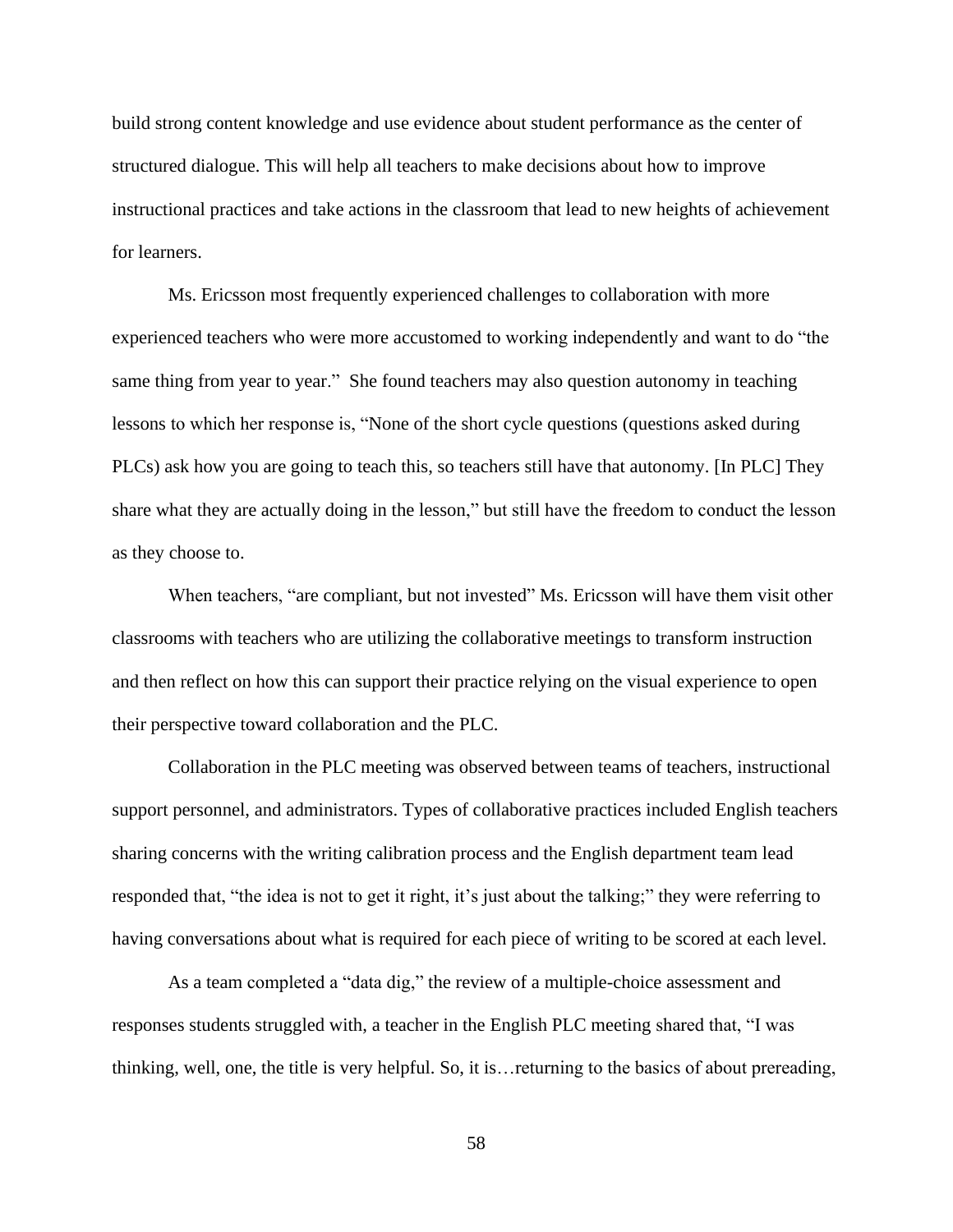looking at a title, looking at these (captions), you know, these kinds of things" referencing the best practices in reading instruction to benefit students and review with teachers.

These collaborative conversations also led to a discussion led by a team lead about "teaching well versus testing well." Specifically, "teaching well" strategies tied back to the required Thinking Map utilization implemented as a campus wide initiative. The conclusion to this conversation with guidance from Mr. Marcus, instructional coach, emphasized the importance of daily instruction alignment to assessment because students will, "play the way they practice."

During PLC lesson planning, as one team was observed planning the modified instructional calendar considering instructional days, early release/late arrival days, and assessments, a teacher asked a more experienced teacher if a particular lesson was going to be able to be completed on a shorter day. The experienced teacher explained the lesson and how the time frame would be feasible. Teachers also discussed different strategies to complete a problem including calculator strategies. Through collaborative efforts, instructional coaches also assisted to ensure that student devices were up to date for online testing and developed schedules to visit each class to support these efforts. Team leads consistently provided opportunities for follow-up questions. The collaborative teaming efforts and interdependency were evident in all PLC observations. Collaboration with all team members in all settings is critical to successful PLCs. Collaboration is used to share knowledge, make instructional decisions, offer opportunities for reflection, and share instructional practices.

All focus group members agreed that PLC teams need to be incredibly collaborative and interdependent of one another where all members contribute to lesson planning, lesson creating (as far as the actual what happens in the classroom), and data analysis. Mr. Marcus described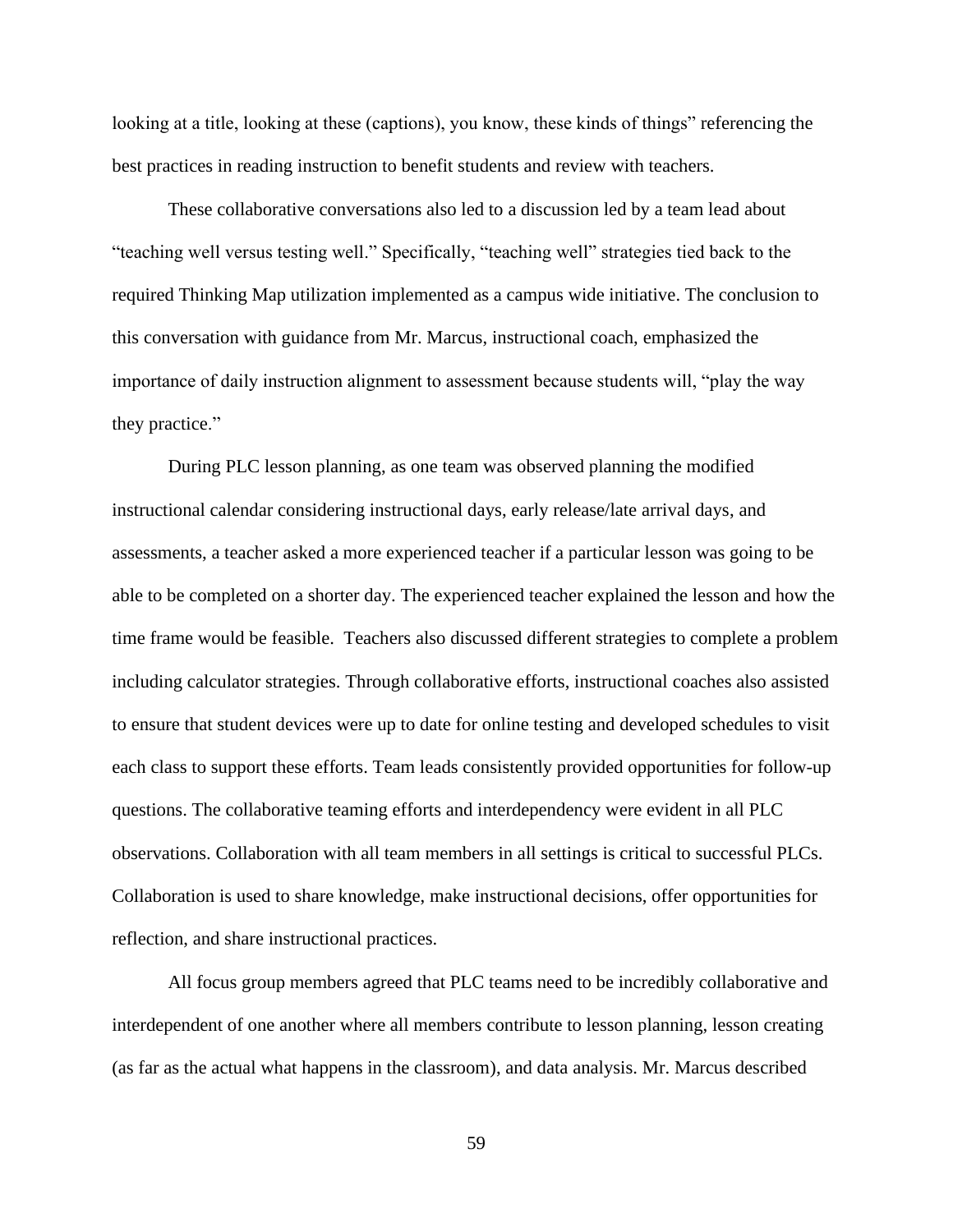interdependence as the belief that each member "really needs" the other members to, "make everything work full circle." Ms. Yolie, instructional coach shared that, "When many hands help with the work, it's truly for the kids." This process assures, "that the kids get absolutely what they need."

#### *4.2.2.2 Decision making*

Ms. Ericsson finds that through the shared leadership approach PLC practices require the teachers to follow the short cycle to make instructional decisions. The short cycle consists of asking four guiding questions:

- 1) What do we want our students to know and learn?
- 2) How are we going to know if they learned it?
- 3) What are we going to do if they didn't?
- 4) What are we going to do if they already go it?

In each stage of the cycle, teachers are reflective of student results and make decisions regarding the results achieved. In addition, teachers are never told how to teach something but have the autonomy and decision-making power in their daily instructional approach. For example, when addressing the question: What are we going to do if they don't get it? Based on the percentage of students who did not grasp a concept teachers can choose to re-teach, spiral, pullout, review as a bell ringer/closing task, ultimately teachers decided what they need to do to ensure students understand the essential knowledge and skill.

Further supporting this decision-making responsibility, teachers who are team leads serve on the "Deep PLCs" which are being implemented at the district level. During these meetings, teachers explained that they can participate in discussions with district personnel regarding instructional plans, timelines, assessments, and diverse topics to help district personnel have a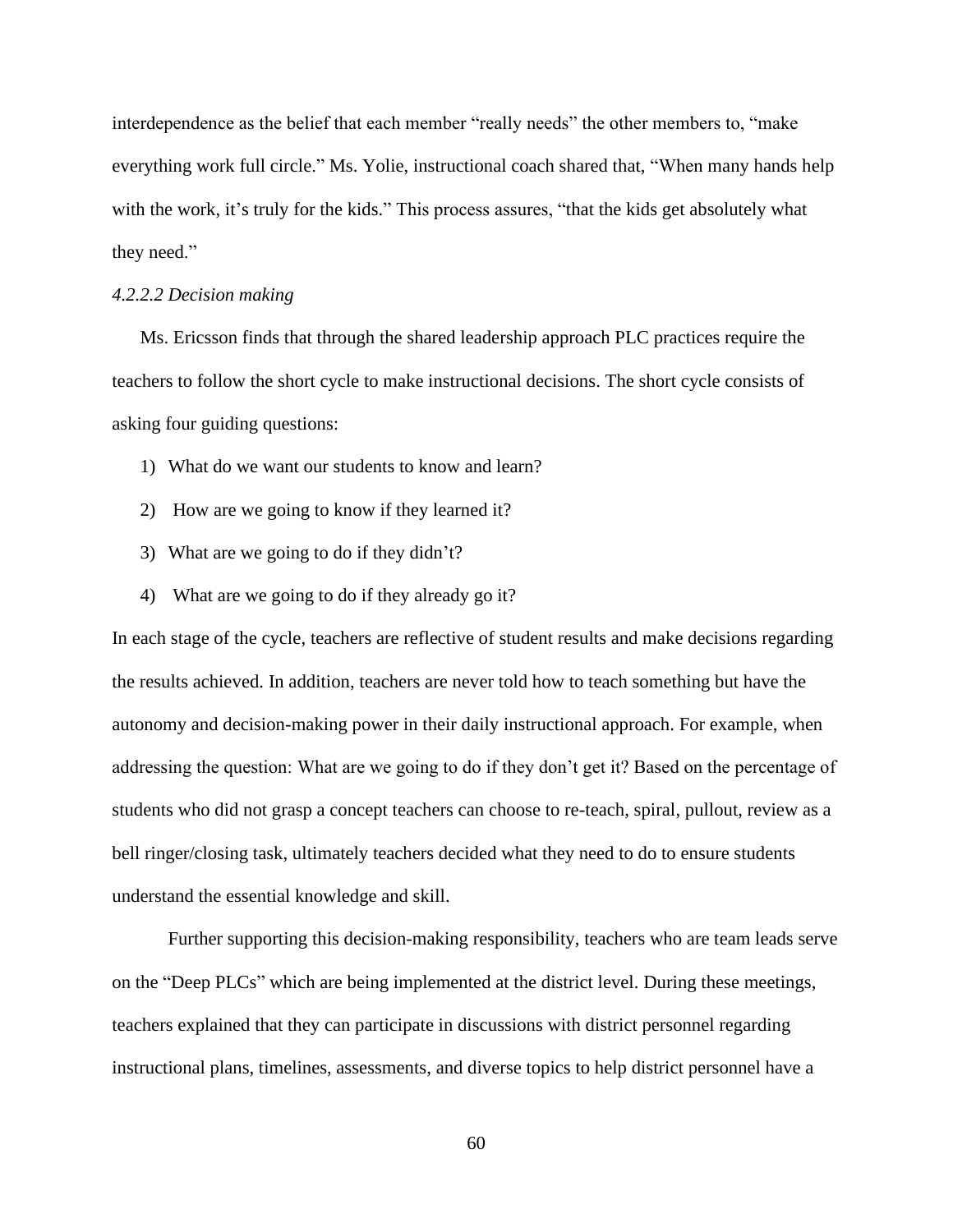clearer idea of what is happening at the campus and provide input and suggestions. Input from the campuses is taken into consideration to help guide supportive decision-making at the district level. Ms. Ericsson explained that this process is new and in development, especially in building relationships of shared decision making but was pleased that the conversations and planning had started.

In an English department PLC observation, as the team was preparing to analyze data, some student scores were missing the Open-Ended Response (OER) scores which posed a concern and led to a discussion regarding the alignment across the team of scoring written responses. To address these concerns Mr. Marcus, instructional coach, proposed to reaggregate scores without the OER, "depending on how helpful the team thinks that would be." Teachers decided that grades for OER would not be entered until calibration. Teacher discussion further led to the concern of the alignment of the 0-2 district rubric with the STAAR 0-4 rubrics used to score students' OER writing.

In a Mathematics PLC observation, as the first semester and the testing time frame were ending, teachers verbalized, "I cannot afford to not give my lesson (due to current testing schedules)." Teachers had concerns with the instructional time frame and testing due dates. The team lead shared, "It's going to go back to the teams and what they want…whatever fits your schedule and what you can see." This team decided to postpone the OER to a later date having students complete the OER and multiple-choice assessments on the same day. Teams of teachers were frequently seen changing the instructional calendar days based upon students' needs and campus events while administration allowed for these changes as "experts" in their instructional settings yet still held them accountable for curriculum through the daily lesson plan and student achievement.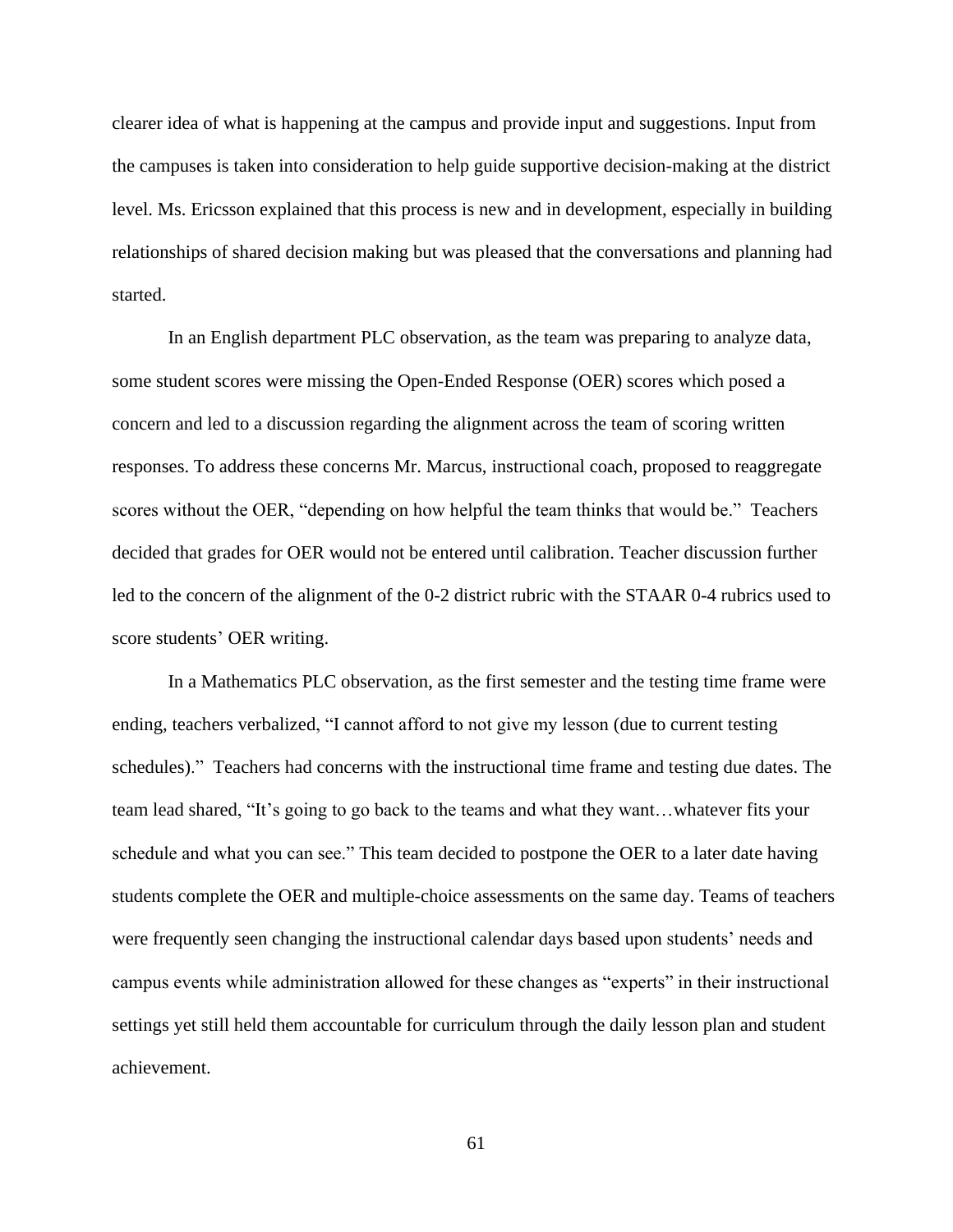PLCs gave teams the opportunity to discuss assessment results, timelines, grading practices, and instructional practices and make team and individual decisions.

Ms. Susy and Ms. Beatriz, teachers in the focus group agreed that the PLC setting is where the team looks at the calendar and can make the necessary adjustments depending on how students are performing. Decisions can then be made regarding pacing, varied instructional strategies, and whole group versus targeted student re-teach.

# *4.2.3 Cultural Responsibility*

When asked about the relevance of the campus culture to the work of the PLC Ms. Ericsson emphasized the importance of collaboration and team building and said that the campus vision and mission are essential elements in setting the campus culture; in this regard, she said,

"What is it that is lived and breathed on your campus? The campus vision and mission are focused around students and ironically, it's not based on academics, even though that's part of it, but them (students) becoming productive members of society."

She then continued by sharing the campus mission and vision:

#### *Campus Mission Statement*

*Jamestown's mission is to engage all students and motivate them to be productive problem-solving members of society.*

#### *Campus Vision Statement*

*Jamestown's vision is to create a safe, supportive, interactive, and fun learning environment for all students.*

"So, it has to be something that it's a way of life and it's ingrained in everything that we do, and it needs to run, whether you're (the principal) in the room or not. Because if it only runs in the room, if the principal is there, then you truly do not have a collaborative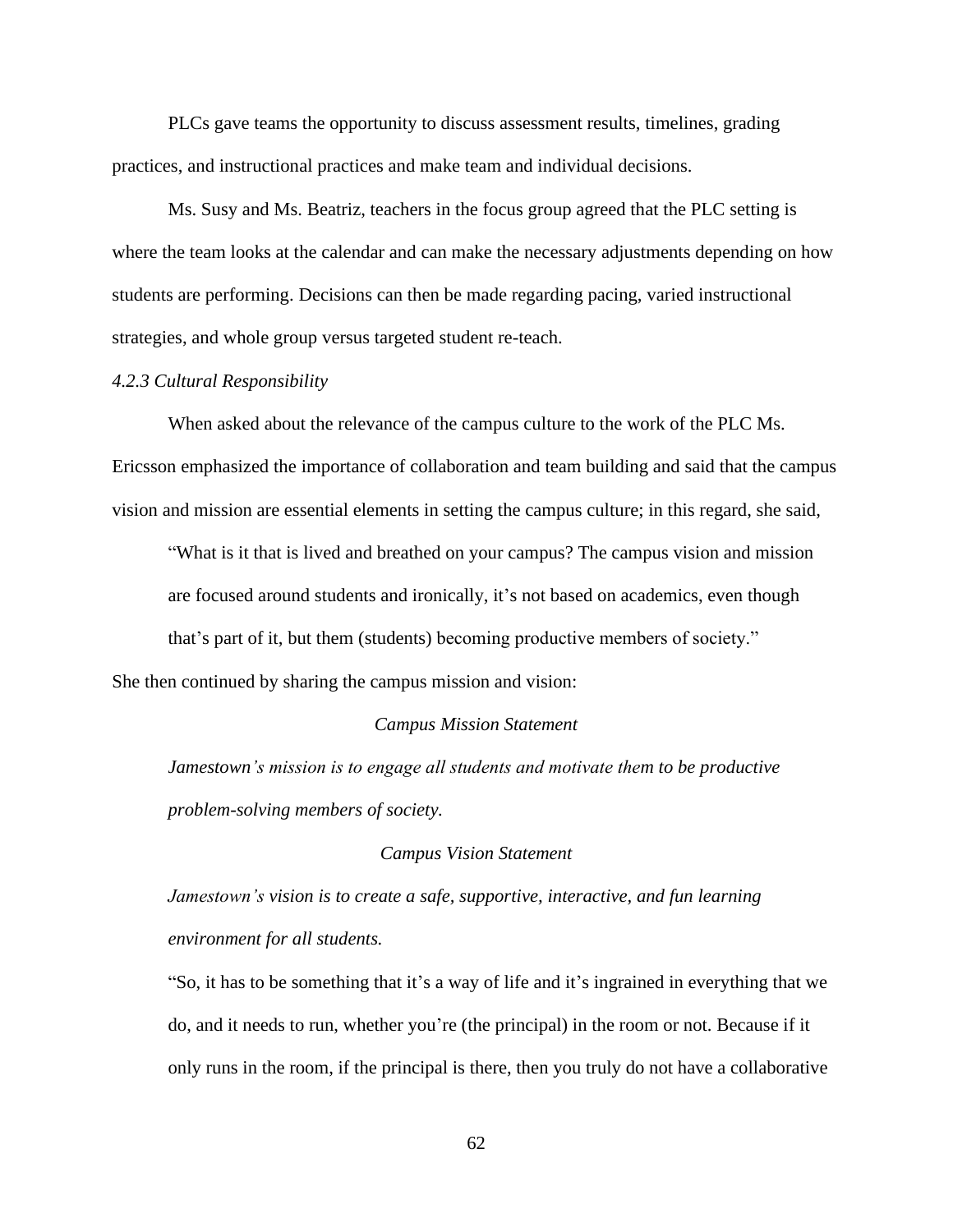team. You do not have a collaborative spirit. It has to translate to what's going on in the classroom, in observations, walkthroughs, and then celebrations. We're going to do it

together. Either we're going to succeed together or we're going to fail together." Ms. Ericsson stated that PLC meeting expectations include mutual respect, arriving on time, being prepared, and having honest conversations; she said this is what contributes to the campus collaborative culture. During the interviews and observations, Ms. Ericsson shared the passing of a loved one and while she was out tending to these personal needs the campus continued to follow the collaborative team expectations, classroom visits, district expectations and she reported "they're not missing a beat". For example, as English teachers were discussing the need to calibrate grading practices of essays and the process for this calibration, the teacher lead shared, "Because this is as much about us (aligned grading practices) as it is about the kids' scores (consistent grading practices). It's a meeting of the minds as far as each level (score) of an essay." Teachers were working towards a common goal. Ms. Ericsson shared,

"So, there's a lot of different things that are going on, and I think one of the important things is having that clarity (mission, vision, goals, and how PLC practices support this). I think that we struggled because early on we didn't have that clarity and it took me sending (to Solution Tree training) those groups of individuals (guiding coalition, team leads, instructional support personnel) that I shared with you before for them to understand. And even in summer, we did a virtual one (training and observation), and I had about five teachers that have not been team leads attend. And even then, they were like, Oh, I get it, I get it."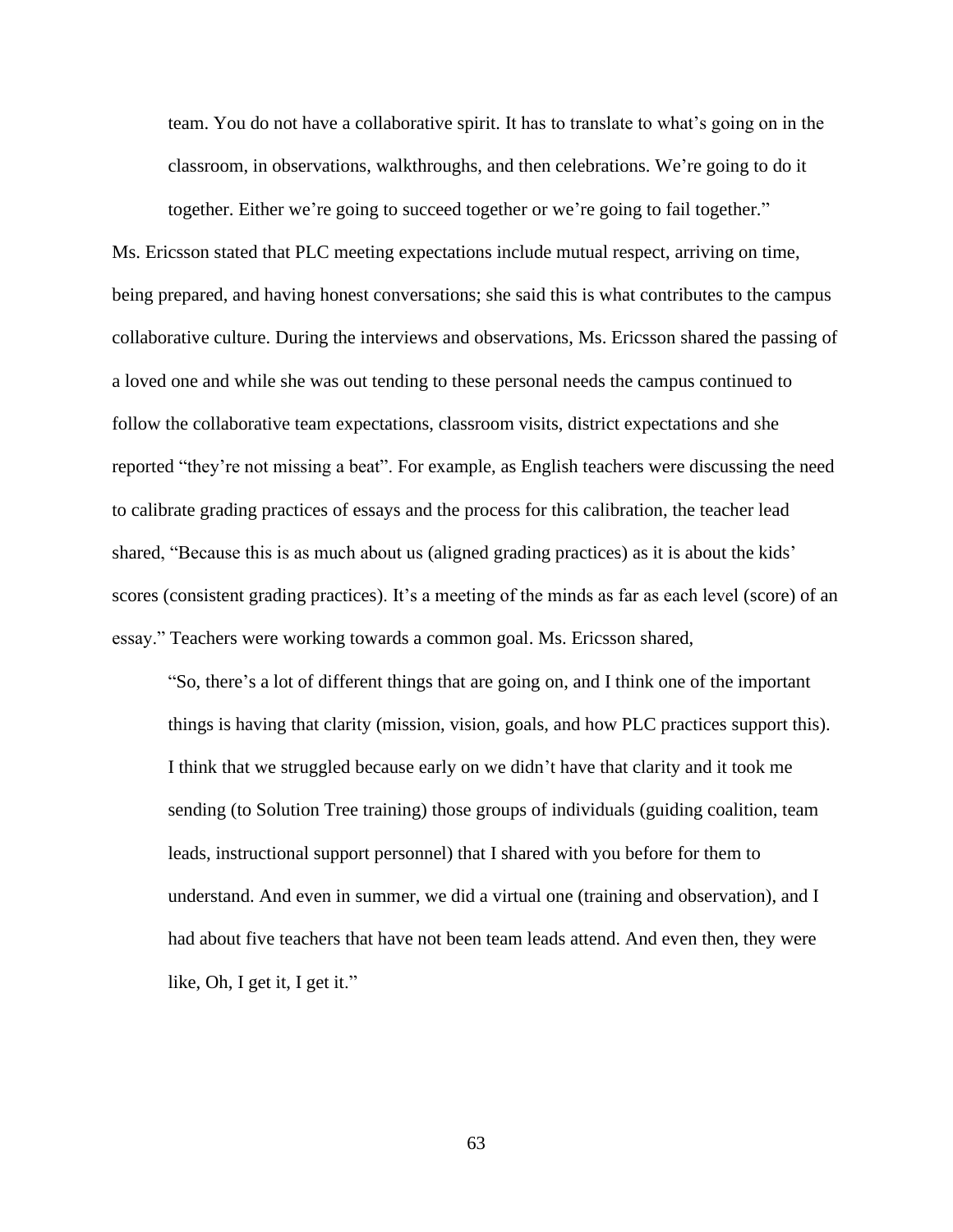Ms. Ericsson emphasized the importance of building the vision together with the faculty and staff and shared that they revisit this at the beginning of each year. She also shared that current climate surveys report camaraderie among the faculty and staff at its strongest point.

In PLC meetings, teams of teachers with the support of instructional personnel and administration consistently strived to discuss and develop instructional practices. One team was preparing to present their writing calibration practice at a central office meeting for the entire district to showcase their alignment practice but more importantly to, "show the benefits of being in one step" the value of having a united team, instructional support, and shared culture. In PLC meetings the value of each member's time was always recognized, respected, and appreciated in each setting as each meeting began and ended on time and concluded with, "Honoring your time have a great day!" contributing to a united respectful culture.

Building a collaborative and interdependent PLC requires, as expressed by focus group members, "leaving the ego behind" and a willingness to share everything respectfully and united. This united focused PLC community requires maintenance and daily practice, and with new people and personnel changes, there is always some new obstacle to overcome.

# *4.2.3.1 Coaching*

In collaborative team meetings, Ms. Ericsson shared she has the opportunity to coach teachers. When reviewing data, "if a class is outperforming other classes, we ask those teachers what they are doing, how are they getting there, and finally can we mimic this (in the other class settings)?" Then she and the instructional coaches spend time meeting with the teachers with lower-performing students to support their instructional practices and professional growth.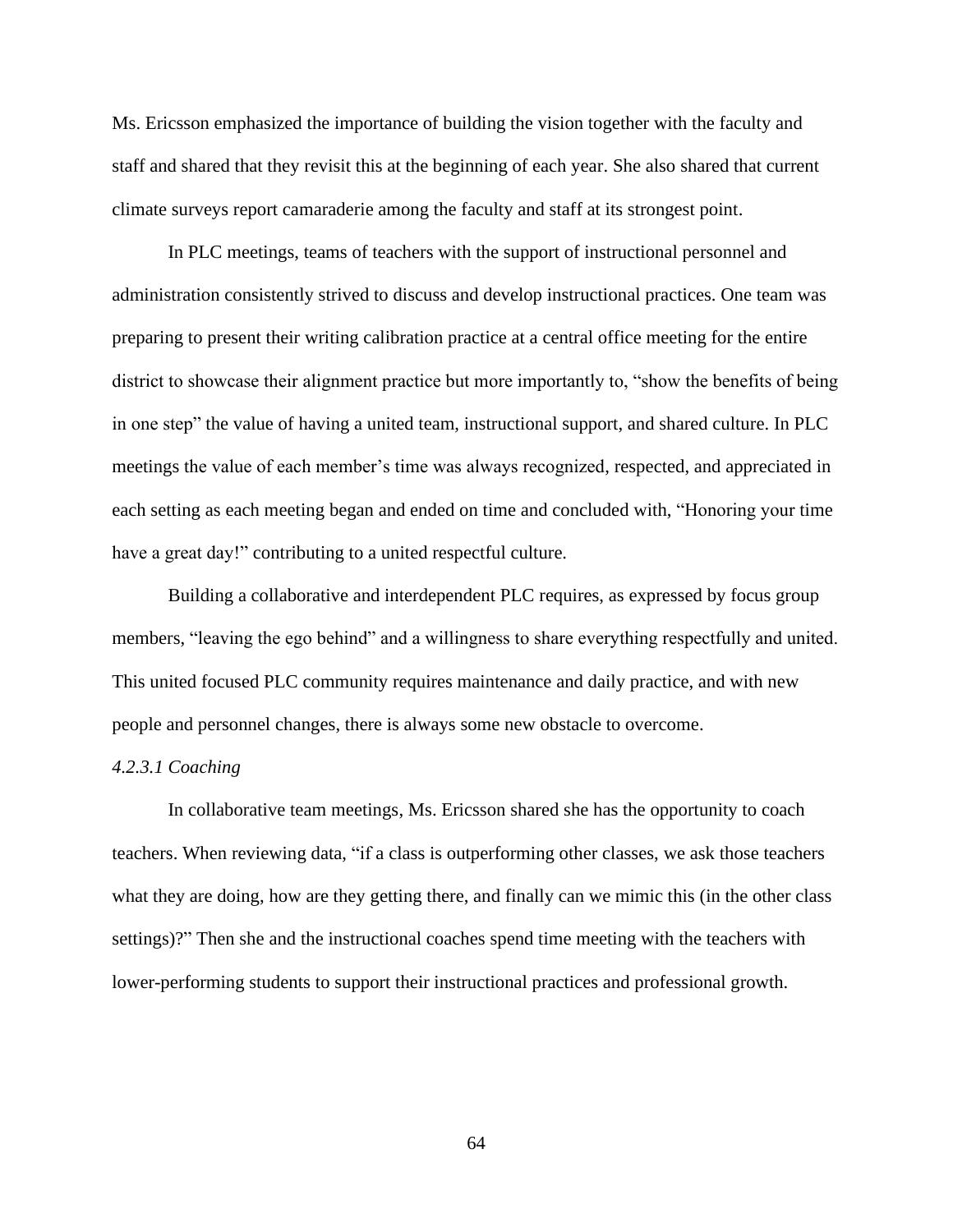In a PLC meeting, the team lead also shared that after a recent district walkthrough there would be a required update to the 90-minute math model, and further training would be provided providing team leads with the opportunity to coach teachers with these practices.

These coaching opportunities tie the work of the PLC to classroom instruction with support and guidance from the members of the C&I team. It provides teachers opportunities to improve practice and student outcomes with support, resources, and feedback and contributes to a collaborative unified culture.

#### *4.2.3.2 Relationships*

In building a campus unified culture, as teachers enter the PLC meeting, the administrator takes the time to ask teachers how their families were doing specifically health-wise because teachers had been absent due to family medical concerns. The members of each team genuinely cared for one another, gifting one another, sharing potlucks, checking on personal matters such as pregnancies and life events. It was small acts of kindness and care such as these that also contributed to a unified culture.

The relationships amongst the members of the PLC are varied such as department members, teacher-administration, and teacher-instructional coach. There is a respect for each person as well as a respect for role and authority. Mr. Marcus, instructional coach shared in the focus group:

One of the things that was essential to me that was obvious as far as a PLC goes, is just the fundamental respect for other people and the interest in other people having an equity stake in whatever the team does and being willing to sacrifice your own ego or your own desires, or the way you do things on a regular basis in the interest of doing it together.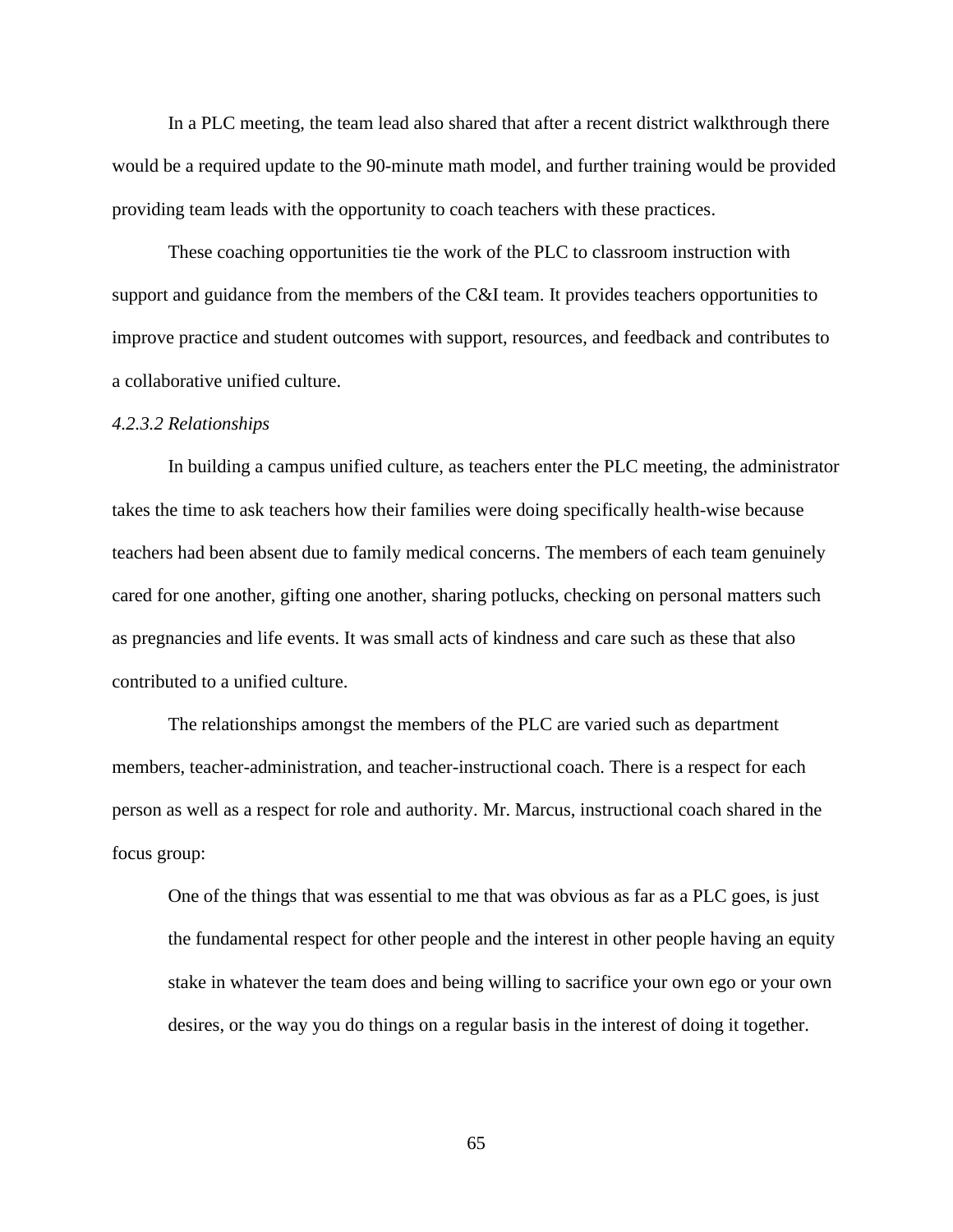It is the belief that everyone adds their own strengths to the mix and in so doing, "a better team yields better student outcomes." These relationships require active listening and full engagement and were described as, "beautiful when we get there."

Building these PLC working relationships also required daily communication outside of the PLC meeting to ensure that what was discussed and agreed upon was being accomplished. Daily communication built deeper and stronger interdependent ties. Ms. Susy, English team lead said during the focus group,

"And if we don't hear from someone, we reach out to ask, Are you OK? Is everything all right? You know, we check on each other not just for academics, but also…just how's it going kind of situation. So that every team member feels valued and appreciated for their contribution. And when we feel supported and we feel valued as part of this team, then that does reflect in our behavior and interaction with our own students… our team is someone that we can vent to and feel better."

The relationship with the principal and the entire administrative team was described similarly and appreciated because this information or advice about the expectations and instruction is the "absolute" for the campus.

#### *4.2.3.3 Celebrations*

Taking time to recognize and celebrate accomplishments also contributed to culture building. Ms. Ericsson shared that in the weekly campus newsletter, teams and individuals were recognized for outstanding achievement in teaming or individual instructional accomplishments. This practice is intended to recognize and honor the work the teachers were putting into PLC practices and their daily instructional classroom practice.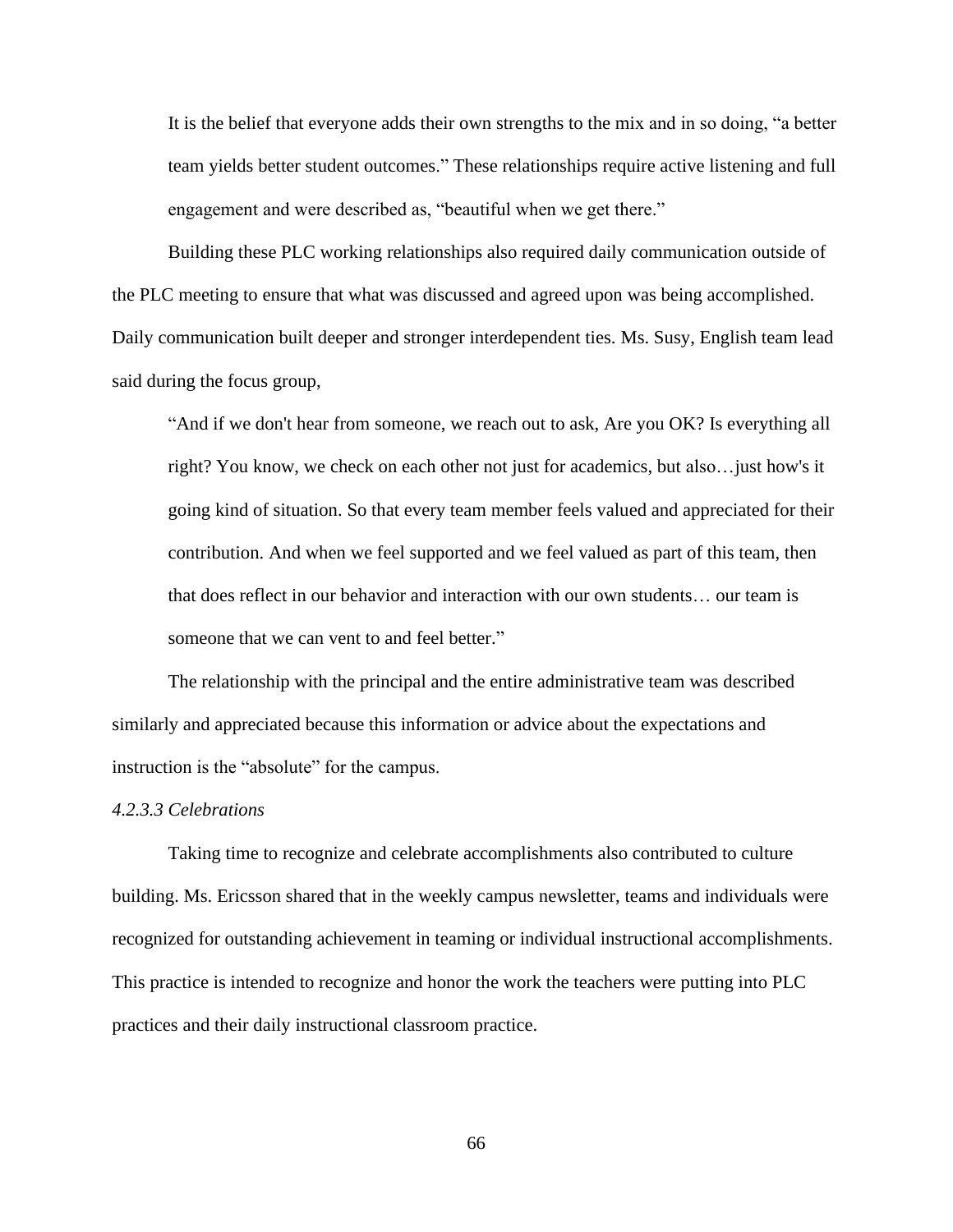Ms. Ericsson's newsletter celebrations flowed into the PLC setting, during a Mathematics PLC observation a teacher shared that more of her students were "finally" attending tutoring and she was using group work strategies with them. The teacher reported that this targeted support and intervention resulted in more students completing their work and improving their grades. The other team members honored her effort and shared encouraging words with her. In the focus group, Ms. Susy, English team lead shared that her team calls themselves "Team Awesome," and with this nickname, they try to live up to it in everything they do. Each member has their superhero nickname and she expressed that it is little things like this that spill over into our work in the classroom with students. In these settings administrators always acknowledged and praised each teams' efforts.

Through varied celebrations and praises recognizing the various accomplishments the culture of Jamestown HS continued to be united and encouraged to continue the work they were doing.

#### *4.2.4 Human Capital*

In building a campus-wide culture that grows teachers and improves student achievement, it was evident that Ms. Ericsson made decisions to empower teachers' professional practices. Ms. Ericsson shared that "high flying" teams have a lot to do with personality concerning their positive approaches to PLCs, professional development, and growth mindsets in turn help build their skill sets.

During the observation of a PLC, teachers were observed discussing course expectations, relying on one another's experience, and understanding to help guide instructional practices. For instance, in an Algebra I PLC a teacher who previously taught Algebra II asked the experienced Algebra I teacher if a concept was taught in this course because it is in the other more advanced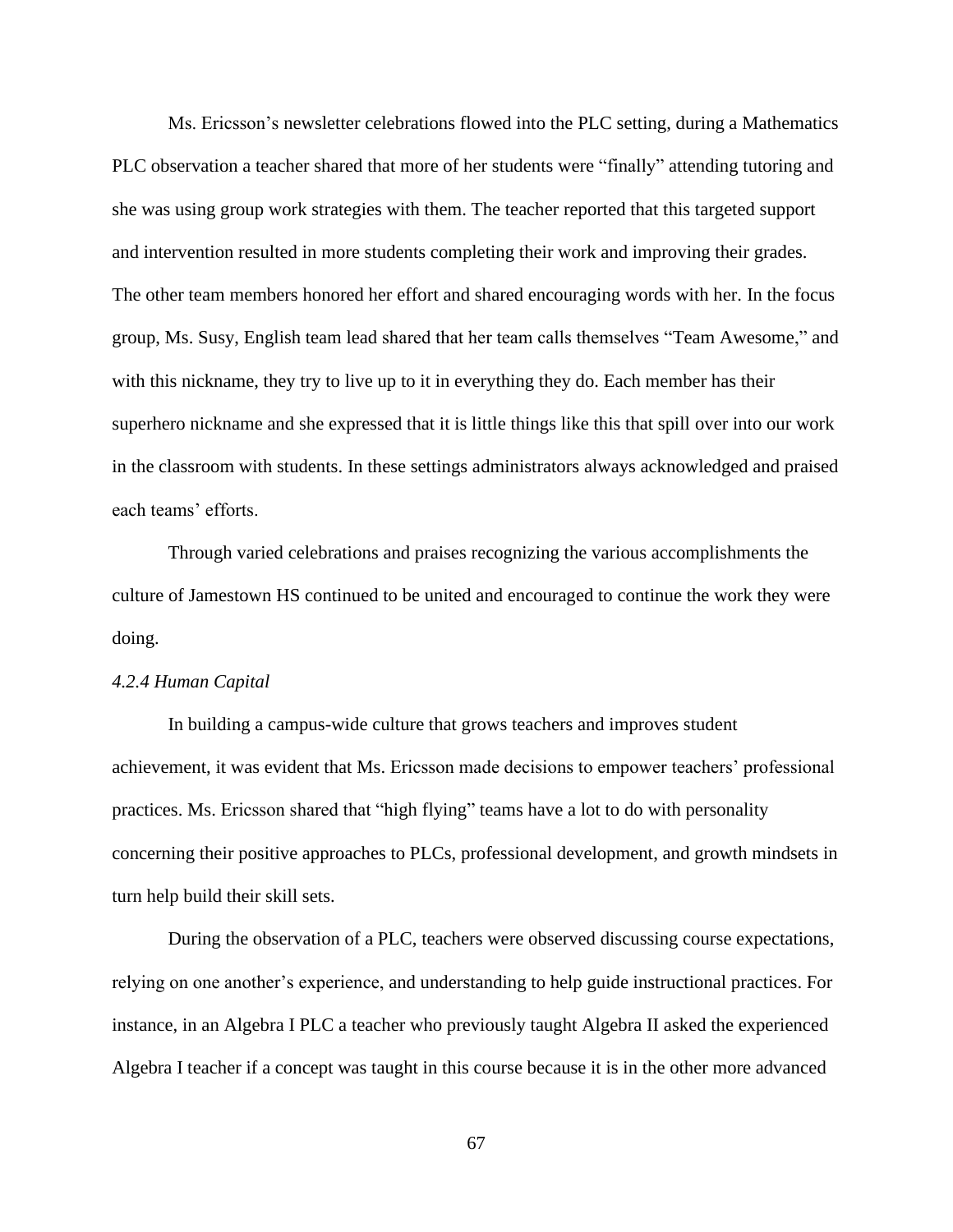course. The experienced Algebra I teacher shared that the concept is taught, but at a simpler level of problem-solving and they reviewed some problems. The new teacher to this team then explained how important it was for students to master this foundational Algebra I skill to assist them with future coursework. After assessments were given, "Data Digs" was another opportunity where PLC teams identified TEKs students struggled with, analyzed questions, shared new, and varied instructional practices to build each teacher's knowledge and skill set.

Practices at Jamestown HS showed that building teachers' knowledge and skill set were important daily practices that in turn helped student outcomes. Investments in training and PLC time built human capital.

# **4.3 Administrators Actions and Decisions**

In this section, results are presented related to the actions and decisions of administrators in supporting the development of cultures of collaboration, improvement of instructional practices and student achievement within PLC groups.

# *4.3.1 Time*

To make these collaborative team meetings possible, Ms. Ericsson explains,

"One of the things that you must start with is building time for them to meet, right? Not after school, too bad use your conference, no the conference is for them to do the things that they need to do, which is a lot. Collaborative team is specifically for that."

This required modification of the school-wide bell schedule prioritizing this time for teachers to work and learn together began by developing a campus-wide schedule where every teacher has first period as collaborative time.

Time is a continuous critical factor to making the PLC meetings possible and carrying this work into the classroom to impact student outcomes. The urgency and concern of teachers'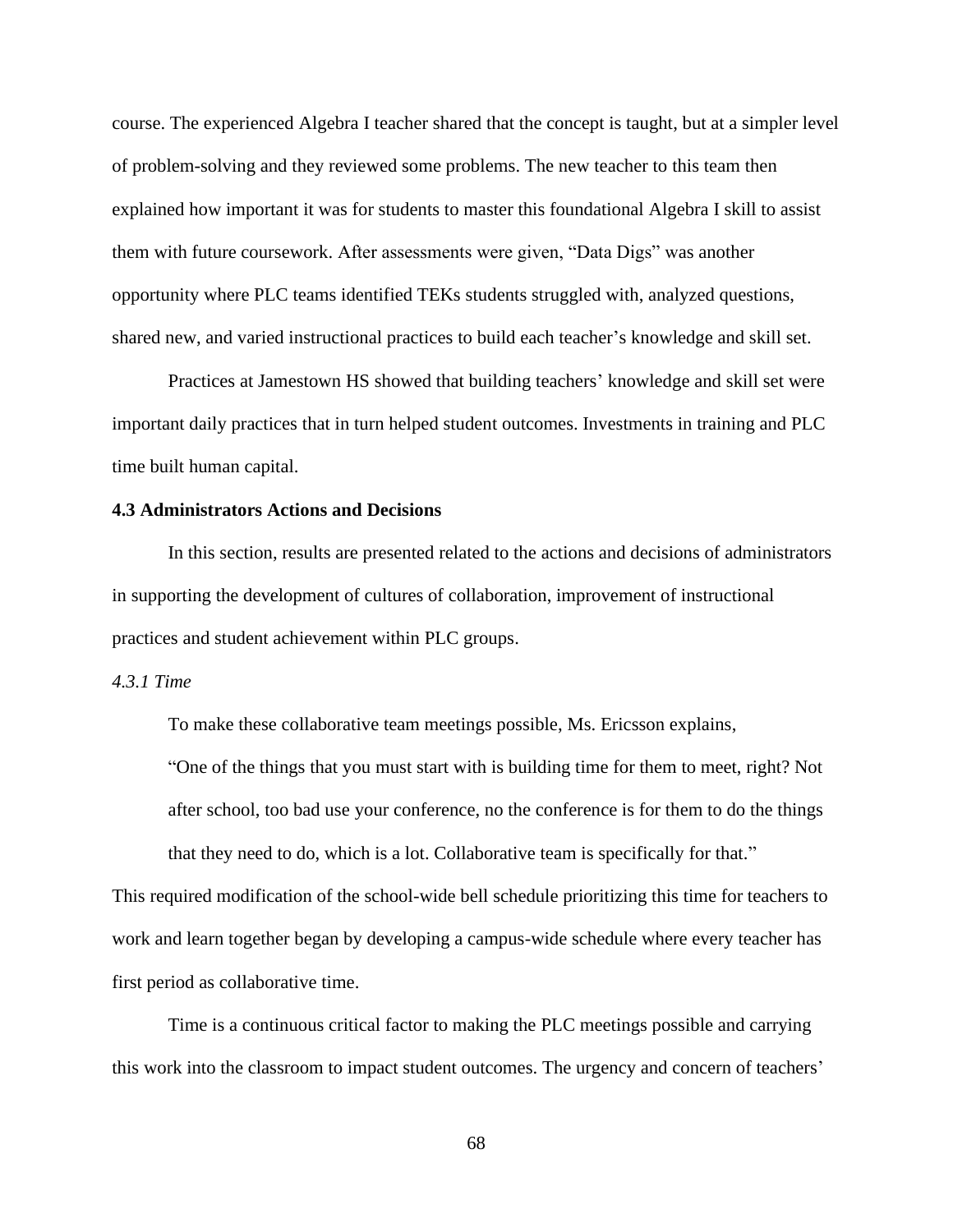time was evident in PLC discussions where teachers voiced concern of time left ending the first semester and needing to teach specific lessons while having students complete the required testing. Teachers were provided testing windows to meet individual class needs such as extended lesson time and other campus activities such as library visits, counselor visits, and supporting make up work for students who have been absent. They discussed ways to meet these ends such as before and after school, pulling students from other non-tested classes and providing assistance from the C&I team. In the English department PLC members discussed and made instructional decisions to combine content to align themselves with district pacing. In respect and honor of teacher's time administration reminds teachers to "clock in" the time used to assist students outside of the regular work schedule for monetary compensation.

Ms. Beatriz, teacher, also shared during the focus group that at times she personally had difficulty with the willingness to make this weekly time with "all they have on their plates." At times before attending meetings she might think and feel like there were other more important things that could be done with their time. Yet, after attending the PLC meeting, she always found value to their instructional practices and student outcomes in the time shared with the PLC team. *4.3.2 PLC Practices* 

At the beginning of each school year, Ms. Ericsson requires each team to develop team goals and to review progress frequently consistently working towards these common goals.

Each PLC team follows the PLC short cycle. The teams also follow the district provided pacing guides which provide units of study in bundled sets of TEKs, but Ms. Ericsson also shared that these pacing guides are overloaded with content and multiple TEKS and explains, "there's no way we're going to get through all the pacing guides." She has her teams work collaboratively to develop a targeted campus pacing guide focused on what are the essential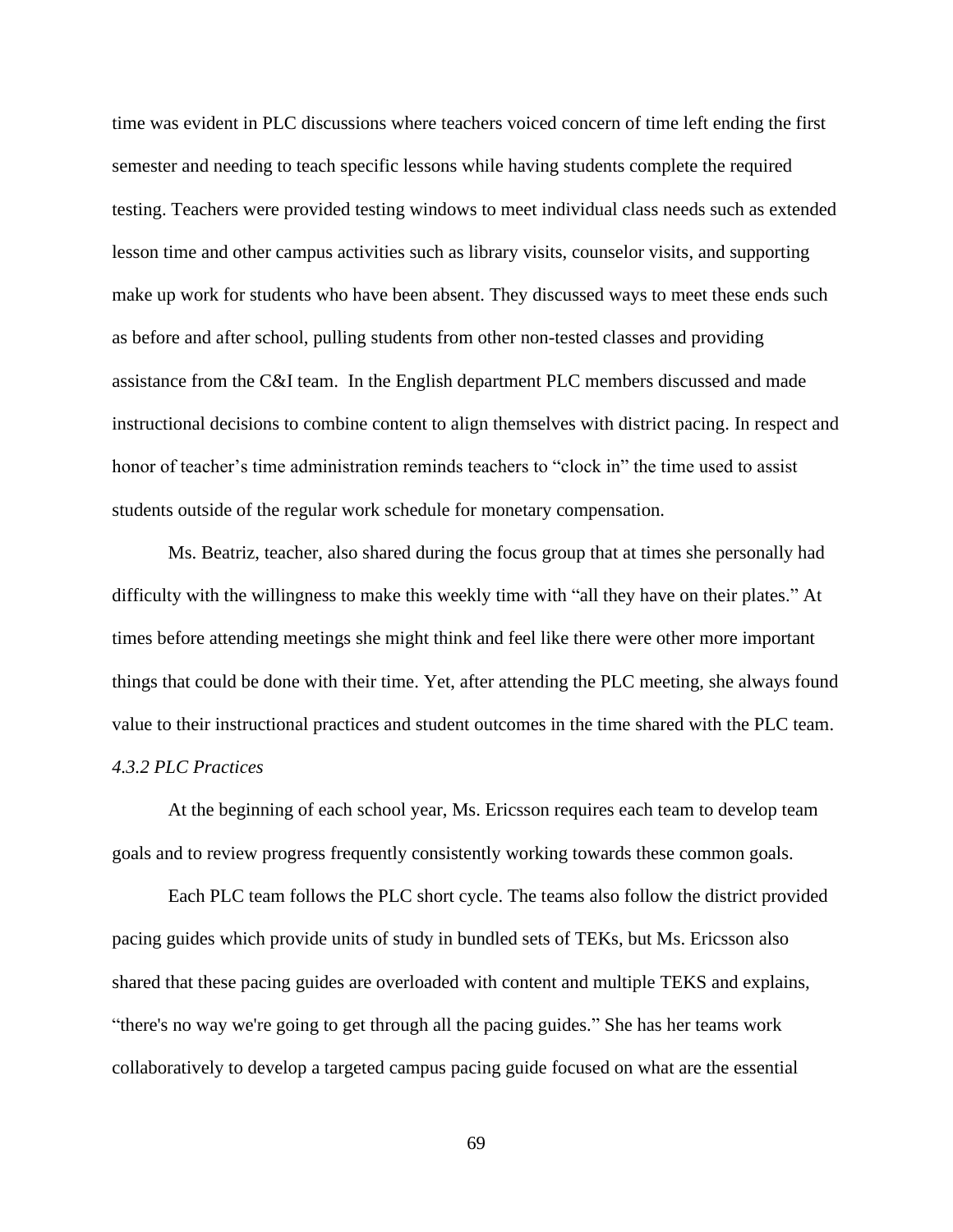ideas or TEKs that need to be focused on and how much time is going to be spent on each. Ms. Ericsson describes her role in the PLC as, "You need to be the support. You let them run their meetings, but you're there as a support and as a guide for those things that they might need."

Each PLC meeting has an agenda set for their meetings. They consistently focus on the short cycle of instruction:

- 1. What do students need to know/learn?
- 2. How will we know if they learned it?
- 3. What are we going to do if they didn't?
- 4. What are we going to do if they already go it?

Throughout the year, in each meeting, the teams go through this cycle of questions.

During an English department PLC meeting, Ms. Ericsson explained the team was, "looking at the kids' work and those artifacts" asking, "What is it that they're writing? What is it they're saying? Where are they missing it? Is the content there?... Where is the thesis statement and how did they (students) support it?"

During another meeting, when working on question 2 of the short cycle: How will we know if they (students) have learned it? the Algebra teachers responded in a group discussion by using data from the multiple-choice test and the guidance provided to them by Ms. Ericsson was asking how that data would be analyzed to make instructional decisions. When addressing question 3: How will we respond if they don't learn? The team responded, "That one is tricky because it's like the one we did last time saying, look, we don't know how to help if we don't know which one the student is struggling on so we have to wait until we see the assessment results so just put plan to spiral in future units of study." Ms. Ericsson's responded that they should have an idea as daily instruction and closing tasks can give teachers ideas of what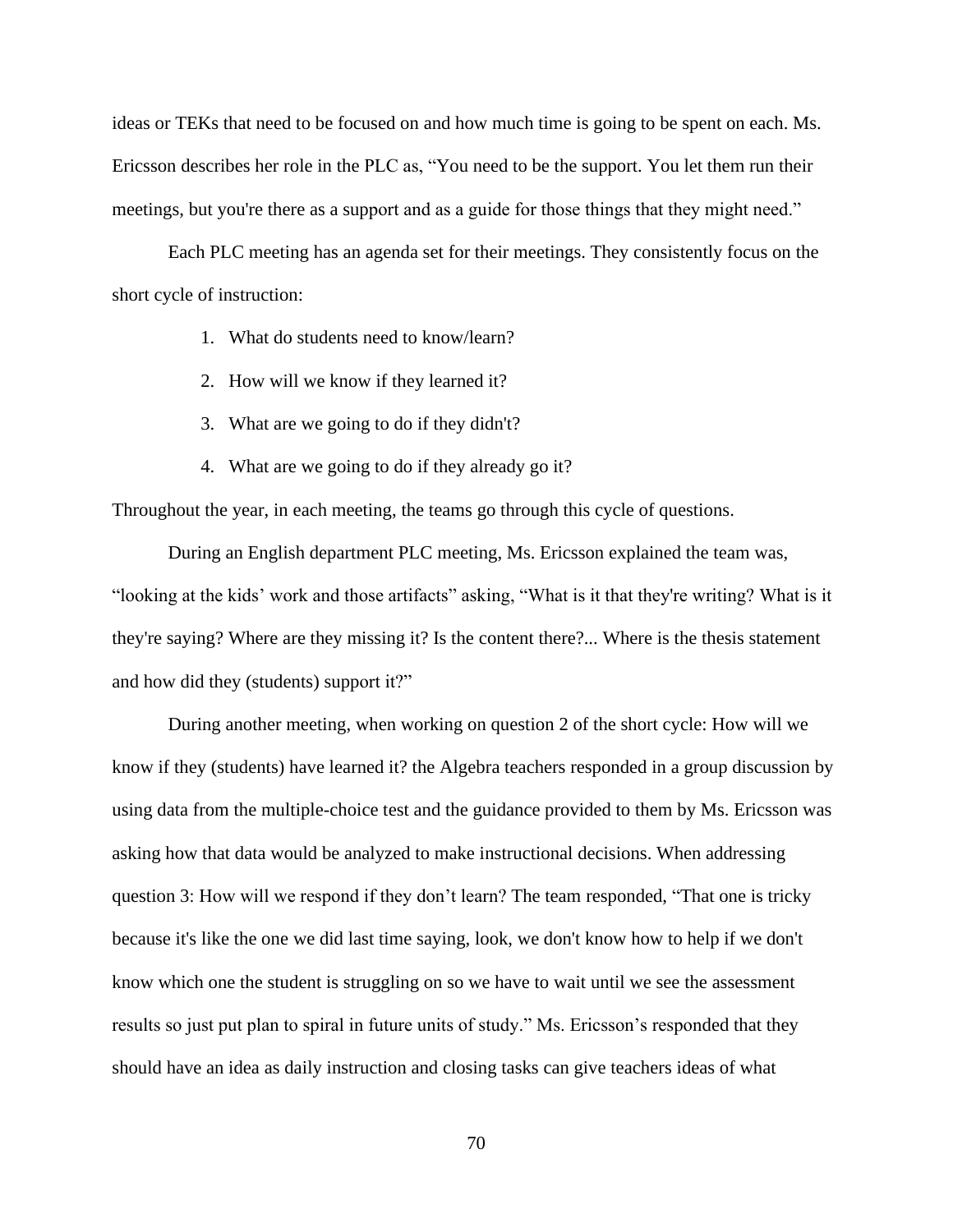students are struggling with and then teachers should be thinking about other ways to teach the content not waiting solely on assessment results.

PLC practices follow the short cycle where lesson planning, differentiation, and timelines are reviewed, and instructional decisions are made as well as the analysis of assessment data. These practices are recurring and consistent throughout the years' campus and district pacing guides.

Findings from the focus group indicated that PLCs and the short cycle were cyclical usually in a three-week period. Teams used the PLC agenda planner and Data Learning Report as the documentation pieces for these meetings which contributed to meeting focus, consistent campus practices, and accountability. Team leads develop and distribute via email meeting agendas based on the short cycle and assessment before the meetings with input from instructional coaches and administrators. In a meeting regarding daily instruction and lessons, discussion can occur regarding student understanding, pacing, artifacts, intervention, and enrichment.

While observing PLC meetings, there was evidence showing parallels between action research and teachers' practices and actions reviewing and discussing the assessment cycle: administer the assessment, analyze data, identify targeted areas of student need and plan supports while continuing to follow the pacing guide. Ms. Ericsson stated that the PLC short cycle is action research guided by questions: What are we going to teach? And what will we do when they don't learn it?

This recurrent process contributes to a consistent common practice and supports the culture of teacher and student growth and success.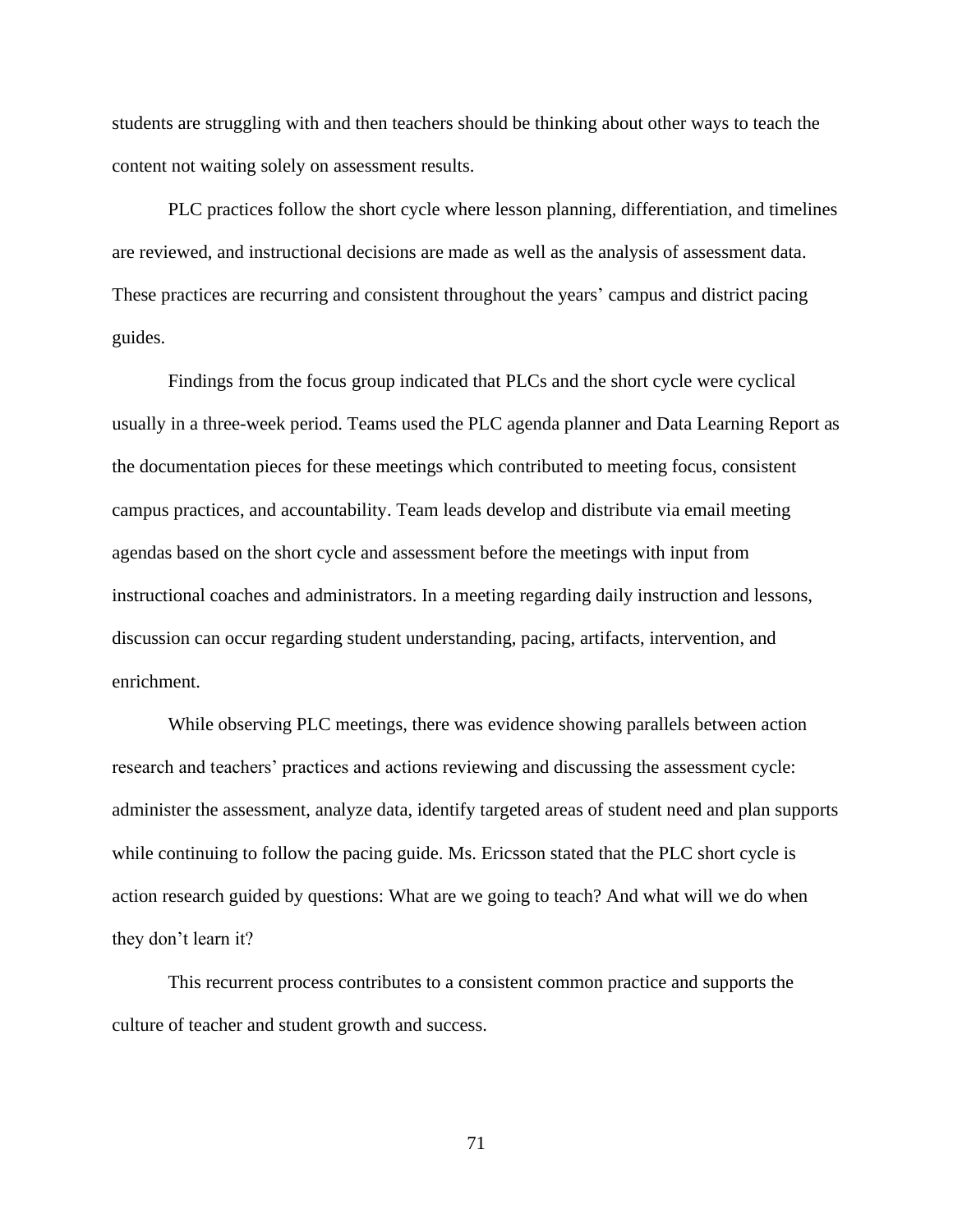All focus group members agreed that PLCs are a process that requires training, support, and monitoring to ensure reliable and valid implementation and sustainable practice. *4.3.3 Roles*

The campus has a guiding coalition called "C&I" which consists of all administrators, department chairs, instructional coaches, a counselor, program coordinators, and librarians. Ms. Ericsson runs the C&I collaborative meetings in the same way as PLCs and refers to this team as the campus "think tank.' Members of the C&I, "turn it (the campus-wide decisions and next steps) around for their departments."

Based on the members of each team observed, there was a team lead (one classroom teacher appointed by the principal) who usually carried the role of facilitator, a recorder, and a data gatherer (this role was a shared responsibility dependent upon who had access to data as instructional coaches generally had more access to all of the department data). At the beginning of each year, each team set up their goals and agreed on how they are going to keep each other accountable for reaching these goals. The team lead/facilitator ensured that each team member was fulfilling their role. Instructional support personnel and administrators are also assigned to PLC teams, these members are required to participate in PLCs and complete a minimum of five walkthroughs a week to support the connection between PLC practices, classroom practices, and student outcomes.

All focus group members agreed that members of the PLC team have varied roles that contribute to everyone, in the end being on the same footing. The team lead/facilitator develops the agenda in conjunction with the instructional support personnel and administration and is responsible during the meeting for keeping the meeting on track. The data gatherer makes sure the data is collected before the meeting and completes the data learning report during the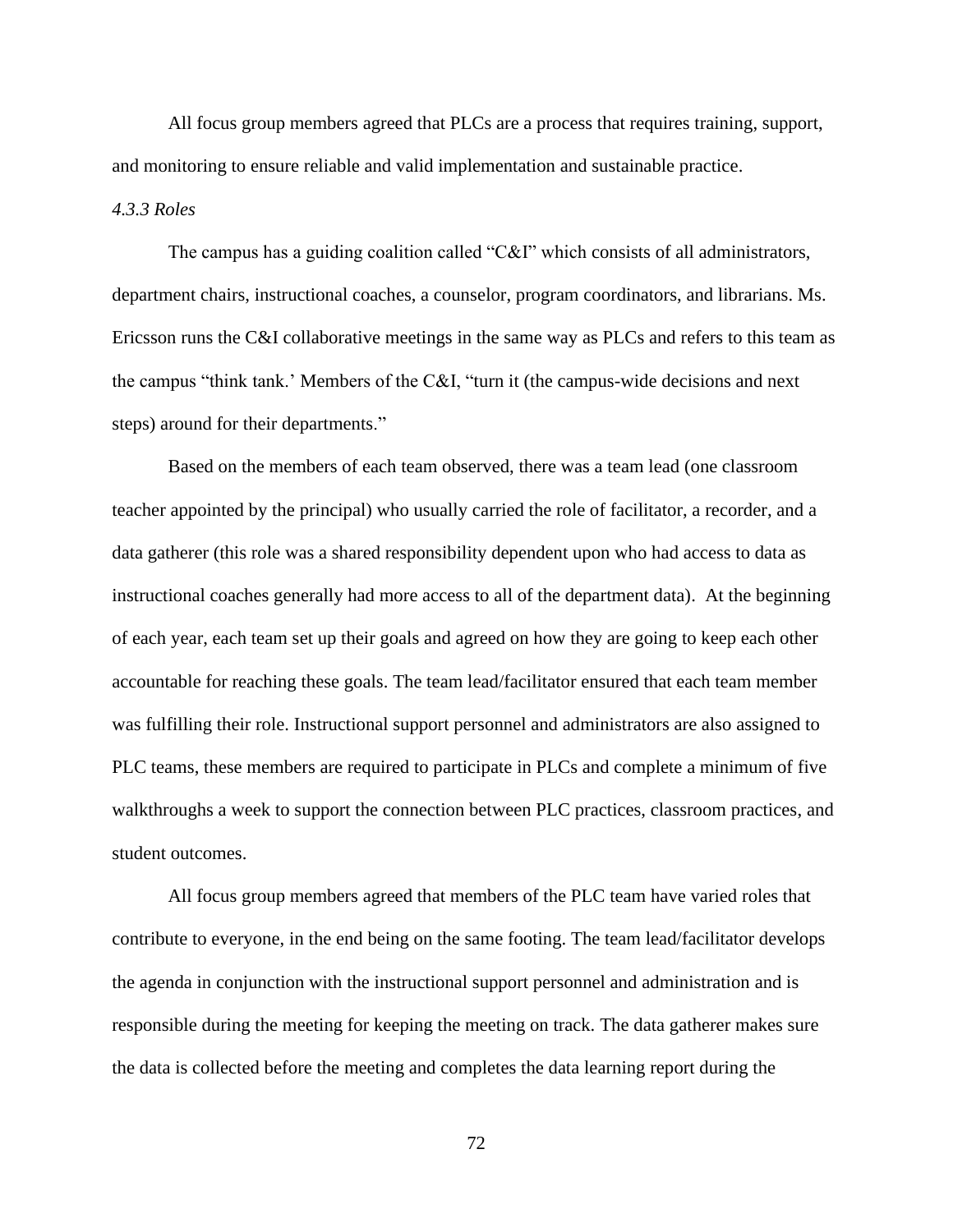meeting. The recorder takes minutes during the meeting and shares these with the team after the meeting to comply with the next steps.

# *4.3.3.1 Instructional leader*

Ms. Ericsson explains that as an instructional leader, "regarding the creation of the PLC, the principal plays a key role because you have to put those structures in place, set those expectations, and explain why we're doing it."

During PLC meetings there was consistent evidence that administrators, instructional coaches, and teachers all needed to be instructionally knowledgeable to contribute to the PLC conversations. As the English team was attempting to analyze data Mr. Marcus, instructional coach, was concerned with the limited number of responses in Eduphoria (data collection software); after discussion, the team realizes the new teachers were not aware of this expectation and process. Mr. Marcus acknowledged this and told the new teachers time will be made to go back and teach them how to use Eduphoria. Mr. Marcus also shared a concern with district assessment and alignment to state assessment specifically regarding the writing rubric and shares that the concern had been shared with central office administration. Furthermore, he shared that the written response will be required of students on the state assessment and the team will need to proceed with a plan to make data for the district assessment "useful" for planning for students' performance on the state assessment.

During another PLC observation discussion was held regarding students' written responses being developed in Writeable (an online writing software) and copied and pasted into Eduphoria (testing site). Some teachers were concerned with this 2-step process. Mr. Marcus acknowledged the drawback to *Writeable* having no character limit where Eduphoria and STAAR have these limits and explains that this process will need to be explicitly explained to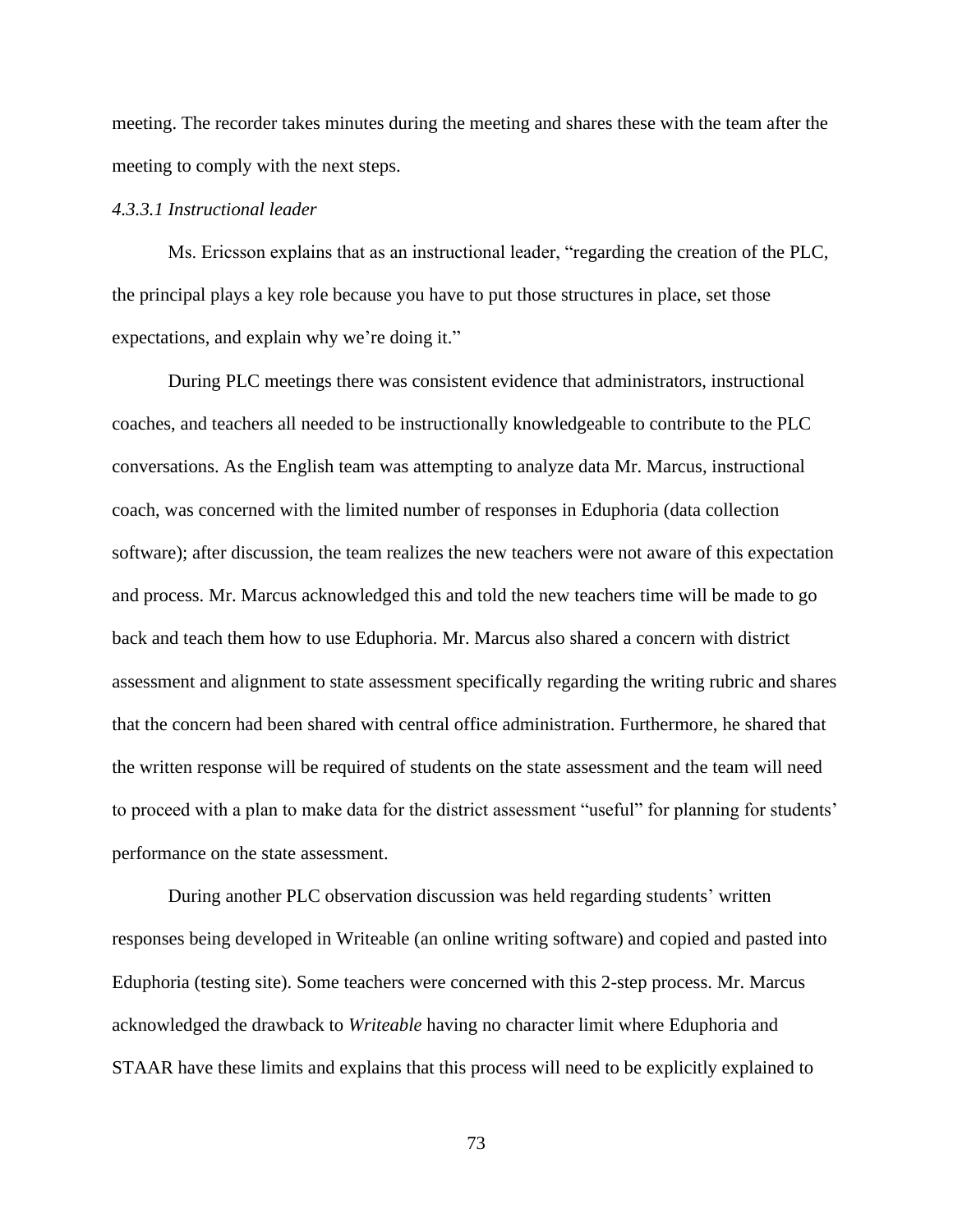students to ensure the composition meets character limitations without missing meaning in the piece. Mr. Marcus further explained that the benefit to *Writable* is that it has an organizer, language supports, and an originality check. Using this software ensures students received all supports and if they are not successful this will also identify instructional "breakdown" for students. In conclusion, Mr. Marcus acknowledges that there may be cases where this practice is not best for students and a paper-pencil assessment will need to be utilized and explains that this will need to be addressed and decided upon on an individual basis.

Regarding the writing pieces the team needs to calibrate the written responses and Mr. Marcus communicates a plan and process for calibration, "Students will complete written response in *Writable,* copy and paste into Eduphoria, teachers will review their response looking for samples of a 1, 2, 3, and 4 aligned to the STAAR rubric, teachers will attend a meeting with these responses and work cooperatively to review each other's student responses with the goal to calibrate (ensure grading alignment across the department)'. After communicating this plan, it was open for discussion giving the team the opportunity to ask questions and provide input.

In reviewing an English multiple-choice assessment, the lead teacher pointed out that multiple questions address one TEK, but "to different effects." The administrator praised the team for the team doing well with analyzing context and distinguishing annotation context and proceeded to address the struggle with inferencing. Furthermore, it was shared that students performed well with "denotative and connotative meanings from context which is also inferencing" and teachers were guided to analyze the different inferencing questions and skills students struggled with. This led the team to then review the actual exam to have a more in depth understanding of how the content would be addressed. Mr. Marcus, the instructional coach, guides teachers by asking what the author's purpose was and with this text which Thinking Map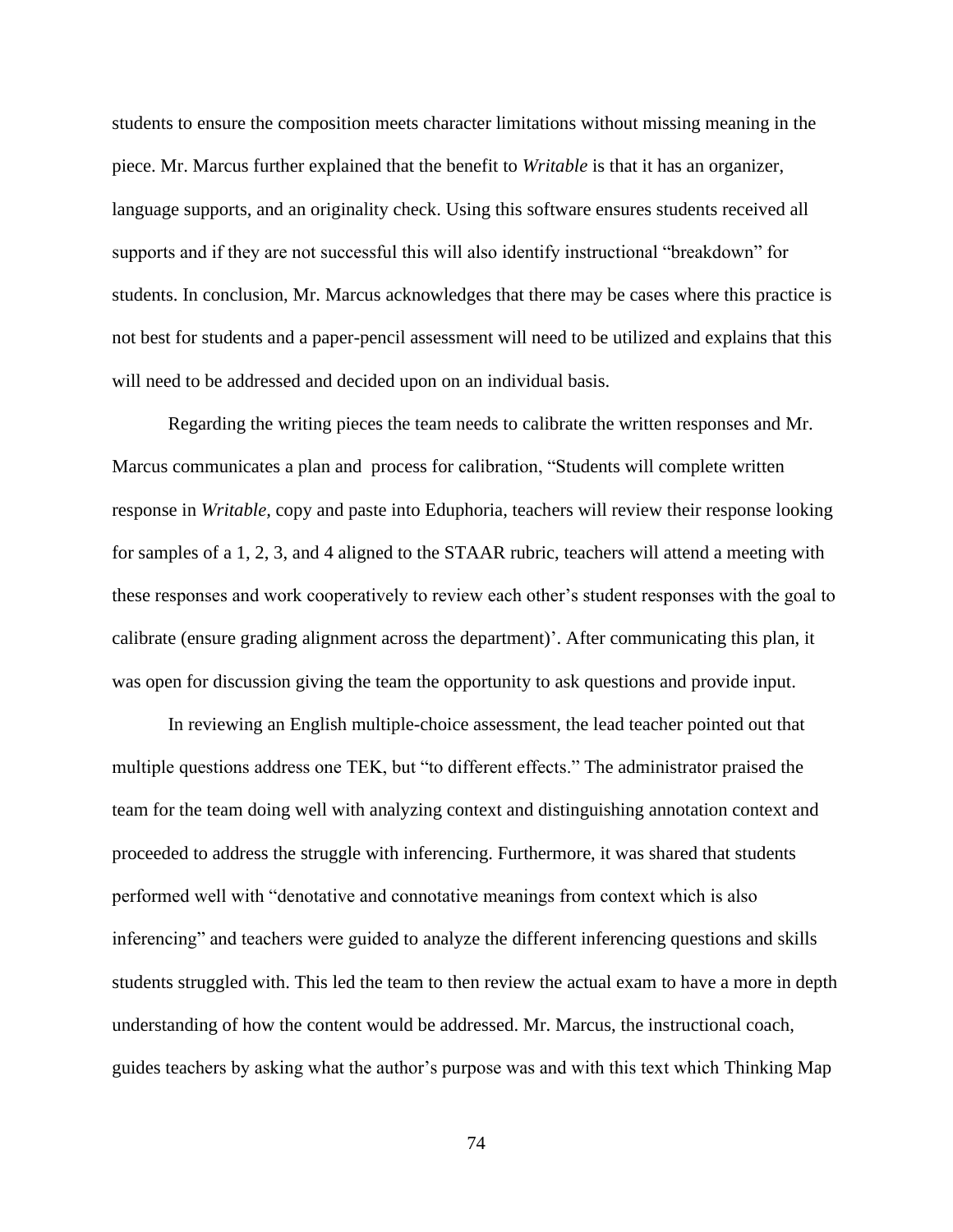could students use to better understand the piece of text and answer these questions. The team was further challenged when Mr. Marcus asked: "They (students) didn't grasp the content enough to properly answer the question. Is that accurate? Or were they just literally skimming? Just trying to use test-taking skills to answer the multiple-choice (questions). Not really reading." After discussion, the team agreed to return students to pre-reading and post-reading skills such as main idea and annotation will support students in answering inferencing questions.

In all these observations and discussions, each member of the team needed to have a strong instructional knowledge to support these conversations, planning, student growth, and achievement.

# *4.3.4 Communication*

While in the actual PLC meeting, Ms. Ericsson is careful not to be the center of the conversation. Furthermore, she shared, "I'm the last to speak because what I have found is that if I say something, then everybody is going to agree with me. And that's not what I want. I want the conversation to happen so I can see where they're coming from (to provide guidance and support)."

Ms. Ericsson described communication within the PLC helps teachers be reflective of their practices; she described this as, "we (teachers) can think that we're OK until we see what our neighbors (other teachers) are doing. And if our neighbors are doing much better, then what is it that you (the other teacher) did?" This approach helps to transform practice for student gain.

In communication, Ms. Ericsson explained she is extremely focused and willing to assist with PLC practices and problem-solving. When a teacher has a concern or issue, they can come and talk to her, but she does ask them to come up with two possible solutions (to their concern or issue) and if it (the solution) is feasible, it will "absolutely" get done, but if it can't, she will let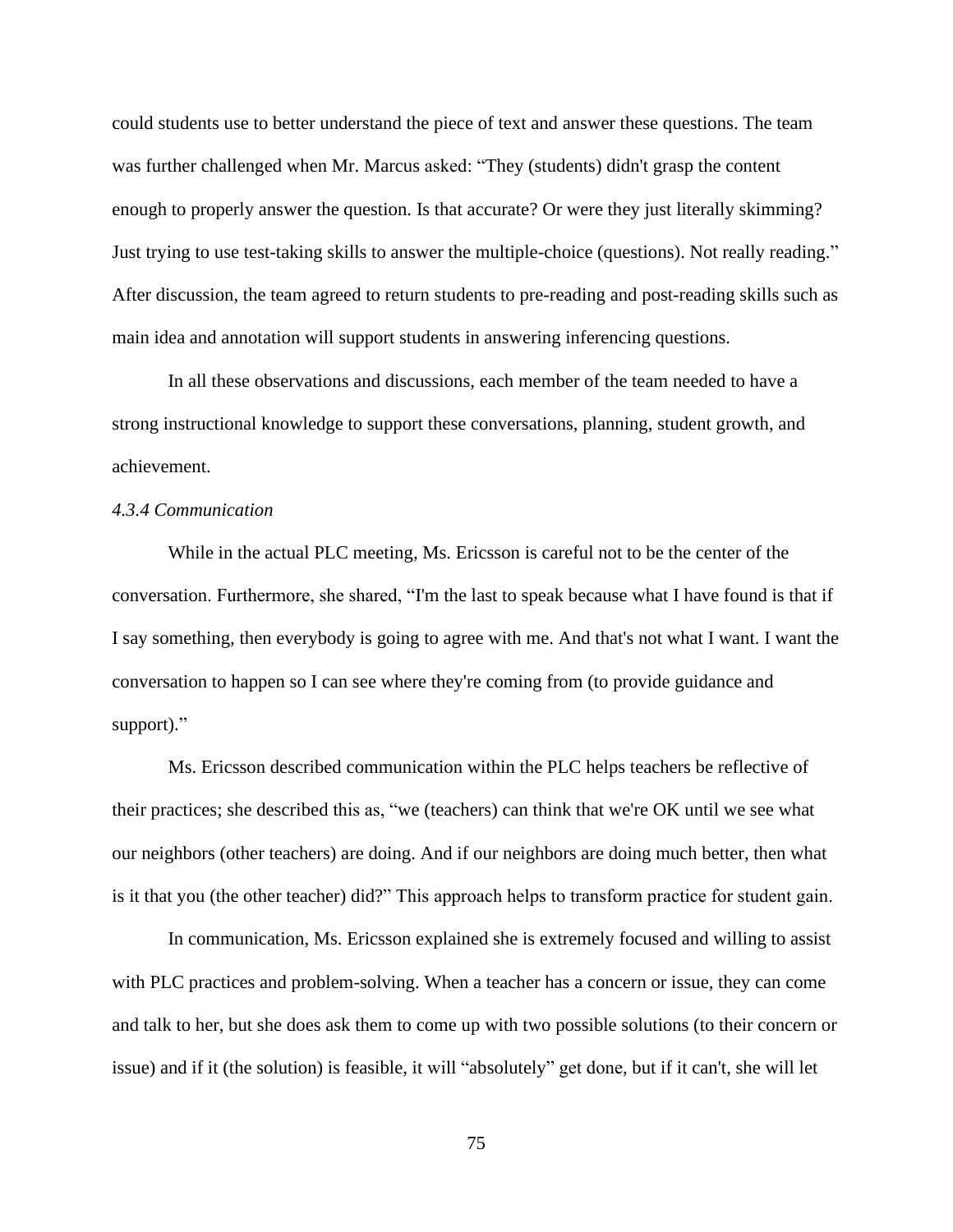the team know why it cannot and still offers to find another solution together. She also explained that there are times when these conversations end in disagreement, but the conversation was critical to hearing and understanding varied perspectives and continued programming. She shared that the ultimate goal of these conversations' is, "Yes, here we are, we're going to take care of kids and that's really what the bottom line is."

PLC meetings observed provided the opportunity for teams to communicate regarding varied instructional strategies, campus daily practices and routines, personal matters and contributed to the united interdependent culture of Jamestown HS. During this time teachers were able to ask questions between themselves and gather input from other teachers, instructional support personnel and administration. Teachers ask questions regarding content, pacing, and grading (aligned and final). For example, in one PLC observed teachers expressed the concern of time for instruction, assessment and the additional concern of loss of instructional time due to recently implemented late arrival schedules. After discussion teachers reached out to central office facilitators regarding extending testing timelines due to the loss of instructional time.

Mr. Marcus, commented regarding the district level "Deep PLCs" during the focus group that, "the nature of the exchange (Deep PLC meetings) is top-down (and possibly necessarily) while rooted in data from the bottom up, yet not analyzed from the bottom up". These members are expressing how data at the district level is often reviewed and district-wide decisions can and are made without taking into consideration the voices and the work at the campus level and again substantiates the need for communication in PLCs and communication with central office and campus personnel.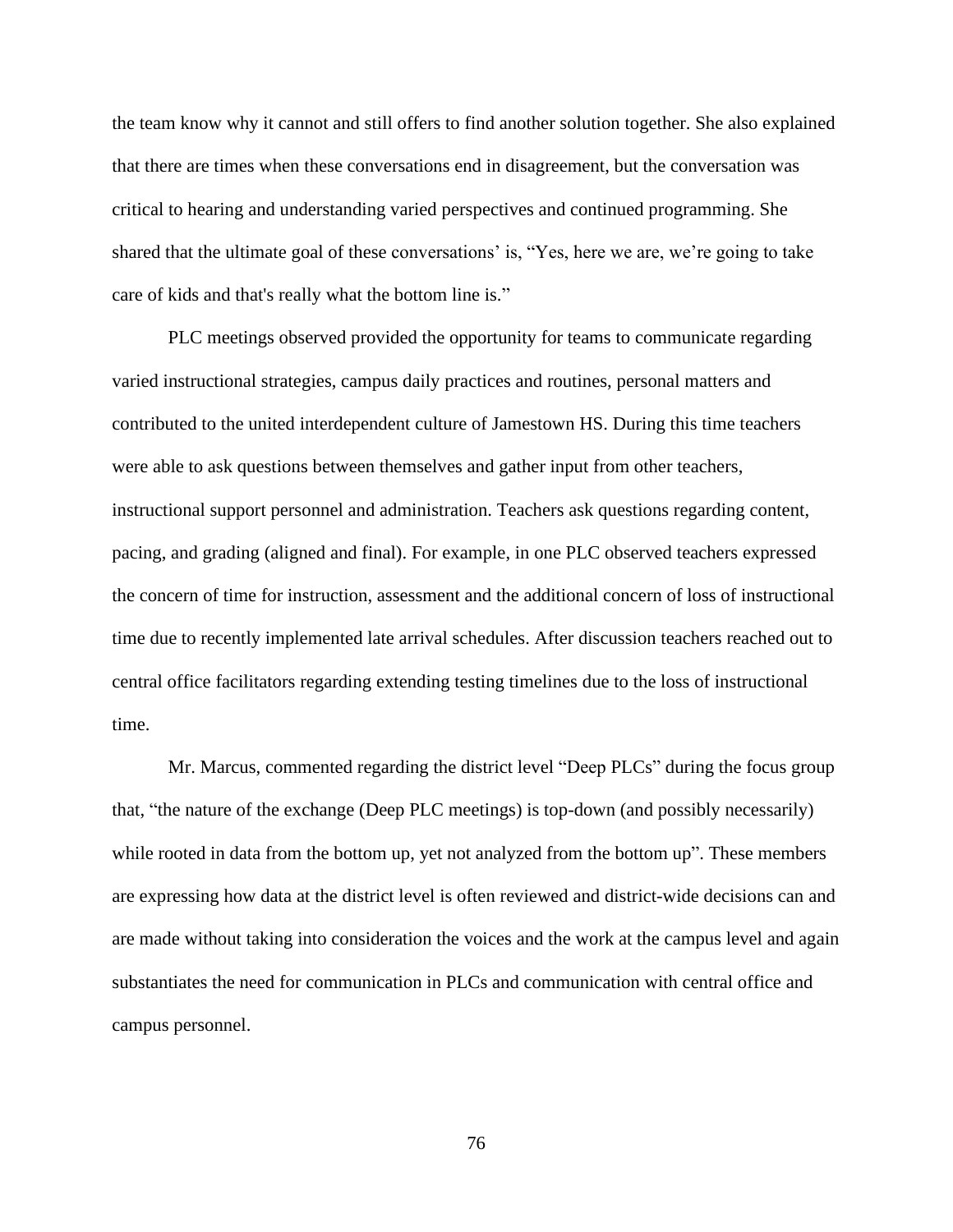More experienced teachers in the focus group explained how PLC meetings offered the opportunity for new teachers with less experience to ask a lot of questions from how to manage a certain situation to lesson delivery. They also shared that this was an opportunity for the experienced teacher to see things from new eyes which were as Ms. Susy shared, "incredibly insightful and welcomed at every point." The communication in PLC is intended to build everyone's willingness to participate in planning, willingness to ask questions, and willingness to ask for assistance. It was all very collaborative because they share the same common goals. When presenting information Ms. Susy, English team lead shared she wanted to ensure the clarity is there for teachers to be able to successfully implement and practice what is being required of them with students. Mr. Marcus, instructional coach added it is also necessary that the communication extends outside of the PLC meeting, "if I wanted to, I could grab my phone right now and I could hit send to the entire team." He emphasized the importance of having lots of diverse ways to communicate. He continued to share,

"it's a way for us to not only just kind of enjoy each other's company from time to time …. but also, to communicate things faster or slower or slower in more detail or faster in less detail. And that also allows us to then keep an eye on one another and ensure that all of those anything on our checklist (PLC documentation) was checked off (completed)." All focus group members agreed that daily communication was necessary and constant.

#### *4.3.5 Strategies*

After six years of PLC implementation, Ms. Ericsson explains that the development of the Professional Learning Community is the overarching framework of the entire high school, and the department meetings are referred to as collaborative team meetings. These teams work with the campus C&I members. As an instructional leader, Ms. Ericsson also has the responsibility to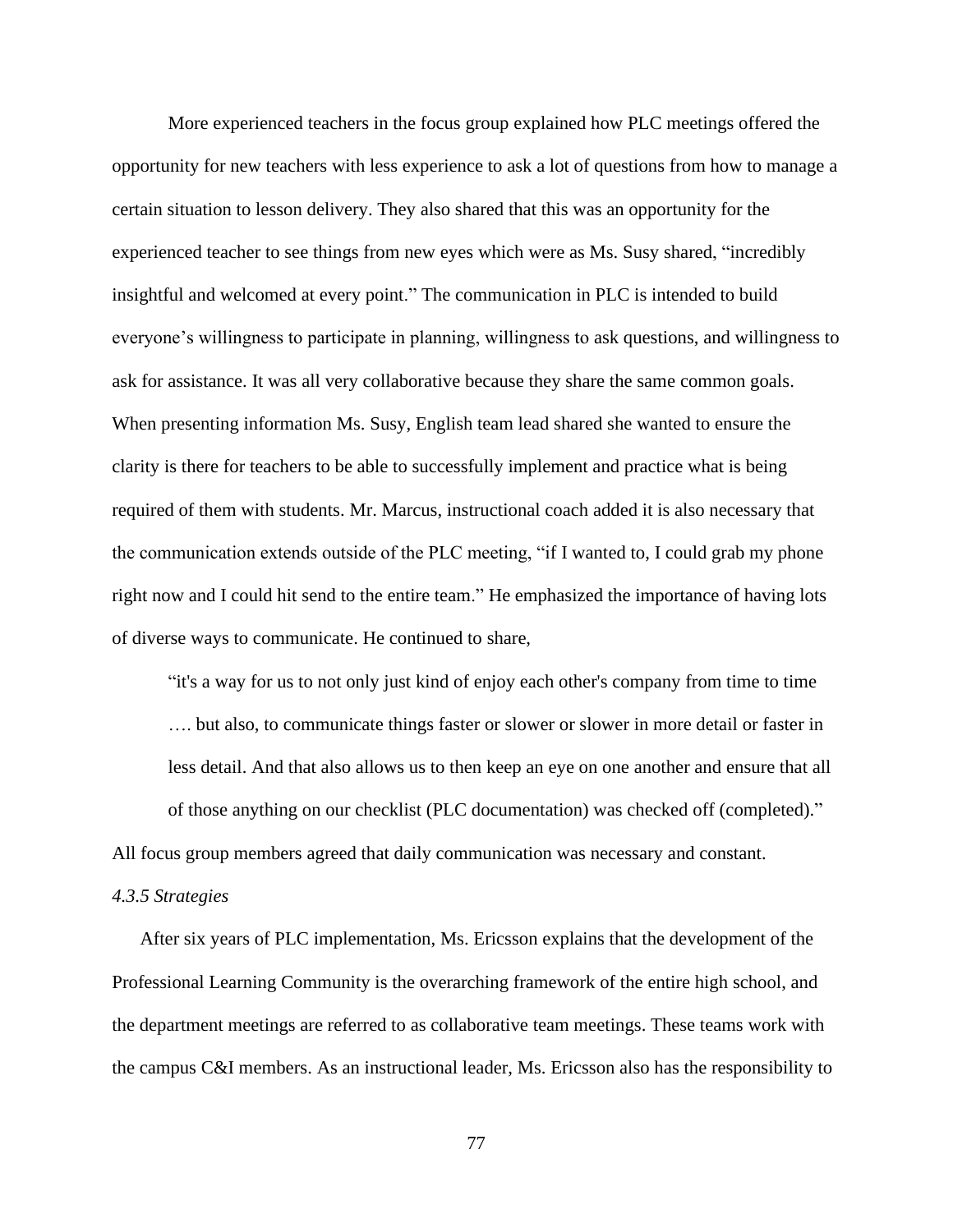implement research-based instructional practices to support instruction and student achievement. She had the campus complete a book study on *Making Thinking Visible: How to Promote Engagement, Understanding, and Independence for All Learners* by Ron Ritchart. This book study contributed to instruction by having PLC teams identify "thinking routines and AVID strategies" within their lesson plans which contributed to the planning occurring under question one: What are those strategies? What is it that we are going to do how are we going to assess it? Will it be a verbal response, a written artifact, or an assessment? Ms. Ericsson also discussed with teachers, after a classroom observation, the amount of teacher talk versus the amount of student talk; in addition, she expects that teachers are using Kagan Strategies throughout the lesson as checkpoints for student understanding and to balance the teacher lecture time with student dialogue and checks for understanding.

Teams discussed various strategies during PLC meetings such as planning lab work for classes based on these critical conversations. Teams consistently discussed the importance of the spiral review of concepts previously taught and the importance of this as daily bell ringers or problems of the day. Ms. Susy, English lead teacher expressed the importance of documentation, especially regarding the efforts made to assess students. An English teacher shared the idea of using a backward tree map to help students work backwards when identifying the main idea. Teams discussed the use of thinking maps and the gradual release (I do-we do-you do) in the writing process. Teams discussed the actual use/implementation of a Nearpod lesson and how with some classes some components may take longer than others therefore each teacher will have the autonomy in their respective classes to complete this activity with their students based on student needs and teacher discretion. Teacher autonomy was consistently addressed. When discussing the students who get it (Question 4 of the short cycle) these students could complete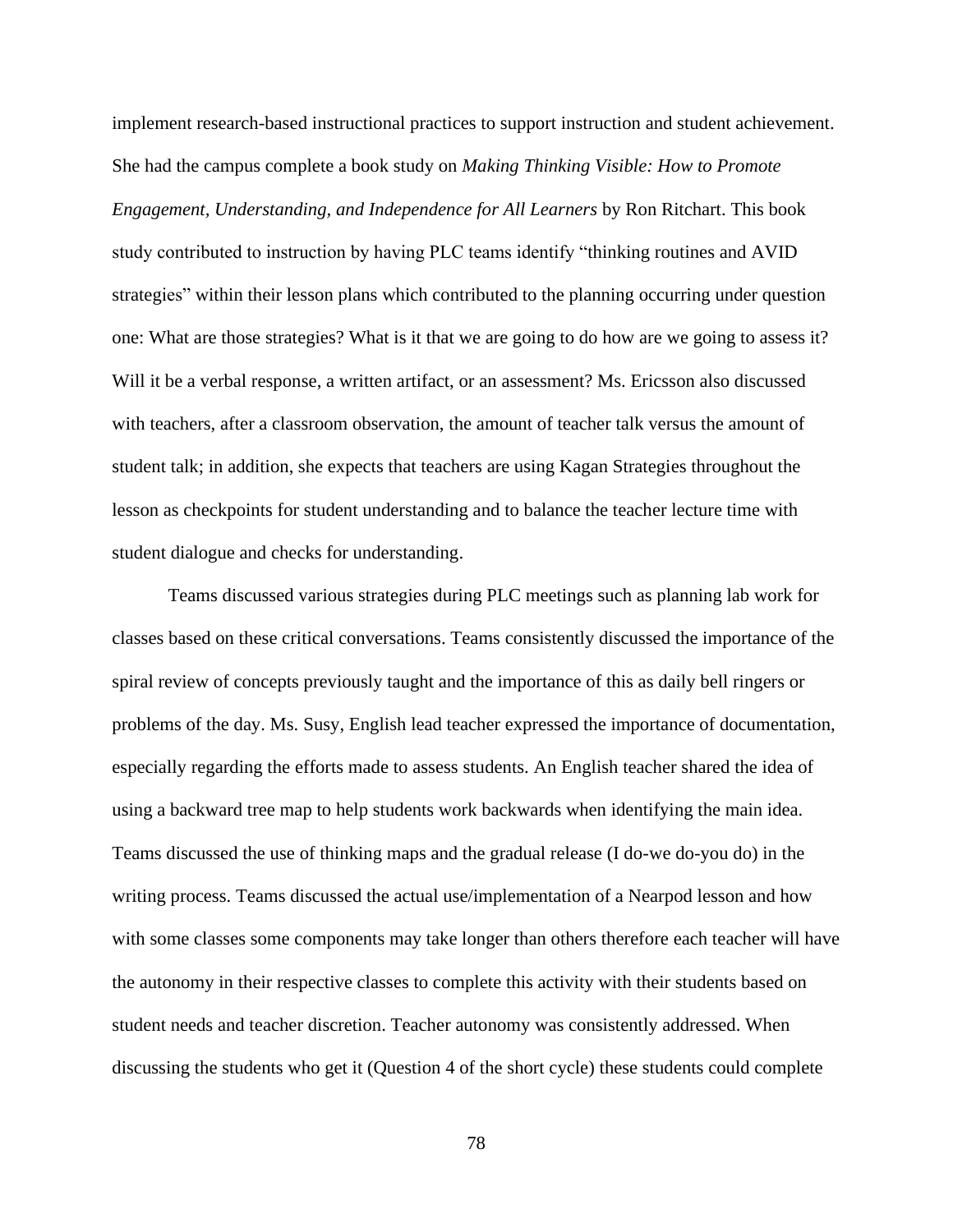the Nearpod in a self-paced mode on their laptop. Many instructional strategies were reviewed and documented for teachers' future reference. When discussing how the PLC meeting supports instructional strategies and actual lessons in the focus group Ms. Beatriz shared, "it's not necessarily that one lesson was better than another but finding which instructional strategy or best practice is more effective. Not necessarily that one lesson was better than the other."

# *4.3.5.1 Assessment*

Ms. Ericsson strongly believes that assessment is more than a "test" or district-required common assessment. She explained that she expects teams to first identify what needs to be assessed in each lesson and how will this be reflected in daily assignments such as bell ringers, closing tasks, essays, and assignments in Interactive Student Notebooks (ISN). When using common assessments as a measure of student learning, Ms. Ericsson expects teams to use PLC time and communication to review heat maps (data reports that identify low-performing questions and TEKS) and disaggregate data. Approaching assessment practices as more than a test and as varied ways to check student understanding transitioned campus-wide assessment from more than a compliance tool to instruments that guide instruction and intervention.

During PLCs, the need and value of utilizing Eduphoria (data software) is explained as the data resource across the campus for immediate access to current student data and as a comparative resource across years. The Algebra lead teacher walked the team through a "data dig" regarding a recent multiple-choice assessment. During this process data for the campus and targeted populations such as SPED are reviewed. As they identified questions students struggled with, they identified the TEKS aligned to the questions and with further discussion determined it was relevant to the discussion and findings to review the actual test given.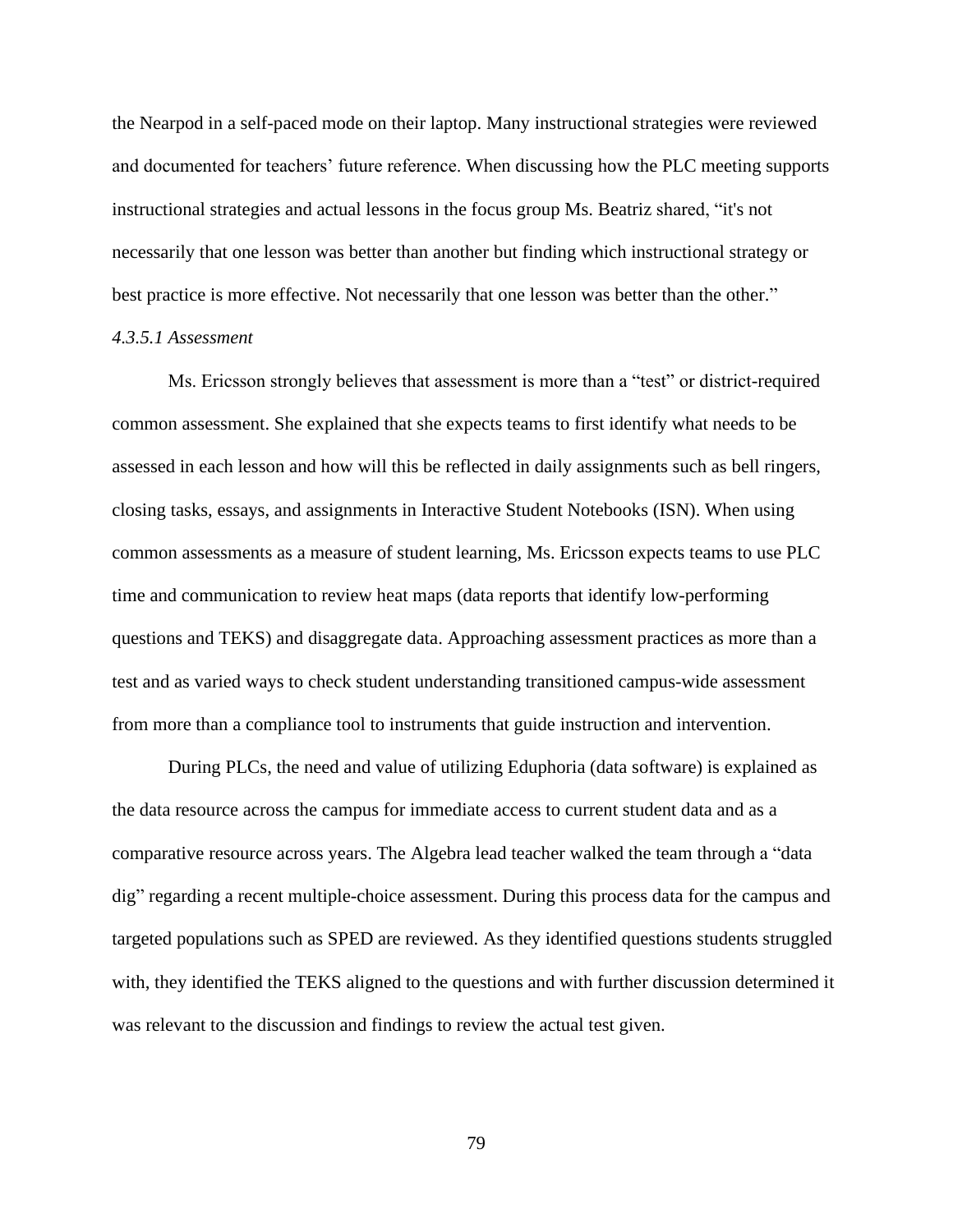Teams were also observed discussing the relevance of strategies taught such as the use of thinking maps and graphic organizers in writing within the assessment pieces and how to instruct students to carry these skills into the assessment. When students performed low on questions teams identified and discussed the TEK/student learning expectation, reviewed how the question was being asked, and finally had to identify a specific strategy with resources to reteach this low performing question to support student success. For example, in the observation of the Algebra data dig teachers discussed the challenge for students to problem-solve via a laptop without the opportunity to paper-pencil solve a problem, the discussion went on further to discuss the need for graph paper in solving problems. As this discussion continued the team realized that graph paper can be provided to students during the online assessment and agreed that this would be provided to them during instruction and assessments from that point forward. The meetings also allowed teams to review online test-taking skills such as interactive drag and drop responses. Knowing that in the future students would be tested by the state with an embedded constructed response teams added this to their campus assessments. Focus group members agreed that data is discussed every 3-, 6-, and 9-week periods, and each assessment question is broken down by percentages and when students do not perform well the team will develop a way to spiral in the TEK students are struggling with.

#### *4.3.5.2 Curriculum*

Regarding curriculum, Ms. Ericsson understands that the state standards are many and can be daunting for teachers to work through and shared the importance of having a viable and manageable curriculum. She says without this teams will not be able to work through the questions in the PLC. Therefore, in staying aligned to team goals and 9-week plans each team can adjust weekly plans and frequently used PLC meetings to do so.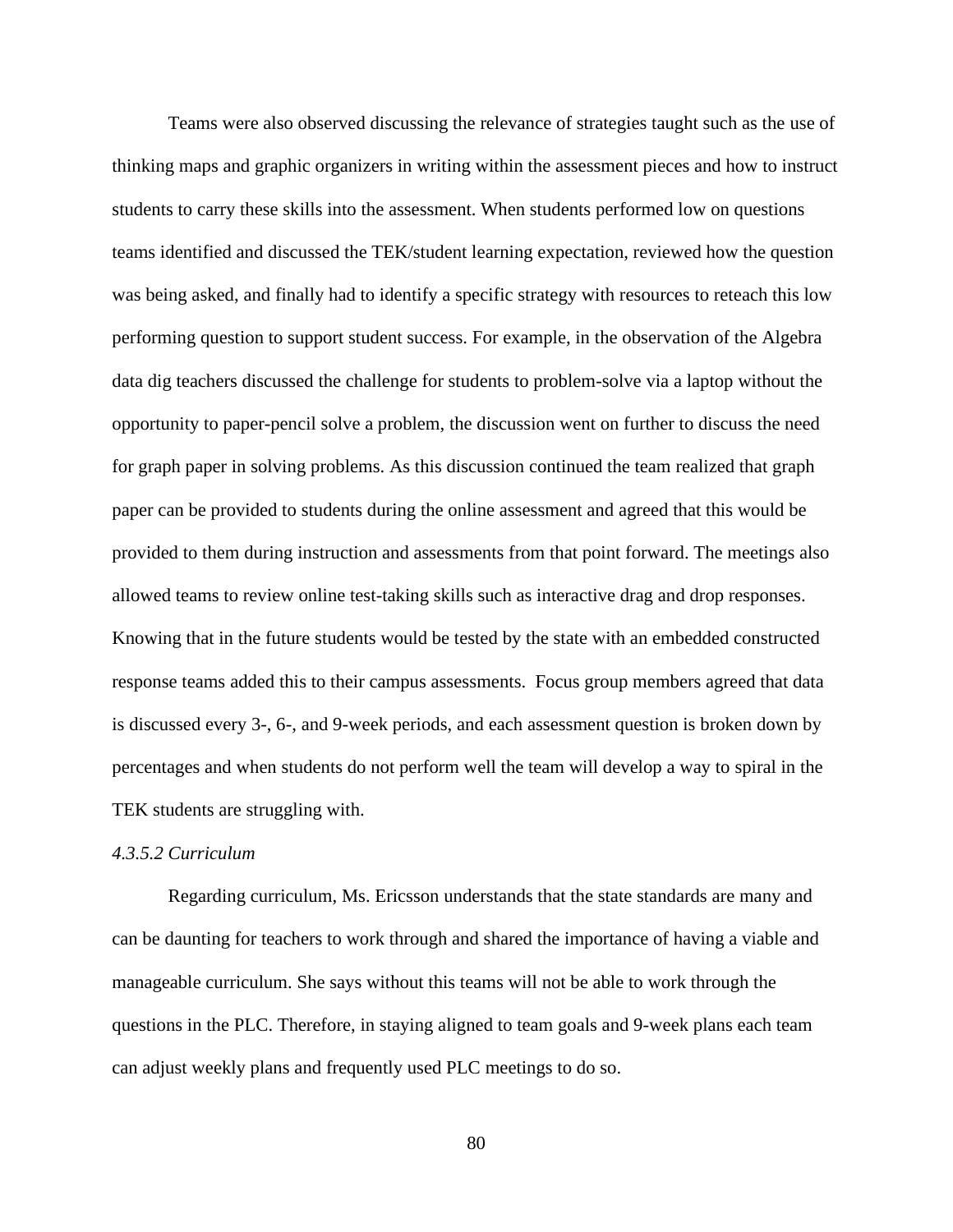#### *4.3.5.3 Differentiation*

A critical component of culture-building was identifying and addressing the varied needs of all stakeholders. During the PLC meetings, the question is consistently asked: What percentage of students are not getting it? What are we doing for those students? On Fridays, Ms. Ericsson has developed a small learning community that spends time outreaching via phone calls, emails, and letters to parents/guardians of struggling students. Through PLCs, Ms. Ericsson also recognizes that teachers need more help and support with Question 4: What are we going to do with the kids that already get it? Teachers often answer this question with the response of peer tutoring or skill practice; Ms. Ericsson feels it is important to think critically about what is instructionally most beneficial for these students.

During the PLCs meeting, I observed planning practices to differentiate for student academic and social-emotional needs, identifying targeted instructional concerns, identifying materials needed, and preparing lessons to meet those needs. Some conversations addressed students' language needs and how this can be met in the instructional settings and assessment. The conversations also addressed the need for the use of physical books for students who were having difficulty using digital books.

During the focus group discussion Ms. Susy, English team lead shared that in PLC meetings assessment and data were only part of the conversation. This was a time to discuss student behavior and the actual ways the students responded to different assignments and differences in class pacing.

# *4.3.6 Academic Gains*

Ms. Ericsson explained the shift of focus from teacher instruction to student learning in the Texas teacher appraisal: Texas Teachers Evaluation and Support System (TTESS)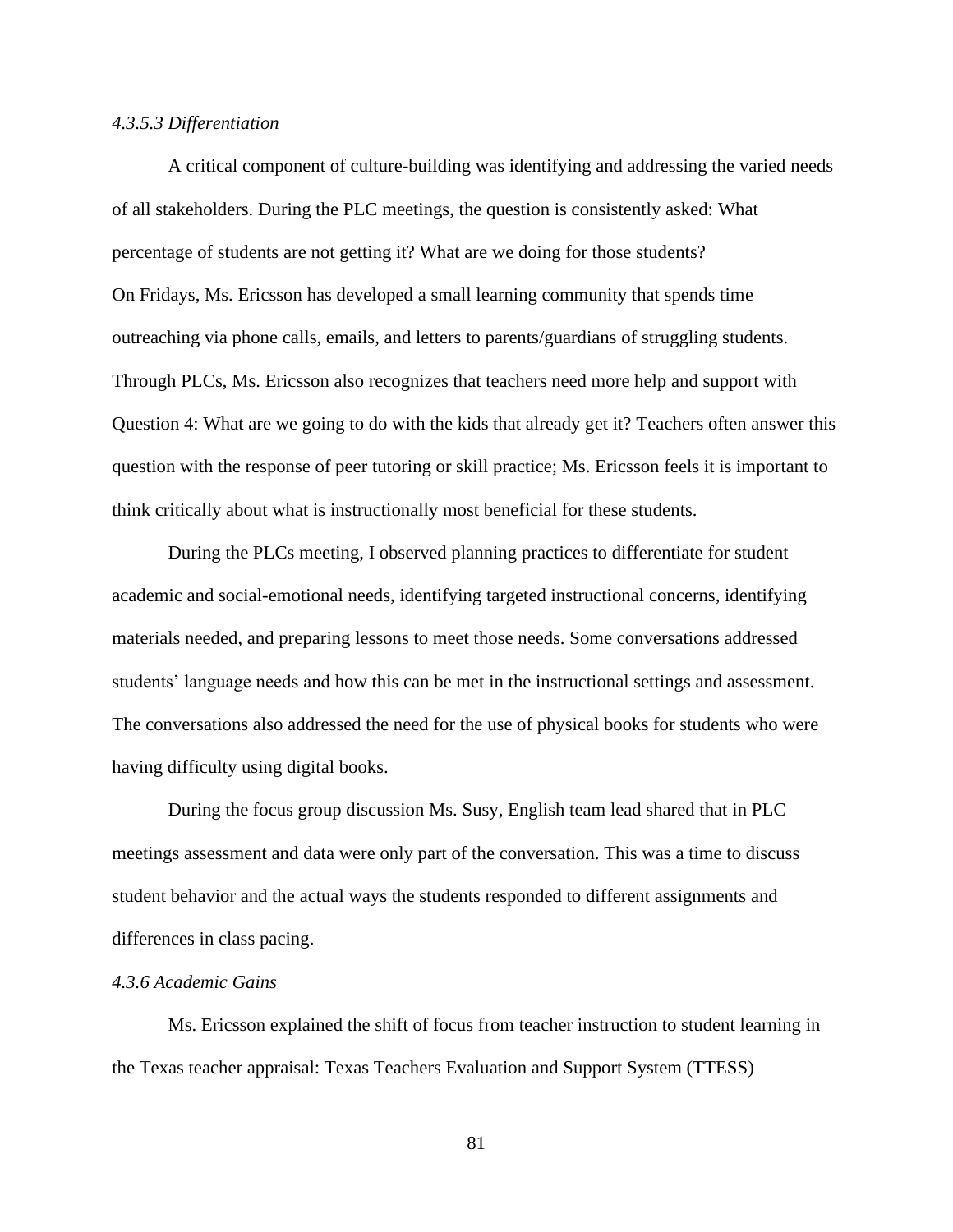expectations. She further explained how PLC meetings focused on: What's the learning that is going on with the students? is aligned and supports the teacher evaluation system. She went on to emphasize the importance of PLC teams monitoring progress for the sub-populations on the campus and making instructional gains for these groups of students.

During PLCs, teachers shared that varied instructional strategies, tutoring, and the opportunity for small group instruction showed academic gains and allowed students to "catch up."

# *4.3.7 Professional Development*

Ms. Ericsson has studied the work of PLCs in literature by Richard DuFour, participated in Solution Tree Trainings and shared that it was in visiting Adlai Stevenson HS that she was, "blessed" with seeing firsthand the work of a turnaround school establishing a professional learning community. This is when she knew this practice could change her campus. She also realized, "We don't have a whole lot of time to waste. We got to jump in there and get it done." For all administrators, she highly recommends visiting a model school and the power of seeing this in action.

In the implementation of PLCs, Ms. Ericsson began with the book study *Learning by Doing*, by DuFour & DuFour with the campus Assistant Principals (AP) and then had them attend a Solution Tree training and said this is when "it clicked" for the administrative team. Next, she sent campus wide instructional support personnel to Solution Tree training, and again "it clicked." One member told her this training helped them to see, "what you've been trying to do all these years." She mentioned that from this training on "it sprouted wings." Next, she sent team leads and said, "they came back on fire." Teams were taught how to utilize the short cycle. The following year was when Covid began and this provided some additional challenges to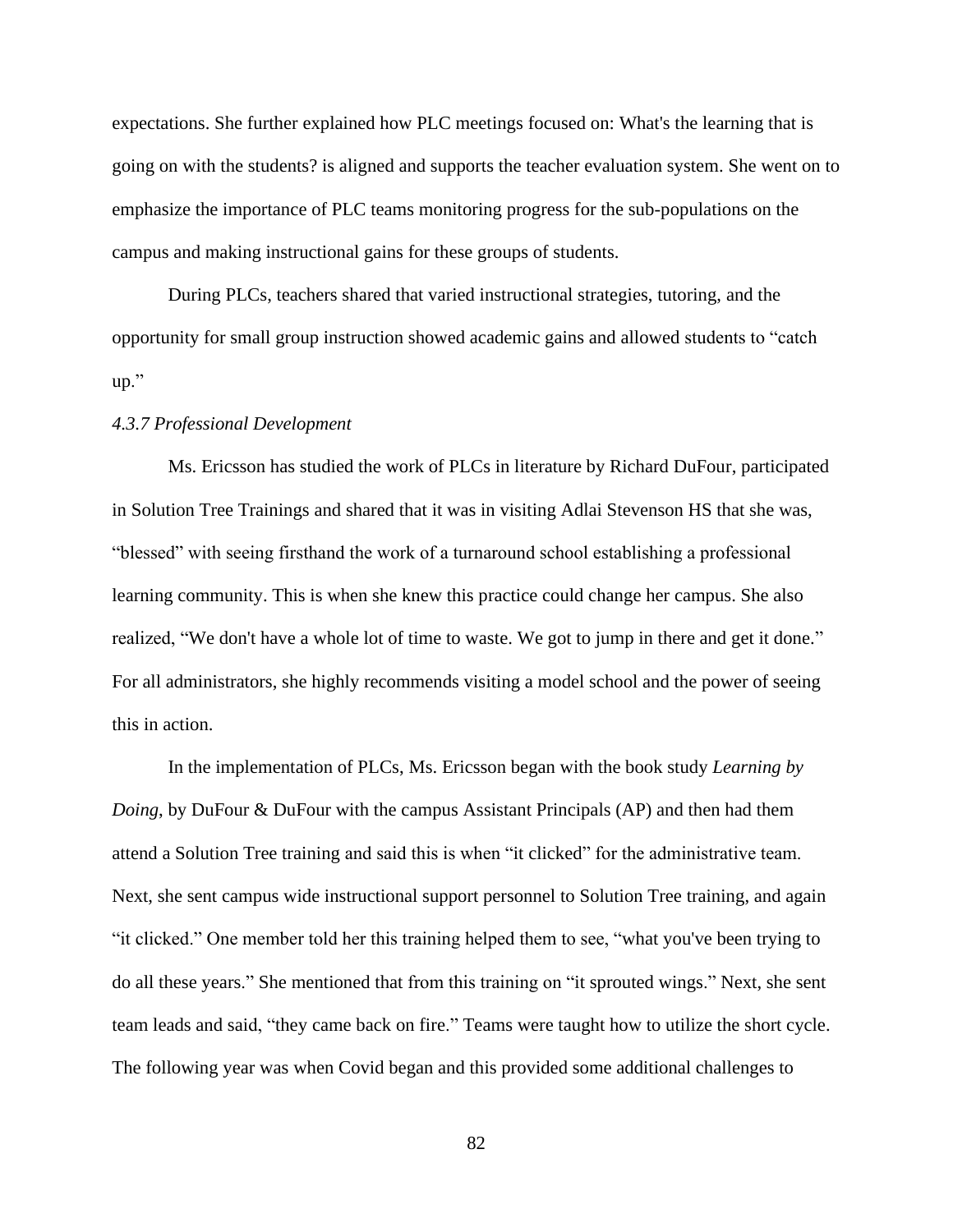continued implementation, but despite these obstacles, they continued to develop their processes of PLC.

Ms. Ericsson understood that the work of PLCs needed to be tied to and impact daily classroom instruction and conducts independent walkthroughs and calibration walk-throughs with C&I members, resulting in identifying "glows" and "grows." "Glows" are identifying instructional practices that can be recognized and celebrated either one on one or campus-wide and "grows" are areas that still need improvement and support. Based on these walkthroughs, the C& I team establishes what is needed regarding professional development and PLC next steps.

Ms. Ericsson continually finds ways to improve her teams' instructional approaches while ensuring that the implementation of these practices is manageable for teachers and impactful to the instructional setting. In the summer, she had team leads and instructional coaches trained as a trainer of trainers for Thinking Maps to roll out this practice with each team, because data showed students needed those prereading strategies, the reading strategies, and the writing strategies and ways to organize their thinking. Instructional coaches rolled out one Thinking Map a week campus-wide through Social Emotional Learning (SEL) lessons to provide students with ways to organize their thoughts and articulate them through writing. Training has also been provided in Socratic seminars, through philosophical chairs, where students are required to see and approach a question or problem from an unfamiliar perspective. Through these seminars, students are required to provide textual evidence to support their thinking. Identifying student instructional needs and teachers' instructional practices to support these needs keeps student growth and achievement at the forefront of everything accomplished at Jamestown HS.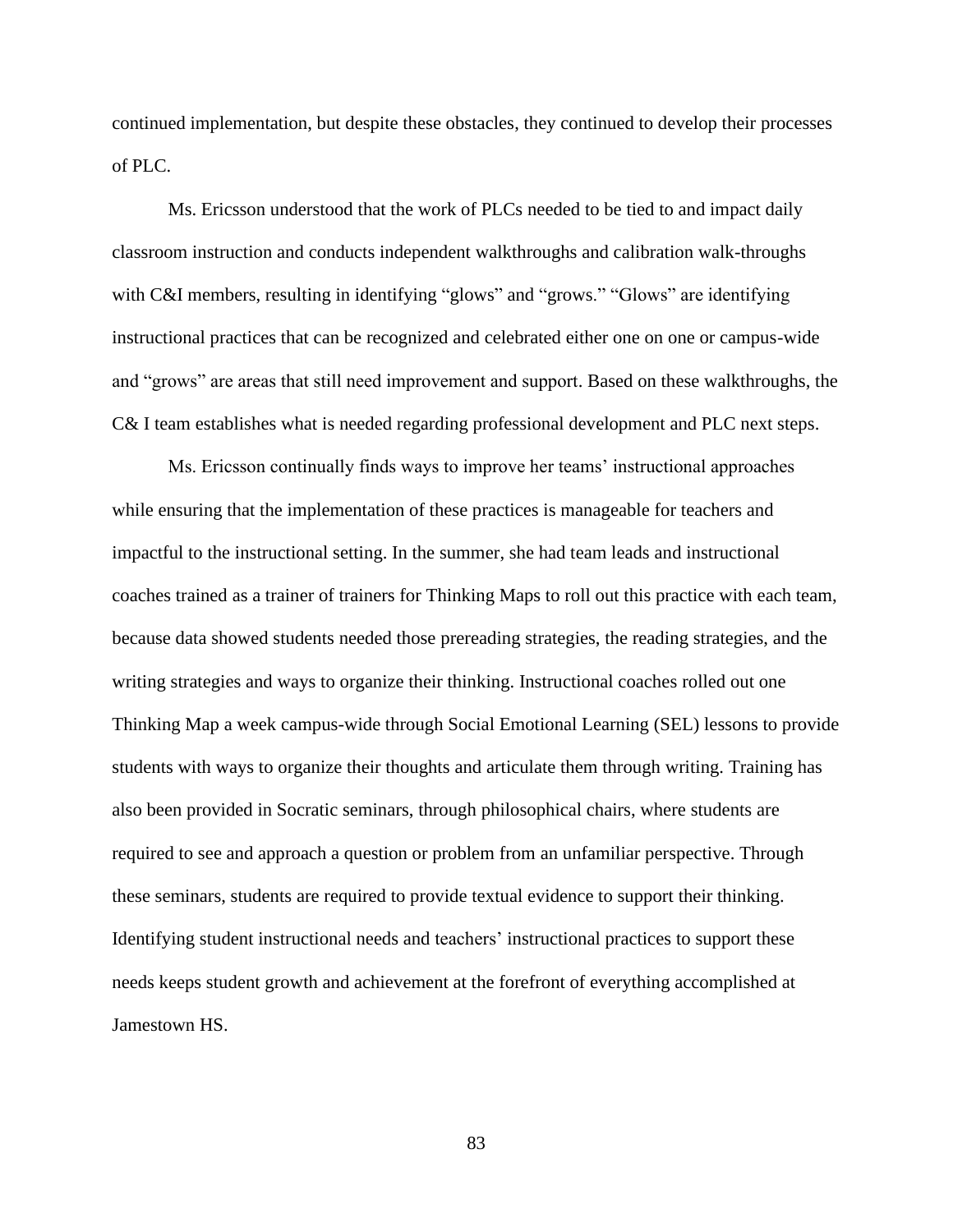During an English PLC, Mr. Marcus, instructional coach was able to provide step-by-step instruction on how to access data in Eduphoria. During this sharing of information, the realization became apparent that not all members were fluent in how to use Eduphoria, and further one on one or small group training was offered.

During the Algebra PLC the team lead shared as a result of district walkthroughs that an instructional update to the 90-minute math model is forthcoming and training would be provided.

With successful PLC implementation and practices the English team had developed a process for calibrating students written essays. As the work was recognized they were given the opportunity to present a district wide professional development on the process of calibrating writing across a department.

# **4.4 Perceptions of administration**

The focus group was gathered to better understand the perceptions of members of PLC practices and most importantly to understand their perceptions of the principal in the implementation and weekly PLC practices. Focus group members included Mr. Marcus who was working as an instructional coach supporting the English department and had been teaching for eight years, previously had worked with a testing publisher, Ms. Susie had been teaching high school English for 23 years and served as the team lead, Ms. Beatriz had been teaching math for four years, and Ms. Yolie who had 13 years of experience as a classroom teacher and instructional coach currently supporting the social studies, math and physical education departments.

Before the focus group discussion all members rated their PLC teams on the Professional Learning Community Continuum and found that in over 90% of their responses focus group members felt that their PLC meetings were in the developing or sustaining stages of PLC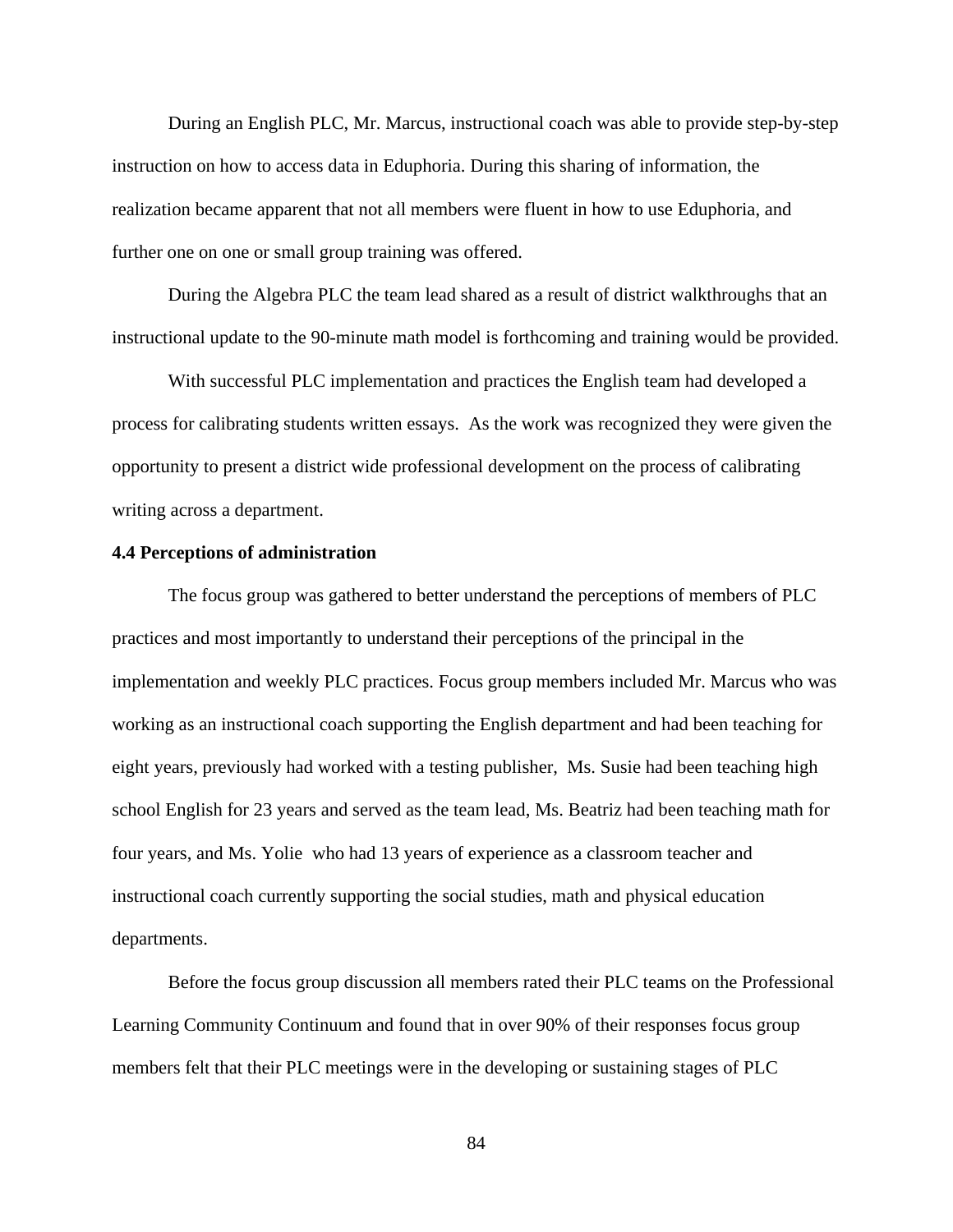meeting implementation. The four members of this group varied in years of experience from 4- 23 years, have served in varying roles such as classroom teacher, instructional coach, and college-level teaching, and participated in varied PLC meetings at both the campus and district levels. Ms. Susy shared the importance of having team members who were really interested in trying to make it work who, "understand the purpose of the collaborative meeting and value that time."

Ms. Yolie viewed the role of the principal as making sure that the C&I team "bought into" the PLC culture and so they can contribute to the cultural development of the PLC as an expectation that is a best practice. Ms. Yolie continued sharing that Ms. Ericcson is responsible to ensure training is provided. Most importantly Ms. Yolie explained, "she is also responsible for consistently reiterating in actions and decisions that this is the expectation and the norm of the campus."

They felt that the regular contact and communication between administration, support personnel, and classroom teachers supported shared leadership, shared decision making and a consistent focus on the short cycle. Mr. Marcus shared that administrators and support personnel, "have the opportunity to think about things in a different way, while a classroom teacher may be, just trying to get to the next step and when confronted with that information, especially if it was something where my team and I were trying to head to this path and I was being reminded of some big picture issue that might have changed our way of going," this was perceived as helpful.

Again, Ms. Susy and Ms. Beatriz, classroom teachers discussed the different perspectives instructional coaches and administrators brought to these meetings and their abilities in moving teams forward to, "keep an eye out for any future obstacles" and shared how this insight was beneficial to each of the teams.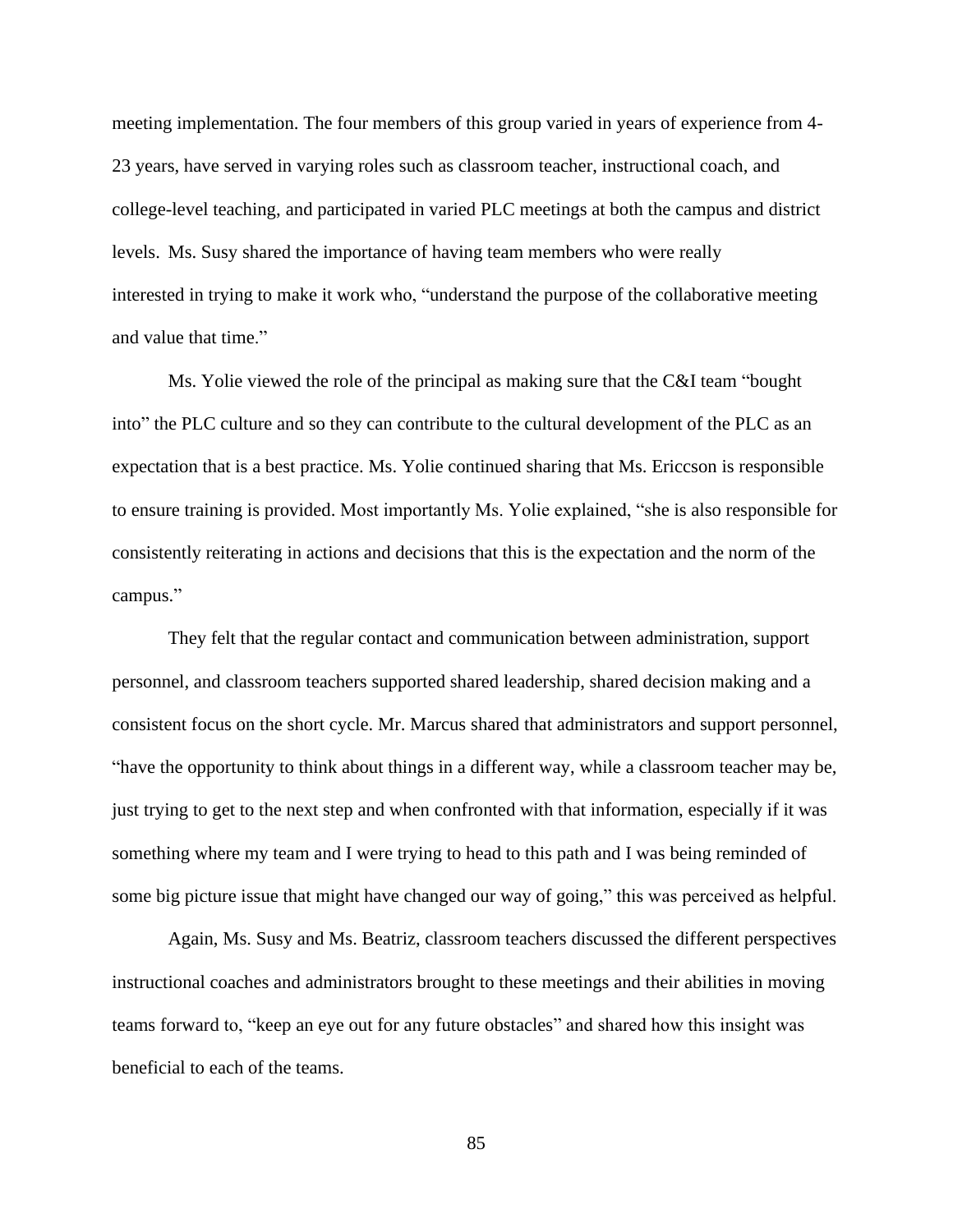Focus group members shared that they believed that Ms. Ericsson has assigned the administrators to PLC teams by their content area of specialty which is especially important so that they have the knowledge within the content and can participate in the dialogue and answer questions in the PLC. For example, Question 1: What do we want them to know? as far as the curriculum is concerned, these assigned administrators were reported to have that content knowledge. Mr. Marcus shared that administrators come to PLC meetings to support best practices being followed, to support team being on task and productive, to provide big picture understanding, to use their role and title to emphasize mandatory expectations, "especially when we're dealing with things that could otherwise rock a PLC or create a whole lot of a feedback loop that that maybe wouldn't be productive", and to answer questions team members may have for the administrator. Ms. Susy shared those administrators are also the instructional supervisors for teacher TTESS, their input is not just an administrator giving directives regarding how the school is working, but they are the overseer regarding classroom expectations. All focus group members appreciated administrative input in PLC meetings because they shared that these conversations and administrative input can have immediate and direct input into classroom practices and during classroom walkthroughs bringing the work in PLCs and classroom instructional practices full circle. Ms. Beatriz Focus shared how in the PLC setting administrators had been assigned to PLCs based on their instructional expertise and she admired how these administrators could sit with the team and provide additional instructional strategies and approaches. This made her feel that the administrator was, "putting themselves in the teacher's shoes again." This time and interaction with administrators made her feel like they (administration) really cared. Ms. Susy shared that this time and practices developed relationships of open communication. All focus group members shared that PLC meetings were a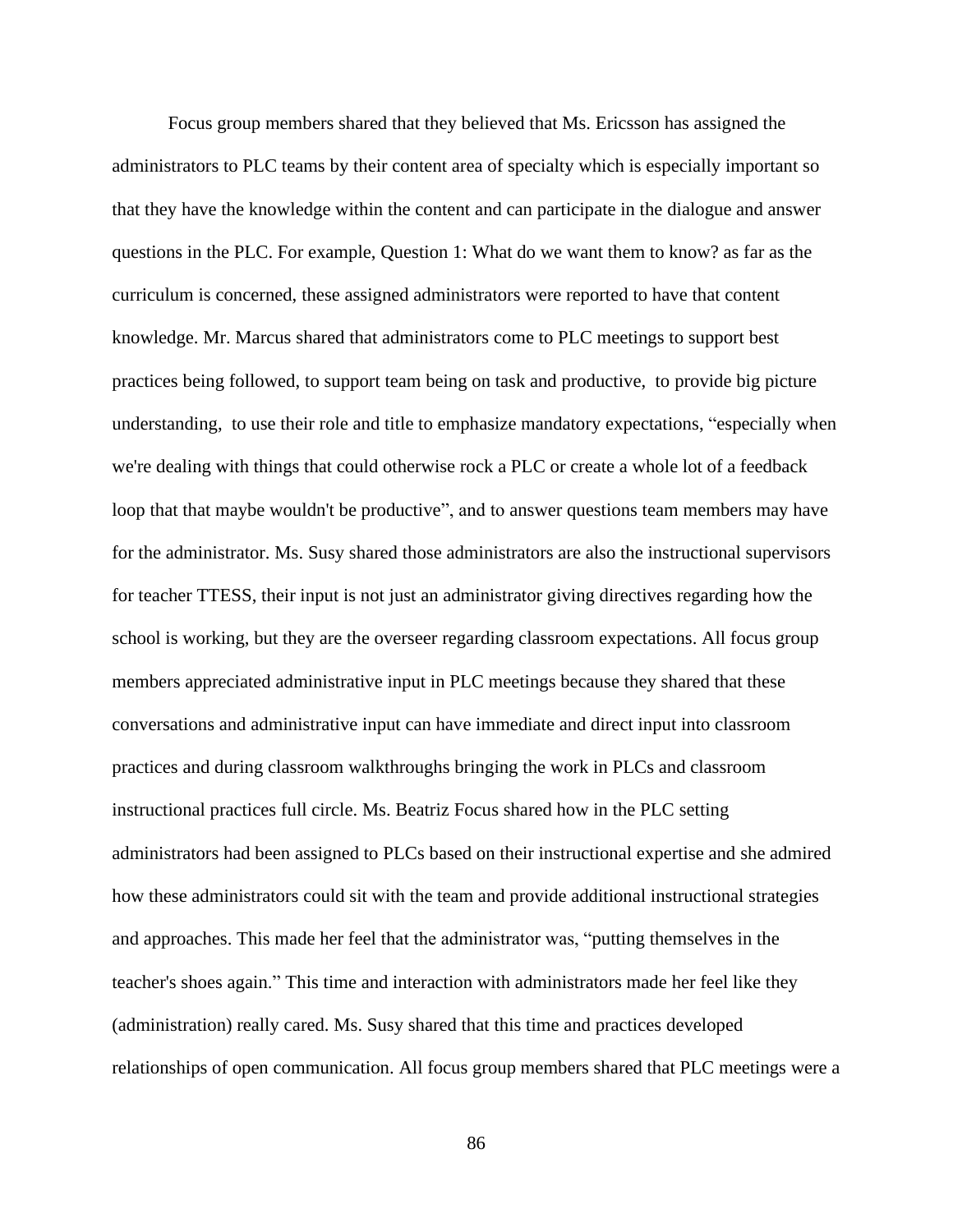place to discuss the calendar and find ways to work together to fix instructional and assessment timeline concerns. They felt their assigned administrators were really there to help them the best they could.

Ms. Susy, English team lead, viewed administration like there, "one-stop shop." The administration is collaborating with them in their PLC team providing input to planning and data analysis, they are the teacher supervisors completing classroom and teacher observation, and they are campus administrators that can clarify anything that needs clarification at both levels. This teaming has built instructional collaborative relationships between the teachers, instructional support personnel, and administrators and at times has grown into more personal relationships developing as observed in that sharing of birthdays, potlucks and simply checking in with one another. Although some conversations may become more personal, they build stronger working relationships yet never cross the line of professionalism and appropriate role and respect for position or authority.

#### **4.5 Learning of members**

The focus group members shared that through PLC practices they have learned the value of teaming done right and the value of many hands helping with the work, interdependence, and humility. Most importantly Mr. Marcus shared, "Everything it's truly for the kids. We're here to make sure that the kids get absolutely what they need."

Advise from focus group members to administrators implementing PLC. In implementing PLCs focus group members would tell a new principal:

- have a clear vision and expectations
	- o communicate this to your leadership team
	- o communicate this to your PLC teams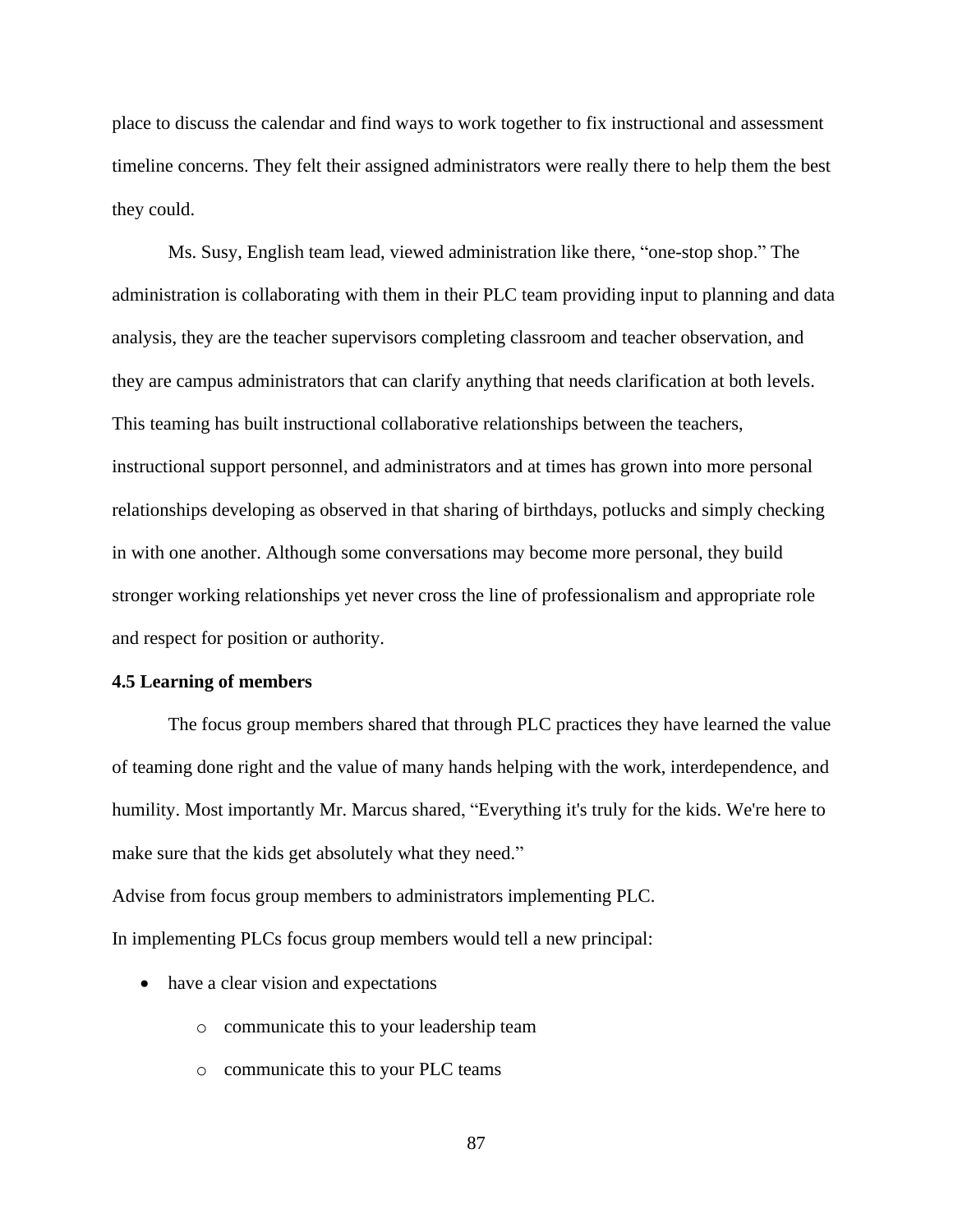- follow-through
	- o with each team's implementation of vision and expectations
- listen to your people,
- do not throw everything at them at once,
- be understanding (relationships)

# **4.6 Analytical Summary**

Ms. Ericsson has transformed Jamestown High School by building campus instructional capacity and increasing educator commitment and productivity demonstrating transformational leadership. After analyzing the information gathered during the principal interviews, PLC observation, and the focus group discussion the following themes were identified in line with the literature review and in addressing the study questions:

- As an administrator what beliefs and approaches are most beneficial to support PLC implementation?
	- o Shared leadership, collaboration, decision making, cultural responsibility, and celebrations
- What are the actions and decisions of administrators, who support the development of cultures of collaboration, improved instructional practices and student achievement within PLC groups?
	- $\Theta$  Time, PLC practices, roles, instructional leadership, communication, strategies, assessment, and curriculum

Each of these themes was also found prevalent in the focus group discussion.

Through the triangulation of the principal interviews, PLC observations and focus group discussion, I found that shared leadership focused on collaboration and shared decision-making,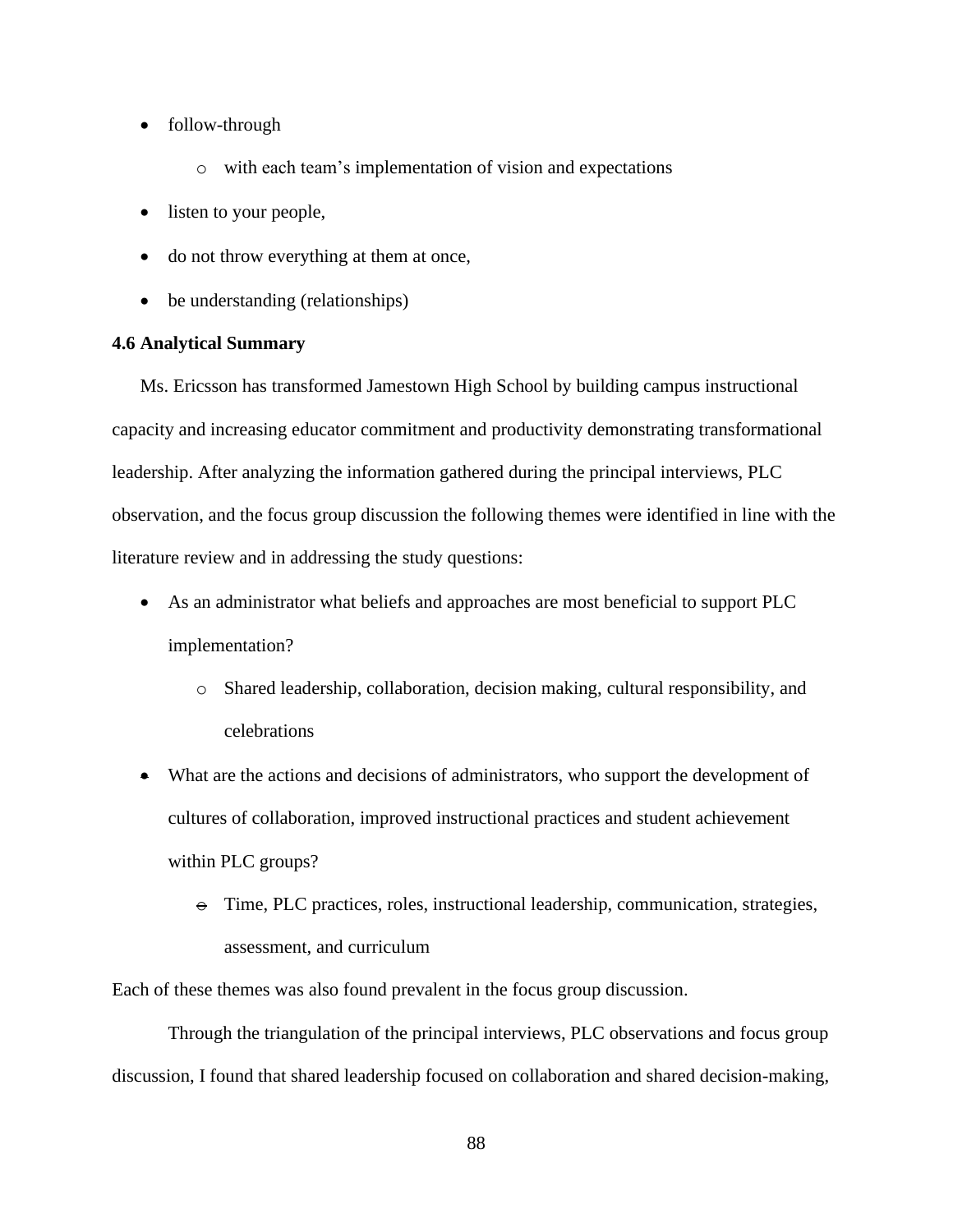builds a strong culture that celebrates team and student success. The honor and value of each member's time, consistent PLC practices to include member roles, instructional leadership, and the discussion of instructional strategies, assessment and curriculum were all key to the implementation of campus PLCs. The principal interview, PLC observations, and focus group discussion found that the support of a campus principal is critical to the PLC meeting implementation. A school-wide mission and vision support PLC practices where shared leadership, collaboration, and decision-making become a team effort. The principal is responsible for building and supporting such a culture and celebrating the milestones of implementation. The principal must build time into the weekly schedule and ensure this time has structured PLC practices with instructional leadership support and communication regarding curriculum, instructional strategies, and assessment data analysis. Critical steps a principal can take during implementation include a campus-wide book study, continued professional development training with implementation support, developing aligned instructional practices, and taking the time to focus on differentiated instruction and special populations. Jamestown High School is a professional learning community that continues to improve student achievement and grow teachers' knowledge and skill base.

New findings that emerged during the study included identifying the campus as a Professional Learning Community and the weekly team meetings as collaborative team meetings. The professional learning community is the entire school and collaborative team meetings are department meetings. Ms. Ericsson describes "So it, you know, the collaborative team meetings are just one part of our PLC as a campus, right? Because as I have said, the PLC is the campus itself, not the meeting." When the entire campus is approaching their daily work as a professional learning community, they are consistently being reflective and improving practice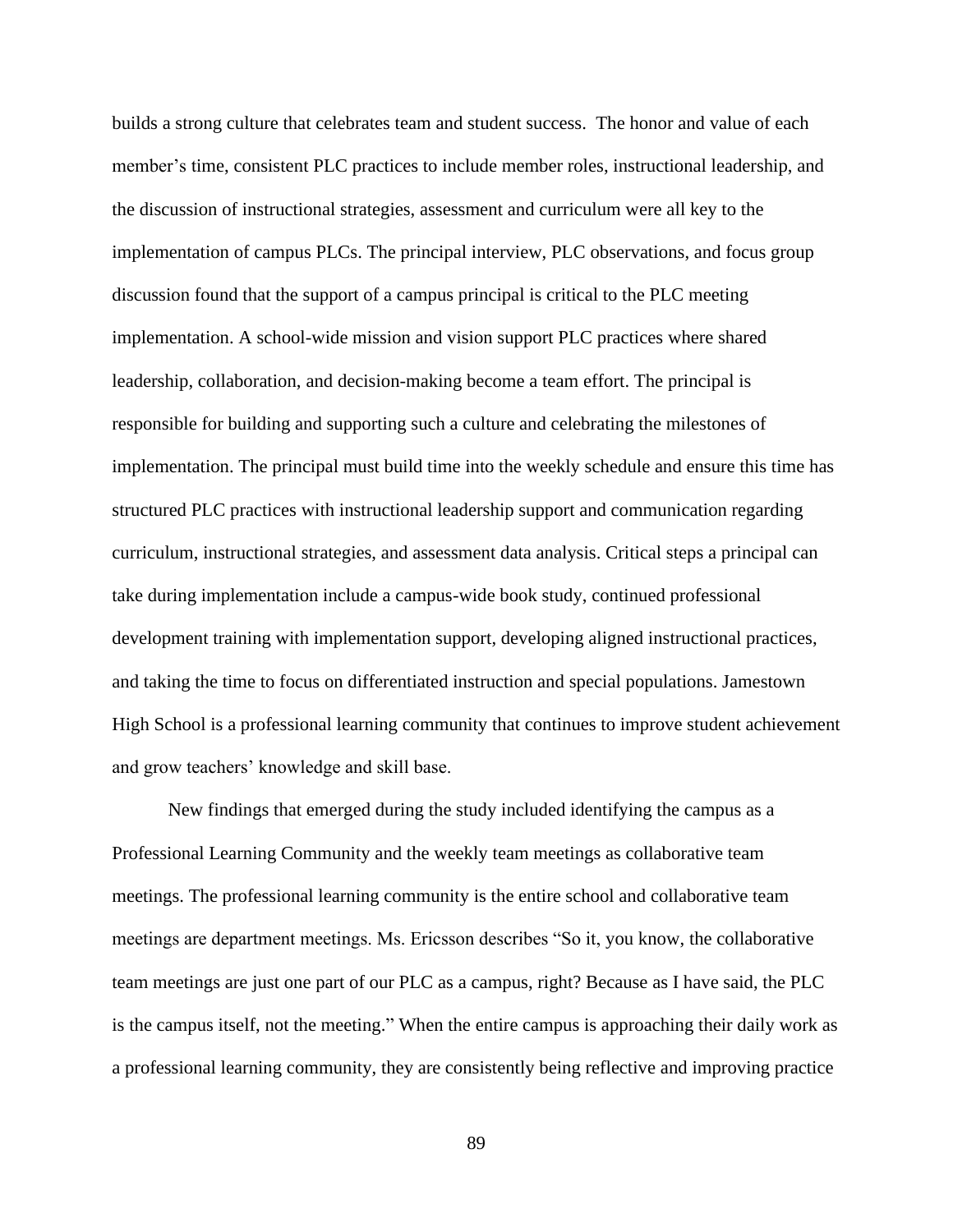and using the collaborative team meetings as a time to meet with other team members to receive and provide input regarding all campus practices.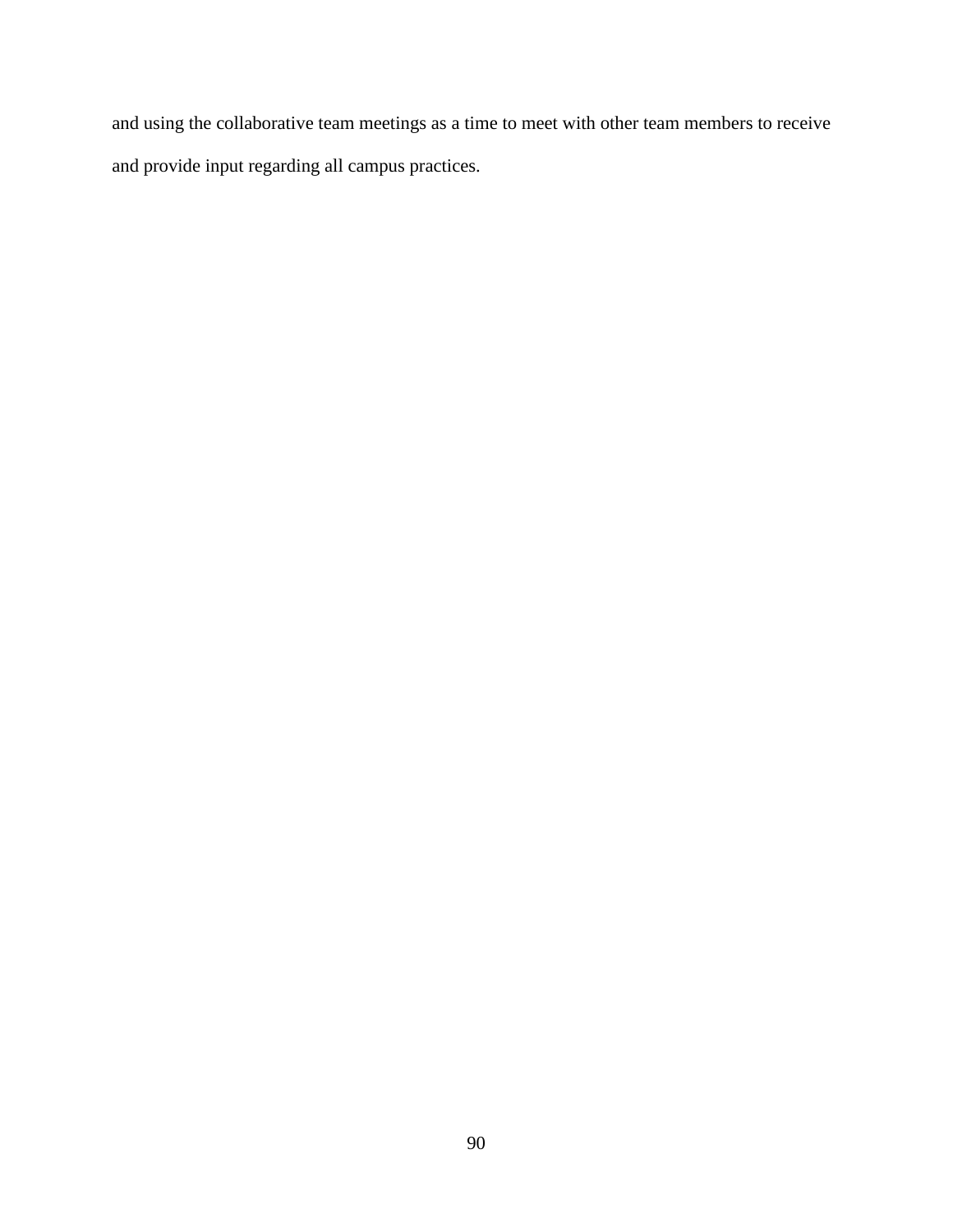### **CHAPTER 5: DISCUSSION AND CONCLUSION**

# **5.1 Introduction**

This chapter includes a discussion of the research questions in relation to the literature review and the data reported in Chapter 4. The chapter will begin by reviewing the questions that guided the study. After which, I will present implications of this work for administrators who are implementing PLC practices on a campus. I will conclude this chapter with a summary of the study, as well as opportunities for future work and concluding thoughts.

This study sought to answer these three questions:

- Research Question 1: As an administrator what beliefs and approaches are most beneficial to support PLC implementation?
- Research Question 2: What are the actions and decisions of administrators, who support the development of cultures of collaboration, improved instructional practices and student achievement within PLC groups?
- Research Question 3: How does the perceptions of the PLC team members of the administrator influence the PLC practices, collaboration, and effectiveness?

The principal interviews, PLC observations and focus group discussion were used to better understand the beliefs, approaches, actions, and decisions of principals implementing PLCs and the perceptions of the principal by the PLC members. What follows are the findings to the questions posed and implications for practice.

#### **5.2 Findings**

Findings will share specific beliefs, approaches, actions, and decisions made by the administration during the implementation of PLCs and the perceptions of team members regarding the principals' implementation process.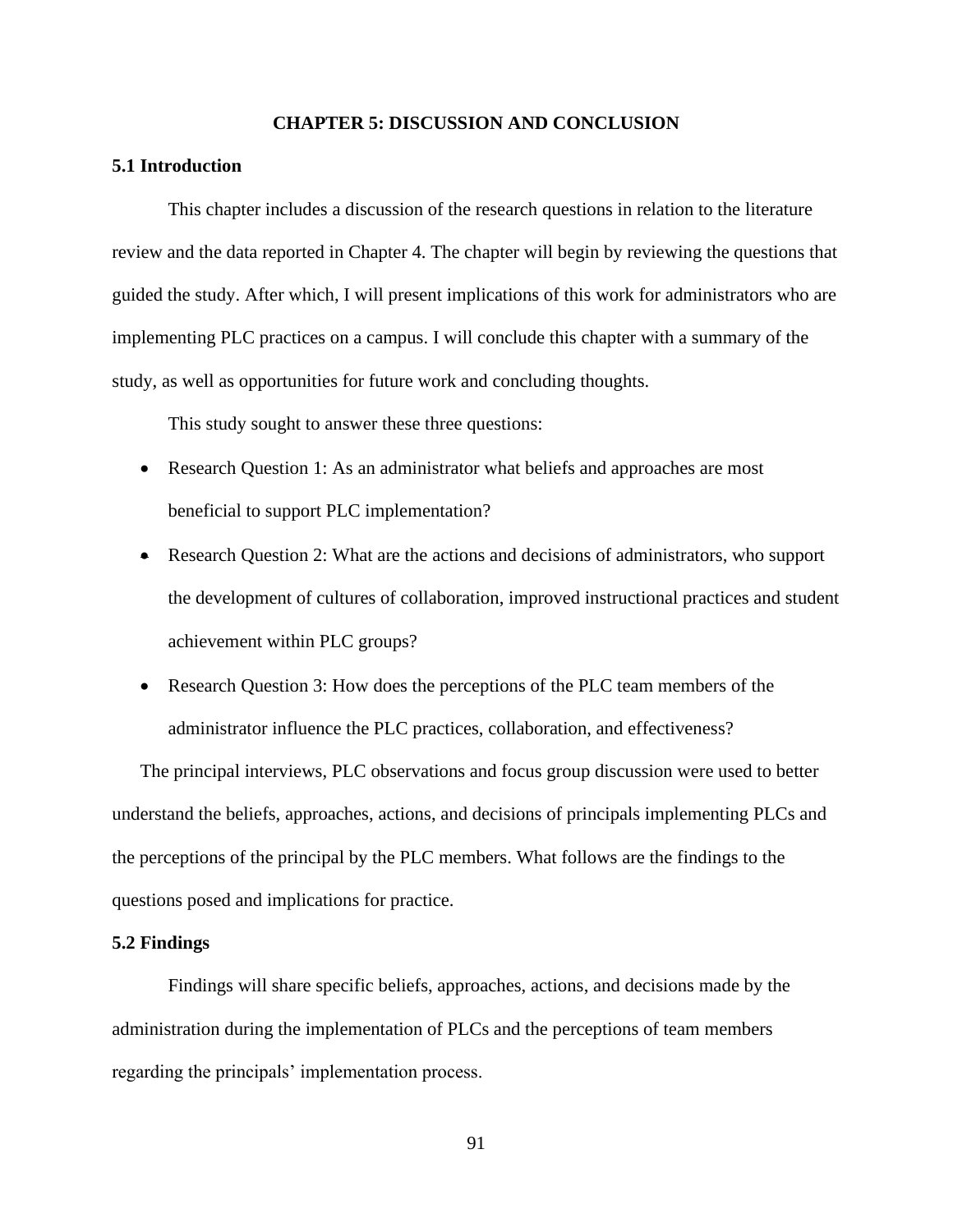# *5.2.1 As an administrator what beliefs and approaches are most beneficial to support PLC implementation?*

The National Association of Elementary School Principals (2019) states that there are three pillars of effective principalship: building culture, empowering people, and optimizing systems which were demonstrated by Ms. Ericsson in this project. In these weekly structured PLC meetings, shared leadership was developed between the teachers, instructional leadership, and the administrators to support effective PLC practices that built a culture to empower teachers in instructional decision-making. An administrator will build shared instructional leadership capacity by connecting learning and leading (Lambert, 2005). This was observed in the observation of PLCs through teacher discussion where teachers were able to learn from one another and their instructional coaches while making instructional decisions regarding lessons, assessment results, and instructional timelines. The study also found that through shared leadership the PLC members at Jamestown HS valued the PLC as a time of collaboration with department members, instructional support personnel, and administrators. Ms. Ericsson supported collaboration and teamwork, and teachers were able to participate in developing a shared vision and the decision-making process to support student achievement (Buttram, & Farley-Ripple, 2016, Thompson et al., 2004; Marks & Printy, 2003). These collaborative efforts found that teacher collaboration in PLCs with strong administrative support served as a predictor for student achievement (Woodland, 2016). This shared responsibility required consistent weekly collaboration where critical instructional discussion occurred, and team decision-making was supported. The teachers and administration were disciplined and committed to the weekly collaborative PLC process and action research where development and knowledge was continuous and shared by the entire school to create results (Thompson et al., 2004). Supporting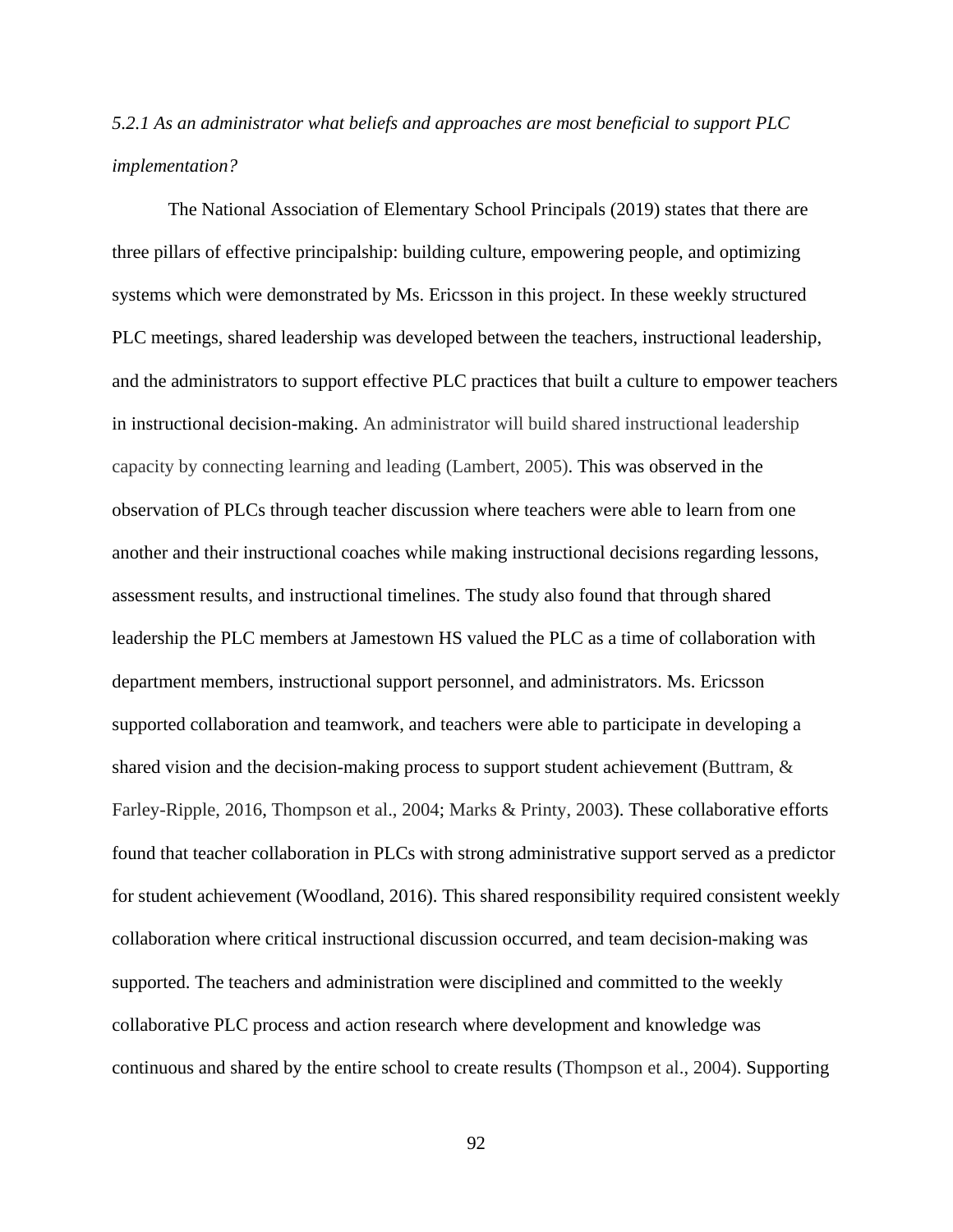the findings of DuFour & DuFour, 2013, in implementing PLCs Jamestown HS developed these setting for shared decision making, dispersed leadership, staff empowerment, and collaboration that demands the attention, energy, effort, and support from the team.

This project's research findings supported the literature by identifying the responsibility of the campus principal in developing the campus culture. It was founded that the principal developed the culture of professional learning communities through the development of a campus-wide mission and vision and consistent collaborative team meeting practices. A central responsibility of the campus principal found in the literature is the coordinating of a campus mission, vision, and goals which Ms. Ericsson developed in collaboration with her team and reviewed annually (Alvoid, 2014). Ms. Ericsson also established a culture of high academic achievement setting high expectations in team goals, held teachers and students accountable for the learning, and built shared values in a trusting environment (Buttram, & Farley-Ripple, 2016). Papa et al., (2002) (as cited in Fuller, 2011) found that creating a positive campus culture supports a principal's influence on the people working in their schools. The relationships developed between teachers, administrators, and instructional coaches in weekly PLCs influenced the perceptions of teachers and when all were seen as instructional leaders and knowledgeable, Ms. Ericcson was able to influence practice through "seed" questions and guidance.

This project also found that the PLC offered opportunities for administrators to identify coaching opportunities for teachers and gave them additional avenues to support teacher growth. Also, found at the campus was the importance of celebrations along the path of PLC implementation. As the teams evolved the principal took time in a weekly newsletter and in team meetings to celebrate their collaborative teaming efforts, improved student achievement, and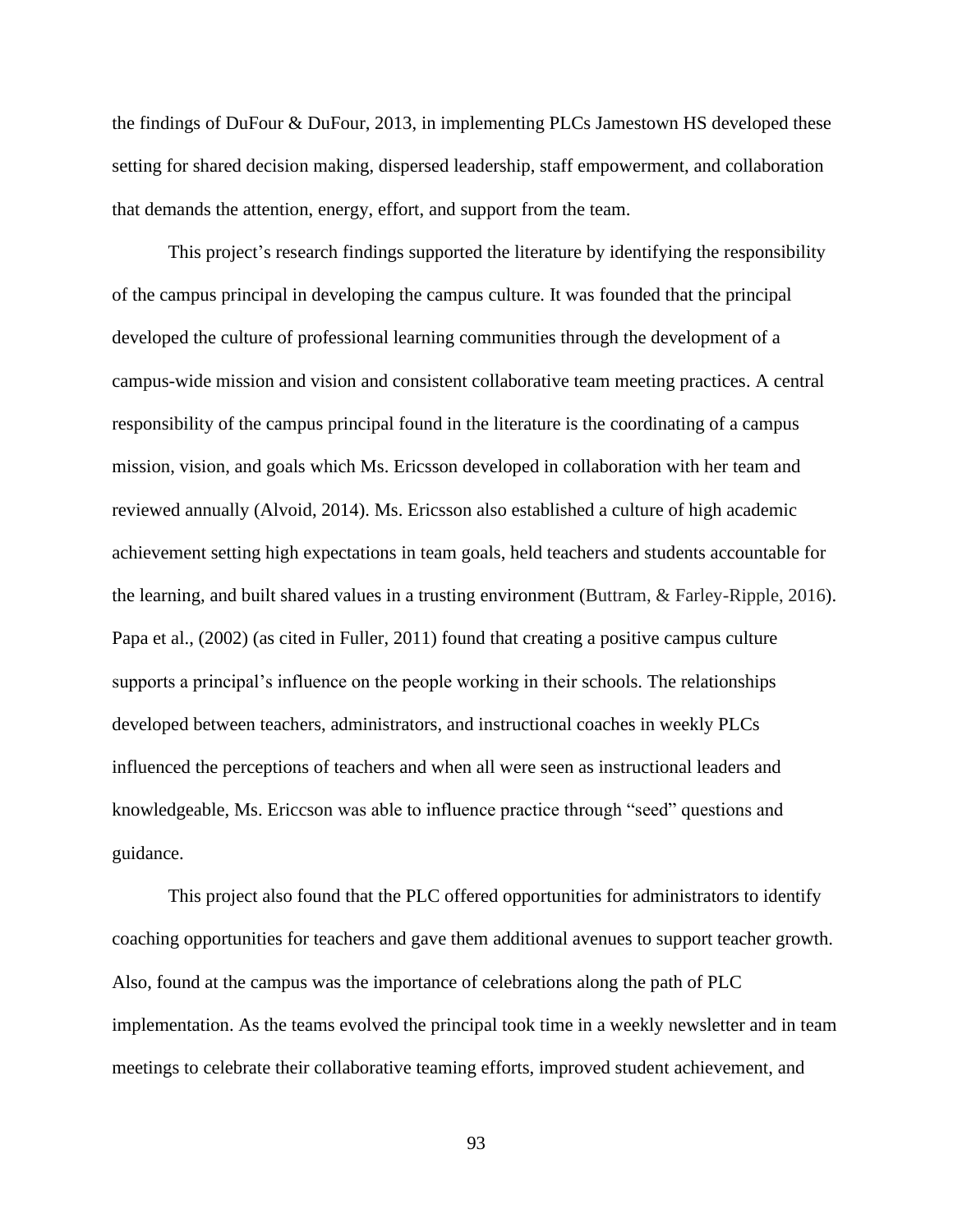improved instructional practices. Finally, the shaping of Ms. Ericsson's beliefs and approaches was established in her principal preparation and training and participating in book studies, Solution Tree training, and visiting a high school with full implementation.

The principal observed implementing collaborative PLC practices had a depth of knowledge and experience with these practices. This knowledge was ascertained through book studies, professional development and with firsthand experiences and observations.

The principal valued shared leadership with campus leadership (assistant principals and instructional coaches) and classroom teachers who are the experts in their instructional settings. The principal understood that she was not there to run the meeting but to support the work of the meeting. The principal was skilled in communication understanding how to contribute to the dialogue and coaching opportunities presented in PLC meetings such as asking "seed questions" while members of the PLC have opportunities to share decision making regarding instruction, assessment, differentiation, timelines, and the implementation of campus wide initiatives. Through practices of shared leadership, the principal ensured collaborative team agendas between team leads, instructional support personnel and administrators were being developed. The principal valued team collaboration between all personnel which resulted in team interdependence.

The principal understood her role and the significance of her approach in developing a campus culture beginning with the development a collective campus mission and vision. When implementing PLCs, the principal needed to have a clear plan in order to provide clear and explicit direction to the team. PLC practices contribute to the entire campus culture and are opportunities for teams to demonstrate respect, preparedness, show appreciation for the value of time, have honest conversations, and build united teams. Through such practices, relationships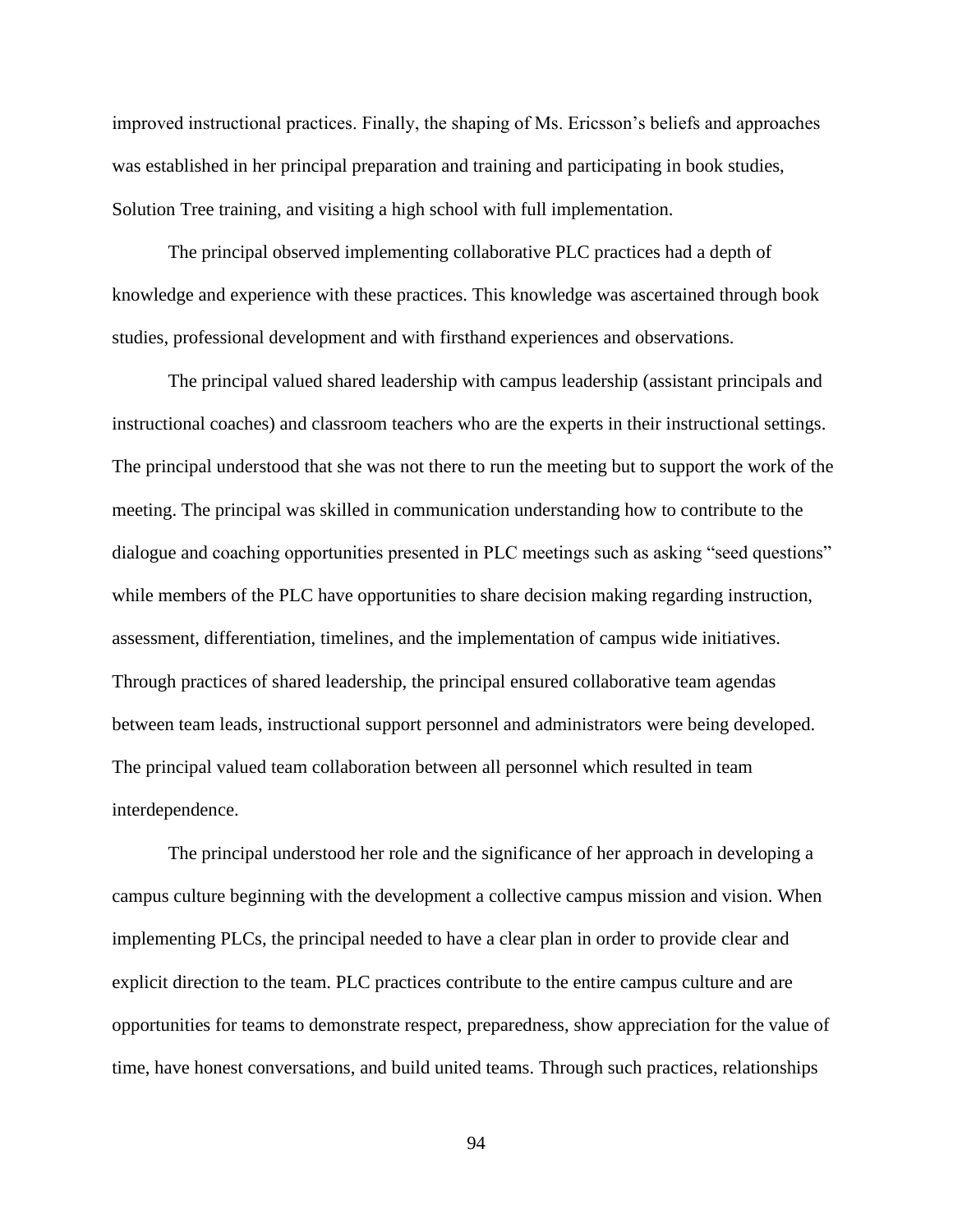became stronger within teams and members understood the value and importance of this teaming. In building these relationships, the principal understood and was able to implement practices of action research for assessment and instruction. As teachers continued to participate weekly in the practice of discussing instruction and analyzing assessment strengths and areas of instructional concern emerged leading to conversations regarding ways to address these areas of concerns. These conversations required open and honest conversation along with receptivity by all members to approach this dialogue and input with a growth mindset considering changes in instructional practices that will most benefit students' academic achievement. The principal also understood that in the development of PLCs there was a need for differentiation for teachers through this process and she was able to provide the coaching and support to their teams.

Overall, the principal understood that PLC implementation is a challenging process of growth and development and through this process team members need to be appreciated and recognized for the work accomplished.

*5.2.2 What are the actions and decisions of administrators, who support the development of cultures of collaboration, improved instructional practices and student achievement within PLC groups?*

One of Ms. Ericsson's initial steps to PLC implementation was developing a master schedule that reflected weekly time for teams to have these meetings. This time needs to be consistent and honored. The research also supports principals being aware of and collaborating with each team to develop a campus culture and teams that prioritize the PLC scheduling and time (Broin & Leaders, 2015).

PLC practices need to be timely, relevant, provide necessary resources, and support a continuous culture of learning and improvement (Buttram, & Farley-Ripple, 2016). During the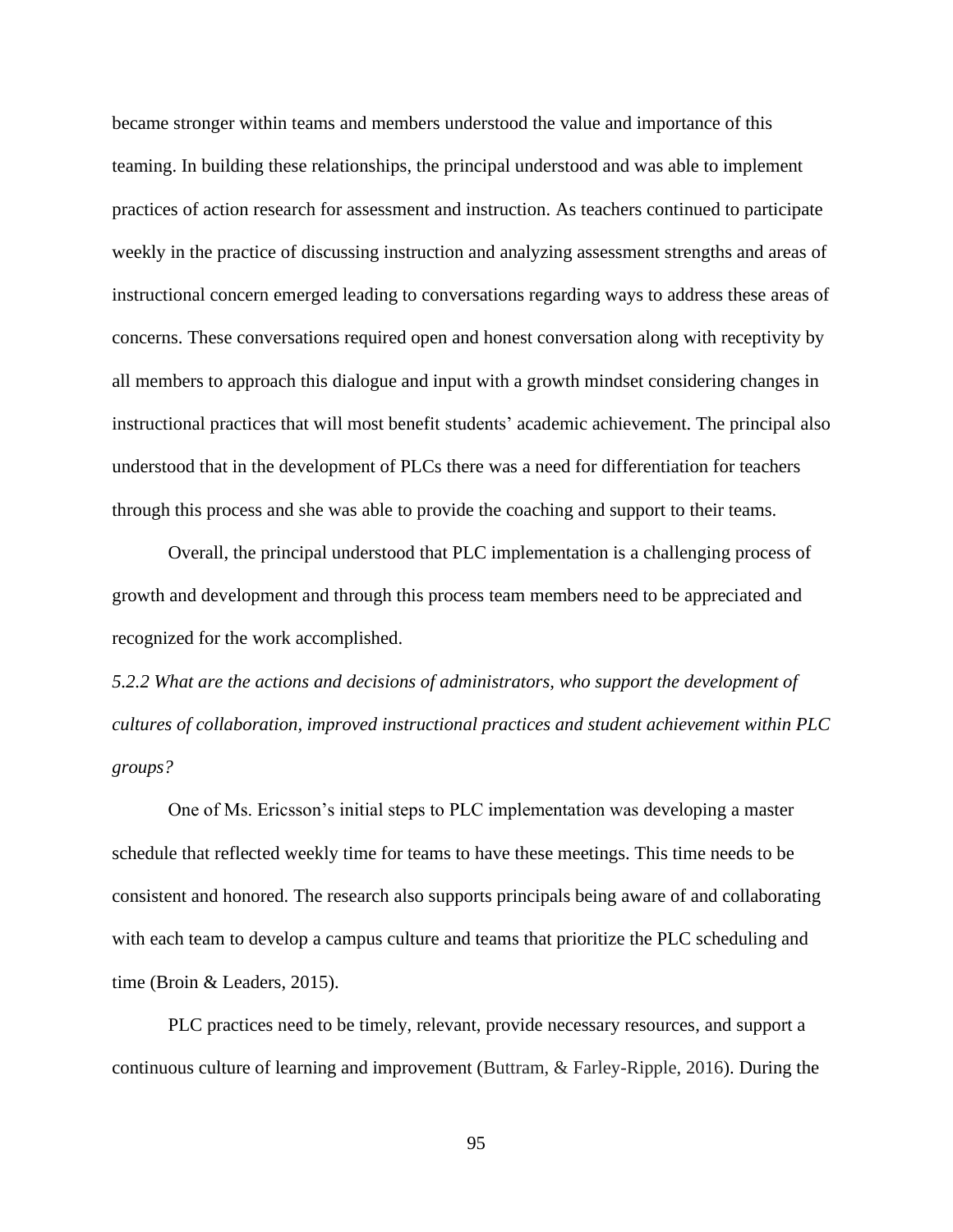PLCs observed the principal along with the leadership team ensured that PLC practices were consistent across the campus focusing on instruction and student learning. Accountability, responsibility, and consistency are further supported through weekly documents of PLC agendas, meeting minutes, and data learning logs.

In developing PLCs, Ms. Ericsson created a system of establishing member roles and responsibilities to ensure the participation and accountability of each team member. The roles observed included facilitator, data gatherer, note taker, and timekeeper; with these varied roles, each member of the team has a sense of ownership and accountability. Broin and Leaders (2015), while conducting a case study with New Leaders to develop policy recommendations, found that creating support roles and promoting differentiated leadership positions to meet school and individual needs will create a campus culture where teacher leadership skills and responsibility will rise. As such, it was a part of the principal's role to participate in these teams with knowledge of the content and instructional practices serving as an instructional leader.

PLC meetings provide opportunities for communication where honest instructional questions, advice, and critical input are provided (Sterrett, 2009). In the PLCs, observed teams discussed curriculum, instructional strategies, and assessment data analysis. They identified classrooms where students were performing well and those teachers shared their instructional approaches always being mindful that it was not that one way of teaching was better than the other, but more importantly what is the best way to meet student needs and ensure the learning which will result in improved instructional practices and improved student achievement. In PLC meetings, teachers used the PLC short cycle to identify what needed to be taught (curriculum), to identify how the learning will be measured (assessment), what to do for students who might struggle or master the lesson (differentiation) and discuss specific instructional strategies that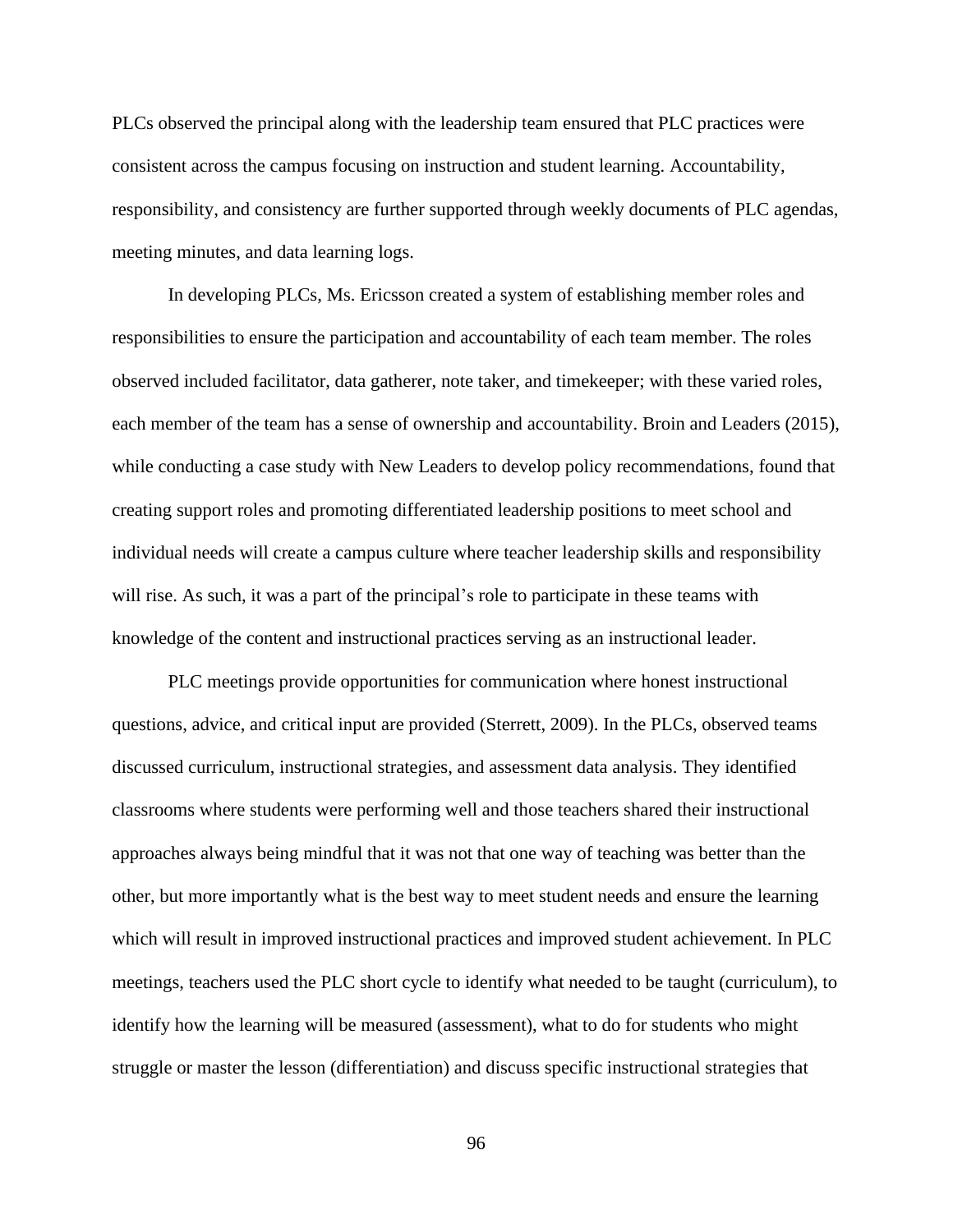support student academic gains. This observation was a model of systems thinking where bodies of knowledge helped identify patterns of thinking and possibilities for change (Thompson et al., 2004).

To support PLC implementation, Ms. Ericsson provided the team with opportunities for professional development via a campus-wide book study and Solution Tree training. Through PLC meetings, Ms. Ericsson and the C&I team continue to identify areas in need of support and professional development for both PLC teaming and instructional practices. In collaboration, teachers with principals identify areas of student and instructional strengths and needs to create professional development plans to ensure growth (Marks, 2003).

When implementing PLCs, the principal provided professional development regarding PLC implementation and practices to all participating members. She began with the leadership team, instructional coaches, and classroom teachers to build shared knowledge and systems thinking. The principal ensured that clear campus and department goals were established to guide the work of PLCs and daily practice. The principal ensured that the master schedule made time for weekly PLC meetings to occur to provide the opportunity and structures for teams to work together toward goal achievement. In the PLC setting, the principal ensured that members had roles to support the processes and accountability while understanding their role in this setting as an instructional leader to support teams and student achievement. As an instructional leader, the principal was then able to contribute to PLC dialogue and support teams. In PLCs through shared leadership and decision making, the principal empowered team members to develop instructional and assessment timelines. The principal had deep knowledge and understanding of the short cycle of instruction and data analysis. With this knowledge, she had a plan for implementation that supports focused and consistent practices with shared accountability.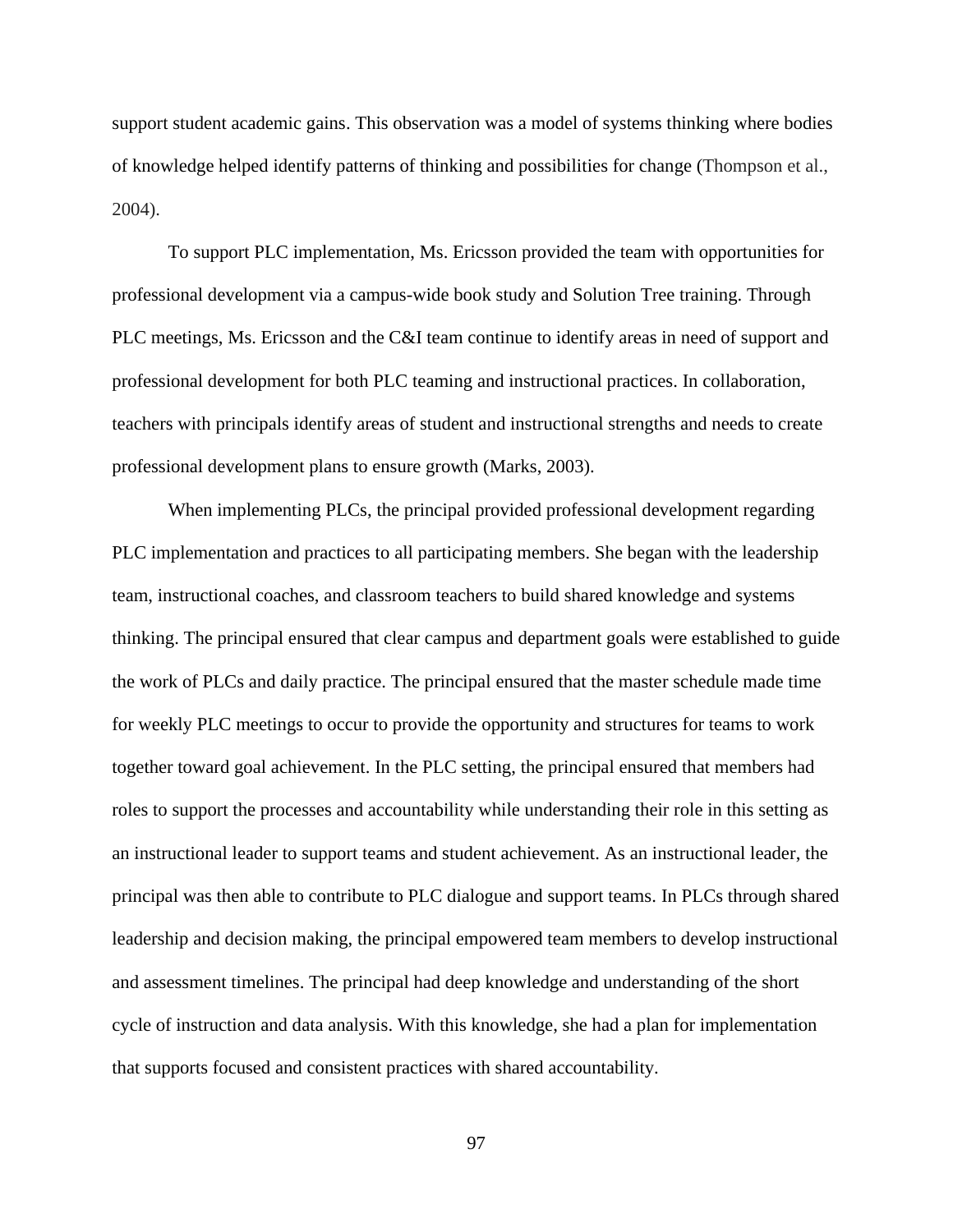The principal implemented clear expectations for communication to support PLC conversations being driven by the teachers, reflective, student-centered, and focused on problem solving to build connections with team members and stronger daily communication. Communication addressed instructional strategies, assessment, curriculum, differentiation resulting in student academic gains.

*5.2.3 How does the perceptions of the PLC team members of the administrator influence the PLC practices, collaboration, and effectiveness?* 

"As the organization's instructional leader, the principal is the primary source of assistance and monitoring" (Angelle, 2006, as cited in Fuller, 2011, p. 179). It was perceived by the focus group members that the principal's role was to develop the C&I or support team, to provide training and to be the role model by consistently reiterating in actions and decisions that PLC practices are the expectation and norm of the campus. Team members at Jamestown HS valued the time and consistent PLC practices implemented by Ms. Ericcson. It was also founded that when teachers and instructional support personnel felt the responsibility of a culture of shared leadership with their campus principal and administrative staff, they felt supported and were more willing and able to communicate and collaborate regarding curriculum, instructional strategies, and assessment. Focus group members felt that the administrators working with their PLC team had strong content knowledge providing them the ability to serve as instructional leaders. Team members felt that their voices and opinions mattered in decision-making. They also appreciated the support, expertise, and "big picture" insight of administrators and instructional coaches. As the teachers' immediate supervisor, focus group members believed it was part of the principals' responsibility to oversee through classroom walkthroughs that the work of PLCs was aligned to instructional practices in the classroom setting.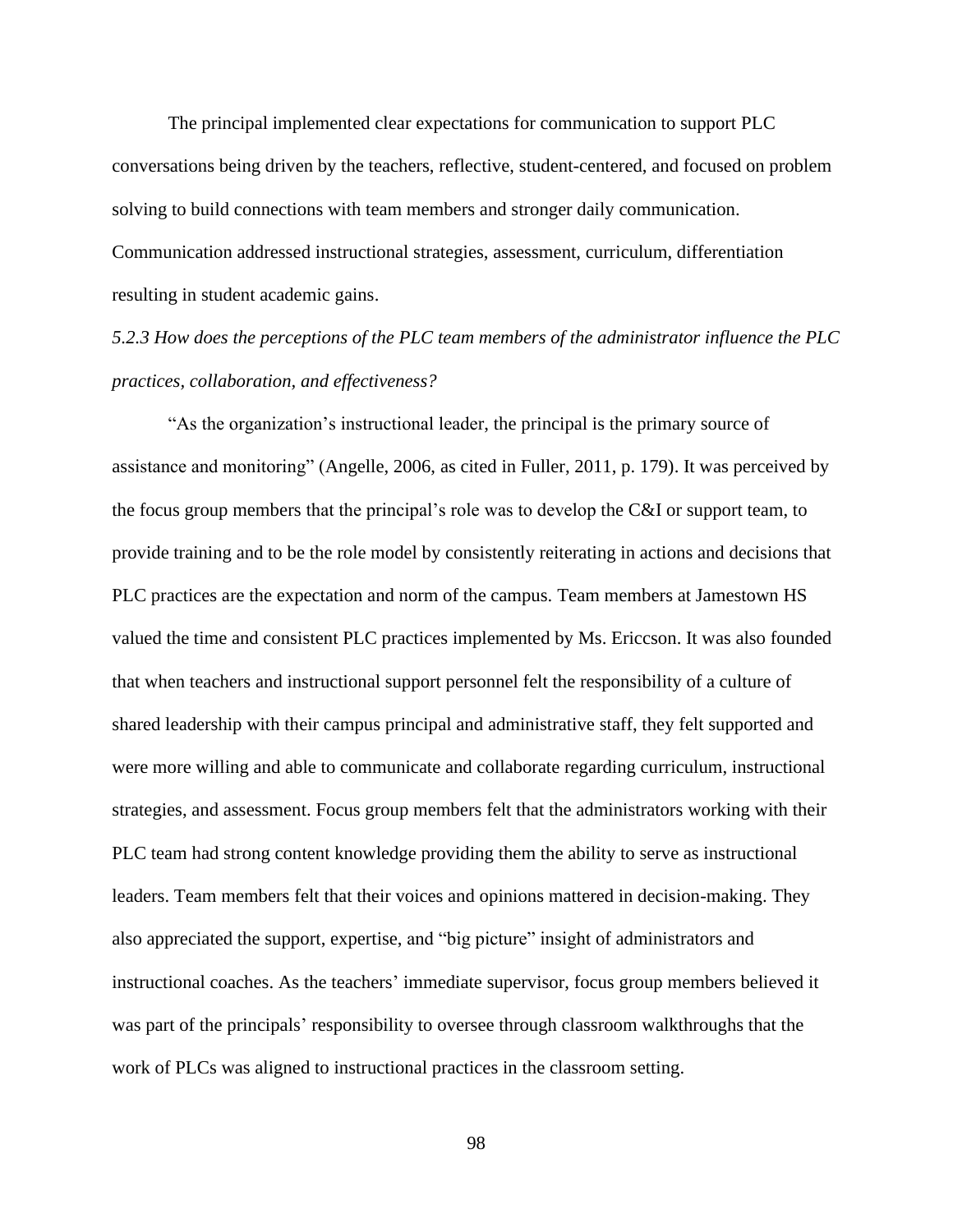#### **5.3 Conclusion**

PLCs have been in practice for more than 20 years but making the PLC meeting more than a weekly meeting and transforming them into meetings that improve student achievement and instructional practices is the responsibility of the campus principal as noted by Texas Education Agency (TEA) in the Texas Principal Standards (2014). Knowing and understanding the principals' beliefs and approaches in accomplishing this is critical to support implementation. Principals need to develop a campus mission and vision so the team has clear goals and objectives, and PLC practices can support these instructional and student goals. Principals need to understand that PLC implementation provides the opportunity to share the leadership with classroom teachers and instructional coaches as a principal cannot possibly coach every teacher or be in every class setting daily. Principals need to value this collaboration and decision-making approach. This needs to be evident in their actions and decisions by setting weekly time for these meetings, implementing consistent practices, and being instructional leaders in these settings to support each team's transformation into true collaborative teams supporting instructional improvement and student achievement.

#### **5.4 Recommendations for principals implementing PLCs**

The following recommendations for practice and policy are based on this study's findings. Principals implementing PLC practices need to develop a culture with a clear mission and vision set for these practices. They need to clearly articulate these expectations to each member of their faculty and each team. Principals need to provide PLC members with training on PLC practices. This can be done via a book study or through training such as Solution Tree training. When the professional development is completed, principals need to continue to support the implementation of these practices through attendance to meetings and acting as instructional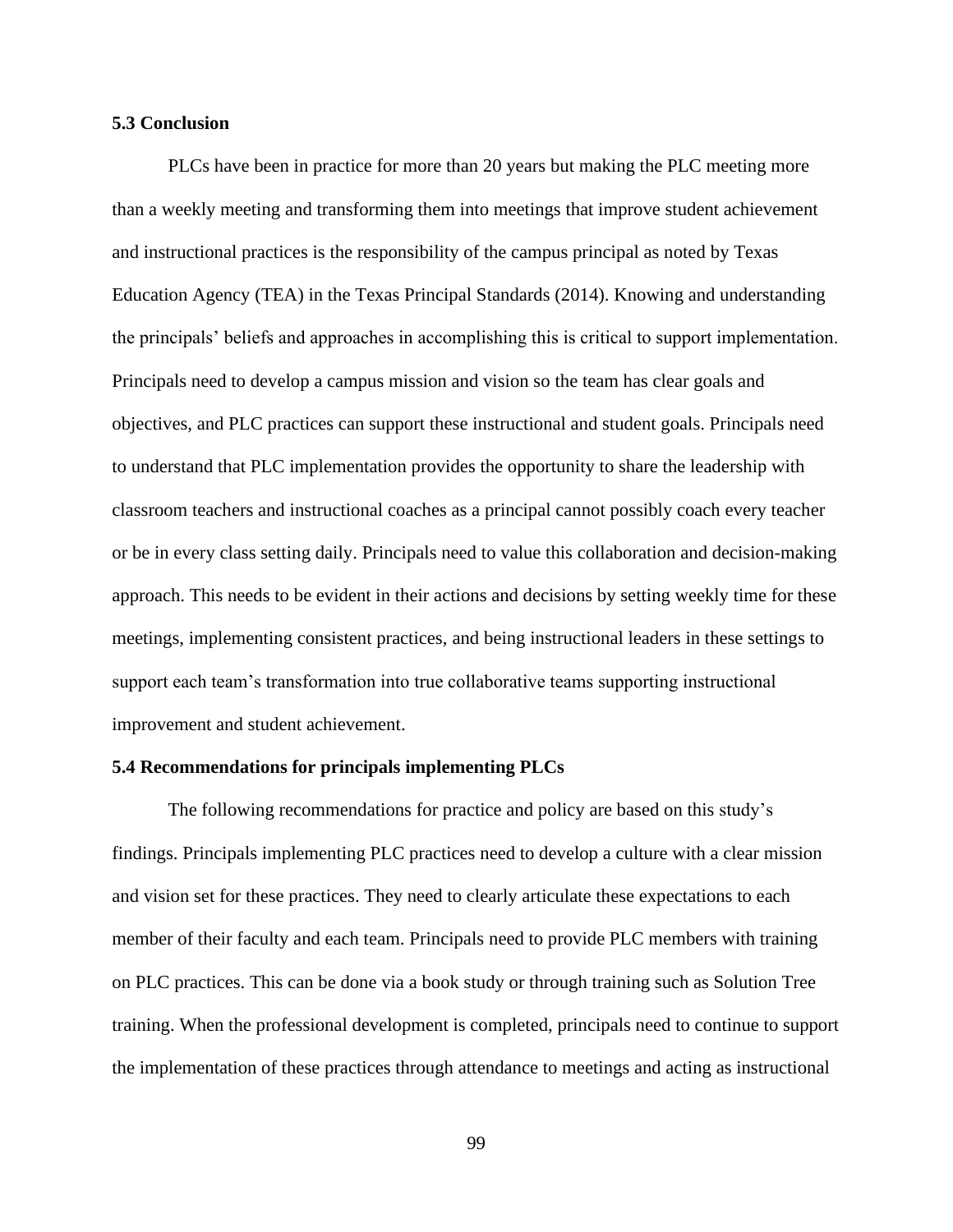leaders in these meetings. They need to ensure that teams have weekly time to meet. Consistent PLC practices and protocols such as meeting agenda, minute and data analysis templates need to be implemented. Meeting members can be assigned roles to encourage collaboration, accountability, and increased commitment. Meeting discussion needs to focus on curriculum, instructional strategies and the data analysis of assessments and members need to have a sense of ownership in the decision-making process building capacity development and productivity.

Principals wanting to implement PLC practices need to have preparation, training, and knowledge regarding PLC practices. The principal can begin by providing the same training opportunities for their teams to better begin the dialogue and implementation of PLC practices. They need to believe in and value shared leadership, collaboration and shared decision making and be clear about what this looks like in practice (Buttram & Farley-Ripple, 2016, Lambert, 2005). They need to understand their role in building a campus culture conducive to this setting with a collaborative and clear mission, vision, and goals focused on student growth and achievement (Alvoid, 2013, Woodland, 2016). The campus needs to practice action research through review of the short cycle of instruction and data analysis consistently focusing on improved instructional practices and improved student achievement. The principal needs to be skilled in coaching teachers through the implementation of PLCs and with instructional practices to build human capital. During PLC meetings the administrator is listening to the dialogue to identify how to best support teachers. Principals can help teachers to analyze data, develop classroom-level goals, and observe and provide feedback on their instructional practice. (Broin, & Leaders, 2015). Principals coach teachers by asking questions for reflection and analysis of practices and guiding them through the reflective process focused on identifying ways to improve instructional practice and build content and skill knowledge. As instructional leaders'

100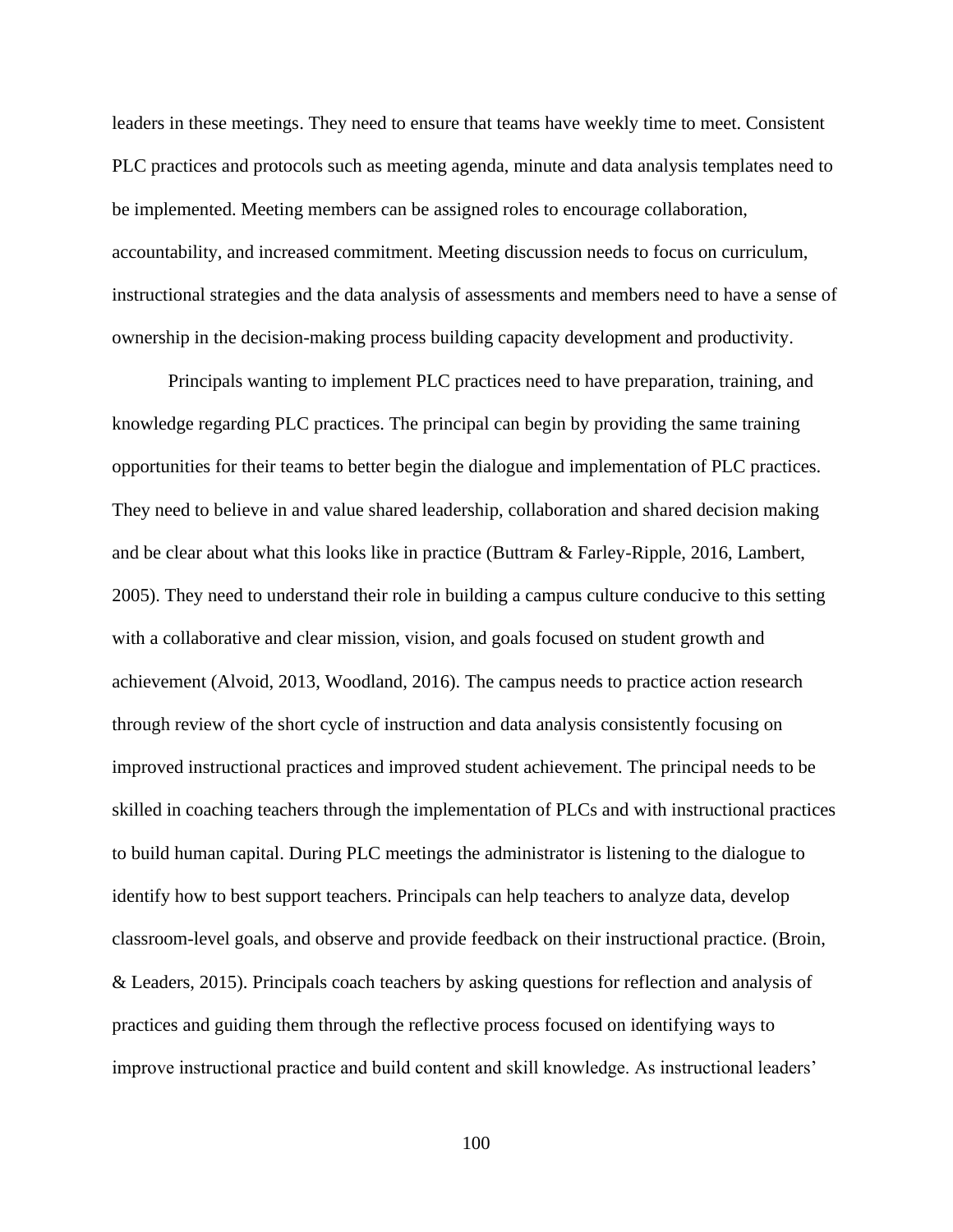principals should be collectively focused on adult learning and student learning. (Christiansen, & Robey, 2015). The principal also needs to value relationship building through the development of shared values and the creation of a trusting environment (Buttram & Farley-Ripple, 2016). Principals need to value and celebrate the work of the team throughout the process of PLC implementation.

The principal needs to ensure time is provided for these weekly meetings (Broin  $\&$ Leaders, 2015). Principals need to implement clear PLC practices and procedures for their teams with commitment to these practices to include meeting agenda, minutes, data analysis tools and member roles while understanding their role as an instructional leader (Broin & Leaders, 2015, Thompson et al., 2004). Through the implementation of PLCs, principals will develop processes of systems thinking regarding instructional strategies, assessment, curriculum, and differentiation (Thompson et al., 2004). Principals need to establish and value communication that is honest, critical, and open to input (Sterret, 2009).

#### **5.5 Recommendations for future research**

Suggestions for future research include understanding the development of a campus-wide professional learning community and the varied teams both instructional and staff (such as office, custodians, paraprofessionals) conducting collaborative team meetings and the dynamics between these team meetings in developing the campus-wide PLC. Understanding the impact that a campus wide professional learning community can have on a campus and community and the implications to student achievement is critical to continued PLC improvement practices.

Studies can also continue to support the principals' role by taking the next step of how the principal makes the connection from the PLC meeting to the classroom setting full circle to improve student achievement. Effective PLCs need to have changed classroom instructional

101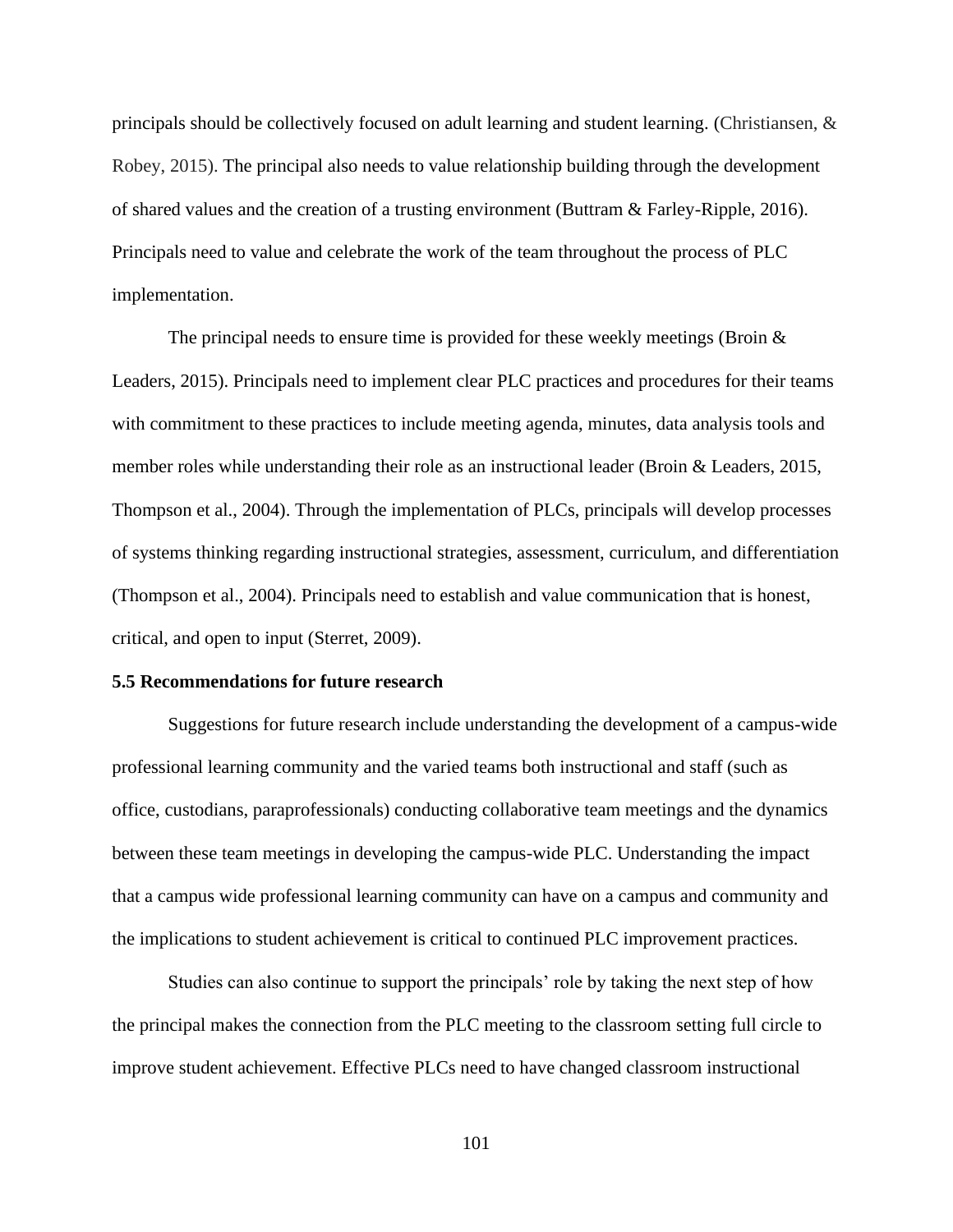practices for improved student achievement. Identifying how a principal strategically supports aligning these practices is another area of continued study.

Finally, there could be a recommendation for both local district and state policy to require the implementation of professional learning communities. Implementation of collaborative PLC practices have proven to show improved student achievement yet there are still many school systems where these collaborative practices are not occurring, and teachers work in isolation. With district wide implementation this would require professional development and systems for implementation,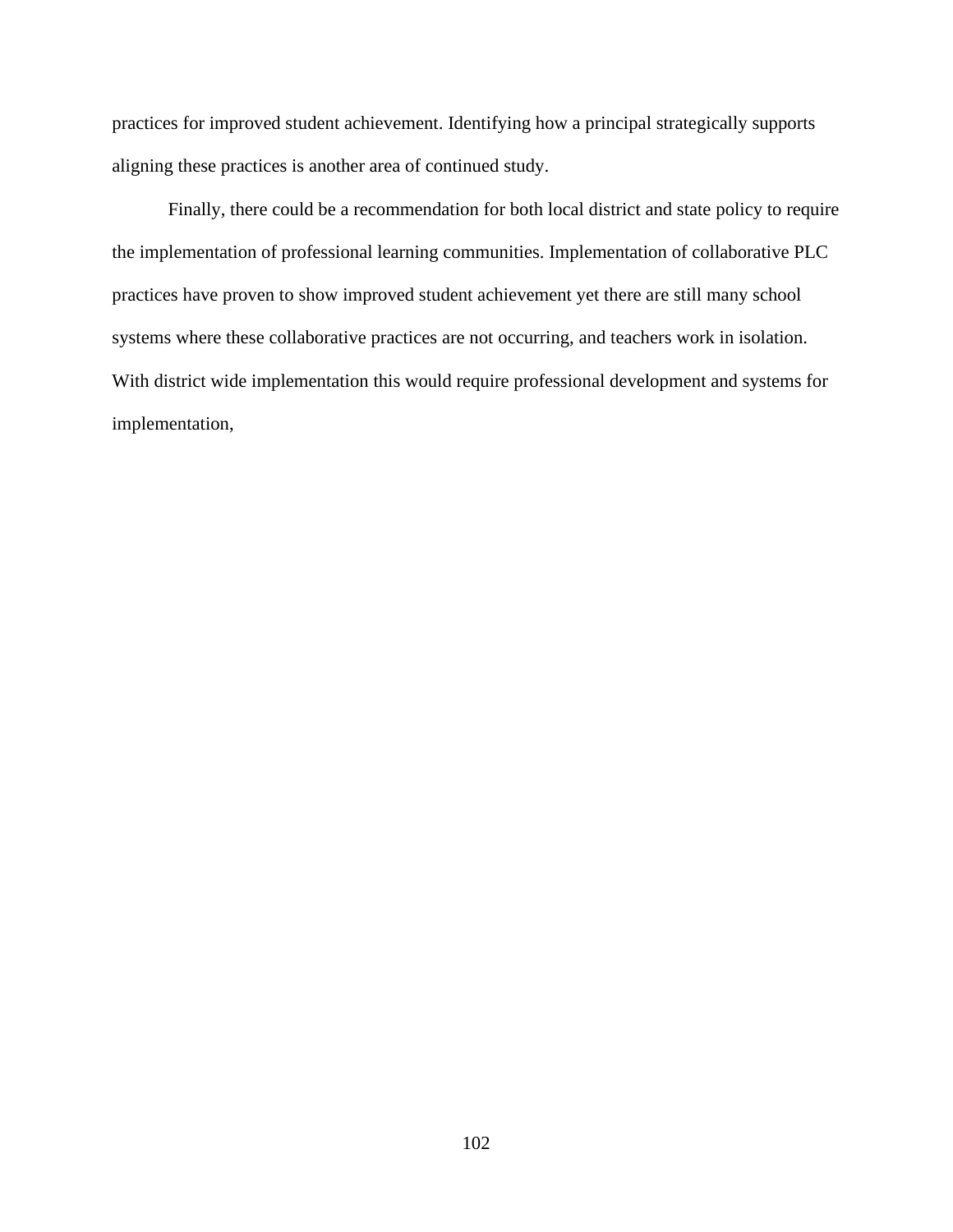#### **REFERENCES**

19 Part 2 Tex. Admin.Code §149.2001 (2014)

AllThingsPLC, (2016). History of PLC, Solution Tree.

AllThingsPLC, (2016). Glossary of Key Terms and Concepts, Solution Tree.

- Alvoid, L., Black, W. L., Jr., & Center for, A. P. (2014). *The changing role of the principal: How high-achieving districts are recalibrating school leadership.* Center for American Progress.
- Bolman, L. & Deal, T. (1997). Reframing organizations: Artistry, choice, and leadership (2nd ed.). San Francisco: Jossey-Bass.
- Broin, A., & Leaders, N. (2015). *Leading from every seat: Empowering principals to cultivate teacher leadership for school improvement. version 1.0* New Leaders.
- Burch, P., Theoharis, G. & Rauscher E. (2010). Class size reduction in practice: Investing the Influence of the Elementary School Principal Educational Policy, (24) 2: pp. 330-358.
- Burnette, B. (2002). How we formed our community: Lights and cameras are optional, but action is essential. *Journal of Staff Development, 23*(1), 51-54.
- Buttram, J. L., & Farley-Ripple, E. N. (2016). The role of principals in professional learning communities. *Leadership and Policy in Schools*, *15*(2), 192-220.
- Celoria, D., & Roberson, I. (2015). New principal coaching as a safety net. *Educational Leadership and Administration: Teaching and Program Development, 26*, 86-99.
- Christiansen, T. & Robey, P. (2015). Promoting systemic change through the integration of professional learning community practices with Glasser quality schools. *International Journal of Choice Theory and Reality Therapy*, *35*(1), 7.

Conley, D.T., & Goldman, P. (1994) Ten propositions for facilitative leadership. In J. Murphy &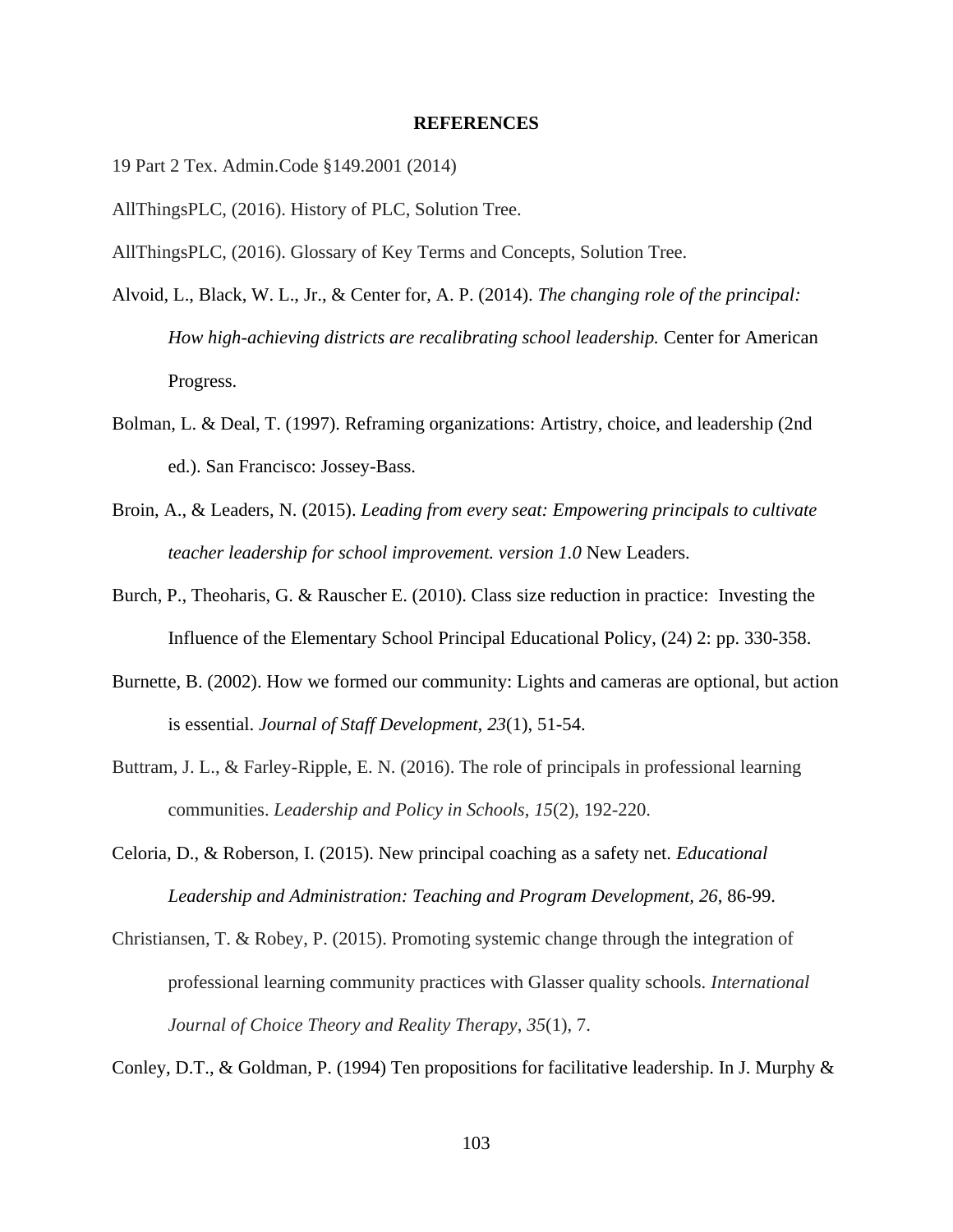K. S. Louis (Eds.), *Reshaping the principalship: Insights from transformational reform efforts* (pp. 237-262). Thousand Oaks, CA: Corwin Press.

- Coviello, J. C., & DeMatthews, D. (2016). "This too shall pass": A new principal's experience with school improvement. *Journal of Cases in Educational Leadership, 19*(2), 43-51.
- Creswell, J. W., & Poth, C. N. (2016). *Qualitative inquiry and research design: Choosing among five approaches*. Sage publications.
- DuFour, R., & DuFour, R. (2009). *Revisiting professional learning communities at Work®: New Insights for Improving Schools*. Solution Tree Press.
- DuFour, R., & DuFour, R. (2013). *Learning by doing: A handbook for professional learning communities at work TM* Solution Tree Press.
- DuFour, R., DuFour, R., Eaker, R., Many, T. W., & Mattos, M. (2016). *Learning by doing: A handbook for professional learning communities at work.* Bloomington, IN: Solution Tree Press.
- DuFour, R., & Eaker, R. (2009). *Professional learning communities at work tm: best practices for enhancing students' achievement*. Solution Tree Press.
- Dweck, C. (2016). What having a "growth mindset" actually means. *Harvard Business Review*, *13*, 213-226.
- Fullan, M. (2007). The New Meaning of Educational Change. London and New York.
- Fuller, E., Young, M., & Baker, B. D. (2011). Do principal preparation programs influence student achievement through the building of teacher-team qualifications by the principal? an exploratory analysis. *Educational Administration Quarterly, 47*(1), 173-216.
- Foskett, J. M., & Wolcott, H. F. (1966). *Self-images and community images of the elementary school principal--findings and implications of a sociological inquiry*.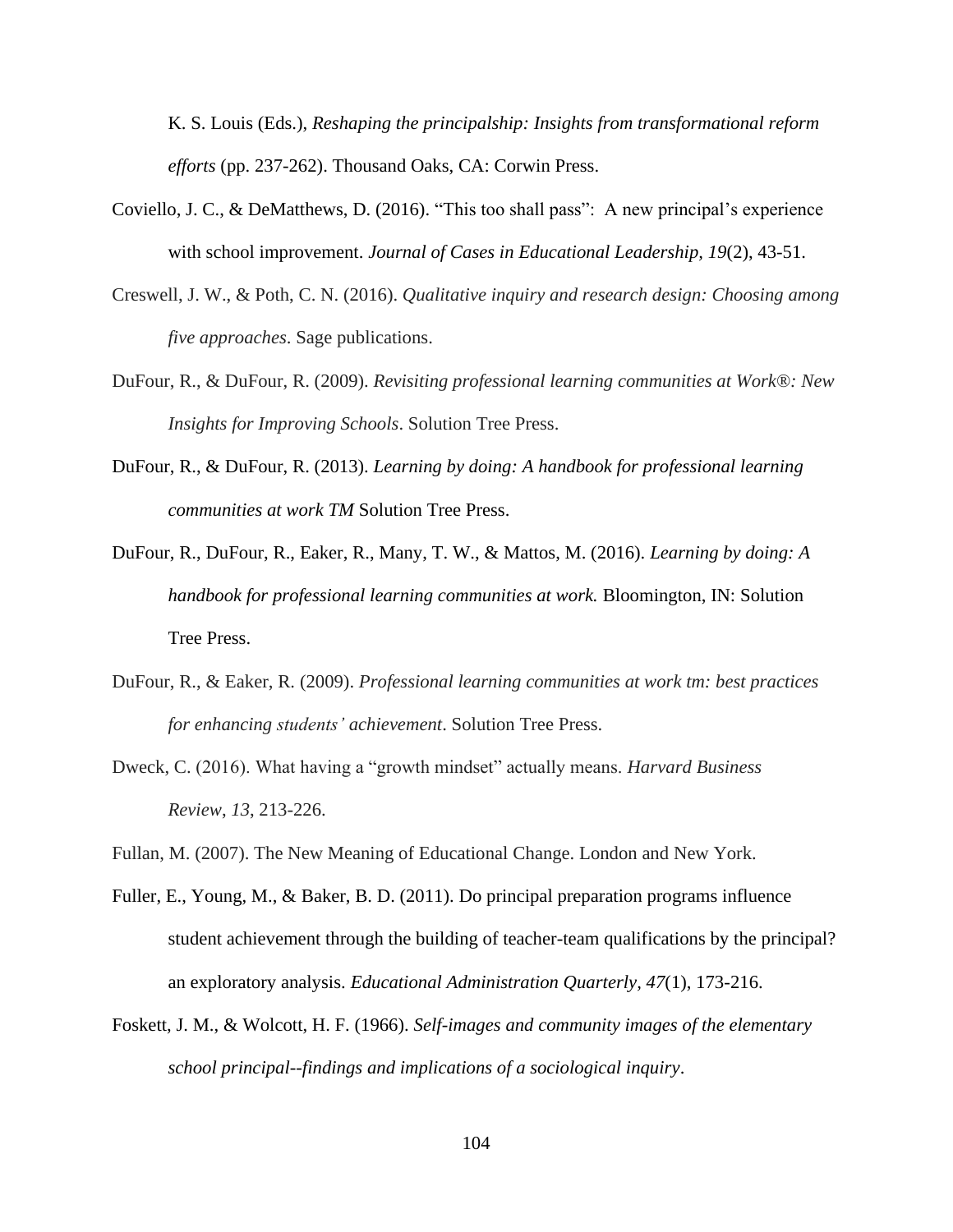- Gentilucci, J. L., Denti, L., & Guaglianone, C. L. (2013). New principals' perspectives of their multifaceted roles. *Educational Leadership and Administration: Teaching and Program Development, 24*, 75-85.
- Haberman, M. (2013). Why School Culture Matters, and How to Improve It. *The Huffington Post.*
- Hattie, J. A. C. (2009). Visible learning: A synthesis of over 800 meta-analyses relating to achievement. New York: Routledge.
- Hursen, C., & Eden, D. (2015). The proceedings of 5th world conference on learning, teaching, and educational leadership from school leadership to community leadership. *Procedia - Social and Behavioral Sciences, 186*, 487-494.
- Jacobson, S. L., & Day, C. (2007). The international successful school principalship project (ISSPP): An overview of the project, the case studies, and their contexts. *International Studies in Educational Administration (Commonwealth Council for Educational Administration & Management (CCEAM)), 35*(3), 3-10.
- Jerald, C. (2015). School Culture: The Hidden Curriculum. *Reading Rockets.*
- Knowles, M. (1984). Andragogy in Action. San Francisco: Jossey-Bass.
- Lambert, L. (2002). A framework for shared leadership. *Educational Leadership, 59*(8), 37-40.
- Lambert, L. (2005). Leadership for lasting reform. *Educational Leadership, 62*(5), 62-65.
- Leithwood, K., & Montgomery, J. D. (1982). The role of the elementary school principal in program improvement. *Review of Educational Research, 52*(3), 309-339.
- Leithwood, K., & Jantzi, D. (2000). The effects of transformational leadership on organizational conditions and student engagement with school. *Journal of educational administration*.

Leithwood, K., Janitz, D, and Fernandez, A. (1994) Transformational leadership and teachers'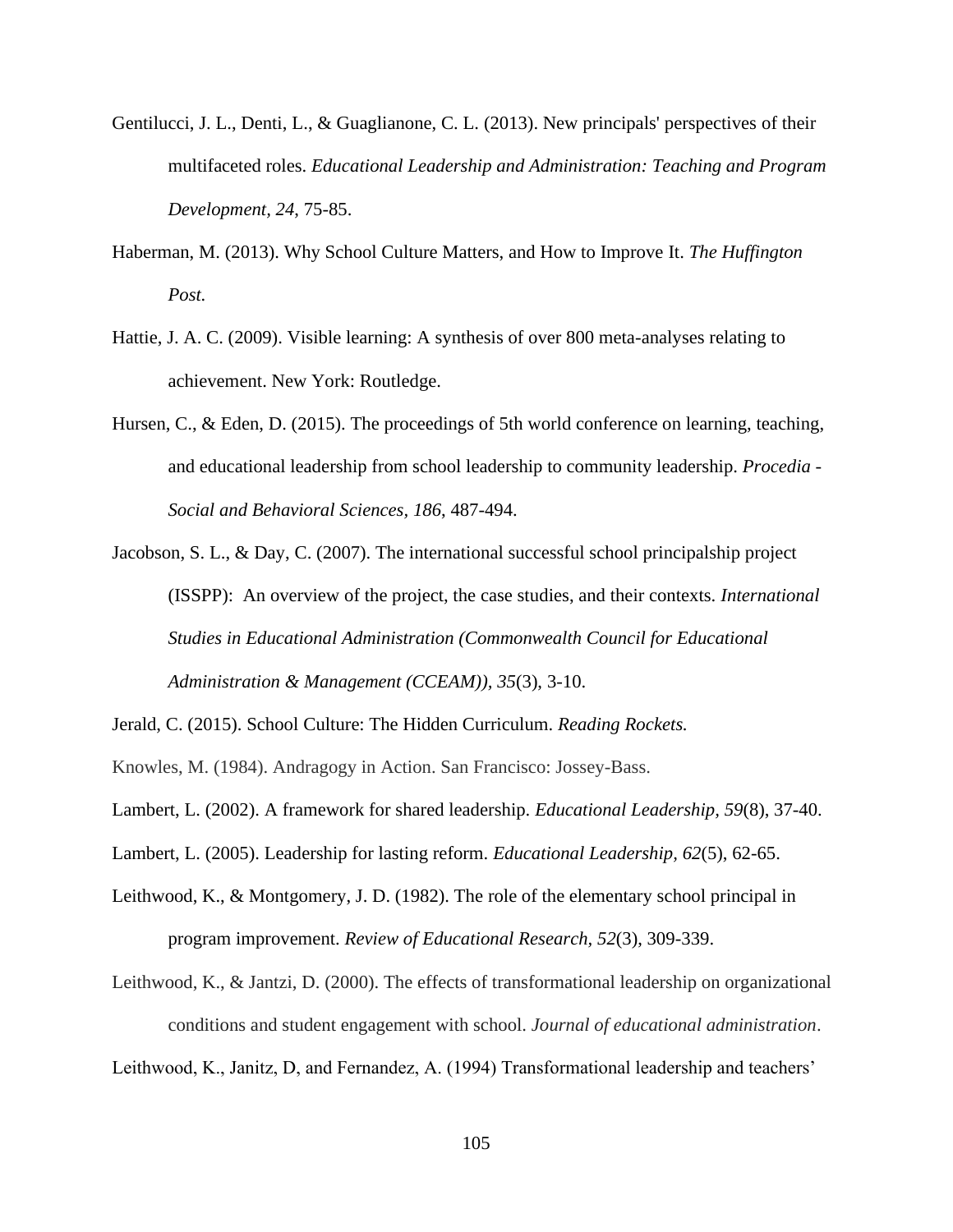commitment to change. In J. Murphy & K. S. Louis (Eds.), *Reshaping the principalship: Insights from transformational reform efforts* (pp. 237-262). Thousand Oaks, CA: Corwin Press.

- Little, J. W., & McLaughlin, M. W. (Eds.). (1993). *Teachers' work: Individuals, colleagues, and contexts*. Teachers College Press.
- Louis, K. S., & Kruse, S. D. (1995). *Professionalism and community: Perspectives on reforming urban schools*. SAGE Publications Ltd.
- Louis, K. S., & Wahlstrom, K. (2011). Principals as cultural leaders. *Phi Delta Kappan*, *92*(5), 52-56.
- Lunenburg, F. C. (2003). Emerging Perspectives: The Usefulness of the Construct of Transformational Leadership in Educational Organizations.
- Marks, H. M., & Printy, S. M. (2003). Principal leadership and school performance: An integration of transformational and instructional leadership. *Educational administration quarterly*, *39*(3), 370-397.
- Meijlof, I. H. (2018). *Reflective dialogue in professional learning communities* (Master's thesis, University of Twente).
- Merriam, S. B., & Tisdell, E. J. (2016). *Qualitative research: A guide to design and implementation*. John Wiley & Sons.
- Moore, B. (2009). Emotional intelligence for school administrators: A priority for school reform. *American Secondary education, 37*(3), 20-28.

Morrissey, M. S. (2000). Professional learning communities: An ongoing exploration.

NAESP. (2019). *Leading Learning Communities*. *Pillars, Practices, and Priorities for Effective Principals.* NAESP.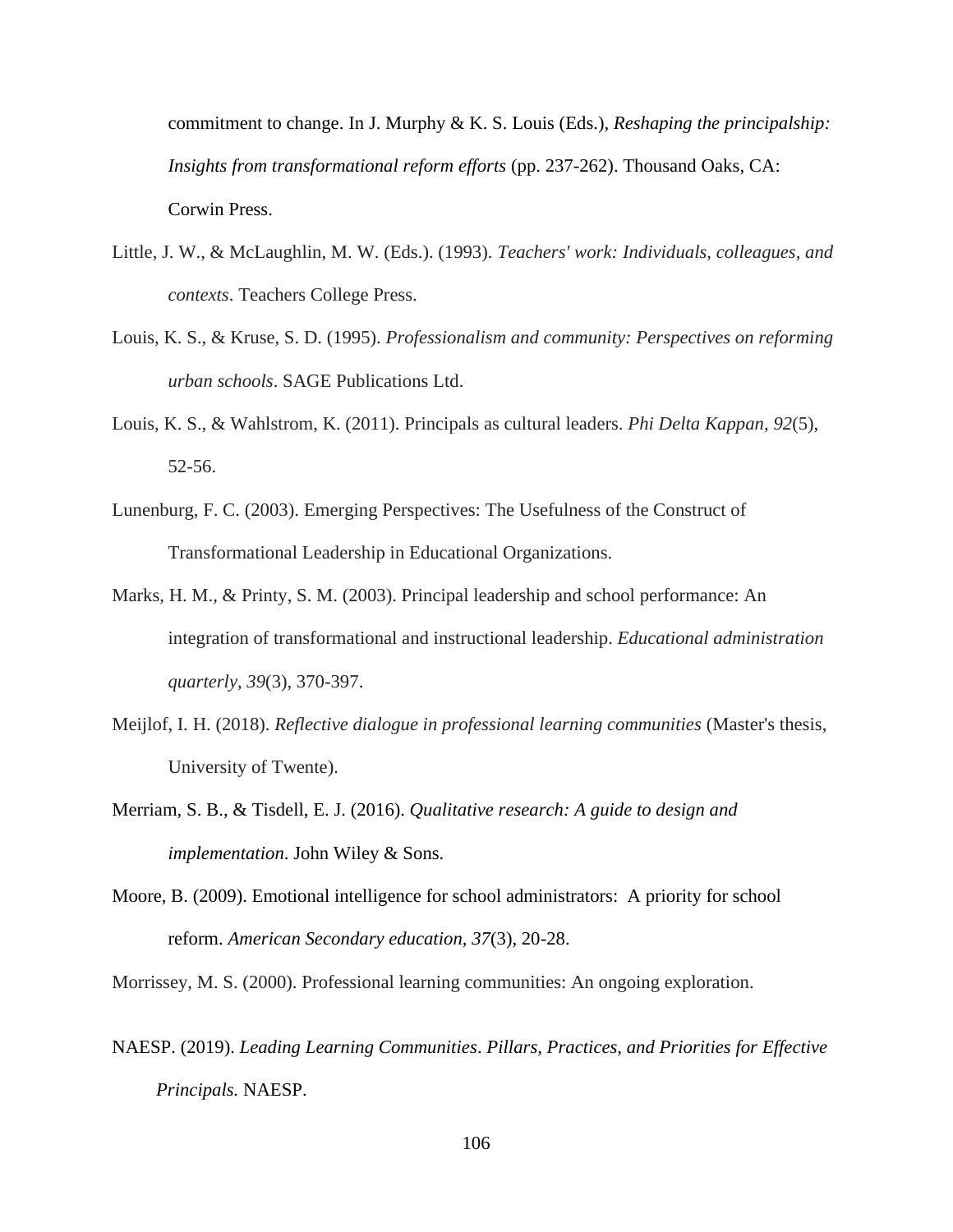- Newmann, F. M., & Wehlage, G. G. (1995). Successful school restructuring: A report to the public and educators.
- Orr, M. T., Byrne-Jimenez, M., McFarlane, P., & Brown, B. (2005). idi *Leadership and Policy in Schools, 4*(1), 23-54.
- Petti, A. (2013). Successful leaders beating the odds: Leveraging instructional rounds with professional development in school university partnerships. In C. Mullen & K. Lane. (Eds.), NCPEA Annual Yearbook: Becoming a Global Voice. (pp. 111-124).
- Pfeffer, Jeffrey, and Sutton, Robert I., (1999). *The Knowing-Doing Gap: How Smart Companies Turn Knowledge into Action*. Harvard Business School Press, Cambridge.
- Pillow, W. (2003). Confessions, catharsis, and cure? Rethinking the use of reflexivity as Methodological power in qualitative research. *International journal of qualitative studies in education,* 16(2), 175-196.
- Quinn, R. R. (2011). The effect of elementary principals' self-perceived instructional leadership behaviors on reading and math student achievement. Regent University.
- Rosenholtz, S. (1989). Workplace Conditions That Affect Teacher Quality and Commitment: Implications for Teacher Induction Programs. *The Elementary School Journal, 89*(4), 421- 439.
- Ruff, W., & Shoho, A. (2005). Understanding Instructional Leadership Through the Mental Modes of Three Elementary School Principals. *Educational Administration Quarterly, 41*(3), 554-577.
- Servais, K., Derrington, M. L., & Sanders, K. (2009). Professional learning communities: Concepts in action in a principal preparation program, an elementary school team, a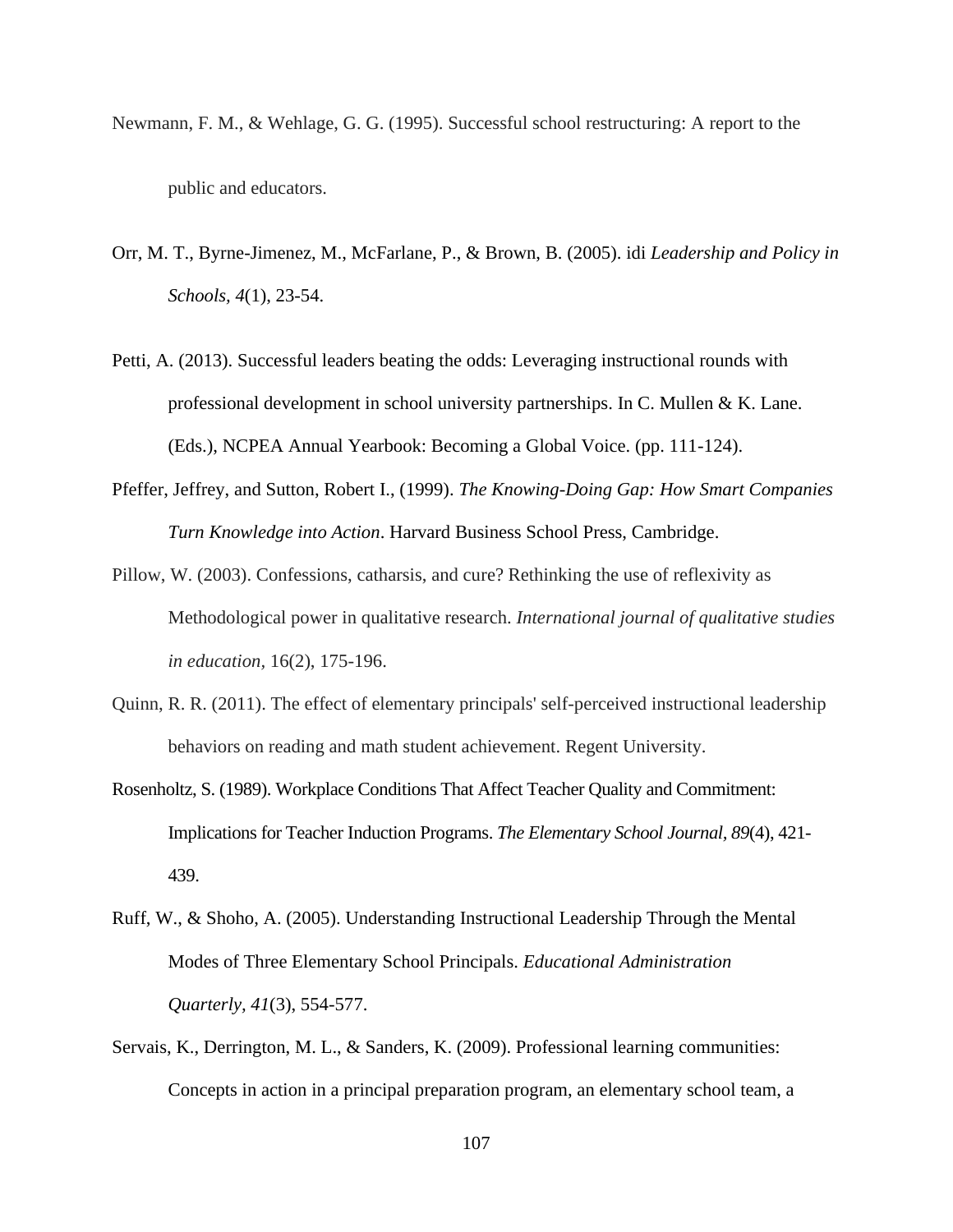leadership team, and a business partnership. *International Journal of Educational Leadership Preparation, 4*(2).

- Senge, P. M., Cambron-McCabe, N., Lucas, T., Smith, B., & Dutton, J. (2012). *Schools that learn (updated and revised): A fifth discipline field book for educators, parents, and everyone who cares about education*. New York, NY: Crown Business.
- Servais, K., Derrington, M. L., & Sanders, K. (2009). Professional learning communities: Concepts in action in a principal preparation program, an elementary school team, a leadership team, and a business partnership. *International Journal of Educational Leadership Preparation, 4*(2), 1-11*.*
- Sipe, L., & Constable, S. (1996). " A Chart of Four Contemporary Research Paradigms: Metaphors for the Modes of Inquiry," TABOO: The Journal of Culture and Education, 1 (1996), 153-163.
- Stake, R. E. (2000). Case studies. In: N. K. Denzin, & Y. S. Lincoln (Eds.), *Handbook of qualitative research* (2nd ed.) (pp. 435-454)*.* Thousand Oaks, CA: Sage.
- Sterrett, W. L., & Haas, M. (2009). The power of two. *Educational Leadership, 67*(2), 78-80.
- Taylor, R. T., Pelletier, K., Trimble, T., & Ruiz, E. (2014). Urban school district's preparing new principals' program 2008-2011: Perceptions of program completers, supervising principals, and senior level school district administrators. *International Journal of Educational Leadership Preparation, 9*(1).
- Thompson, S. C., Gregg, L., & Niska, J. M. (2004). Professional learning communities, leadership, and student learning. *Research in Middle Level Education Online*, *28*(1), 1- 15.

Vescio, V., Ross, D., & Adams, A. (2008). A review of research on the impact of professional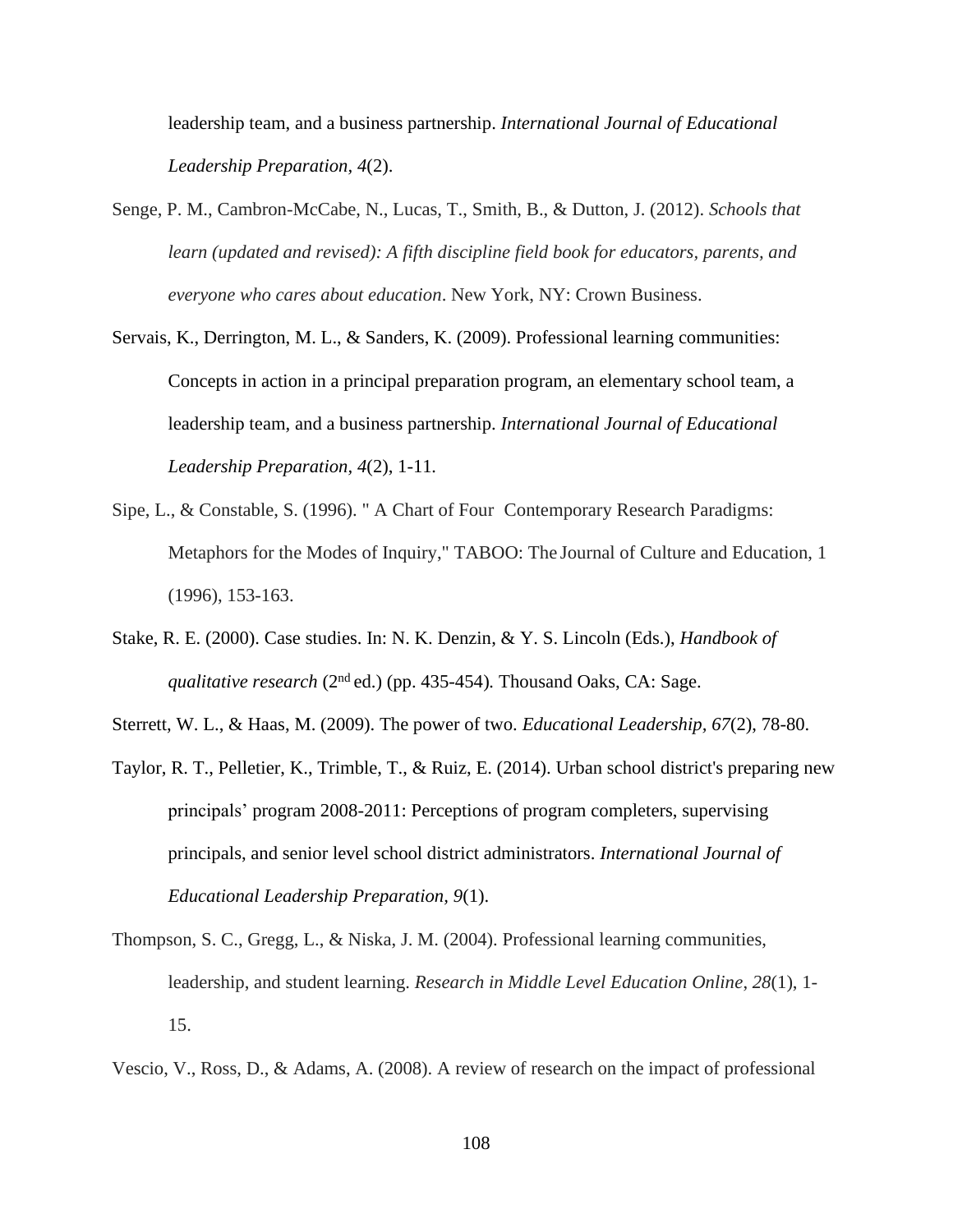learning communities on teaching practice and student learning. *Teaching and teacher education*, *24*(1), 80-91.

- Waddell, G., & Lee, G. (2008). Crunching numbers, changing practices: A close look at student data turns the tide in efforts to close the achievement gap. *Journal of Staff Development, 29*(3), 18-21.
- Waters, T., Marzano, R. J., & McNulty, B. (2003). Balanced leadership: What 30 years of research tells us about the effect of leadership on student achievement. Aurora, CO: MidContinent Research for Education and Learning.
- Wilhelm, J. D. (2010). Creating "Third Spaces": Promoting Learning through Dialogue. *Voices from the Middle*, *18*(2), 55-58.
- Wilhelm, T. (2013). How principals cultivate shared leadership. *Educational Leadership*, *71*(2), 62-66.

Wikipedia contributors. (2021). Shared leadership. In *Wikipedia, The Free Encyclopedia*.

- Woodland, R. H. (2016). Evaluating PK–12 professional learning communities. *American Journal of Evaluation, 37*(4), 505-521.
- Youngs, P. (2007). How Elementary Principals' Beliefs and Actions Influence New Teachers' Experiences. *Education Administration Quarterly, 43(*1), 101-137.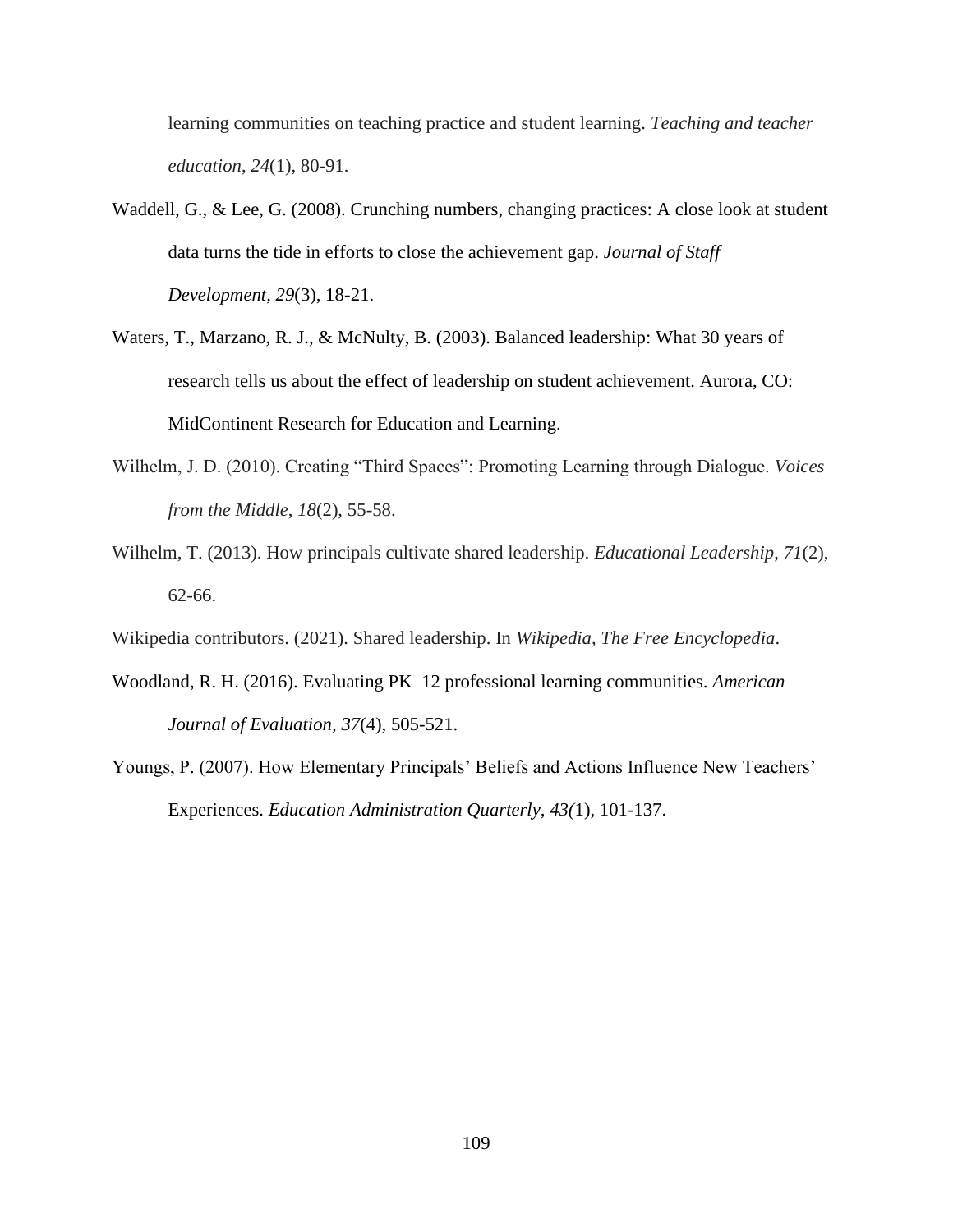# **APPENDIX A: PRINCIPAL INTERVIEW PROTOCOL**

Interview description: Interviews will be semi-structured. The interview process will follow the subsequent protocol.

- 1.) Introduction
- 2.) Share the purpose of the study and provide informed consent form to interviewee
- 3.) Provide interviewee with the opportunity to ask questions and express concerns
- 4.) Upon completion of the consent form begin recording and proceed with interview

## **Interview 1 (Introduction):**

## **Background Information**

- 1. What pseudonym would you like to use for this study?
- 2. How long have you been working in the field of education?
- 3. How long have you been working as an administrator?
- 4. How long have you been working with campus PLCs?
- 5. Tell me about your experiences as an educator and specifically as an administrator.
- 6. What roles have you served on campus? How have these roles influenced your role as an administrator?
- 7. What is your leadership style?
- 8. What are the campus mission and vision?
- 9. Which Professional Learning Communities are you currently involved in?
- 10. Describe the campus PLC process.
- 11. How would you describe yourself as a leader?
- 12. How do you think your team would describe you?

## **Interview 2 (After attending two weeks of PLC meetings)**

## **Sample Questions for Administrative Interviews**

## *Principal Training/Preparation*

1. What led you to implement PLCs on the campus?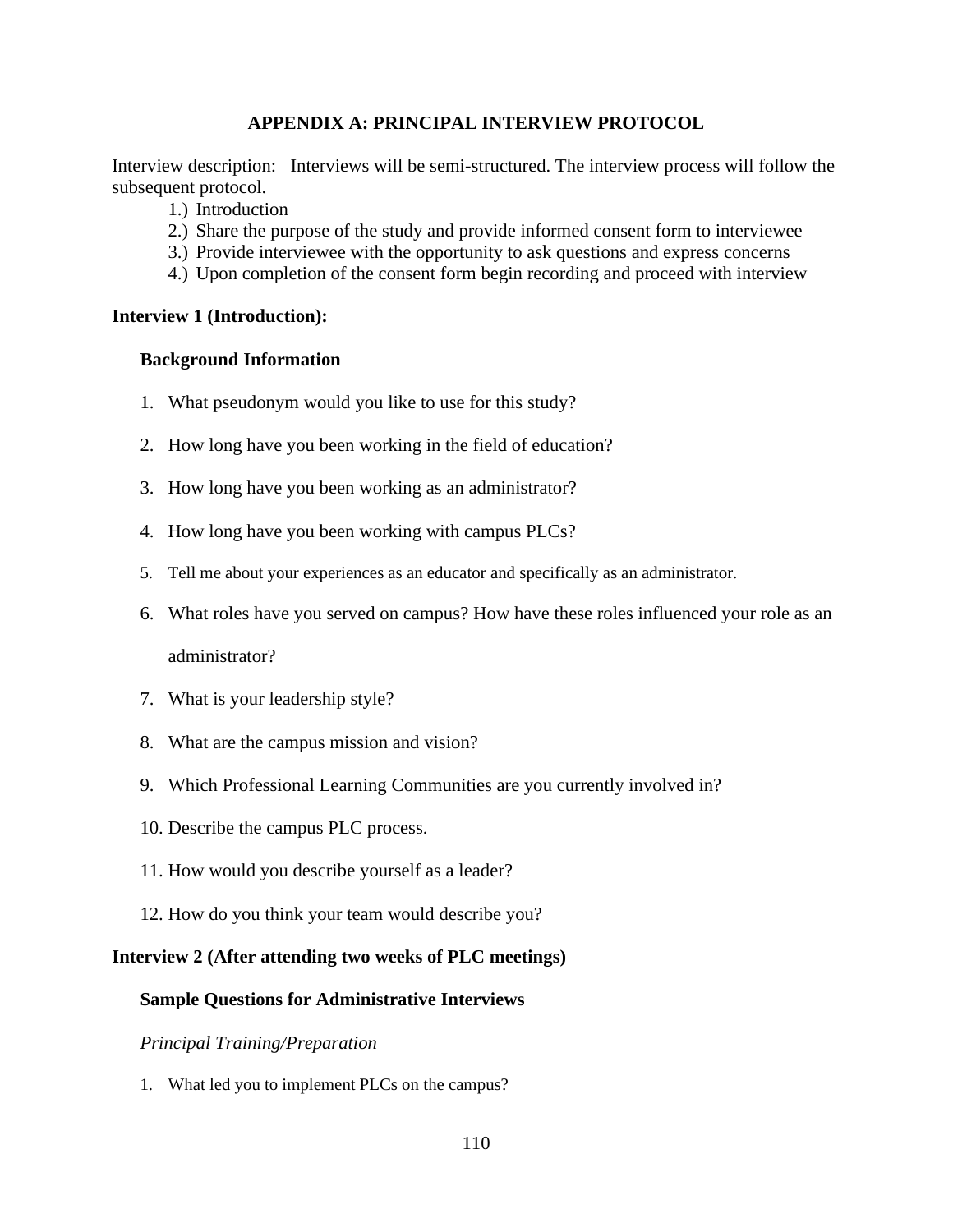2. Describe your role as a principal in a PLC.

### *Implementation of PLC practices*

- 3. What are your expectations for the members of the PLC?
- 4. What values are critical to a successful PLC?
- 5. What has been the most challenging aspect of PLC implementation for you, the leadership team and for teachers?
- 6. How do you support the development of each teachers' instructional skills?
- 7. Has PLC implementation changed instructional practices? If so, how?

#### *Shared Instructional Leadership and Decision making*

- 8. Describe a time when you shared instructional leadership in your PLC.
- 9. How did you feel in this setting?
- 10. What did you learn from this experience?
- 11. What was the impact on the relationship between you and the team/PLC group?
- 12. What recommendations would offer to others interested in developing or partaking in PLCs?

### **Interview 3 (After completion of PLC observations and focus group)**

1. To be determined after observations and focus group to clarify and subsequent questions.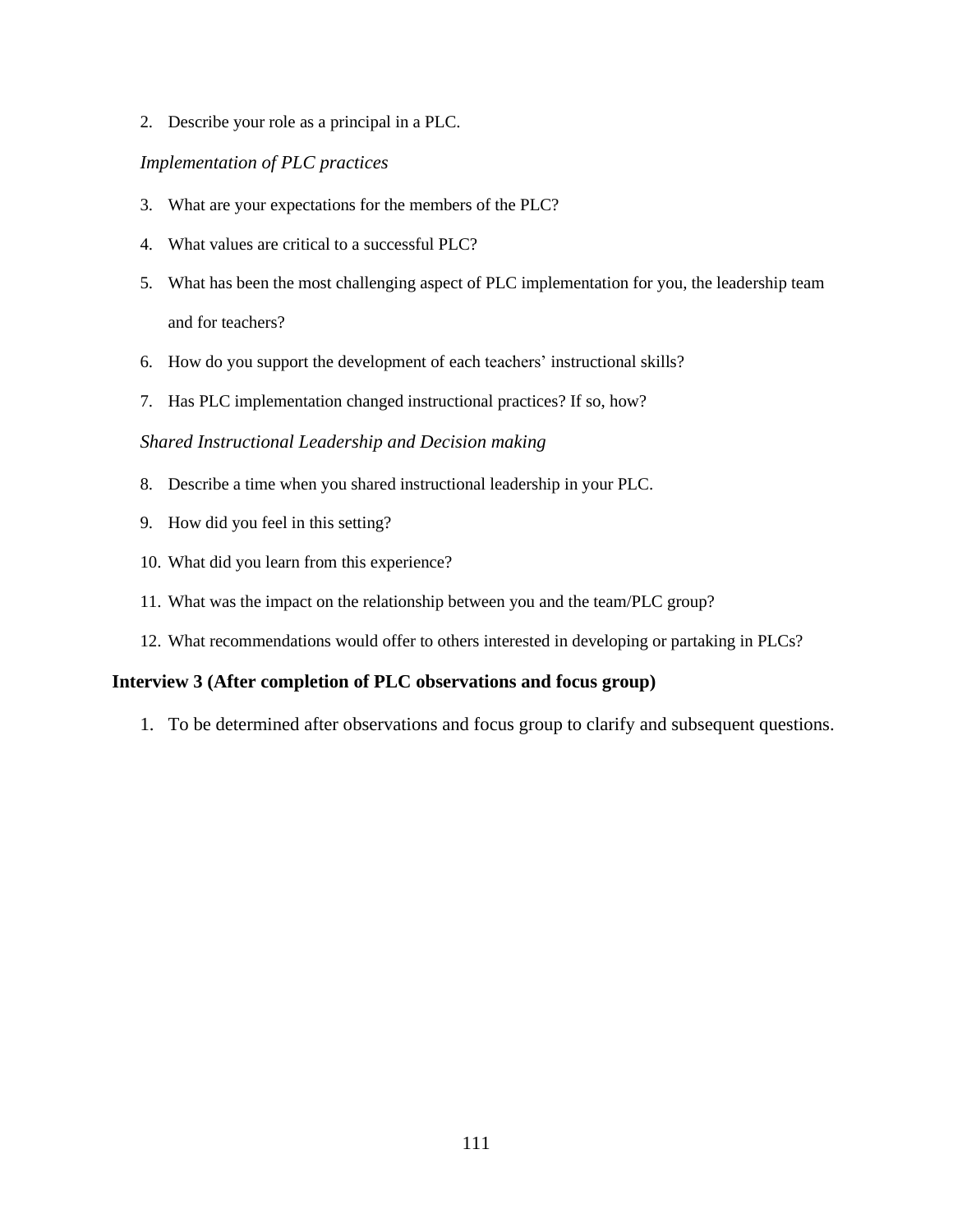# **APPENDIX B: FOCUS GROUP INTERVIEW PROTOCOL**

Interview description: Interviews will be semi-structured. The interview process will follow the subsequent protocol.

- 1.) Collection of background information and PLC Community Continuum Survey
- 2.) Introduction
- 3.) Share the purpose of the study and provide informed consent form to interviewees.
- 4.) Provide interviewees with the opportunity to ask questions and express concerns
- 5.) Upon completion of the consent form begin recording and proceed with interview

## **Background Information**

- 1. What pseudonym would you like to use for this study?
- 2. Tell me about your experiences as an educator.
- 3. How long have you been working in the field of education?
- 4. What roles do you serve in the PLC?

## **Sample Questions for Teacher & Instructional Leadership Team Focus Group**

- 1. What is the mission and vision for your campus?
- 2. What is the purpose of the PLC?
- 3. How would you describe the culture of the PLC?
- 4. Describe a PLC meeting process from preparation to during and after the meeting.
- 5. Do PLCs influence/change instructional practices? If so, how?
- 6. Do PLCs address individual teacher concerns and development?
- 7. What are the roles you have contributed to the PLC?
- 8. What is the role of the principal in this process?
- 9. What is the most challenging aspect of PLC implementation?
- 10. What is an instructional leader?
- 11. What is the role of an instructional leader in a PLC?
- 12. What have you learned from the PLC implementation process?
- 13. Describe the relationships between the PLC participants?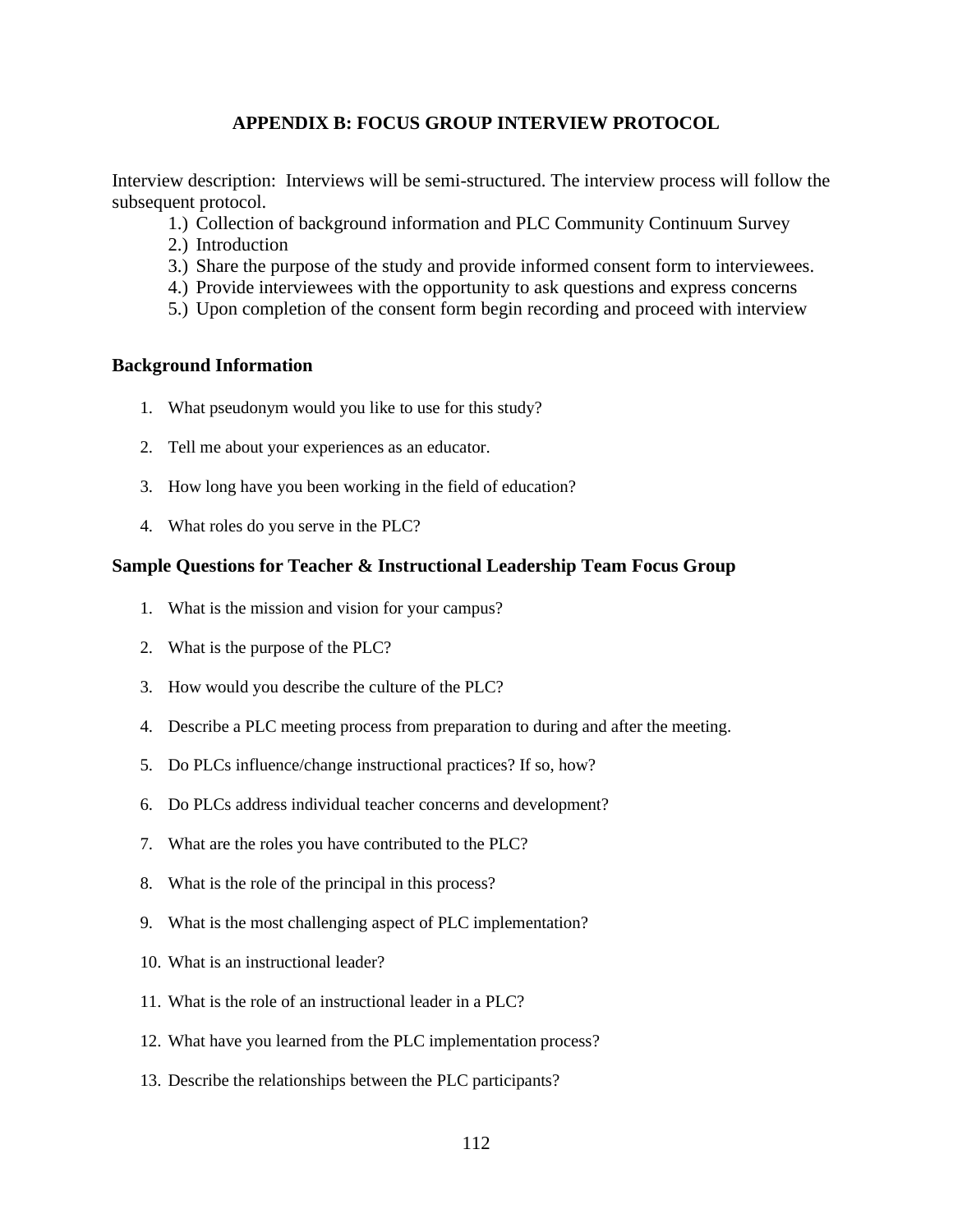14. Is there any specific contribution from your principal in the PLC process that has stood out for

you?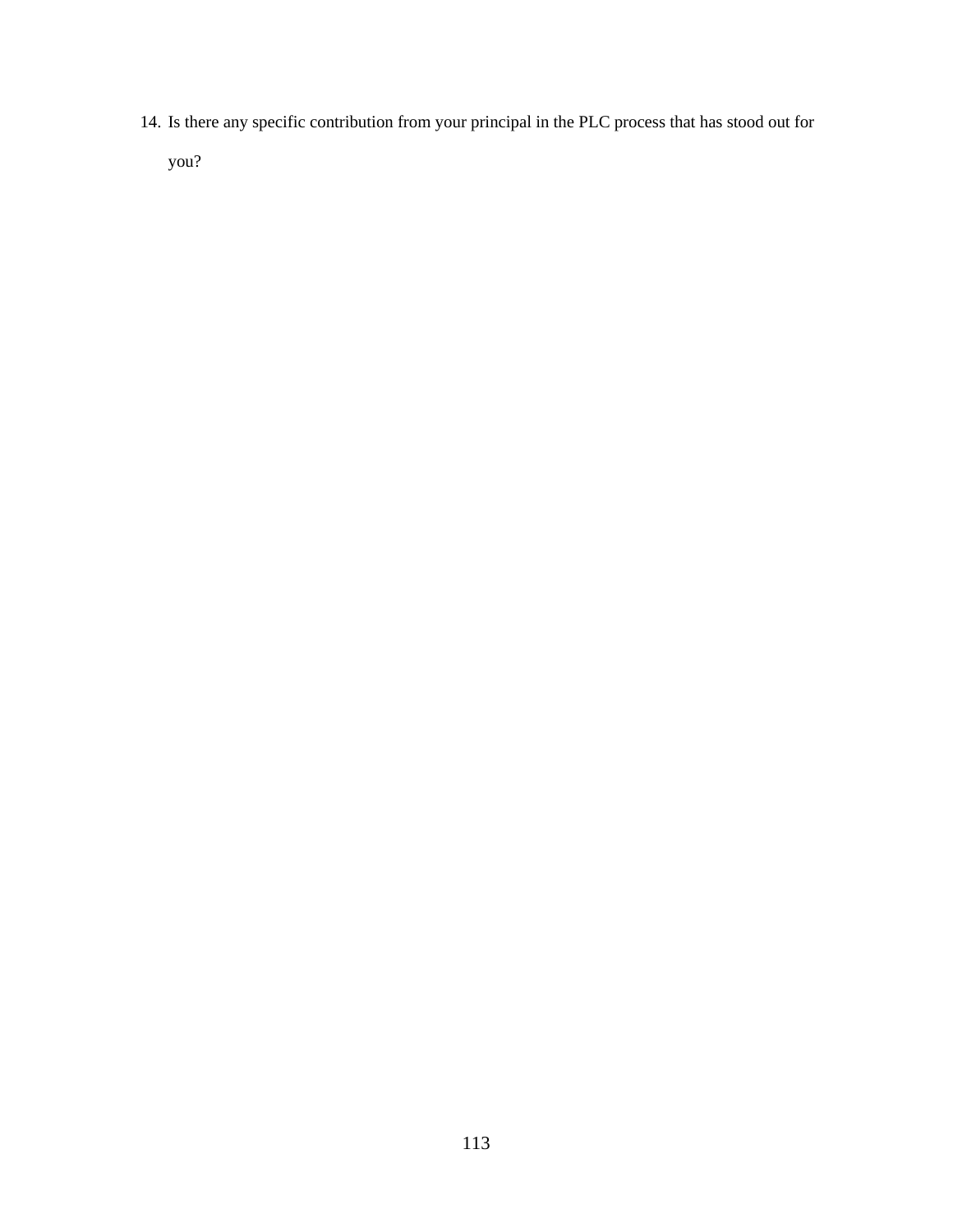# **APPENDIX C: SURVEY The Professional Learning Community Continuum School**

| <b>Aspect</b>                                                        | <b>Novice</b>                                                                                                                                          | <b>Emerging</b>                                                                                                                                                                                              | <b>Developing</b>                                                                                                                                                                     | <b>Sustaining</b>                                                                                                                                                                                                                      |
|----------------------------------------------------------------------|--------------------------------------------------------------------------------------------------------------------------------------------------------|--------------------------------------------------------------------------------------------------------------------------------------------------------------------------------------------------------------|---------------------------------------------------------------------------------------------------------------------------------------------------------------------------------------|----------------------------------------------------------------------------------------------------------------------------------------------------------------------------------------------------------------------------------------|
| <b>Shared Values</b>                                                 | Team members<br>have not yet<br>created team<br>expectations,<br>norms, and<br>commitments for<br>team<br>collaboration.                               | Initially the team<br>came to consensus refer to norms,<br>about norms,<br>expectations, and<br>commitments.<br>These are not<br>monitored by the<br>group.                                                  | The team lead will<br>expectations, and<br>commitments when<br>they are broken,<br>forgotten, or<br>dismissed by<br>members.                                                          | Members will refer<br>to the norms,<br>expectations, and<br>commitments when<br>they are broken,<br>forgotten, or<br>dismissed.                                                                                                        |
| <b>Trust Building</b><br>around the<br>Work                          | Teachers would<br>rather not spend<br>time with each<br>other or<br>experience<br>conflict when<br>they do.                                            | Teachers attend<br>collaboration<br>meetings with<br>reluctance or<br>resistance because difficult issues.<br>the time is<br>perceived as<br>irrelevant and<br>wasted.                                       | Team members<br>value collaboration<br>but are reluctant to<br>raise concerns and<br>questions about<br>Some team<br>members do not<br>demonstrated<br>responsibility for<br>actions. | Teachers express<br>differing points of<br>view with respect<br>but come to<br>agreement about<br>what is best for<br>students. All<br>members share<br>responsibility for the<br>success of team<br>meetings and stay<br>accountable. |
| <b>Accountability</b><br>for<br><b>Administrators</b> is a source of | <b>Administrators</b><br>ensure the team is<br>meeting as<br>expected. Power<br>controversy and<br>friction.                                           | Administrators<br>and/or encourage<br>the work.                                                                                                                                                              | Administrators<br>regularly attend<br>drop in to monitor PLC meetings and<br>provide relevant<br>coaching and<br>support.                                                             | Administrators are<br>seen as part of the<br>team                                                                                                                                                                                      |
| <b>Structures and</b><br><b>Systems</b>                              | Time is set for<br>collaborative<br>time but often<br>gets canceled or<br>shortened due to<br>interferences.<br>There is no clear<br>team facilitator. | Time is set.<br>Teams use it to do<br>business (e.g.,<br>plan a parent<br>night) or vent<br>about issues (e.g.,<br>students, admin,<br>families).<br>The facilitator<br>lacks the skills to<br>run an effect | Meeting time is<br>used to analyze<br>improve practice by<br>using protocols and<br>processes.<br>The facilitator runs<br>effective meetings<br>by leading a<br>cohesive team.        | student learning and Data driven meeting<br>time is used with<br>purpose and any<br>team member can<br>lead the discussion<br>using common<br>protocols and<br>processes.                                                              |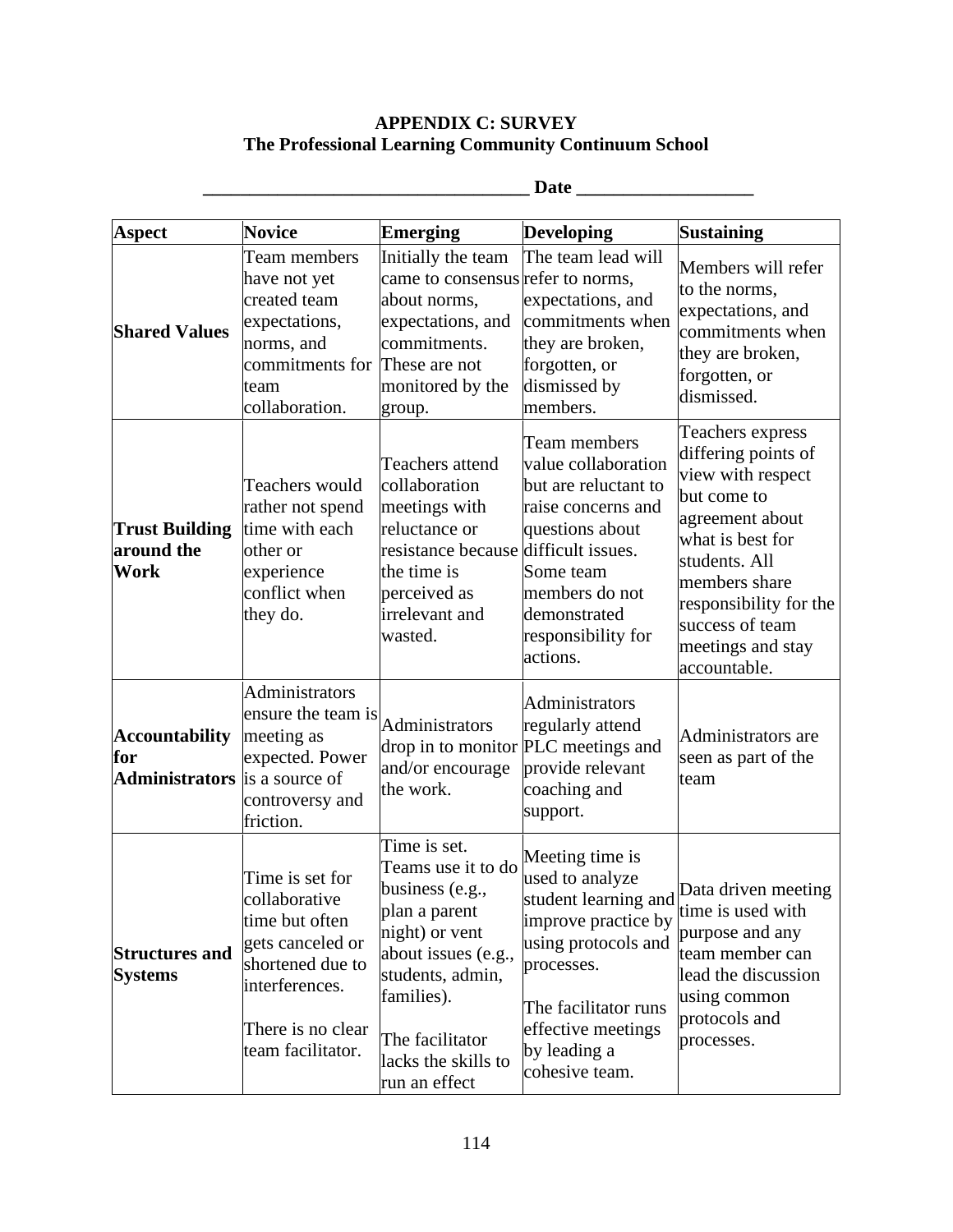|                                                                                                   |                                                                                                                                                                                                                                      | collaborative<br>meeting.                                                                                                                                                                                                                                                                                                                                                     |                                                                                                                                                                                                                                                                              |                                                                                                                                                                                                                                                                                                                                                                                                                                                        |  |  |  |  |  |
|---------------------------------------------------------------------------------------------------|--------------------------------------------------------------------------------------------------------------------------------------------------------------------------------------------------------------------------------------|-------------------------------------------------------------------------------------------------------------------------------------------------------------------------------------------------------------------------------------------------------------------------------------------------------------------------------------------------------------------------------|------------------------------------------------------------------------------------------------------------------------------------------------------------------------------------------------------------------------------------------------------------------------------|--------------------------------------------------------------------------------------------------------------------------------------------------------------------------------------------------------------------------------------------------------------------------------------------------------------------------------------------------------------------------------------------------------------------------------------------------------|--|--|--|--|--|
| <b>Based on "About PLCs" from ALL THINGS PLC</b>                                                  |                                                                                                                                                                                                                                      |                                                                                                                                                                                                                                                                                                                                                                               |                                                                                                                                                                                                                                                                              |                                                                                                                                                                                                                                                                                                                                                                                                                                                        |  |  |  |  |  |
| <b>Focus on</b><br>Learning                                                                       | Teachers<br>believe student<br>learning is<br>largely<br>impacted by<br>factors out of<br>their control.<br>Teachers plan<br>in isolation.<br>Teachers<br>believe they<br>know what<br>they're doing<br>and should be<br>left alone. | Team members have<br>a general<br>commitment to<br>improving test<br>scores.<br>Teachers meet and<br>discuss teaching and<br>learning during<br>meetings, but<br>individual practice is monitors student<br>generally, not<br>impacted.<br>Teachers focus on<br>planning curriculum the team and gain<br>and materials but<br>are resistant to look<br>at issues in delivery. | Team members have<br>a clear and<br>compelling vision of<br>what students need<br>for all students to<br>learn.<br>The team<br>collaboratively<br>learning at meetings.<br>Teachers are hesitant<br>to analyze student<br>learning gaps with<br>insights from<br>colleagues. | Collaborative time<br>is spent on how to<br>address<br>interventions and<br>extensions for<br>students at both<br>ends of the<br>spectrum.<br>Team members<br>aggressively<br>monitor student<br>learning<br>independently<br>throughout the<br>week and can<br>report<br>back to the team<br>about their<br>formative data<br>analysis.<br>Teachers are eager<br>to discuss teaching<br>gaps with their<br>team based on<br>student learning<br>data. |  |  |  |  |  |
| <b>Collective</b><br><b>Inquiry into</b><br><b>Best Practice</b><br>and Current<br><b>Reality</b> | Teachers do not<br>use data to<br>determine<br>current levels<br>of learning.<br>They are<br>reluctant to<br>share ideas<br>about teaching<br>and learning.                                                                          | Teachers enjoy<br>sharing strategies<br>with each other.<br>There is no<br>accountability or<br>discussion of how<br>that sharing will<br>impact individual<br>practice.                                                                                                                                                                                                      | After analyzing data<br>and determining<br>learning gaps,<br>teachers build<br>consensus on best<br>practices for student<br>learning despite<br>individual opinions<br>and preferences.                                                                                     | Team members<br>develop new skills<br>and strengths<br>which shifts<br>attitudes, beliefs,<br>and habits. School<br>culture also shifts.                                                                                                                                                                                                                                                                                                               |  |  |  |  |  |
| Action                                                                                            | Teachers don't                                                                                                                                                                                                                       | Teachers show<br>interest in new                                                                                                                                                                                                                                                                                                                                              | Teachers attempt to<br>implement new ideas implement actions                                                                                                                                                                                                                 | Members quickly                                                                                                                                                                                                                                                                                                                                                                                                                                        |  |  |  |  |  |

implement new ideas but do not persevere

discussed in collaborative meetings. They are willing to practice

through the "implementation

ideas, but little planning is spent on implementation of

new ideas.

**Oriented: Learning by** 

see themselves as learners.

**Doing**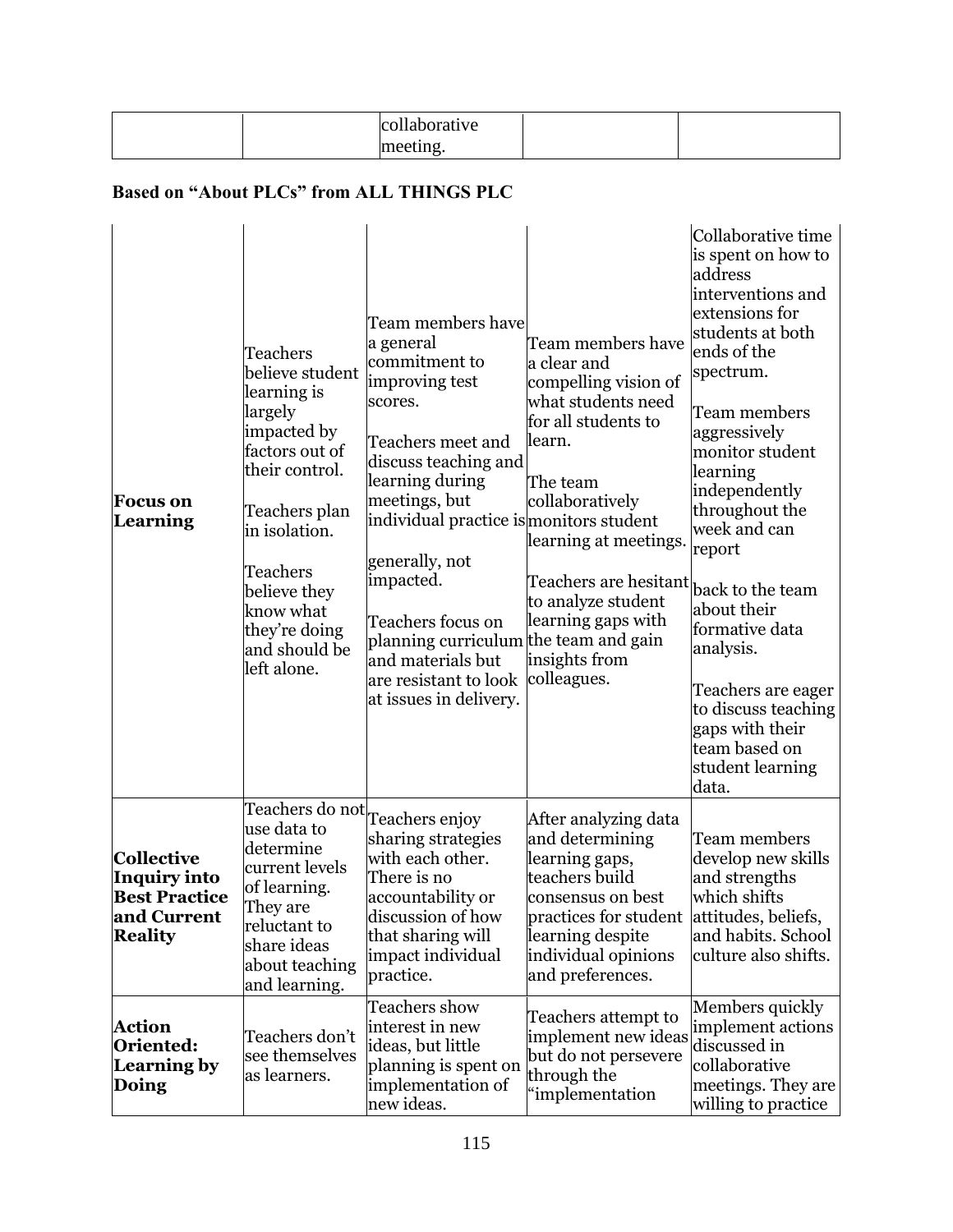|                                            |                                                                                                                                   |                                                                                                                                                                                                                                                                                                         | gap" and drop the<br>new practice.                                                                                                                                                                                                                                                         | their new learning<br>in front of their<br>peers.                                                                                                                                                                                                                                                                   |
|--------------------------------------------|-----------------------------------------------------------------------------------------------------------------------------------|---------------------------------------------------------------------------------------------------------------------------------------------------------------------------------------------------------------------------------------------------------------------------------------------------------|--------------------------------------------------------------------------------------------------------------------------------------------------------------------------------------------------------------------------------------------------------------------------------------------|---------------------------------------------------------------------------------------------------------------------------------------------------------------------------------------------------------------------------------------------------------------------------------------------------------------------|
| Commitment<br>to Continuous<br>Improvement | Teachers have a<br>curricular plan<br>and deliver it<br>with little<br>modifications<br>despite student<br>learning<br>struggles. | Teachers are<br>reluctant to engage<br>in a cycle of<br>inquiry-gather<br>evidence, address<br>weaknesses in<br>learning, implement<br>new strategies,<br>analyze the impact,<br>and apply new<br>knowledge-because<br>they have too much<br>to cover and don't<br>want to "disrupt"<br>their teaching. | A solid cycle of<br>inquiry becomes<br>second nature for<br>team members-<br>gather evidence,<br>address weaknesses<br>in learning,<br>implement new<br>strategies, analyze<br>the impact, and<br>apply new<br>knowledge.                                                                  | Teachers commit<br>to improve<br>practice through a<br>long-term process<br>of change. Team<br>members share the<br>responsibility of<br>change and accept<br>help from each<br>other.                                                                                                                              |
| <b>Results</b><br><b>Oriented</b>          | Data is not<br>used during<br>collaborative<br>meetings to<br>determine the<br>effectiveness of<br>instruction.                   | The team uses<br>infrequent common<br>assessments to<br>determine how<br>students are<br>learning. Periodic<br>plans are made to<br>deliver interventions<br>and extensions for<br>students.                                                                                                            | The team continues<br>to develop<br>measurable short-<br>and long-term goals<br>for learning. Teams<br>have a series of<br>common formative<br>assessments<br>administered<br>throughout the year<br>to gather evidence of<br>learning.<br>Interventions and<br>extensions are<br>created. | The team uses a<br>variety of data<br>(CFAs,<br>benchmarks,<br>lesson reflection,<br>aggressive<br>monitoring during<br>student work time,<br>student work<br>samples, peer<br>observations,<br>feedback from<br>observations) to<br>monitor and<br>improve student<br>learning outcomes<br>throughout the<br>year. |

*Created by Solution Tree: ALLTHINGSPLC based on* DuFour, R., DuFour, R., Eaker, R., & Many, T. (2006). *[Learning](https://www.solutiontree.com/products/learning-by-doing-third-edition.html) by Doing: A Handbook for Professional Learning [Communities](https://www.solutiontree.com/products/learning-by-doing-third-edition.html) at Work™*, pp. 2–4.